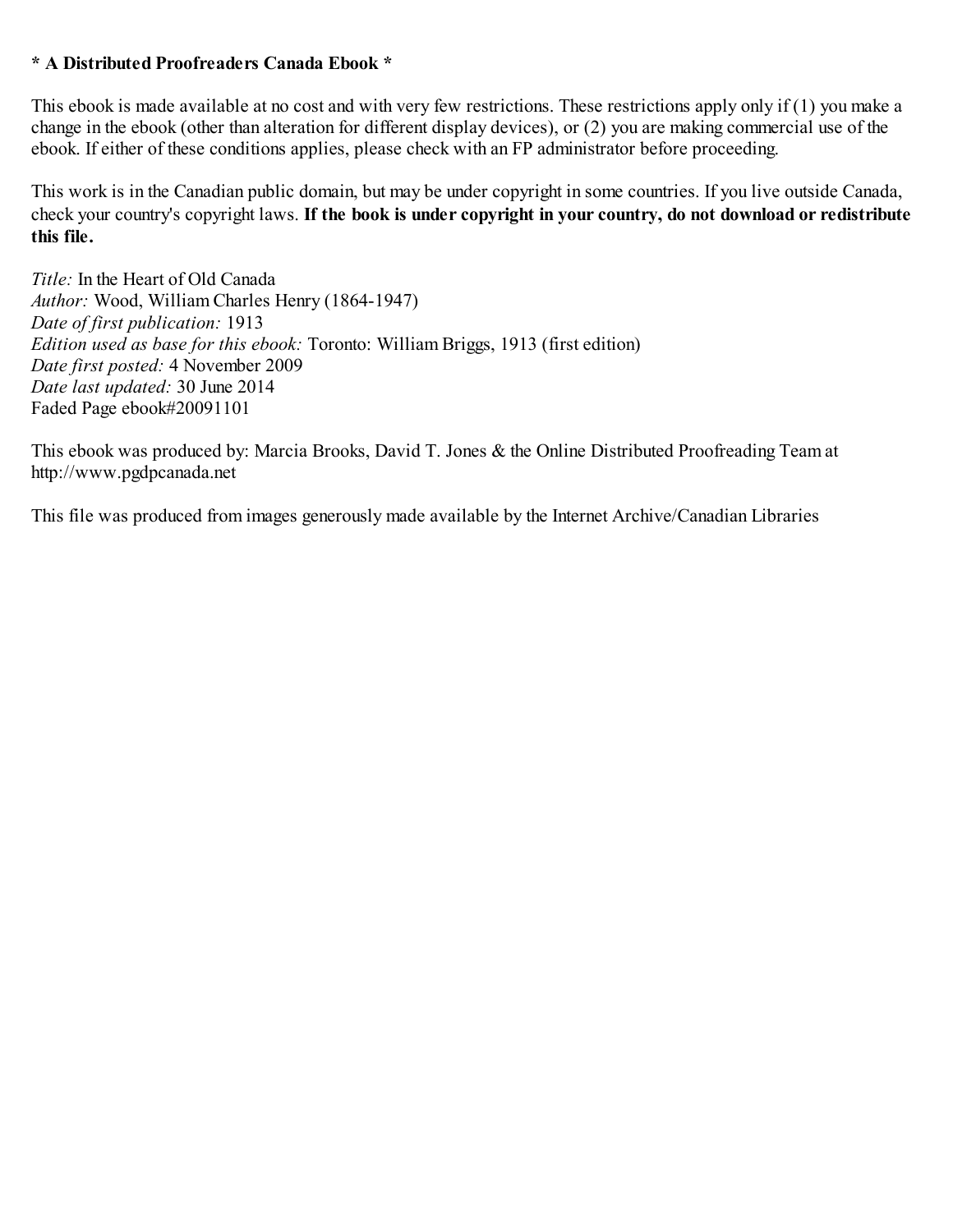# **IN THE HEART OF OLD CANADA**

**WILLIAM WOOD**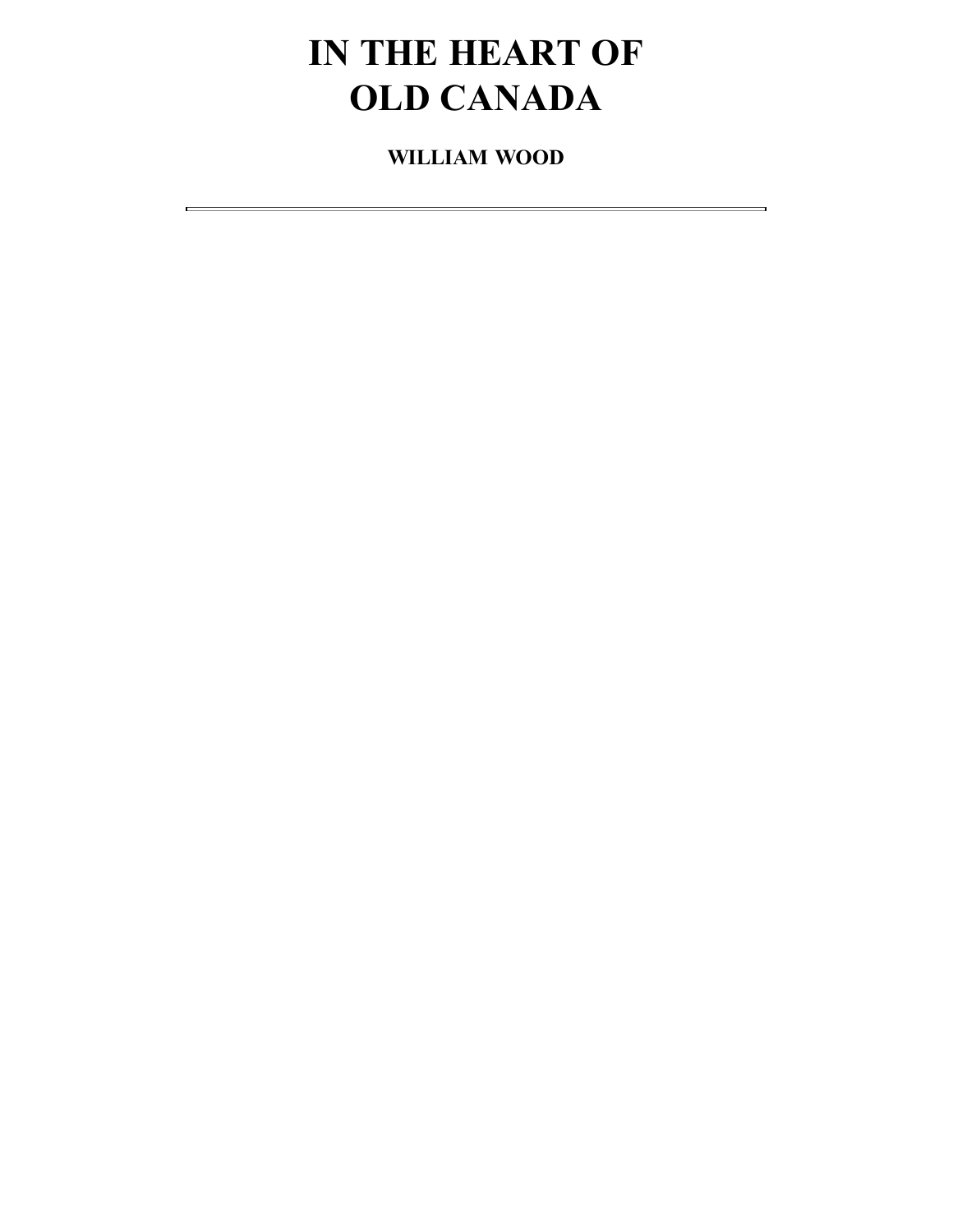# **IN THE HEART OF OLD CANADA**

**BY**

# **WILLIAM WOOD**

**WILLIAM BRIGGS**

**TORONTO**

**1913**

*Copyright by William Wood*

**TO**

**THE RIGHT HONOURABLE**

# **THE EARL GREY**

**G.C,B., G.C.M.G., G.C.V.O.**

**GOVERNOR-GENERAL OF CANADA FOR SEVEN YEARS**

**AND FRIEND FOR LIFE**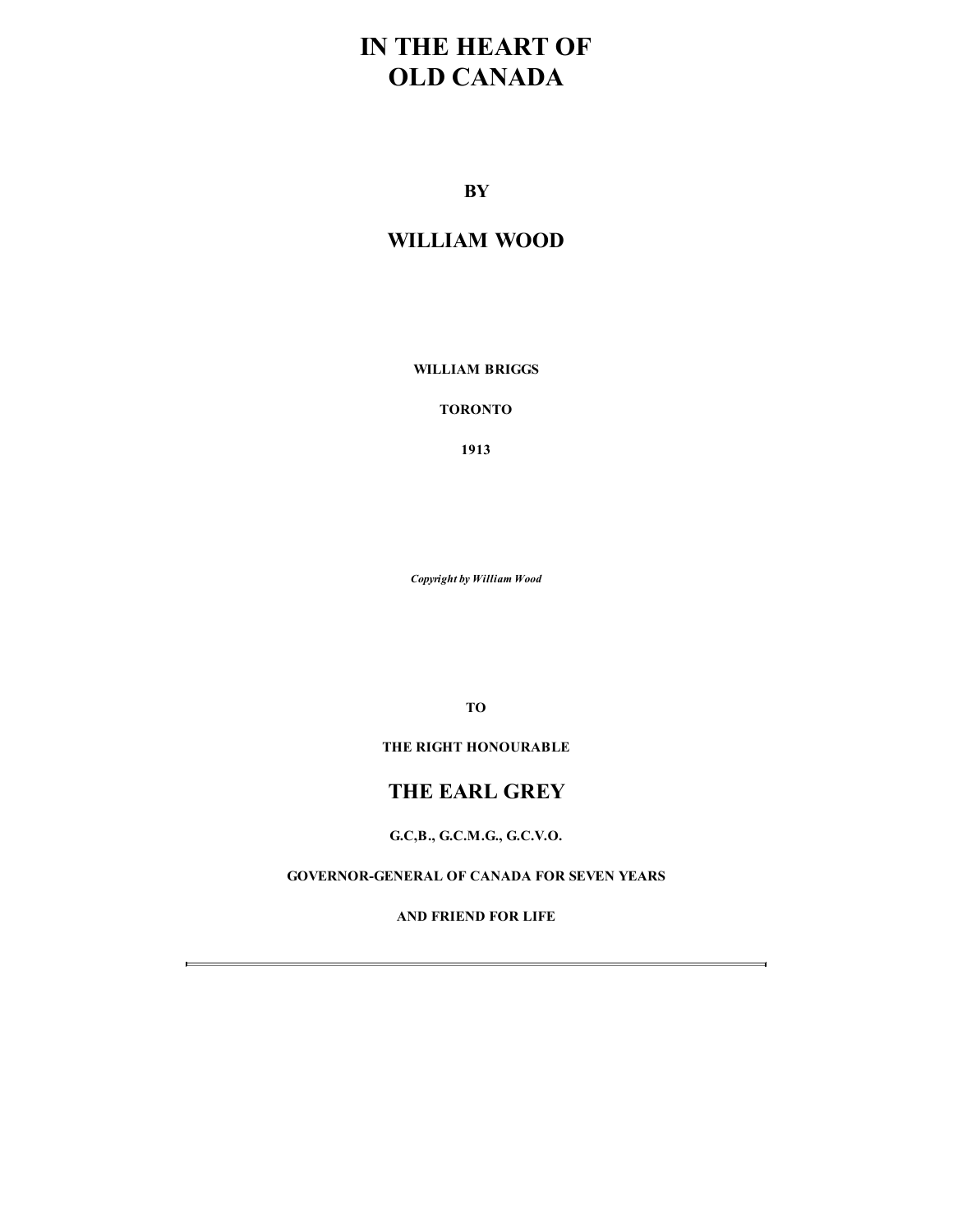# **PREFACE**

<span id="page-3-0"></span>A country, like a man, is a triunion of body, soul and spirit.

Everyone knows Canada as a giant body for all the world to wonder at. But how many know her as the home of an infinitely greater soul and spirit, the inspiration of all who heed her best appeal?

This is her age of exploitation; and most ears are deafened to everything else by the ceaseless roar of her clamorous statistics. The higher call is only heard at large during some rare interlude between the acts of the drama of dollars and cents. And yet this higher call is the one essential element that can make any human drama really live.

"Business is business" is an excellent definition of a most excellent thing. And, using the word "business" to cover every form of honest money-making, the definition becomes still better by reason of its implications. We can no more exist without business than we can without food. Business is always and everywhere indispensable for every people and, to a greater or less extent, for every individual man, woman and child in the world. Moreover, it supplies the necessary material basis for all higher things. So I have nothing whatever to say against business here, although I look at the life of our country from quite a different point of view. On the contrary, I am always ready to cry "business is business" with the best of them. But I do this because I believe that business is really business, pure and simple—the root of existence, not the flower of life.

The flower of life is Service—the service of God in Religion, and the service of Man in Statesmanship, War and the Intellectual Life. Service is greater than business, immeasurably greater; for it is the soul and spirit of life, not the mere body of existence. But it is mainly done on behalf of business people, who naturally form the bulk of mankind. It is sometimes done by them; and then they deserve greater credit, other things being equal, than people habitually engaged in service, because they must first rise above their business, while service itself exalts its devotees. Besides, there are kinds of applied business which rise into service by virtue of their application. So it is quite plain that service and business are as intimately correlated in human affairs as mind and body are in the individual man.

This may seem an absurdly trite and obvious point to argue in a preface; little more than a formal way of saying that it takes all sorts to make a world. But the point is worth some elaboration, since devotion to any kind of service, and especially to the intellectual life, is thought a poor "business proposition" in a generation so materialized as to think one sort alone—and that a purely commercial sort—will make any world worth having. Our people are apt to forget what they owe to the sword and the cross, and what they may still owe to the pen and the brush. And they are equally apt to be heedless of the fact, and resent it when brought to their notice, that the service of genius is the only thing that ever has or ever can make any people great.

Most of them think a whole nation can live on business alone and that it can buy service like any other "goods." But every people forms a body corporate of all the human faculties; and the health of this body depends on the due exercise of all its vital organs. There is evolution by atrophy downwards as well as upwards. And disuse of our higher organs will assuredly bring the Nemesis of reversion to a lower type. Business is the food and stomach, service the head and heart. We cannot exist without the one, nor live without the other. If Canada was to be lost to-morrow, what inspiring memory of her would remain the day after? Not her material wealth, natural and acquired: material wealth is nothing, except in so far as it forms part of things above and beyond itself. Not her millionaires: only two names are known for their mere riches—Crœsus, who, like some other men to-day, thinking that victory could be bought, was defeated and slain; and Midas, who turned everything he touched to gold, and was the King of Asses too. Not even the most wonderful inventors of commercially applied science would remain: they never do and never can: the original and creative works of pure science alone remain: one Darwin, one Newton will outlive a world of Edisons. But the heroes, saints and statesmen would most certainly remain: Jacques Cartier and Champlain; Laval and La Mère Marie de l'Incarnation; Frontenac, Montcalm, Wolfe, Carleton and Brock; the Fathers of Confederation; the South African Contingents; and the one great national work of art we have as yet achieved—the Tercentenary of Quebec.

Body, soul and spirit—we ought to have all three to glory in. But perhaps there never was a country so tempted as Canada is now to pamper the body of life and starve its soul and spirit. For a hundred years we have been protected from the international struggle for existence by an armed and guardian Mother Land. And the sheltered life has never yet been good for any grown-up child. We are revelling in peace and plenty to-day; and we are exploiting our natural resources more eagerly than ever. But the heroic age of pioneers is almost over. And in an age of mere "development" a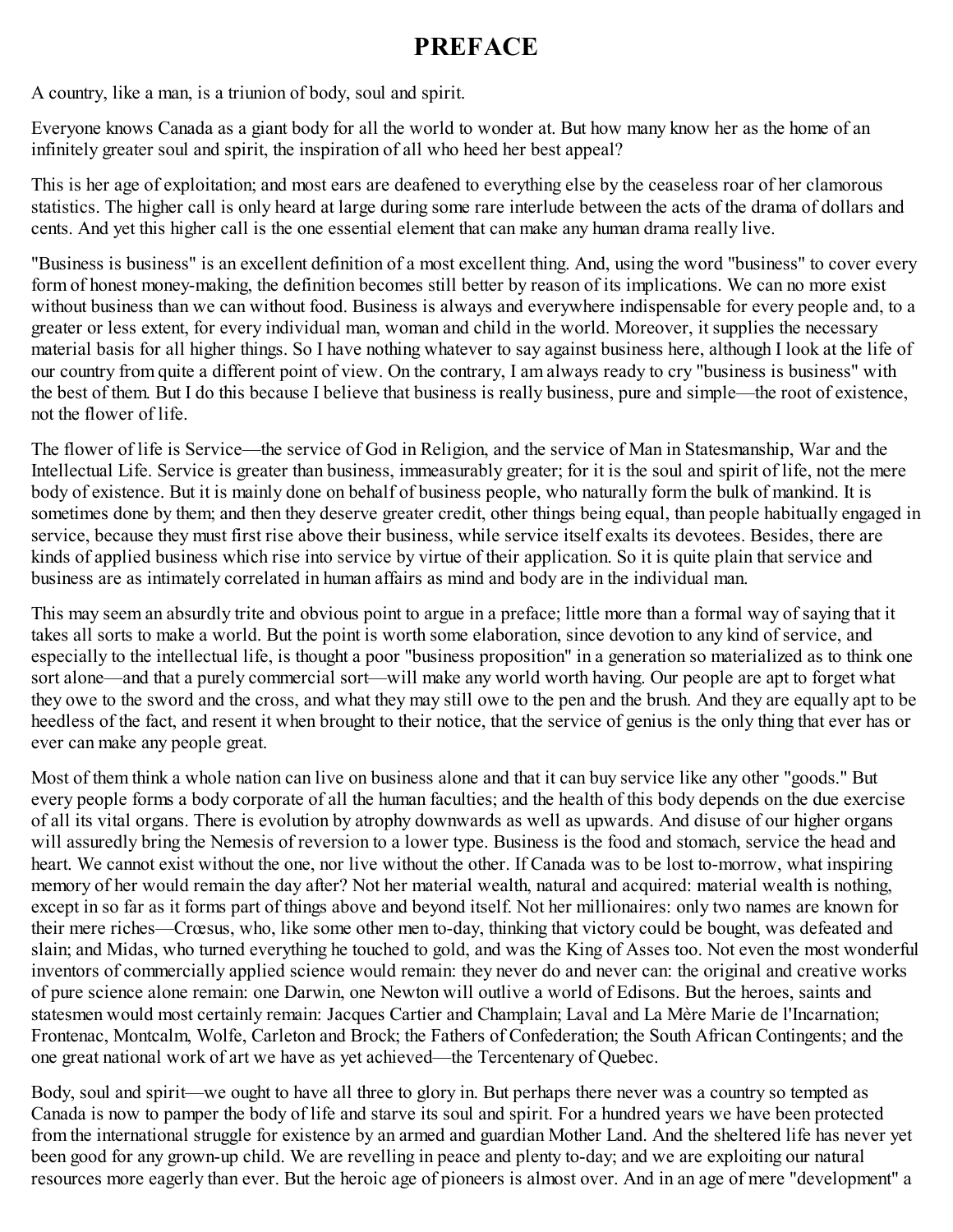people is apt both to become materialized and to find self-satisfaction in becoming so. Nothing but a "divine discontent" can better us. The true intellectual life can only grow out of a national yearning for it. It can not be bought: if it could the United States and Argentina might have an intellectual productiveness bearing some slight proportion to their trade returns. But it can be stunted, deformed and starved to death in stony places. Imagine Shakespeare in Chicago! Yet, imagining this, remember also that Canada is not the most fertile spot in this intellectually sterile New World. I know the phrase, "this intellectually sterile New World," would be thought mere nonsense unless it was duly qualified by proper definition. So I hasten to define the essence of the Intellectual Life as being the production of original and creative work in pure science and the five great branches of art—music, literature, architecture, sculpture and painting.

But while we can only look forward with hope to the day when Canada will yearn to express her soul and spirit by means of the Intellectual Life, we can look back with pride on the days when many a glory was won for her in those other three great forms of Service—Religion, Statesmanship and War. These glories are the jewels of her history. How gladly would I set them in her diadem to-day! But, since the power lags too far behind the will, I merely try to make this book a thread on which some few of them may be strung together, until the time when abler hands than mine, working in a happier future, may set them in her crown of life.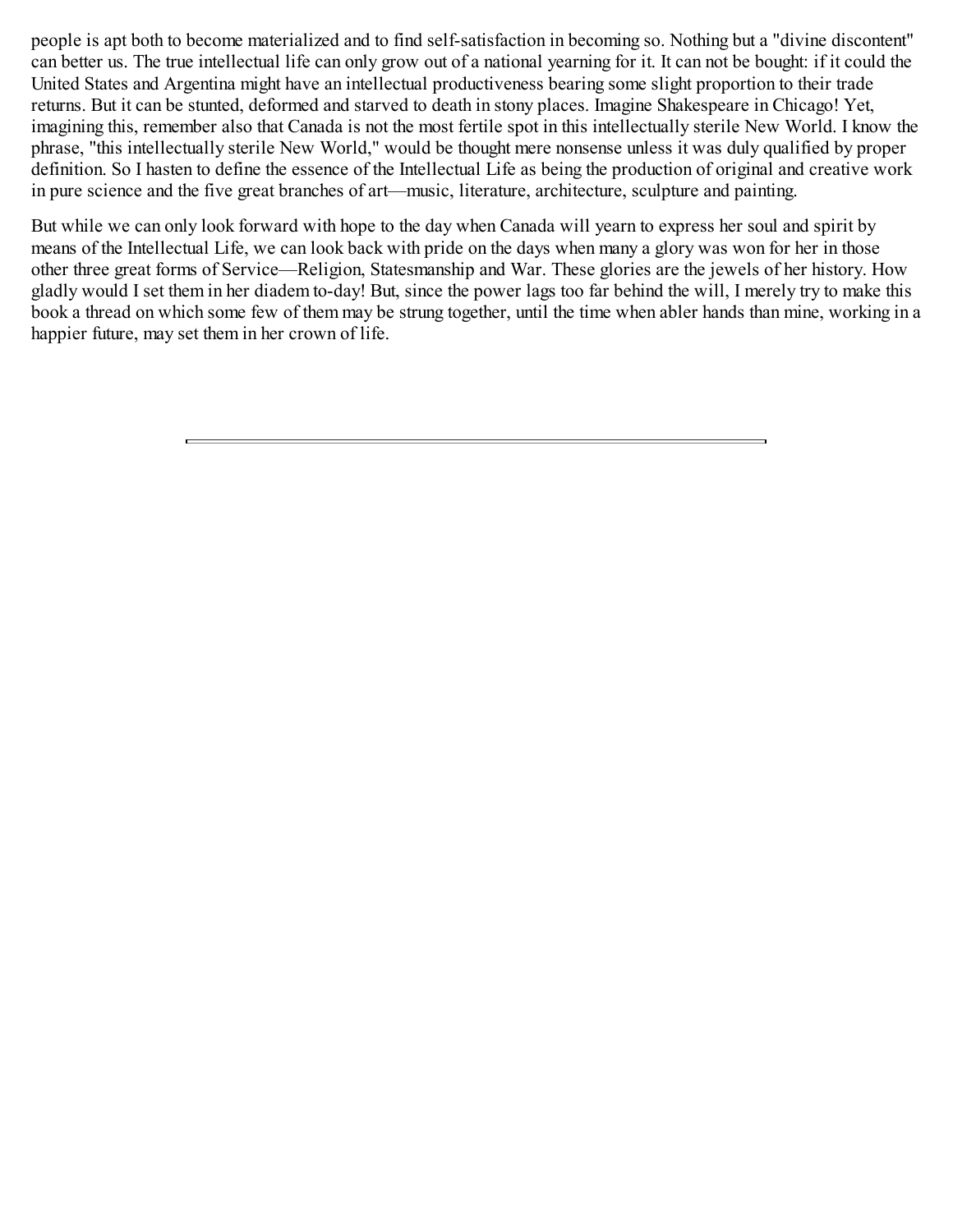# **ACKNOWLEDGMENTS**

<span id="page-5-0"></span>*The Landmarks of Canada, A Quebec Chronology* and *The Quebec Battlefields* were first published as appeals at the time of the Champlain Tercentenary in 1908. *Wolfe and Gray's Elegy* was written for the "Boston Transcript" in 1909, the year of the third jubilee of the Battle of the Plains. *The Second American Invasion* is taken from an introduction to a collection of original documents on the siege of Quebec in 1775 which was published by 'The Literary and Historical Society of Quebec' in 1905, at the time that the Dominion commemorated Carleton's defence by the erection of the bronze tablets for which the author composed the inscriptions. *The Fortress City* and *The First Five-Nation War* now appear for the first time; though free use is made of a work to which the author contributed and of which only seventy-four copies were printed—Dr. Doughty's *Fortress of Quebec*. *Tercentennial Quebec* is a lecture delivered before Bishop's College, Lennoxville, in 1909. It formed the basis of the author's contribution to "The King's Book of Quebec." *An Ursuline Epic* and *French-Canadian Folksong* are monographs published in very limited editions by the Royal Society of Canada and now out of print. *The Habitant* is reprinted from "The Guardian" for the 25th of June, 1902, and *A French-Canadian Poet* from "The University Magazine" for April, 1910.

The author hereby gratefully acknowledges the kindness of all those by whose permission he is now able to reprint the various contributions mentioned above.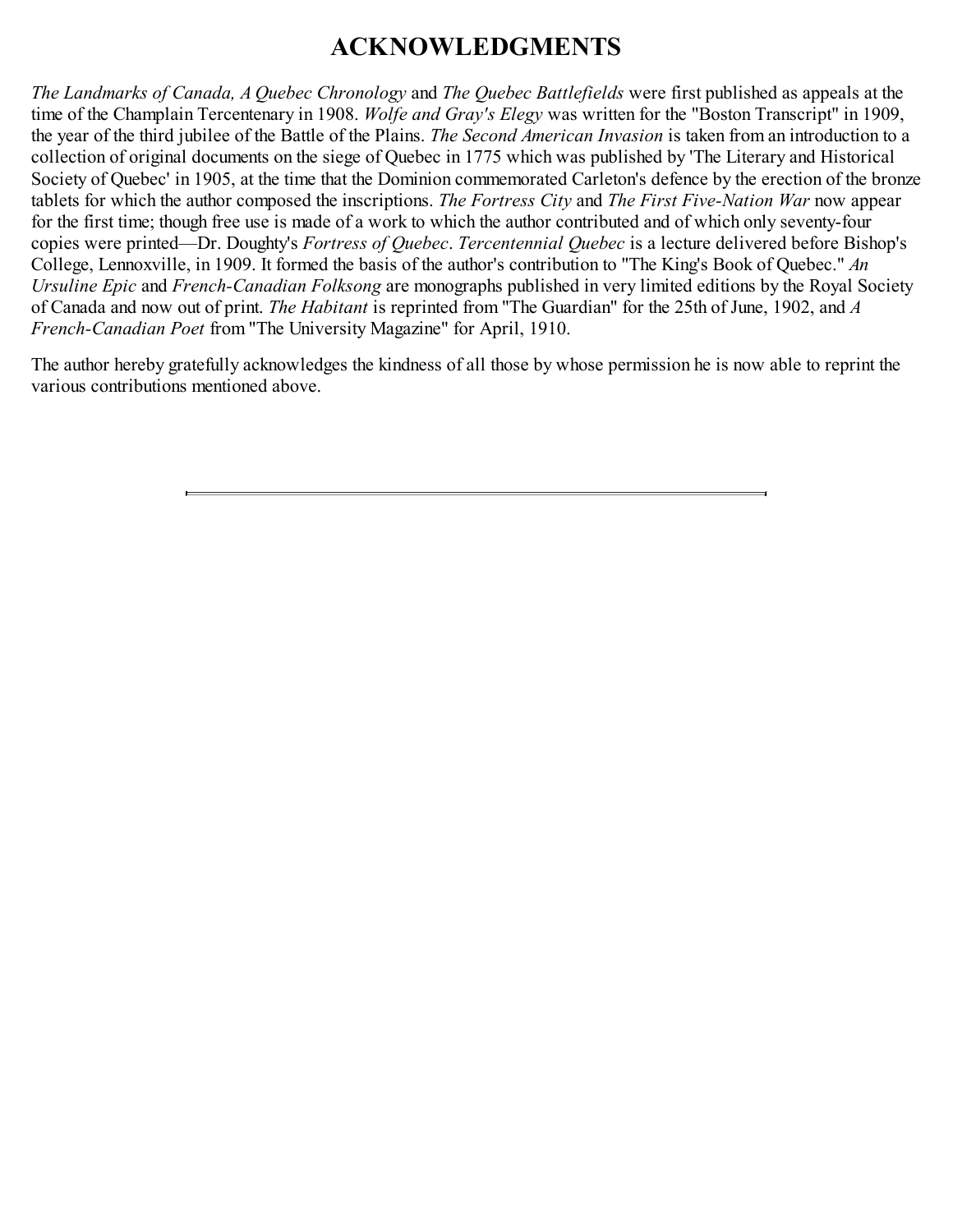# **CONTENTS**

| <b>CHAPTER</b>                         | PAGE           |
|----------------------------------------|----------------|
| <b>PREFACE</b>                         | V11            |
| <b>ACKNOWLEDGMENTS</b>                 | <b>X11</b>     |
| <b>I. THE LANDMARKS OF CANADA</b>      |                |
| <b>II. A QUEBEC CHRONOLOGY</b>         | $\overline{4}$ |
| <b>III. THE QUEBEC BATTLEFIELDS</b>    | 19             |
| IV. WOLFE AND GRAY'S ELEGY             | 30             |
| <b>V. THE SECOND AMERICAN INVASION</b> | 37             |
| VI. THE FORTRESS CITY                  | 47             |
| VII. THE FIRST FIVE-NATION WAR         | 58             |
| VIII. TERCENTENNIAL QUEBEC             | 65             |
| IX. AN URSULINE EPIC                   | 111            |
| X. THE HABITANT                        | 209            |
| <b>XI. FRENCH-CANADIAN FOLKSONG</b>    | 222            |
| XII. A FRENCH-CANADIAN POET            | 293            |
| <b>LIST OF WORKS BY THE AUTHOR</b>     | 311            |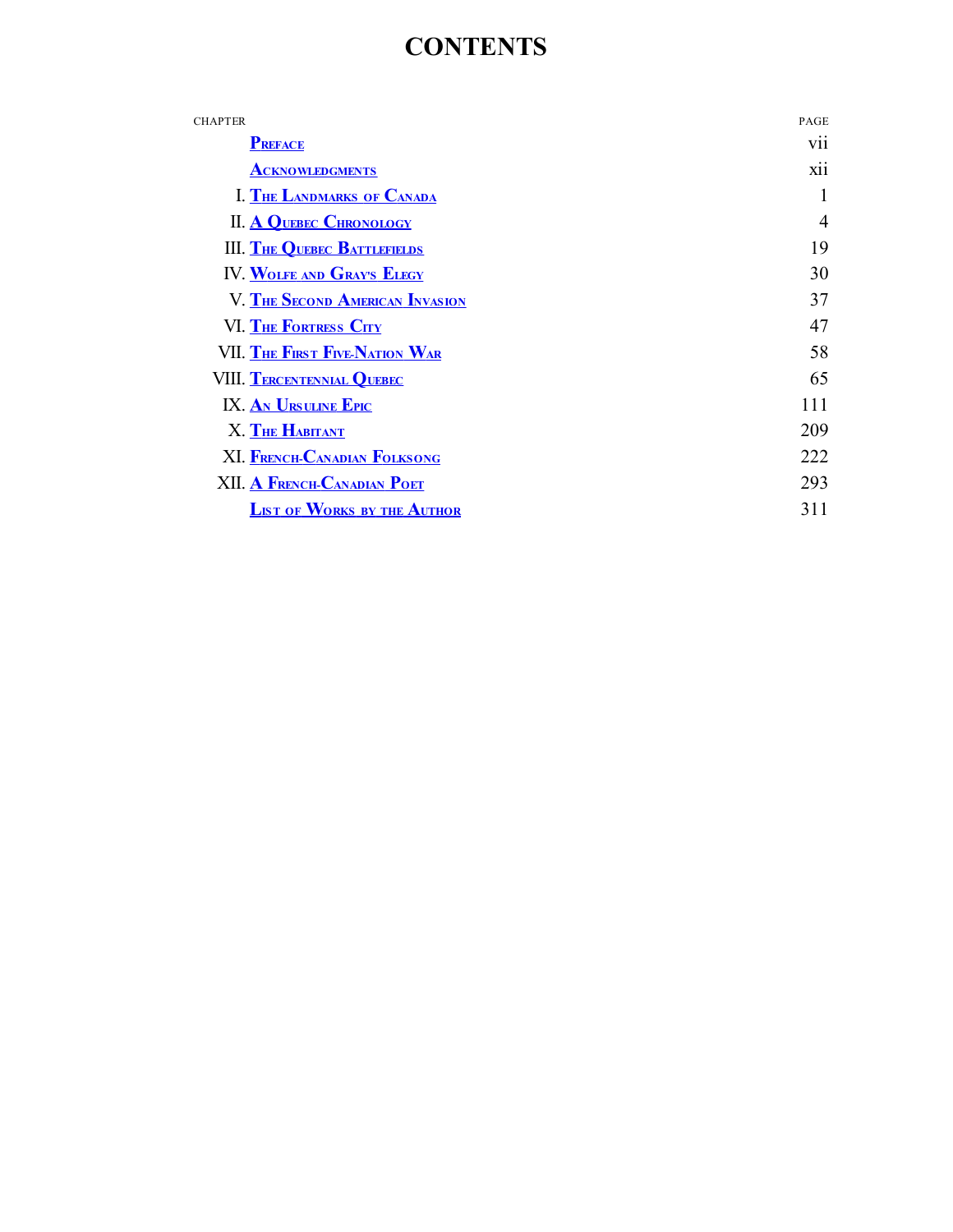# *IN THE HEART OF OLD CANADA*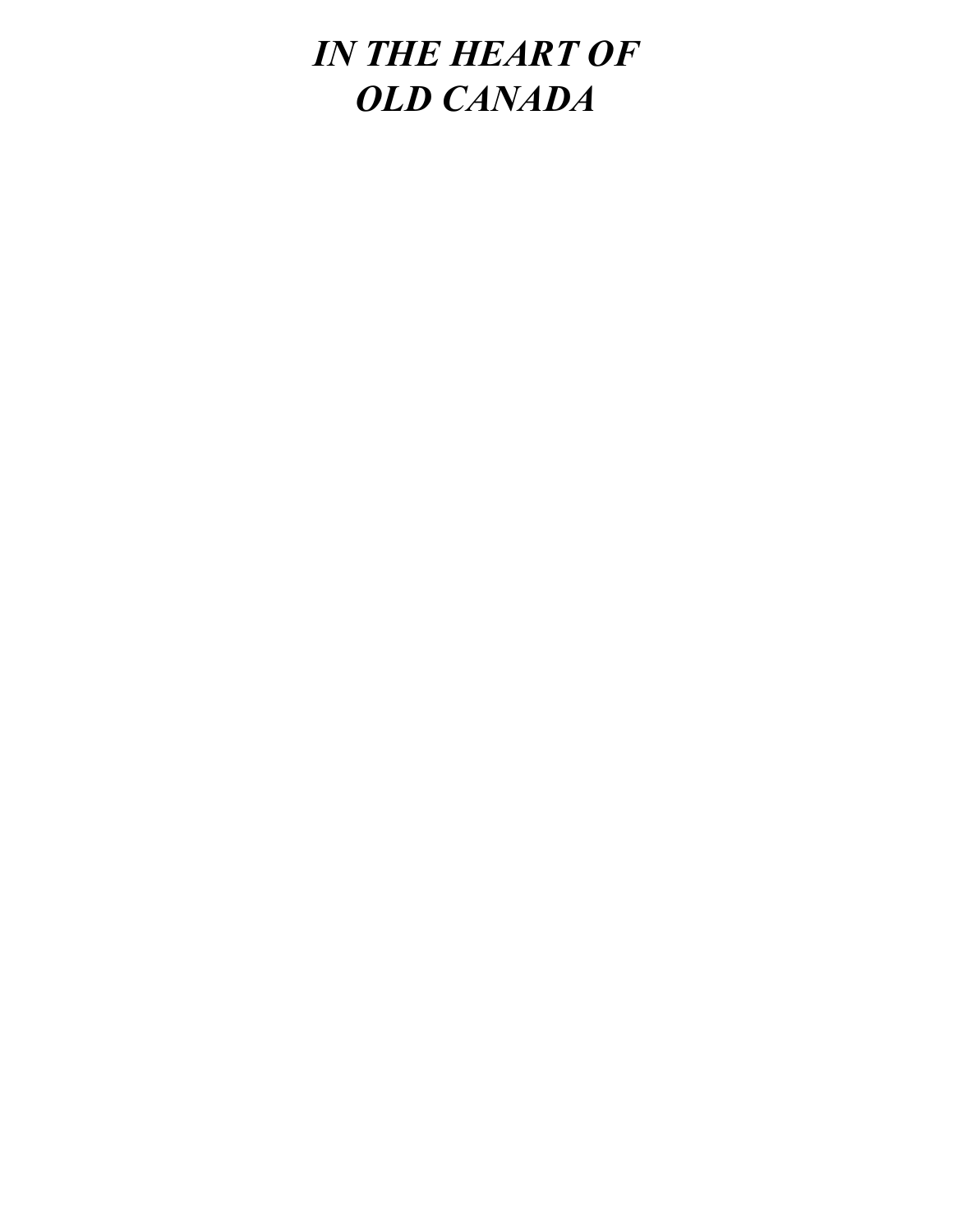# **CHAPTER I**

# **THE LANDMARKS OF CANADA**

<span id="page-8-0"></span>Canada to-day, exultant over a heritage of lands outstretching any other in our world-wide Empire, exultant over their illimitable riches, above ground and below; exultant, too, and with better cause, over the abounding vigour of her homegrown breed of pioneers, and over her native strength of dike and channel, to turn the inrushing human tide into many fructifying streams before it floods her waiting wilderness—this Canada, even to-day, can only draw the full depth of inspiration for her future from the glories of that past which is the very source of all her being.

And what a past is ours! Measured by mere lapse of time it is the longest in the experience of any of the self-governing dominions oversea; measured by its years of crowded life the most intensely interesting; and by its moving incidents the most romantic of them all. Through both *régimes* fortune has led us to be always first: in discovery, in settlement, in mighty wars, in parliaments, and in confederation. We are no new-transplanted stock; but scions of deep-rooted generations, each working out its own well-wrought career, yet all of them inevitably tending to unite free parts within a nation, and, in its turn, this, with other free and equal nations, within a free and guardian Empire.

And, wherever we go, some landmark reminds us who preceded or begat us. Norseman and Basque; Indian of mountain, wood or plain; French of the old *régime*; French-Canadian as *coureur de bois* and *voyageur*, *seigneur* or simple *habitant*; British Islander of every kin, United Empire Loyalist, and Anglo-Canadian born and bred; explorer, trader, missionary, priest; soldier and sailor; statesman and orator; and the first promise of author, artist and the man of science —each has left landmarks to tell his story to all who listen understandingly.

What is a landmark? *A landmark is anything preservable which is essentially connected with great acts or persons that once stirred our life and still stir our memory.* It may be a monument set up by pious hands; a building, a ruin, or a site; a battlefield or fort; a rostrum or a poet's walk; any natural object; any handiwork of man; or even the mere local habitation of a legend or a name. But, whatever the form, its spirit makes every true landmark a talismanic heirloom, only to be lost to our peril and our shame.

And now, as we begin our work, in this tercentennial year of Canada's foundation, we find our first opportunity in the proposed dedication of the greatest of all our landmarks, that world-famous one where form and spirit, heirloom and talisman, are blent, in complete perfection, on the fields of battle at Quebec. Here stood seven undauntable champions: Champlain, Frontenac, Montcalm, Wolfe, Murray, Lévis, Carleton. Here—unique in universal history—lies the one scene of so many mighty conflicts, which changed the destinies of empires, but ever maintained the honour of all who met in arms. Here Americans shared the triumph of one victory, British-born of two, French of three, and French-Canadians of no less than four. And here and now is the time and place for "Landmarkers," all over the Dominion, to unite in spreading knowledge, arousing enthusiasm, concentrating interest, and increasing the Battlefields Fund started by our Visitor, the Governor-General, supported by our Honorary President, the Prime Minister, and approved by His Majesty the King.

On the third day of this July we enter the fourth century of Canadian life. Most have the overmastering desire to make our country rich: and rightly—just so far as riches make strength. But remember that our business depends on energy inherited and transformed; that warriors, statesmen and divines made Canada Canadian; that all nations decay who fail in arms and art; and that we are now particularly apt to mistake comfort for civilization. We want no dead hand's constricting grip, no landmark's bar to real progress—for landmarks themselves are signs of progress. But our Canada does need the exalting touch of every landmark that bears a living message, and that she can keep either in substance or in souvenir; lest, seeking the whole mere world of riches, she lose her own soul.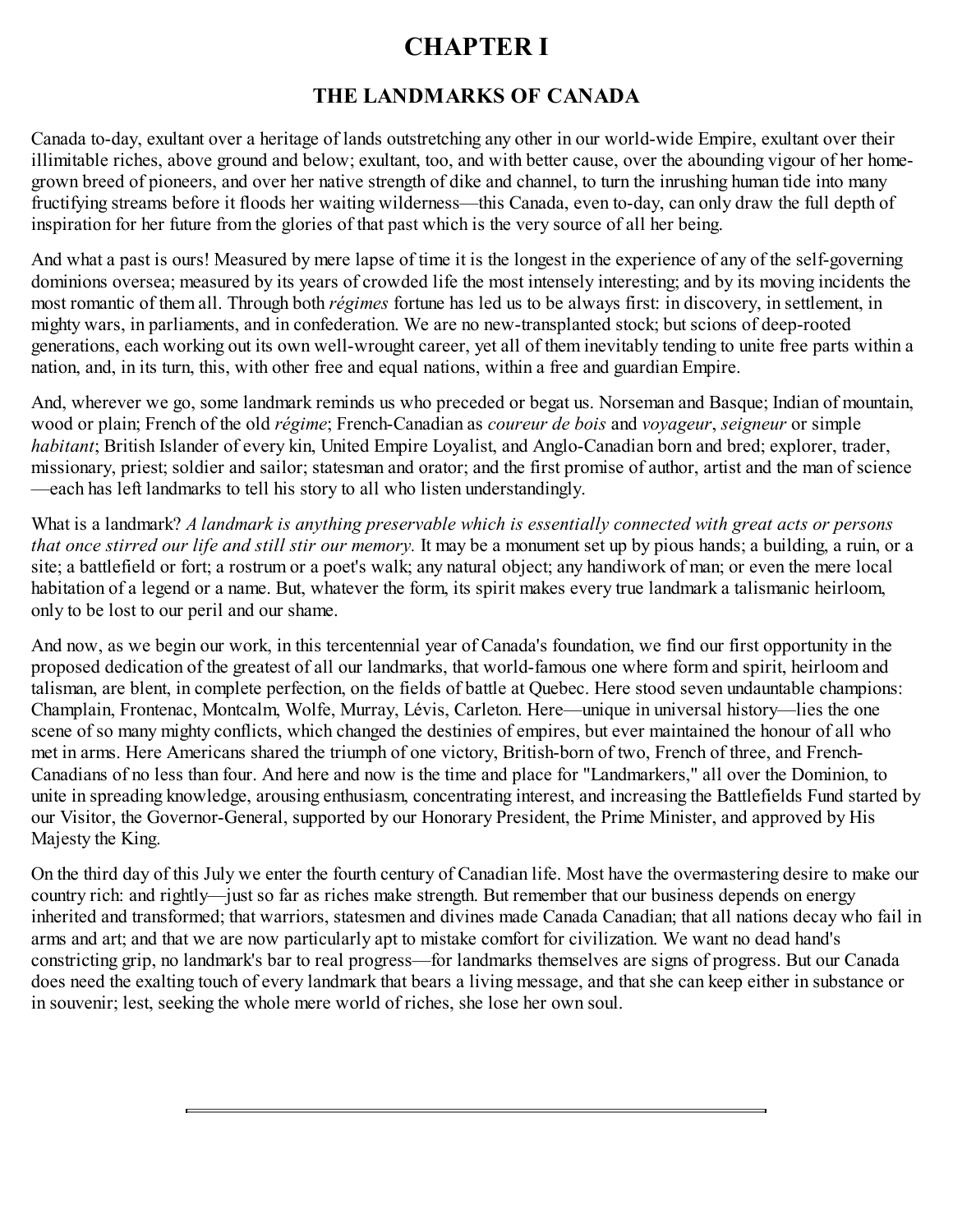# **CHAPTER II**

# **A QUEBEC CHRONOLOGY**

# **IN THE**  $\frac{X}{Y}$ **VIIITH**  $\frac{X}{Y}$ **WIIITH**  $\frac{X}{Y}$ **CENTURIES**

<span id="page-9-0"></span>1535.—JACQUES CARTIER enters the St. Charles River on the 14th of September and winters beside the Indian village of *Stadacona*, the site of which is now included in the city of Quebec.

1540.—FRANCIS I makes ROBERVAL his Viceroy in New France.

1541.—CARTIER, sent out by ROBERVAL, builds a fort at Cap Rouge, a few miles above Quebec, and winters there.

1542.—ROBERVAL arrives and winters at Cartier's fort.

1543-1607.—Basque and French fishermen frequent the Lower St. Lawrence, and a few small trading-posts are established in different parts of the country; but no town settlement of any kind has had a continuous life from that time to this.

1608.—CHAMPLAIN founds CANADA by building his *Abitacion* at Quebec. Champlain was soldier, sailor, statesman and pioneer, equally at home in an Indian wigwam or at the court of HENRY IV of France; and his staunch and pious character is worthy of a Father of his country.

1620.—First *Fort St. Louis* begun.

1625.—FRENCH MISSIONARIES arrive. Many suffer death by torture, but others always take their place.

1629.—The KIRKES take Quebec in the name of CHARLES I of England, who holds it three years in pledge for the dowry of his Queen, Henrietta Maria of France, and who grants his friend, Sir William Alexander, Earl of Stirling, "*The County and Lordship of Canada*"!

1632.—Quebec restored to the Crown of France.

1635.—CHAMPLAIN dies on Christmas day, just a century after the landing of Jacques Cartier. Quebec contains hardly a hundred souls, and only three small public buildings: the store belonging to the trading company of the *Cent Associés*, *Fort St. Louis*, on the site of the present Château Frontenac Hotel, and the parish church of *Notre-Dame de la Recouvrance*, on the site of the present Basilica. Champlain caused the Angelus to be rung three times a day, a custom still observed in Quebec.

1639.—Arrival of the *Ursulines* and *Hospitalières*.

1646.—On New Year's Eve the first play ever performed in Quebec, Corneille's *Le Cid*, was given before the Governor and the Jesuit Fathers in a store-room belonging to the *Cent Associés* in Ste Anne Street.

1647.—First *Château St. Louis*. Last one burnt 1834. This was the residence of both French and British Governors, and stood near the present Terrace.

1648.—The Governor in Council appoints Jacques Boisdon (bibulous cognomen!) first and sole innkeeper of Quebec, on condition "that the said Jacques Boisdon settles in the square in front of the church, so that the people may go there to warm themselves; and that he keeps nobody in his house during High Mass, sermons, the catechism or Vespers."

1656.—GREAT IROQUOIS RAID and *massacre* of the *Hurons* in sight of Quebec.

1659-1706.—Great episcopate of the first Bishop of Quebec, François de MONTMORENCY-LAVAL.

1660-3.—CANADA threatened with *extermination* by *Indians*, by *famine*, by the complete *downfall* of the whole Colony, and by the most terrible *earthquakes* in her history. LAVAL, the first *Bishop*, and L<sup>A</sup> MÈRE MARIE DE L'INCARNATION, first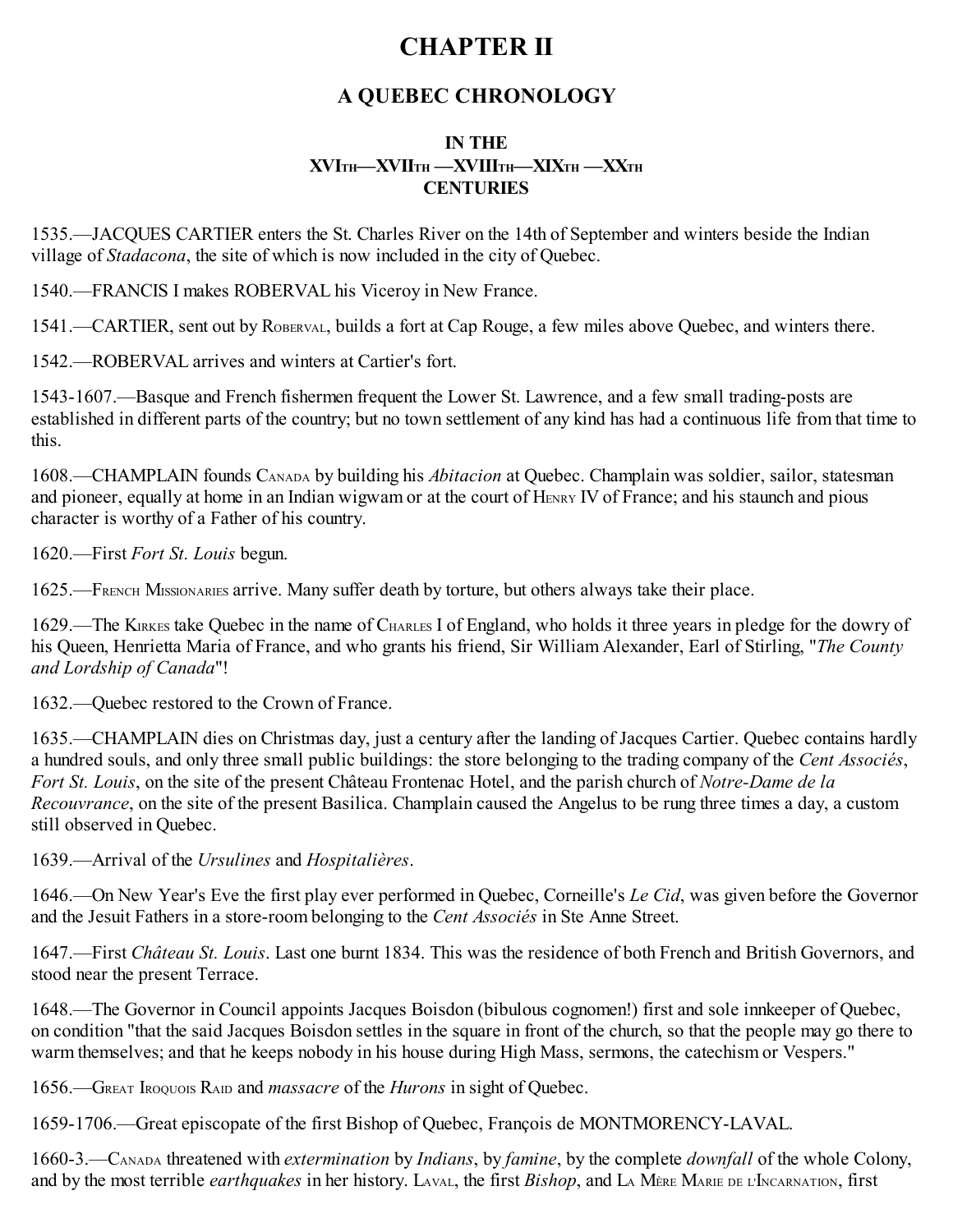Superior of the *Ursuline* nuns, persuade Canadians that their country is at the beginning of a great career and not at the end of a dismal failure. Laval founded his Seminary during the seven months of continual earthquakes. The present Ursuline convent went through four sieges in eighty-five years, and never lacked nuns to risk their lives in trying to safeguard it under fire, or to join the *Hospitalières* in nursing the sick and wounded of both sides.

1663.—The Chartered Company of the *Cent Associés* lapses, and QUEBEC is declared the CAPITAL of the ROYAL PROVINCE OF NEW FRANCE. The population of Quebec is still only 500, of which 150 belong to Religious Communities.

1665.—The new Royal Governor arrives; also the Great Intendant, JEAN TALON, 212 persons of title or fortune, 12 companies of French Regulars, and many settlers, who became known as *habitants*. De TRACY, the King's personal VICEROY, arrives and makes war on the Iroquois.

1670.—In this year there are 700 births in the little colony, representing a birth-rate three times as high as the average of civilized peoples to-day.

1672-82 and 1689-98.—Governorships of FRONTENAC, who built the first walls, defeated the Indians, repulsed the first American Invasion, and upheld his authority against all rivals.

1688.—LAVAL, the first Canadian Bishop, founds a church, called *Notre-Dame des Victoires* after the saving of Quebec in 1690 and 1711. Taschereau, the first Canadian Cardinal, celebrated the bi-centenary in 1888. This church is nearly on the same site as Champlain's *Abitacion*. It has a relic of the True Cross, and one of Ste. Geneviève, on whose *fête* the Chaplain blesses unleavened bread for women who dread the pains of childbirth.

1690.—FRONTENAC repulses PHIPS and THE FIRST AMERICAN INVASION OF CANADA.

1692.—FRONTENAC builds *the first walls* round Quebec.

1711.—Sir Hovenden Walker wrecked on his way to attack Quebec.

1755-60.—Complete *inefficiency* under the Governor-General, VAUDREUIL, and *corruption* under the Intendant, BIGOT.

1756-59.—French forces commanded by MONTCALM, the greatest Frenchman of the whole New World, one of the most tragically heroic figures of all time, and a most consummate master of the art of war.

1759.—SIEGE OF QUEBEC and BATTLE of the PLAINS OF ABRAHAM.

Inscription over Wolfe's death-place:

# HERE DIED WOLFE VICTORIOUS.

Inscription over grave of Montcalm:

HONNEUR A MONTCALM LE DESTIN E<sup>N</sup> LUI DÉROBANT LA VICTOIRE L'A RÉCOMPENSÉ PAR UNE MORT GLORIEUSE.

Inscription on Monument to Wolfe and Montcalm together:

# MORTEM VIRTUS COMMUNEM FAMAM HISTORIA MONUMENTUM POSTERITAS **DEDIT.**

*Montcalm* was buried in the *Ursuline* Chapel, where an *Anglican* service was held a few days later in memory of *Wolfe*. The *Highland Chaplain* conducted the *Presbyterian* memorial service in the *Jesuit* Barracks.

1760.—LEVIS defeats MURRAY in the *second battle of the Plains*. In 1860 a monument was erected AUX BRAVES who redressed the balance of victory in favour of FRANCE.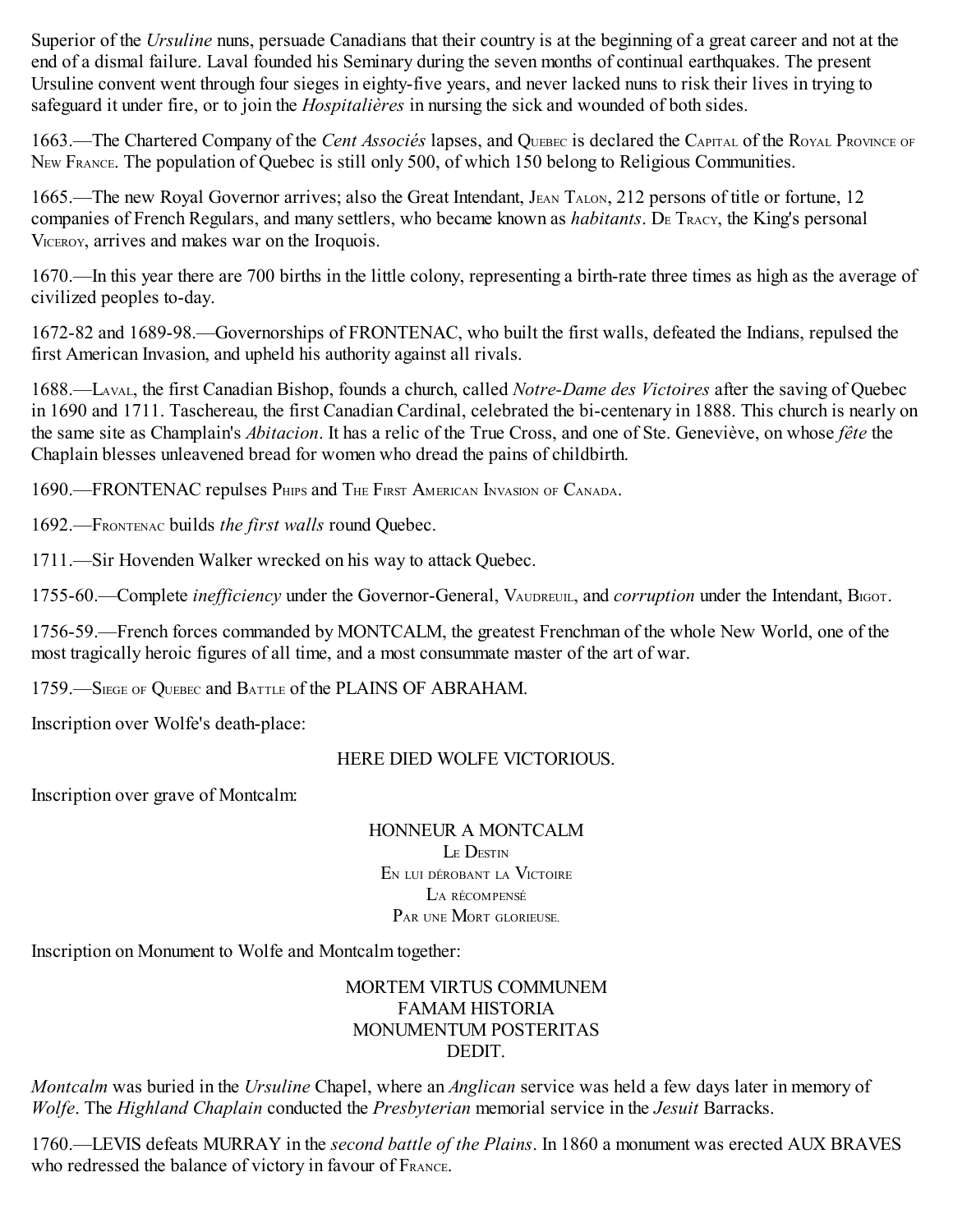1763.—Just 100 years after declaring Canada the Royal Province of New France the FRENCH CROWN *cedes the sovereignty* to GEORGE III.

1759-74.—Canada under the generous *military rule* of MURRAY and CARLETON at Quebec.

1774.—THE QUEBEC ACT passed by the *Imperial Parliament*.

1775-6.—FRENCH- and ENGLISH-Speaking British subjects, under CARLETON, defeat THE SECOND AMERICAN INVASION OF CANADA.

Inscription where Arnold was repulsed:

### **HERE STOOD**

### HER OLD AND NEW DEFENDERS

UNITING, GUARDING, SAVING

# CANADA

DEFEATING ARNOLD

### AT THE SAULT-AU-MATELOT BARRICADE

# ON THE LAST DAY OF

1775

# GUY CARLETON

COMMANDING AT

# QUEBEC.

Inscription where Montgomery was repulsed:

HERE STOOD

# THE UNDAUNTED FIFTY

# SAFEGUARDING

# CANADA

DEFEATING MONTGOMERY

AT THE PRÈS-DE-VILLE BARRICADE

# ON THE LAST DAY OF

1775

# GUY CARLETON

COMMANDING AT

# QUEBEC.

1775-90.—Coming of the UNITED EMPIRE LOYALISTS, some of whom settled in Quebec and have descendants there at the present day.

1782.—NELSON at Quebec in H.M.S. *Albemarle*. He frequented the house on the site of the present No. 15, Ramparts, which belonged to a U.E. Loyalist, a Mr. Woolsey. And it was from *Bandon Lodge*, on the site of a house bearing the same name and numbered 55 Grande Allée, that he was decoyed away by a Quebecer and one of his own officers, lest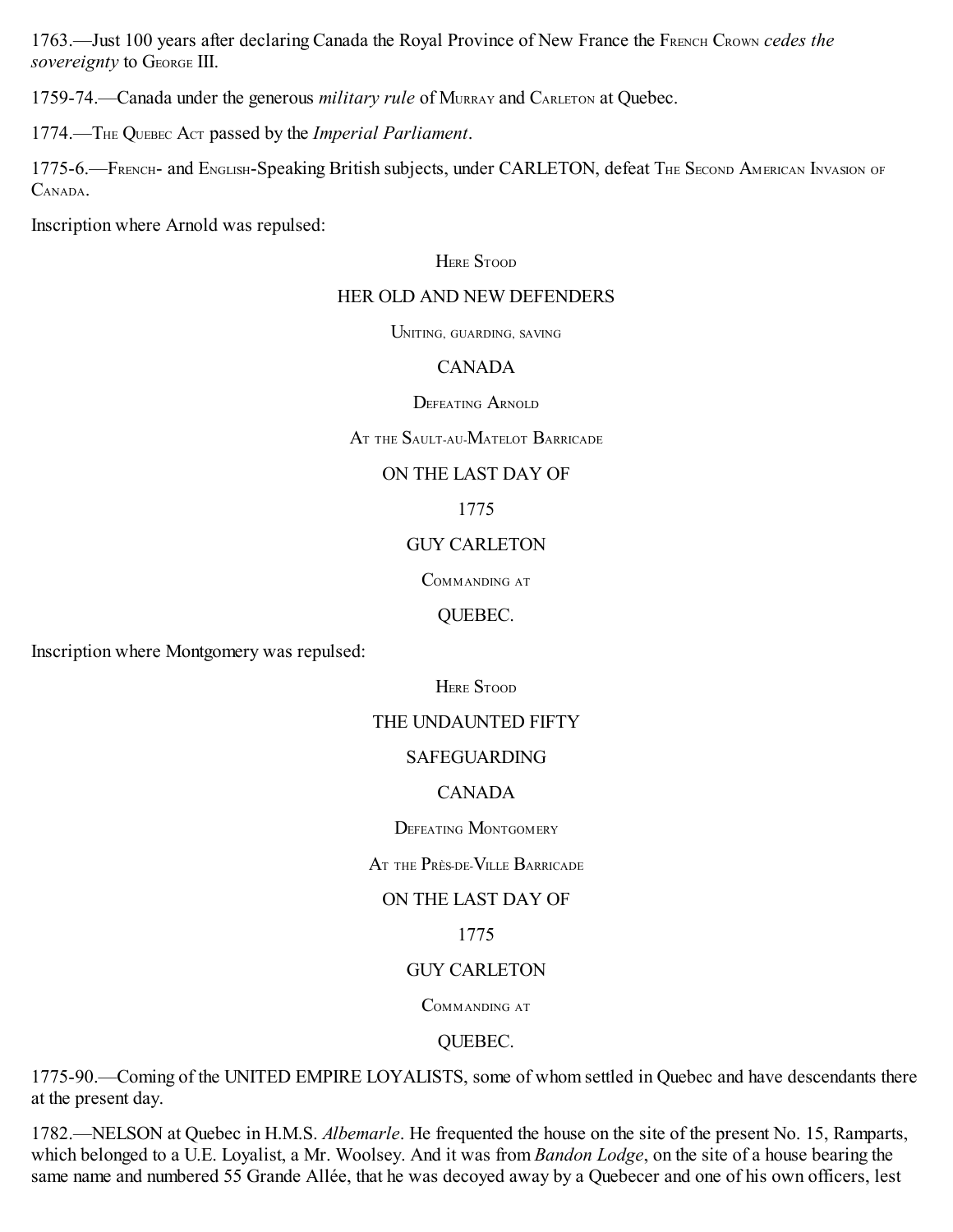he should marry pretty Mary Simpson, daughter of Wolfe's old Provost Marshal.

1783.—The *first British fortification* of Quebec. The remains of those parts of this fortification which occupied Cape Diamond are still pointed out as "Old French Works." As a matter of fact, there are no old French works remaining anywhere.

1787.—His Majesty, KING WILLIAM IV, then a Naval Officer in H.M.S. *Pegasus*, is THE FIRST MEMBER OF THE ROYAL FAMILY to visit Quebec. He paid a visit to the Ursulines, who entered in their diary that they were charmed with him and that they found him *so polite, although he is a sailor*! It is said that this visit to Quebec might have changed the history of England, as, by some unaccountable mistake, the contractor made the Royal stand, to view the fireworks, over a powder magazine! A Royal Review was held on the site of Wolfe's great victory.

1791-4.—His Royal Highness the DUKE OF KENT, father of QUEEN VICTORIA, spends three years in Quebec with his regiment, the 7th Royal Fusiliers. A State Ball was given at the Château St. Louis in honour of his twenty-fourth birthday. He is said to have been the keenest dancer present, keeping the party up till five o'clock in the morning. The elections for the first Canadian Parliament resulted in some lively scenes; and it is said that the Duke, driving *incognito* to Charlesbourg, a village near Quebec, and seeing a friend of his attacked by two men and knocked down, doubled his royal fists and himself knocked down, with a single right and left, both his friend's assailants. From Quebec the Duke went to the West Indies, where he greatly distinguished himself in action at Martinique, a name ever afterwards dear to Queen Victoria, who was justly proud of being a soldier's daughter.

1792.—THE FIRST PARLIAMENT IN GREATER BRITAIN, *under the direct authority of a Governor General*, opens at Quebec. It was opened by General Clarke, representing Carleton. It was held on a most historic site; where the Bishops of the old *régime* always had their Palace, where King Edward VII stayed during his visit in 1860, where the Fathers of Confederation began their sessions in 1864,and where the Dominion of Canada was proclaimed in 1867.

1793.—The Anglican see of Quebec established. The Bishop is cordially welcomed by the French-Canadian Bishop.

1799.—MONSEIGNEUR PLESSIS, *Vicar-General of the French-Canadian Roman Catholic* diocese of Quebec, preaches a sermon in the Basilica to celebrate NELSON'S victory at the Nile; and the *Bishop's Mandement* ordains a *General Thanksgiving* for the blessings insured to Canada by the just laws and protecting arms of the BRITISH CROWN.

1799-1804.—H.M. KING GEORGE III takes great interest in the building of the *Anglican Cathedral*, as H.M. KING LOUIS XIV had done in the welfare of the *Basilica*. Each King gave plate or vestments and other objects for religious service to his respective church in Quebec. There has always been a Royal pew in the Anglican cathedral, and it has often been occupied by Royalty. The old colours of the 69th Regiment, over the stalls, were replaced by new ones presented on the Esplanade by H.R.H. the Duke of Connaught, then a lieutenant, and now (1911), forty years after, the first Royal Governor-General. The Archbishop of Canterbury preached the Centenary sermon here in 1904. The Duke of Richmond, who was buried here in 1819, was Governor-General at the time of his death. He was nephew to the previous Duke of Richmond, who was an officer in Wolfe's old regiment, whose guardians tried to get Wolfe to become his tutor in 1754, and who actually did become the pupil of Carleton, who was himself a Governor-General of Canada!

1812.—QUEBEC sends her full quota to repel THE THIRD AMERICAN INVASION OF CANADA. The *French* and *English* heroes on the British side at *Châteauguay* and *Queenston Heights* were both quartered at Quebec at different times. The street across which *Montcalm's* and *Wolfe's* men fired into each others' faces is called after *de Salaberry*, and *Brock* lived in the third house from the top of Fabrique Street.

1823.—The present CITADEL and WALLS built after a plan approved by WELLINGTON and completed in 1832 at a cost of \$35,000,000.00, paid by the Imperial Government. This was only one item of the more than a *hundred millions sterling*, or \$500,000,000.00, *spent by the Mother Country on the actual work of fortifications alone*, apart from troops, etc. And much of this wise and generous expense helped to *keep Canada both British and Canadian*.

1824.—The LITERARY and HISTORICAL SOCIETY O<sup>F</sup> QUEBEC established by a *Royal Charter* granted by H.M. KING WILLIAM IV. This is the *senior learned society in Greater Britain*; and has had successive Governors-General for its Patron since its foundation. Among its curios are a piece of the ship from which Wolfe directed the attack on Montmorency, part of the first Canadian printing-press, the last Canadian pillory and the model of the *Royal William*.

1833.—In August the *ROYAL WILLIAM*, built in and sailing from QUEBEC, makes the *first of all Transatlantic voyages*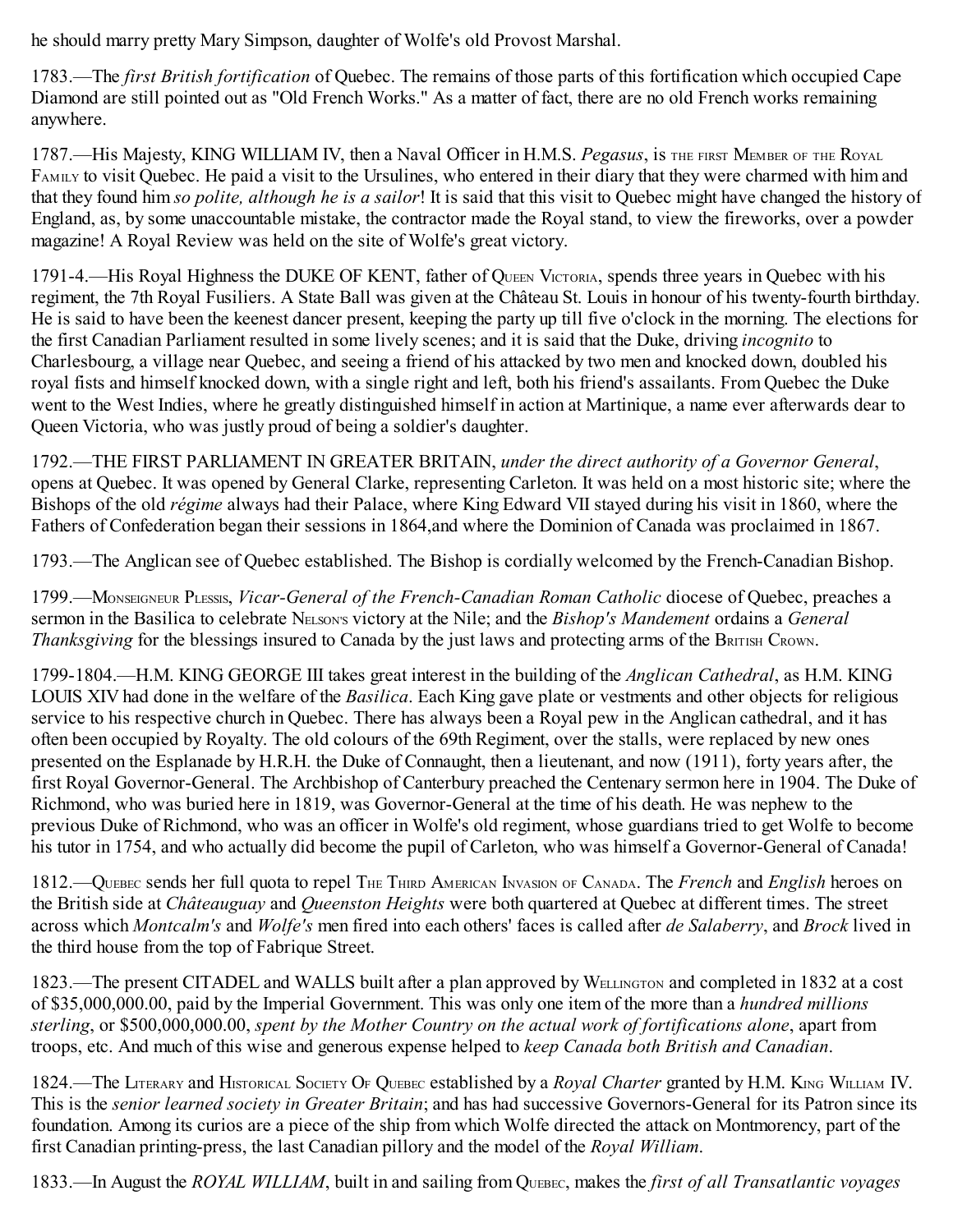*entirely under steam*. Under her new name, *Isabella Segundo*, she was the *first steamer in the world to fire a shot in action*, on the 5th of May, 1836, in the Bay of San Sebastian, when helping Sir de Lacy Evans's British Legion against the Carlists. She was built by James Goudie, whose father built the British men-of-war for service on the Great Lakes in the war of 1812.

1837.—Differences of opinion on national house-keeping cause a Canadian Rebellion. Many loyal Volunteers raised in Quebec.

1838.—LORD DURHAM'S administration.

1839.—*The Durham Report.*

1840 —The Union Act and RESPONSIBLE GOVERNMENT

1852.—The *first French-Canadian University* founded, and called after *Laval*.

1854.—*Seigniorial Tenure* abolished.

1858.—Raising of the 100th Regiment, the *Royal Canadians*.

1860.—H.R.H. the Prince of Wales, since His Majesty KING EDWARD VII, lands at Quebec from H.M.S. *Hero* on the 18th of August.

1861.—H.R.H. the Duke of Edinburgh at Quebec.

1864.—"THE FATHERS OF CONFEDERATION" meet at Quebec.

1866.—The First Fenian Raid. Quebec under arms.

1867.—The DOMINION OF CANADA proclaimed at Quebec. The original draft proposed the title as "*The Kingdom of Canada*."

1869.—H.R.H. the Duke of Connaught at Quebec with his Regiment.

1870.—Second Fenian Raid—Quebec again under arms. H.R.H. the *Duke of Connaught wears the Canadian General Service Medal* for his presence at the front *in defence of Canada* on this occasion.

1870.—The *Red River Expedition* under Colonel, now Field-Marshal Viscount, *Wolseley* has a contingent from Quebec.

1870.—A good many French-Canadians leave for Rome to join the Papal Zouaves in defence of the Pope.

1871.—The *Royal Canadian Artillery*, the *first Regulars under the Canadian Government*, has its *first parade* at Quebec.

1872-8.—LORD DUFFERIN plans many improvements to commemorate Canadian history at Quebec. He would have preferred for his new title, The Marquess of Dufferin *and Quebec*.

1875.—Celebration of the 100th anniversary of the *Saving of Canada by Carleton* at Quebec.

1878-83.—H.R.H. the PRINCESS LOUISE often visits Quebec with H.E. the *Marquess of Lorne*.

1879.—H.M. QUEEN VICTORIA takes great interest in, and contributes to the cost of building, *Kent Gate*, as a memorial of *her father's stay* at Quebec, 1791-4.

1880.—H.R.H. the Duke of Albany visits Quebec.

1883.—H.R.H. Prince GEORGE OF WALES, now King George V, visits Quebec for the first time. He revisits it in 1890.

1884.—*Canadian Voyageurs* for the Nile Expedition rendezvous at Quebec.

1885.—The *Royal Canadian Artillery* and 9th Regiment *Voltigeurs de Québec* leave for the front during the *North-West Rebellion*.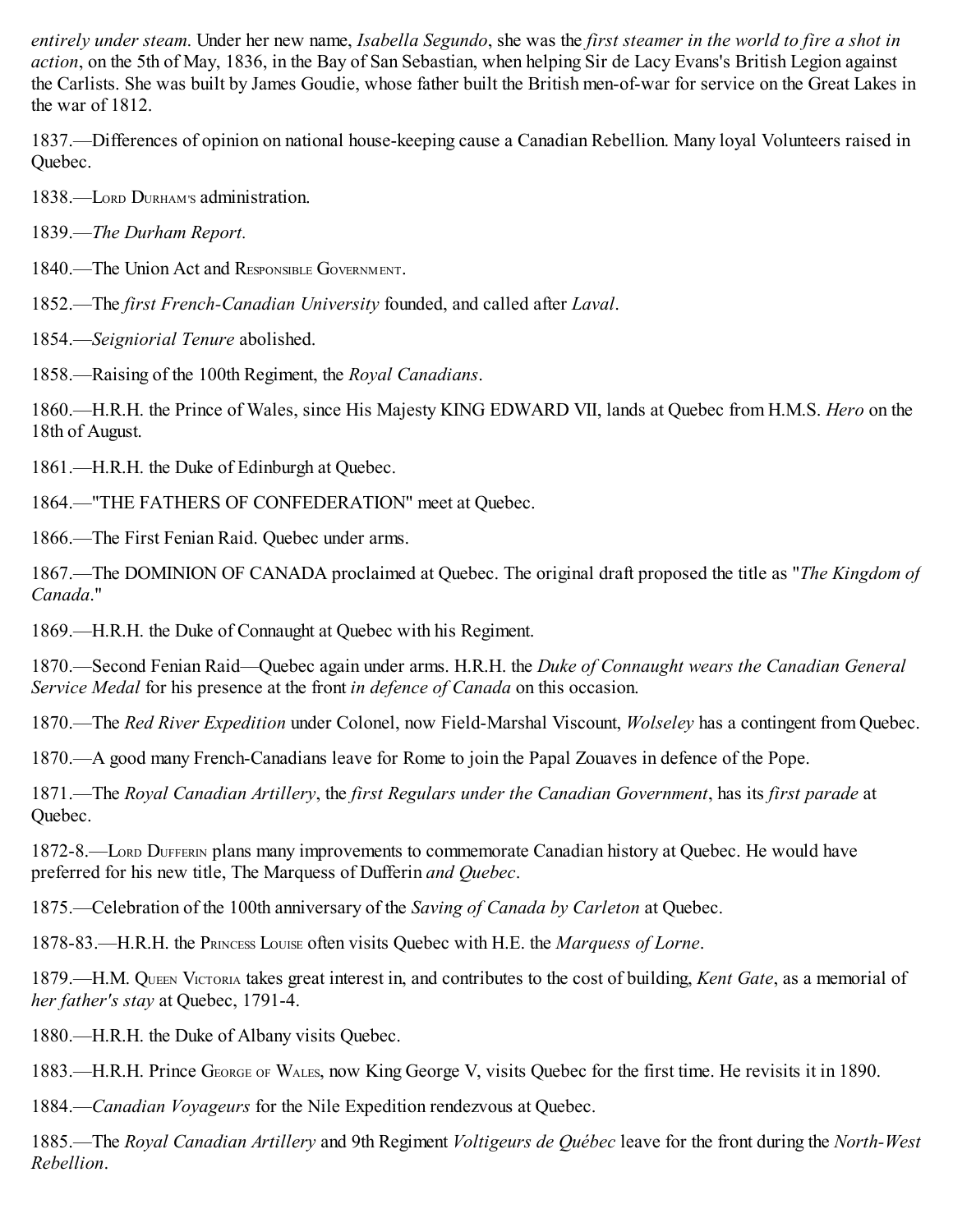1889.—The *Ursulines* and *Hospitalières* celebrate the 250th anniversary of their foundation in Quebec.

1890.—T.R.H. the Duke and Duchess of Connaught visit Quebec.

1897.—Lord Aberdeen unveils the *statue of the Queen* in Victoria Park in honour of her *Diamond Jubilee*, and the representative *Canadian contingent* sent to England for this occasion parades on the Esplanade.

1899.—The FIRST CANADIAN CONTINGENT for the *South African War* embarks at Quebec.

1901.—T.R.H. the Duke and Duchess of Cornwall and York, now their Majesties King George V and Queen Mary, visit Quebec on their *Imperial Tour*.

1902.—The *First Canadian Coronation Contingent* parades to embark at Quebec. (France sends the *Montcalm* to the *Coronation Naval Review* in England.)

1905.—H.E. LORD GREY unveils the statue to those Quebecers who died in South Africa

# FOR EMPIRE, CANADA, QUEBEC.

NOT BY THE POWER OF COMMERCE, ART, OR PEN SHALL OUR GREAT EMPIRE STAND; NOR HAS IT STOOD; BUT BY THE NOBLE DEEDS OF NOBLE MEN, HEROIC LIVES, AND HEROES' OUTPOURED BLOOD.

1906.—H.R.H. PRINCE ARTHUR OF CONNAUGHT, returning from *King Edward's Garter Mission* to H.I.M. the Emperor of Japan, is the eleventh member of the Royal Family to visit Quebec.

1908.—TERCENTENARY of the foundation of Canada by Champlain at Quebec. *Fêtes* presided over by H.M. KING GEORGE V.

1908.—*The national foundation of* THE QUEBEC BATTLEFIELDS PARK by KING GEORGE V.

1911.—H.R.H. THE DUKE OF CONNAUGHT arrives as the *first Royal Governor-General of Canada*. H.E. EARL GREY leaves, after the most unusually long term of seven years, amid universal regret. Quebec presents him with a silver model of the Wolfe-Montcalm monument.

The personal inscription is:

### QUEBEC CONDITOR—CHAMPLAIN CONSERVATORES—FRONTENAC, CARLETON COMMEMORATOR—GREY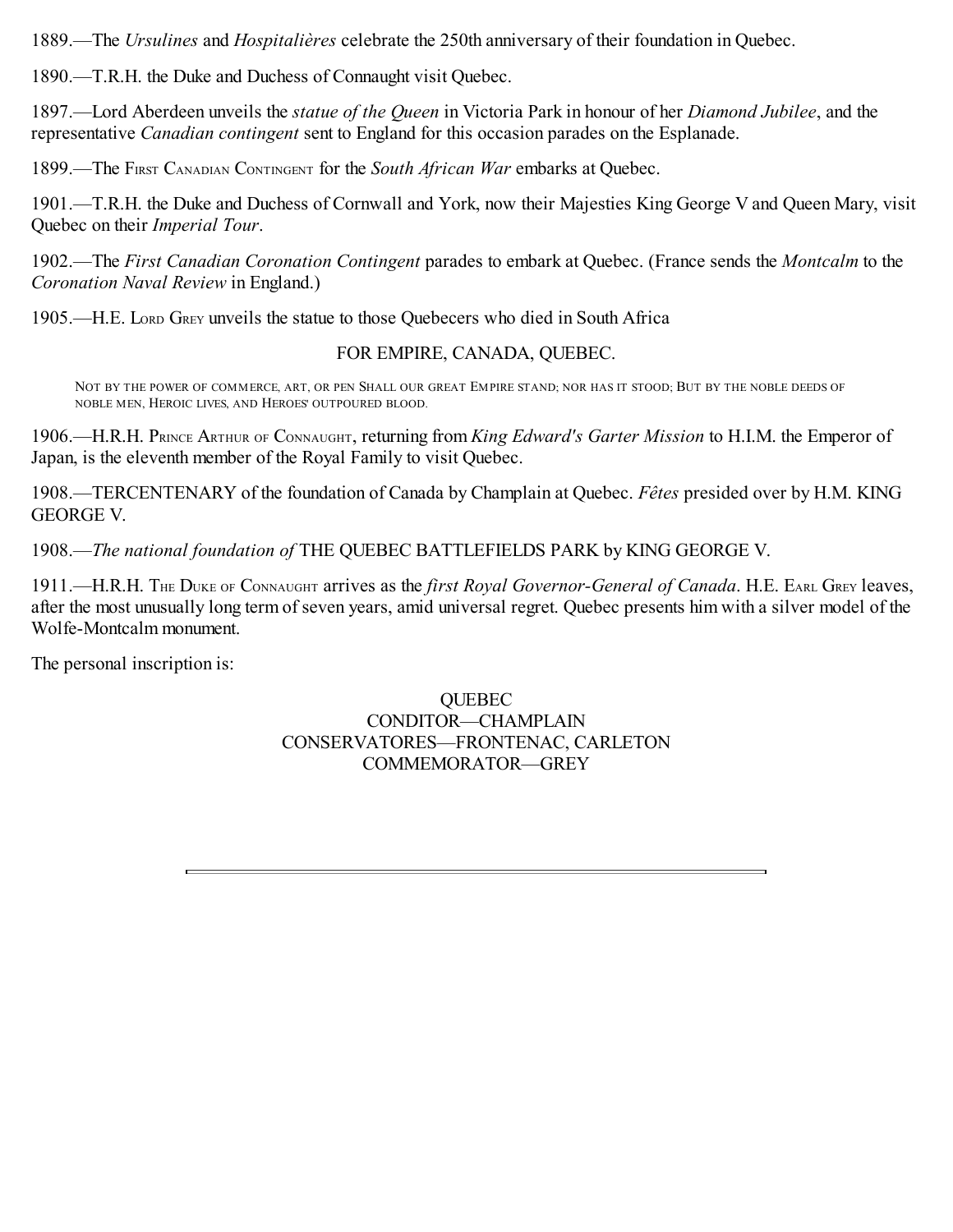# **CHAPTER III**

# **THE QUEBEC BATTLEFIELDS: [\[1\]](#page-120-1)**

<span id="page-15-0"></span>An Appeal issued in French and English under the authority of the Headquarters of the Quebec Battlefields Association, Quebec, *Saturday, 11th April, 1908.*

### **PREFACE**

The Canadian Press patriotically gave the "Appeal to History" a circulation of 3,000,000, by reprinting it *verbatim* from the King's Printer's advance edition of 1000 copies in each language, published on Montcalm's birthday, the 29th of February. During March all the questions, misunderstandings and suggestions which came to light in any part of the French- or English-speaking world were carefully considered; and the Headquarters Committee now submit the General Appeal to the public in its revised, enlarged and final form.

The Committee can reassure the Public on a most important point. The additions to the political and military sources of original information on the Seven Years' War, and the introduction of complete naval documents for the first time, have naturally invalidated every account of Wolfe's Siege of Quebec written before the present century.

But, most fortunately, the effect of all this original research is to heighten the glory of the four military chiefs— Montcalm, Lévis, Wolfe and Murray—even though the overwhelming influence of Sea-Power on the issue of the war in general is now brought home to the Quebec campaigns in particular. And, as the collection of all the original evidence is now practically complete, it is safe to say that the good name of the soldiers and sailors engaged, and of the different peoples they represented to such advantage, is secure for ever, and that, no matter what probing question may be raised, the answer of history will always be—*there is nothing to fear from the truth.*

# **THE QUEBEC BATTLEFIELDS, 1690-1775 AN APPEAL TO HISTORY**

**I**

The Plains of Abraham stand alone among the world's immortal battlefields, as the place where an empire was lost and won in the *first* clash of arms, the balance of victory was redressed in the *second*, and the honour of each army was heightened in *both*.

Famous as they are, however, the Plains are not the only battlefield at Quebec, nor even the only one that is a source of pride to the French- and English-speaking peoples. In less than a century Americans, British, French and French-Canadians took part in four sieges and five battles. There were decisive actions; but the losing side was never disgraced, and the winning side was always composed of allied forces who shared the triumph among them. American Rangers accompanied Wolfe, and French-Canadians helped Carleton to save the future Dominion; while French and French-Canadians together won the day under Frontenac, under Montcalm at Montmorency, and under Lévis at Ste. Foy.

There is no record known—nor even any legend in tradition—of so many momentous feats of arms performed, on land and water, by fleets and armies of so many different peoples, with so much alternate victory and such honour in defeat and all within a single scene. And so it is no exaggeration of this commemorative hour, but the lasting, wellauthenticated truth to say, that, take them for all in all, the fields of battle at Quebec are quite unique in universal history.

And is not to-day also unique as an opportunity of taking occasion by the hand, to set this priceless ground apart from the catalogue of common things, and preserve it as an Anglo-French heirloom for all time to come? An appeal to history would be most appropriate to any year within the final decade of the Hundred Years' Peace between the once-contending powers of France, the British Empire, and the United States. But 1908 is by far the best year among the ten; for it marks the 300th birthday of that Canada which has become the senior of all the oversea self-governing dominions of King Edward VII—and under what king could we more fitly celebrate this imperishable *entente cordiale d'honneur*?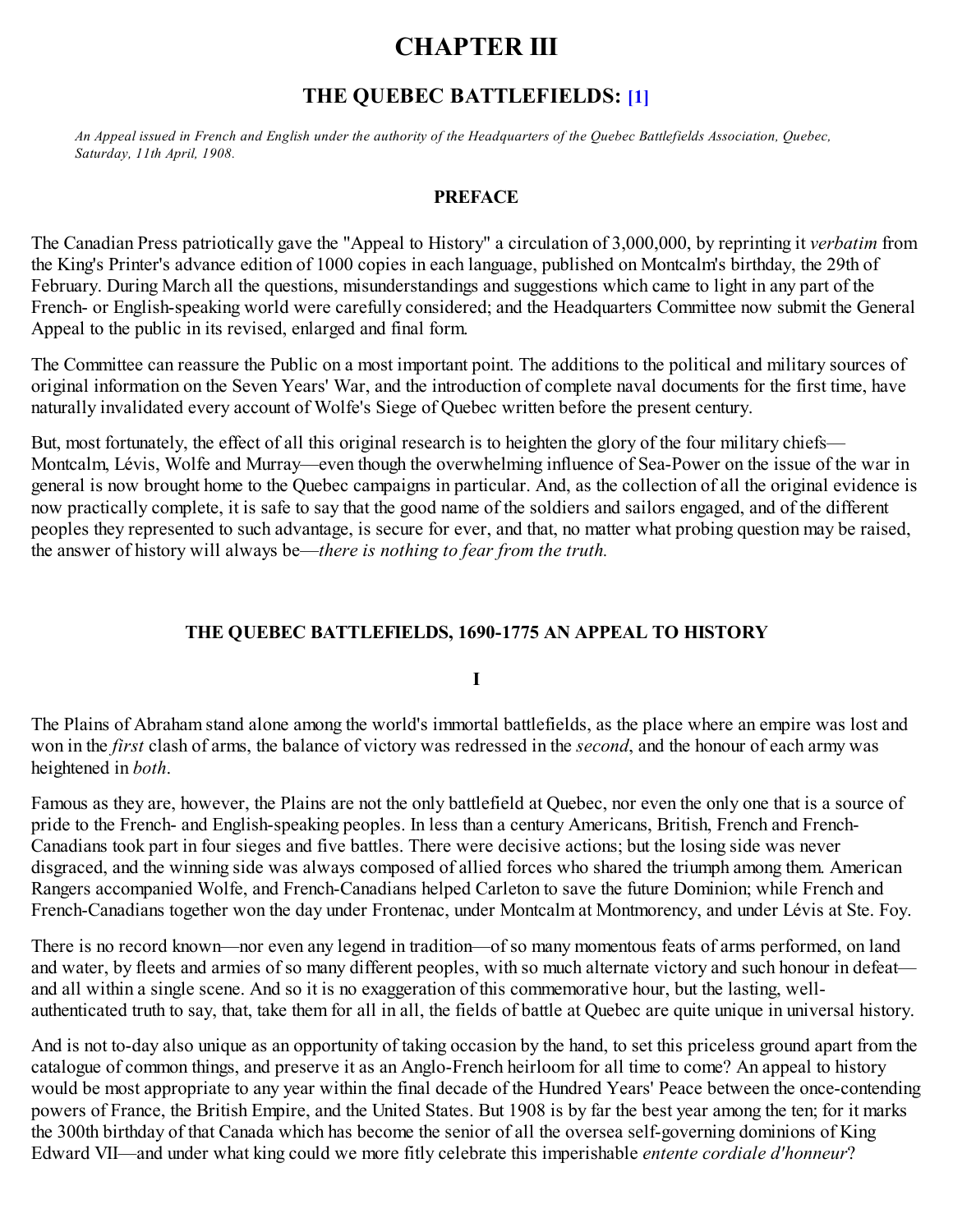The secret instructions sent out from France in 1759 were the death warrant of Montcalm: *La guerre est le tombeau des Montcalm* "...it is indispensable to keep a foothold.... The King counts upon your zeal, courage and tenacity." Montcalm replied: "...I shall do everything to save this unhappy colony, or die." And he kept his word. He had already done splendid service in a losing cause; stemming the enemy's advance by three desperate rearguard victories in three successive years. Now he stood at bay for the last time. The country was starving. The corrupt Intendant and his myrmidons were still preying on all that was left of its resources. The army had numbers enough, and French and Canadian gallantry to spare. But the Governor added spiteful interference to the other distractions of a divided command. The mail that brought the final orders was the first for eight months; and Old France and New were completely separated by a thousand leagues of hostile sea, in whose invisible, constricting grasp Quebec had long been held.

In June Admiral Saunders led up the St. Lawrence the greatest fleet in any part of the world. Saunders was a star of the service even among the galaxy then renowned at sea. With him were the future Lord St. Vincent, the future Captain Cook, who made the first British chart of the River, and several more who rose to high distinction. His fleet comprised a quarter of the whole Royal Navy; and, with its convoy, numbered 277 sail of every kind. Splendidly navigated by twice as many seamen as Wolfe's 9000 soldiers, the fleet and convoy made the besiegers an amphibious force at Quebec, while also holding the River eastward against all comers.

Wolfe, worn out, half despairing, twice repulsed, at last saw his chance, the only one he might ever have. He knew that disease was wasting him away, and that he was about to stake his whole reputation on a most daring venture. And he must have felt the full poignancy of the now famous line, "The paths of glory lead but to the grave," when he repeated Gray's *Elegy* to the officers in his reconnoitring boat off Sillery Point the day before the battle. But he was a profoundly apt master of the art of war; and his undauntable spirit soared with the hope of death in victory. Planning and acting entirely on his own initiative he crowned three nights and days of finely combined manœuvres, on land and water, over a front of thirty miles, by the consummate stratagem which placed *the first of all two-deep thin red lines* across the Plains of Abraham exactly at the favourable moment. And who that knows battle and battlefield knows of another scene and setting like this one on that 13th morning of September?

"All Nature contains no scene more fit for mighty deeds than the stupendous amphitheatre in the midst of which Wolfe was waiting to play the hero's part. For the top of the promontory made a giant stage, where his army now stood between the stronghold of New France and the whole dominion of the West. Immediately before him lay his chosen battlefield; beyond that, Quebec. To his left lay the northern theatre, gradually rising and widening, throughout all its magnificent expanse, until the far-ranging Laurentians closed in the view with their rampart-like blue semicircle of eighty miles. To his right, the southern theatre; where league upon league of undulating upland rolled outward to a still farther-off horizon, whose wider semicircle, curving in to overlap its northern counterpart, made the vast mountain-ring complete. While, east and west, across the arena where he was about to contend for the prize of half a continent, the majestic River, fullcharged with the right-hand force of Britain, ebbed and flowed, through gates of empire, on its uniting course between Earth's greatest Lakes and greatest Ocean. And here, too, at these Narrows of Quebec, lay the fit meeting place of the Old World with the New. For the westward river gate led on to the labyrinthine waterways of all America, while the eastward stood more open still—flung wide to all the Seven Seas."

Meanwhile, Montcalm had done all he could against false friends and open enemies. He had repulsed Wolfe's assault at Montmorency and checkmated every move he could divine through the impenetrable screen of the British fleet. A week before the battle he had sent a regiment to guard the Heights of Abraham; and, on the very eve of it, had ordered back the same regiment to watch the path up which Wolfe came next morning. But the Governor again counter-ordered! *There they are where they have no right to be!*—said Montcalm, as he spurred on to reconnoitre the red wall that had so suddenly sprung up across the Plains. He had no choice but instant action. "...he rode down the front of his line of battle,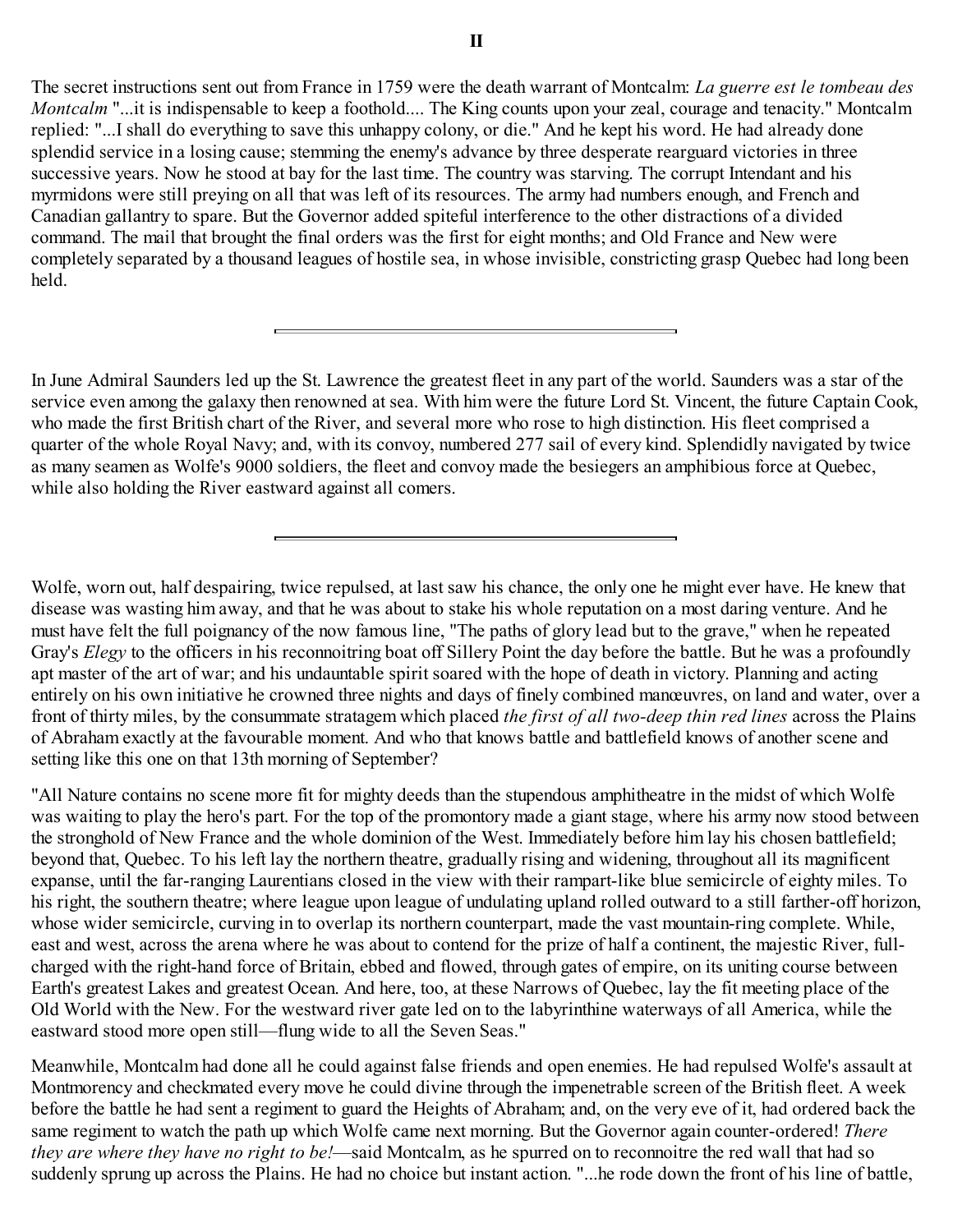stopping to say a few stirring words to each regiment as he passed. Whenever he asked the men if they were tired, they said they were never tired before a battle; and all ranks showed as much eagerness to come to close quarters as the British did themselves.... Montcalm towered aloft and alone—the last great Frenchman of the Western World...he never stood higher in all manly minds than on that fatal day. And, as he rode before his men there, his presence seemed to call them on like a *drapeau vivant* of France herself." He fought like a general and died like a hero.

Never were stauncher champions than those two leaders and their six brigadiers. "Let us remember how, on the victorious side, the young commander was killed in the forefront of the fight; how his successor was wounded at the head of his brigade; and how the command-in-chief passed from hand to hand, with bewildering rapidity, till each of the four British Generals had held it in turn during the space of one short half-hour; then, how the devotion of the four Generals on the other side was even more conspicuous, since every single one of these brave men laid down his life to save the day for France; and, above all, let us remember how lasting the twin renown of Wolfe and Montcalm themselves should be, when the one was so consummate in his victory, and the other so truly glorious in defeat."

The next year saw the second battle of the Plains, when Lévis marched down from Montreal, over the almost impassable spring roads, and beat back Murray within the walls, after a most desperate and bloody fight. At the propitious moment Lévis rode along his line, with his hat on the point of his sword as the signal for a general charge, in which the French-Canadians greatly distinguished themselves. He quickly invested the town and drove the siege home to the utmost. "At nine o'clock on the night of the 15th of May three men-of-war came in together. The officer commanding at Beauport immediately sent Lévis a dispatch to say the French ships had just arrived. But the messenger was stopped by Murray's outposts. Lévis himself was meanwhile preparing to advance on Quebec in force; when a prisoner, who had just been taken, told him these vessels were the vanguard of the *British* fleet!" Of course, he raised the siege at once. But he retired unconquered; and Vauquelin covered his line of retreat by water as gallantly as he had made his own advance by land. Thus France left Quebec with all the honours of war.

### **III**

There's the call of the blood—of the best of our living, pulsing, quickening blood to-day—a call to every French and English ear—from this one ground alone:—and therefore an irresistible appeal from all the Battlefields together. The cause of strife is long since outworn and cast aside: only its chivalry remains. The meaner passions, jealousies and schemes arose and flourished most in courts, and parliaments, and mobs, of different countries, far asunder. But the finer essence of the fatherlands was in the men who actually met in arms. And here, now and forever, are the field, the memory and the inspiration of all that is most heroic in the contending races.

From Champlain to Carleton, in many troublous times during 167 years, Quebec was the scene of fateful action for Iroquois and Huron; for French of every quarter, from Normandy and Brittany to Languedoc and Roussillon; for French-Canadians of the whole long waterway from the Lakes and Mississippi to the St. Lawrence and Atlantic; for Americans from their thirteen colonies; for all the kindred of the British Isles—English, Irish, Scotch and Welsh, Channel Islanders and Orcadians; and for Newfoundlanders, the first Anglo-Canadians, and the forerunners of the United Empire Loyalists.

Is it to be thought of that we should fail to dedicate what our forefathers have so consecrated as the one field of glory

Champlain, in 1608, first built his *Abitacion* against the menace of the wilderness. In 1629 the Kirkes sailed up and took his Fort St. Louis in the name of Charles I, who granted the unconsidered trifle of "The Lordship and County of Canada" to his good friend, Sir William Alexander, Baronet of Nova Scotia! But in 1690 the summons of Sir William Phips was victoriously answered by Frontenac—from *the mouth of my cannon*. In 1759 Montcalm won his fourth victory by repulsing Wolfe at Montmorency: then both died on the Plains, where Lévis and Murray fought again next year. Finally, on the last day of 1775, French and English first stood together as the British defence of Canada, under Carleton, against the Americans under Montgomery and Arnold. This is our true wonder-tale of war; *and we have nothing to fear from the truth*.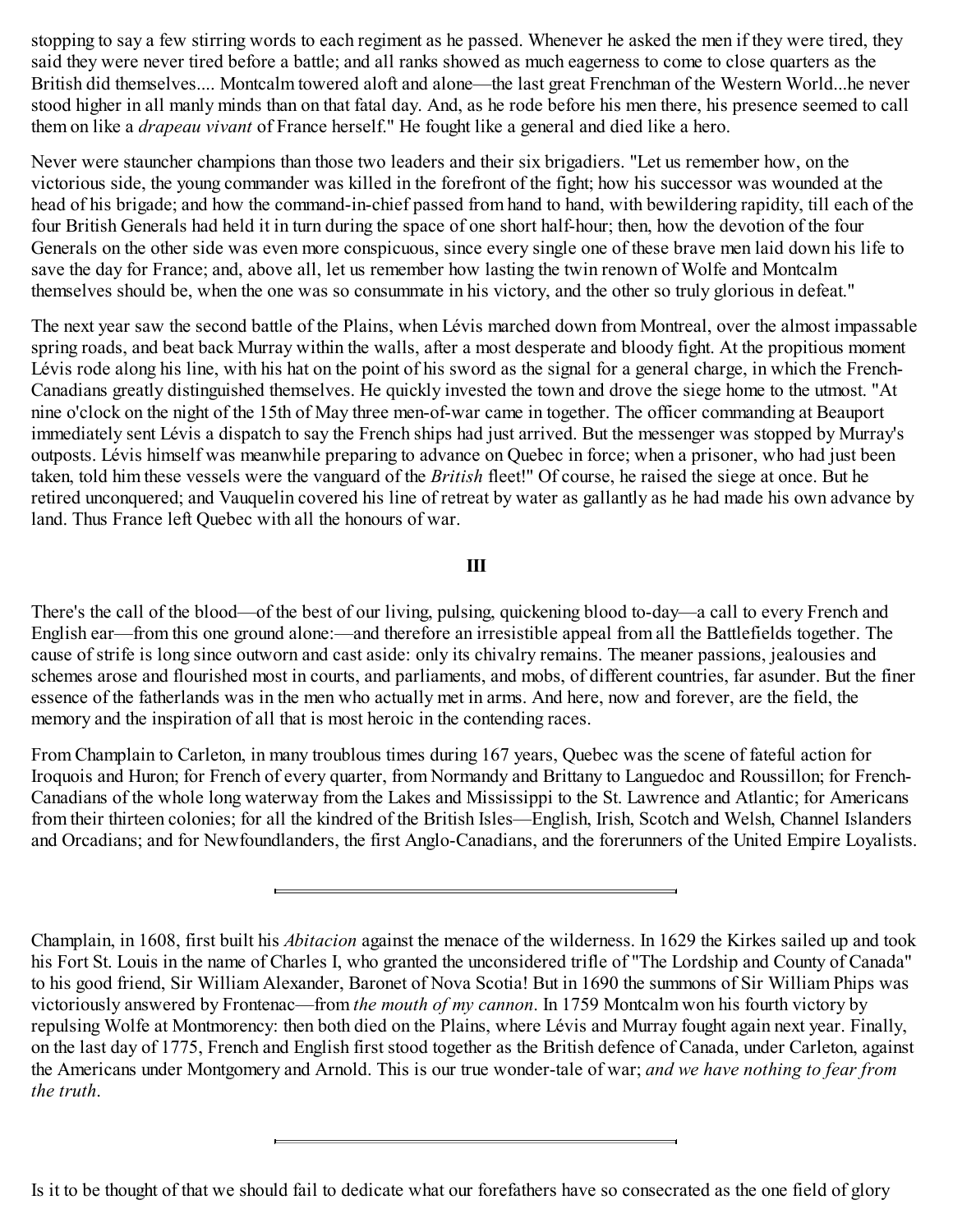common to us all? There is no question of barring modern progress—the energy for which we inherit from these very ancestors; and no town should ever be made a mere "show place," devoted to the pettier kinds of touristry and dilettante antiquarian delights. But Quebec has room to set aside the most typical spots for commemoration; and this on the sound business principle of putting every site to its most efficient use. So there remains nothing beyond the time and trouble and expense of making what will become *The Quebec Battlefields Park*. This will include the best of the Plains of Abraham, and the best of every other centre of action that can be preserved in whole, or part, or only in souvenir by means of a tablet. Appropriate places within these limits could be chosen to commemorate the names of eleven historic characters: Champlain, who founded Canada; Montcalm, Wolfe, Lévis, Murray, Saunders and Vauquelin, who fought for her; Cook and Bougainville, the circumnavigators, who did her yeoman service; and Frontenac and Carleton, who saved her, in different ways, to the same end, and from the common enemy.

But no historic sites will be obscured, much less obliterated; and no incongruous features of a park will mar the appeal which the battlefields make to the historic imagination. One distinctive name is required to include the Plains and every other great war-landmark round Quebec. Wolfe's quarters were seven miles below the Plains, the point where Vauquelin made his last stand is twenty miles above. What other single name could cover all three except *The Quebec Battlefields*, which is both self-explaining and unique? The word *Park* is a mere official designation of an administrative entity: it will never live in history or literature or everyday talk. And *The Plains of Abraham* will no more lose their name and identity in a Battlefields Park than Quebec has lost either name or identity in the Dominion of Canada. Instead, their identity will regain its full extent, which will be an open book for all who come to read the story of their hero-making fights. And, as for their own familiar name—that, being immortal, can never suffer change.

High above all, on a calm central summit of this field of double victory and fourfold glory, the Angel of Peace will stand in benediction of the scene. In her blest presence we heirs of a fame told round the world in French and English speech can dwell upon a bounteous view that has long forgotten the strange, grim face of war. But remember!...the statue will rest upon a field of battle; and our own peace rests on ancestral prowess. The very ground reminds us of supreme ordeals. And though, in mere size, it is no more, to the whole vast bulk of Canada, than the flag is to a man-of-war, yet, like the flag, it is the sign and symbol of a people's soul.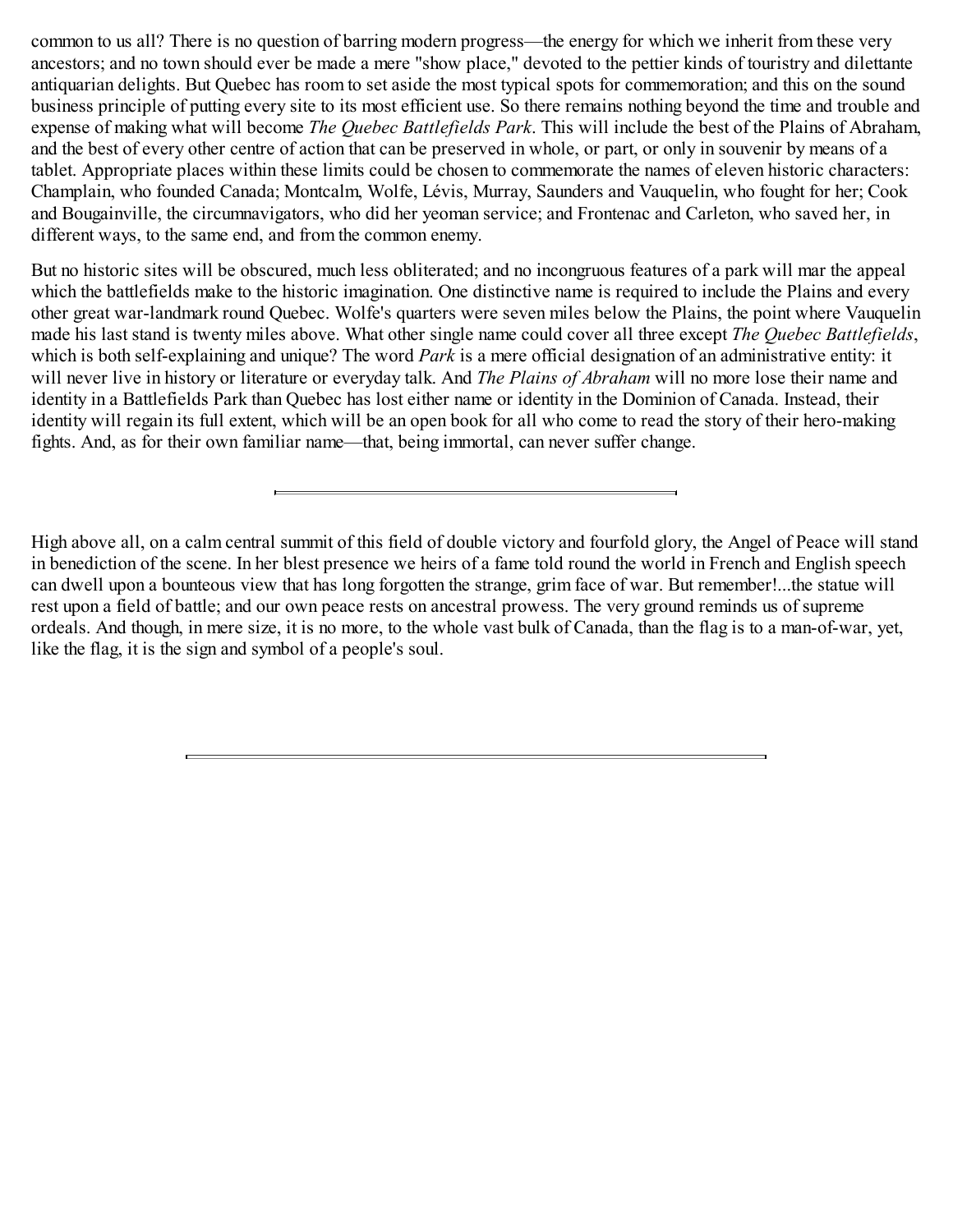# **CHAPTER IV**

# **WOLFE AND GRAY'S** *ELEGY*

<span id="page-19-0"></span>Many good people resent any review of the facts about a picturesque incident as a wanton attempt to lay sacrilegious hands on what they secretly fear is almost too good to be true. And I am well aware that, in this very matter of Wolfe and Gray's *Elegy*, I have been repeatedly held up to fond believers, on both sides of the water and the line, as a particularly cold, crafty and altogether heartless iconoclast. But if these believers will only read the present article they will see that I have really been fighting on their own side all along, and doing my best to find some solid facts for them to base their faith on. Indeed, I go farther than most of them; for I think such incidents, when authentic, are very important from the strictly historical point of view. War is an art as well as a science, and every battle is a drama in the making. Personality is of the utmost consequence at critical moments; and every personal touch adds to our knowledge of its influence. So there are the most cogently scientific reasons for trying to find out the true version of what is a most characteristic episode in the great story of the whole Battle of the Plains.

Hundreds of writers have told millions of readers how Wolfe turned to Midshipman Robinson, who was steering the first boat down to the final attack on Quebec, and asked him how old he was. "Seventeen, Sir!" Then follows whatever remark is supposed to be most appropriate to the occasion and to the respective positions of a midshipman and majorgeneral. After this there is generally some local and temporary colour, with the inevitable purple patch duly worked in. And then Wolfe recites more or less of the *Elegy*, lays the strongest emphasis on the line—"The paths of glory lead but to the grave," and ends by assuring his audience, "I would rather have written those words than take Quebec to-morrow." There are plenty of minor variants of this current version. But the above contains the gist of them all.

Now, is it likely that any general would recite poetry at such a time? In surprise attacks by night soldiers must keep silence, on pain of death. Would Wolfe, the strict disciplinarian, who always set his men the best example, be the first to break the rule? He was sitting beside men who knew they were going on some desperate venture, and whom he naturally wished to encourage. Would he choose this opportunity for telling them that their own path of glory was sure to lead them to the grave? And is it likely that he would distract the attention of the man on whose handling of the principal boat so much depended—especially after giving distinct orders that no one was to interfere with the naval officers in the execution of their duty? Besides, would he use the word "to-morrow" when he knew he was going to fight on that very day, and within a very few hours of the time at which this recitation is supposed to have taken place?

But, apart from all questions of mere likelihood, there is abundance of actual evidence against this theatrical perversion. "Midshipman Robinson" was not a midshipman. He was not even a naval officer. His name was not Robinson. He was not seventeen. And he was not in Wolfe's boat at all. There is no confusion of identity, as all accounts, false and true, agree upon the same individual as the original authority for the story. Yet this man never said he was a midshipman, or a naval officer of any kind, or seventeen years of age; nor did he ever say he steered Wolfe's boat down to the attack, or heard Wolfe recite the *Elegy* in it; nor did he ever claim to have been in any of the boats on that occasion. This evidence is fully substantiated by the original documents quoted by Professor E. E. Morris in *The English Historical Review* for January, 1900, by those given as references in the *Dictionary of National Biography* (vol. xlix, p. 57—John Robison, 1739-1805), and by those I am about to quote here.

It is not hard to see how the popular perversion arose and has flourished to the present day. The tale was a strikingly fine one in itself. The feat of arms which its hero performed has made his name immortal. What more natural than that the public, which never knew the facts, should presently blend both tale and feat of arms together; for all myths have a tendency towards unifying time and place in relation to any crisis in their hero's life. Wolfe's case, however, involves no quarrel between history and literature, fact and imagination. On the contrary, it reconciles them; for anyone can see now that the common version is bad history, and, in the light of the true version, equally bad art—the offspring of mere theatrical fancy and not of dramatic insight.

The true story is this. The author of it is John Robison. The Rev. Morison Bryce, of Baldernock Manse, Milngavie, Glasgow, and minister of the parish in which Robison was born, says that the family name is pronounced with the *i* long, Rob*i*son. Now Robison, like his son, Sir John, who died in 1843, was a well-known Scottish worthy of high distinction. He was born in 1739, graduated at Glasgow in 1756, and came out to Quebec in 1759 as tutor to the young son of Admiral Knowles. Everyone has to be accounted for on board ship, either by holding actual or relative rank, and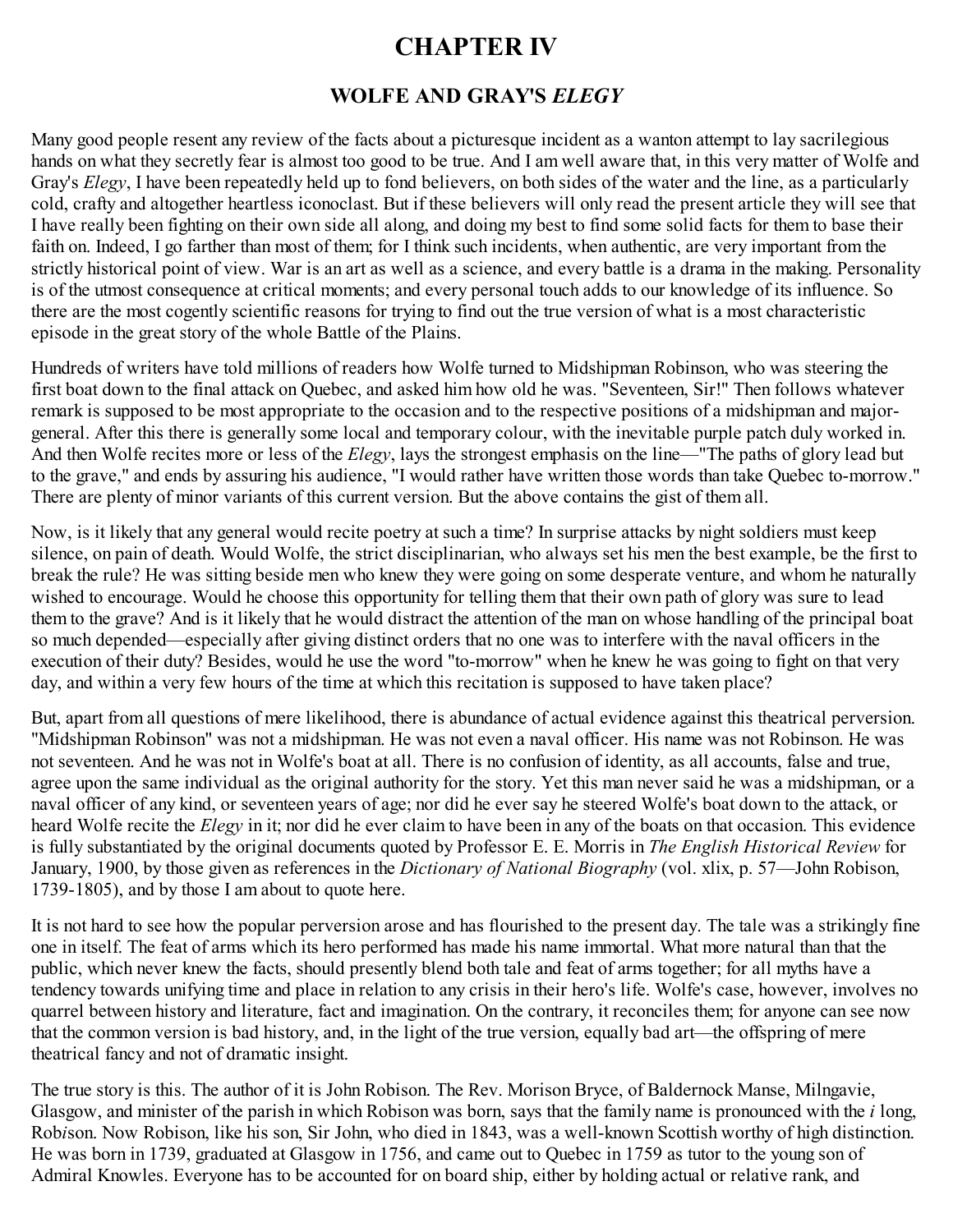Robison was "rated as a midshipman"—a very different thing from being one. Thirteen years later he held the relative rank of colonel in Russia, while employed as professor of mathematics in the Sea Cadet Corps of St. Petersburg. But this no more implies the command of a Russian regiment than his local and temporary rating at Quebec implies the command of a British boat. He was a civilian, pure and simple, and no one familiar with the original facts ever mistook him for anything else. He was again employed at sea in 1762, when the Board of Longitude put him in charge of Harrison's chronometer for the voyage to Jamaica; but this no more made him a naval officer than his previous service afloat had done. For almost the whole of the latter half of his life he was professor of natural philosophy in the University of Edinburgh. He was an intimate friend of the famous James Watt and many other men of science. But the most important point for us to know is that he was always recognized, in every relation of life, as a man of unblemished veracity. Therefore, we may presume that he would neither alter facts nor invent fictions about the most dramatic incident which ever befell him.

What was his own version of the story? There can be little doubt; as we have three independent and credible witnesses, who all agree, and whose evidence is admirably marshalled by his own great-grandson, Father John Gerard, S.J., in the *Scotsman* for the 29th of June and the *Athenæum* for the 9th of July, both in 1904. The first is Sir Walter Scott, whose letter to Southey on the 22nd of September, 1830, was quoted from the original manuscript by Mr. Birrell in *The Times Literary Supplement* for the 27th of May, 1904. Scott says he heard the tale "at very first hand," Robison telling him that Wolfe, after reciting the *Elegy*, declared he would sooner have written those lines than win the battle "we are to fight tomorrow morning." The second is Professor Playfair, Robison's successor at Edinburgh University. Playfair's sketch of Robison is to be found at page 495, in Volume VII of the *Transactions of the Royal Society of Edinburgh* for the 20th of February, 1815. He refers to the story as one that Robison "used to tell" about Wolfe's saying be would rather have written the *Elegy* than "have the glory of beating the French to-morrow." The third is William Wallace Currie, who gives his own version in a letter of the 10th of February, 1804, which is printed on page 248, Volume II, of his life of his father, James Currie. He says he heard Robison tell the story himself only the week before. There is a slight variant here, as Currie understood that Robison was in another boat alongside Wolfe's. But the rest is practically the same as in the accounts of Scott and Playfair. "Mr. Robison heard him (Wolfe) say, 'I would rather be the author of that piece than beat the French to-morrow'; and from his remark he (Robison) guessed that the attack was to be made the next day."

Such is the direct evidence on the subject. The circumstantial evidence points the same way. Young Knowles would not get much actual coaching while the siege was in progress. Robison, who was a good mathematician, was more often employed as an expert surveyor. In this capacity he would naturally be told off to map work, and so would have been a likely man to have accompanied Wolfe on the final reconnaissance of the 12th of September, the day before the battle. Now, we know that Wolfe reconnoitred from a boat, we know that he was a great reader and fond of poetry, we know that a strain of melancholy ran through his character even as a younger man, we know that disease left him little hope of a long life, we know that the story of the *Elegy* became current at once and remained so throughout the lives of those present at Quebec who could best judge of its truth, we know that Robison's own version was never contradicted, we know his reputation for veracity, we know that he was not with the boats that took Wolfe's army down to the Foulon on the morning of the 13th of September, and we know that all authentic accounts of his version agree that Wolfe was in a boat when he recited the *Elegy*, and that he said he would sooner have written the poem than beat the enemy "tomorrow." The only possible conclusion is that Wolfe recited the *Elegy* when he was in a boat, reconnoitring the north shore of the St. Lawrence, above Quebec, on the 12th of September, the day before the Battle of the Plains. And this conclusion seems to be as near a moral certainty as any fact based upon the testimony of any single witness can ever be.

I wish we could go on to point out the exact spot. But there is little chance of finding such precise information. I am inclined to think the most likely place would be a few cables above Sillery Point and rather more than half channel over. In any case, the visitor to the Quebec battlefields who looks upstream can be almost sure that his eye is resting on the very reach of the river where this famous incident really occurred. And what a satisfaction it is to know that, while the popular perversion is as weak and theatrical as it is unproved and improbable, the true version, on the other hand, is a strong, dramatic and altogether worthy episode in one of the world's great epic tales of war!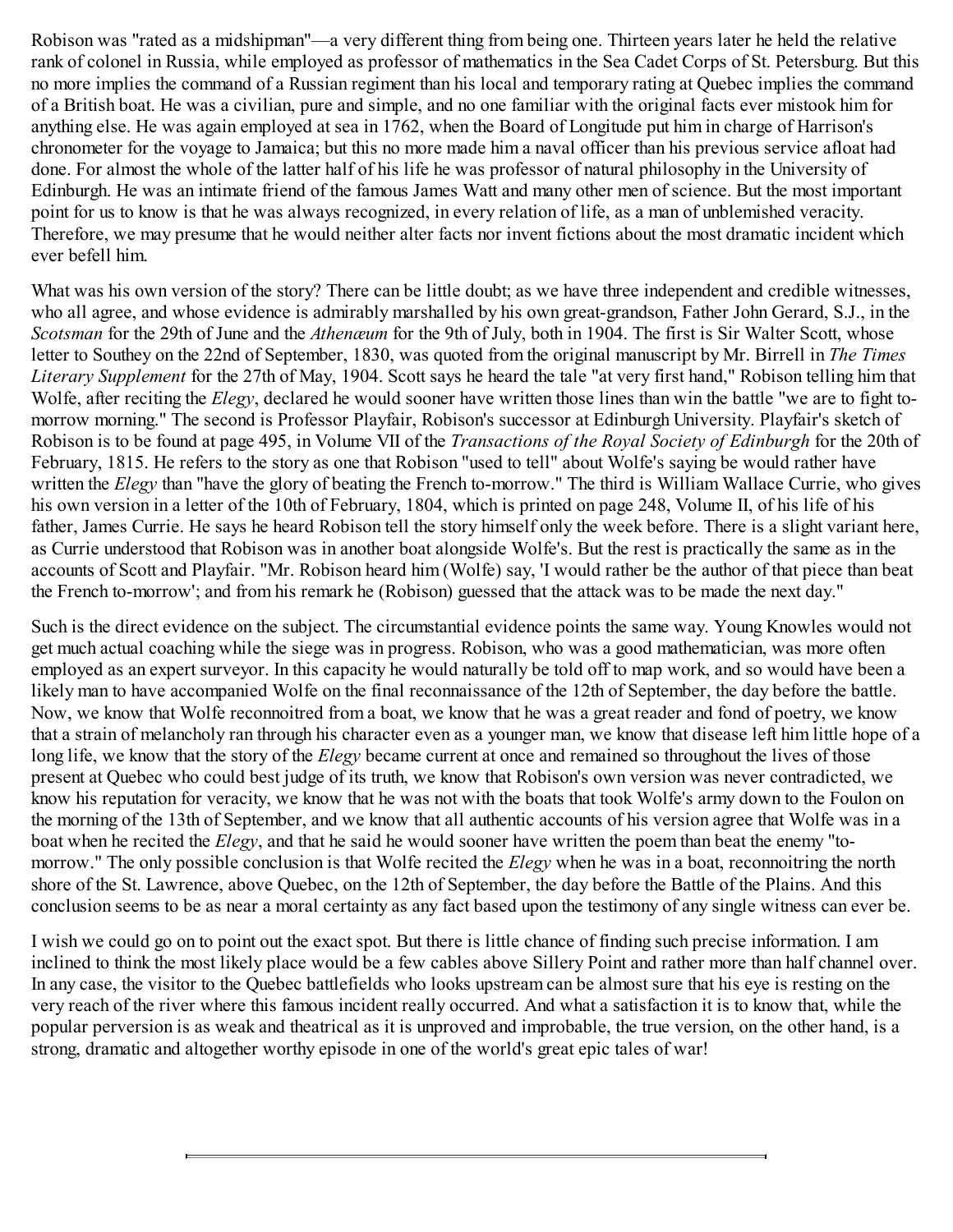# **CHAPTER V**

# **THE SECOND AMERICAN INVASION**

<span id="page-21-0"></span>[The first being the one under Phips, an American commander who acted entirely on American initiative and whose success would probably have prevented Canada from being either British or Canadian to-day.]

An Account of the Erection of the Tablets to commemorate the repulse of Montgomery and Arnold at Quebec on the 31st of December, *1775.*

All true Canadians will be glad to learn that a great and long-standing national reproach has now been fittingly removed. During no less than one hundred and twenty-seven years—from 1775 to 1902—nothing had been done to mark the spot where Canada stood at bay against the combined assault of Montgomery and Arnold on Quebec. Yet this assault was the turning point in the most momentous crisis which our country has ever been called upon to face. The American invaders had overrun the whole colony. They had taken every post along the frontier. Montreal, Sorel, Three Rivers and the long line of the St. Lawrence were all at their mercy. Quebec alone was left—the last hope of British arms, the last stronghold of British power in those troublous times, and the one sure promise of any British Dominion remaining in the Western World. On Quebec hung the fate of half a continent, as well as the distinctively Canadian name and fame of many million people in the future. One false move by Carleton, one successful act of treachery in the beleaguered town, one moment of weakness among the little garrison, one battle lost against Montgomery, and all would have been over. But Quebec stood fast, and Canada was saved.

Four generations after this field of honour had been fought and won the first practical proposal was made to commemorate our victorious defenders. At a meeting of the Literary and Historical Society of Quebec, on the 19th of March, 1902, it was resolved: "That the time has come for the erection of historic tablets at Près-de-Ville and the Saultau-Matelot, in the Lower Town of Quebec, relating to the events of the 31st December, 1775, which were so important to the destiny of Canada."

As such memorials would be battlefield monuments the Dominion Government was petitioned by the Society for means to erect suitable historic tablets at these places. The request was generously answered, and acceptable memorials in statuary bronze have been erected, one on the rock where Montgomery was defeated and killed, and the other on the St. James Street end of the Molsons' Bank, as near as possible to the site of the Sault-au-Matelot barricade, where Arnold was defeated and over 400 of his men made prisoners. Both tablets were placed in position on the 29th of December, 1904, just two days before the 129th anniversary of the assault.

In the present connection all that is necessary is such a brief general sketch of the operations at Quebec as will give the reader some idea of the reasons for the erection of the tablets and for the special wording of the two inscriptions.

When the American Congress had decided on an invasion of Canada Montgomery was sent by Lake Champlain to attack Montreal. Meanwhile Arnold marched from Cambridge in Massachusetts by the *Voyageur* trail, up the Kennebec river and across the height of land, to the head waters of the Chaudière. He then went along the Chaudière to Ste. Marie. From there he followed the road to Levis, where he arrived in full view of Quebec on the 8th of November, after his long and arduous march. Having crossed the St. Lawrence in whatever canoes could be found he appeared on the present Cove Fields on the 14th, was fired on, and at once retired up to Pointe aux Trembles, where the arrival of Montgomery from Montreal was awaited. The Kennebec route was not an unknown one; for in 1760 Captain Montrésor passed over it with dispatches from Murray to Amherst, and made a good map, of which Arnold obtained a copy fifteen years later.

Montgomery carried all before him, taking Sorel, Montreal and Three Rivers. Carleton, who was in Montreal, knowing the importance of Quebec, and that for divers reasons Montreal could not then be defended, destroyed the Government stores and started with several schooners to descend the St. Lawrence. Being held up by head winds he took a boat, and, being paddled past the enemy's batteries at Sorel in the dead of night, arrived on the 19th November at Quebec, where Colonel MacLean, who had preceded him, was actively preparing for defence.

He at once issued orders that—"the suspected and all who are unwilling to take up arms in its defence must leave the town within four days." This cleared the place of foreigners and traitors. On the 30th of November there were only 127 British regulars in garrison. But these—together with the crews of two small men-of-war, the *Lizard* and *Hunter*, and of several merchantmen that happened to be in port, as well as 230 "Royal Emigrants" and the loyal inhabitants, who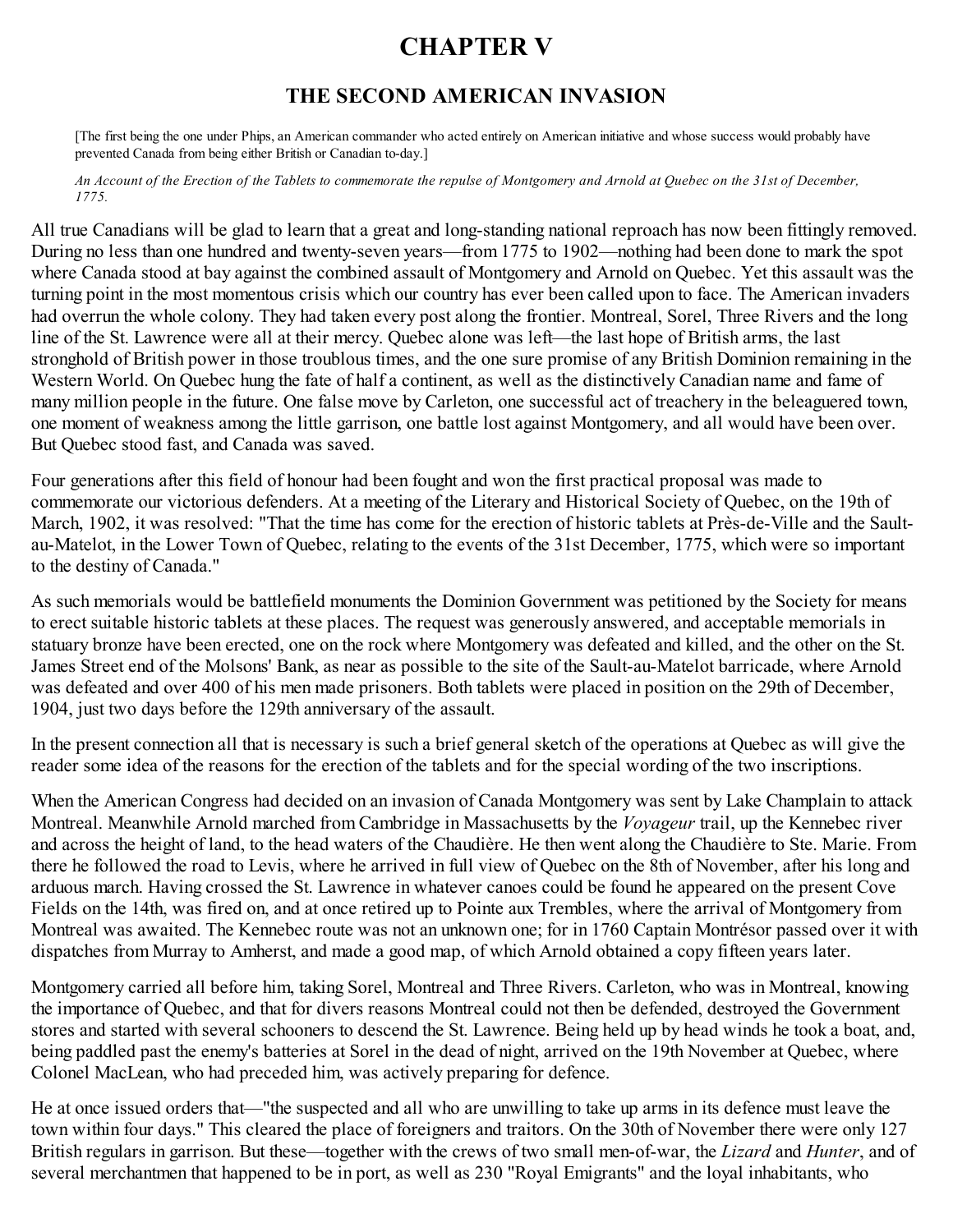willingly enrolled themselves—raised the force at his disposal to 1800 men. The Quebec merchants, to their lasting honour, were the first to volunteer; and no one did better service among the citizen soldiery. The defences were strengthened and barricades erected and armed in the Lower Town in Sault-au-Matelot Street and the present Sous-le-Cap; also at Près-de-Ville, just beneath the centre of the Citadel cliff.

Montgomery arrived on the 1st of December with his army, which raised the attacking force to 2000 men. The enemy then proceeded to take possession of St. Roch's, and erected batteries on the high ground commanding St. John's and St. Louis' Gates. The town was well provisioned for the winter; so Carleton, profiting by Murray's experience, would run no risk. The siege began with a considerable amount of daily bombardment and shooting at our sentries. But Montgomery, finding his guns did little harm, resolved to storm the town by night. This decision was reported to Carleton by a prisoner who escaped from the besiegers, so the garrison kept continually on the alert for the expected attack.

To frighten the inhabitants, but without avail, Montgomery's general orders of the 15th of December were sent into the town. A copy is now to be found in the Dominion Archives at Ottawa  $(Q, 12, page 30)$ :

HEADQUARTERS, HOLLAND HOUSE,

Near Quebec.

*15th December, 1775.*

#### *Parole*—Connecticut. *Countersign*—Adams.

The General having in vain offered the most favourable terms of accommodation to the Governor and having taken every possible step to prevail on the inhabitants to desist from seconding him in his wild scheme of defence, nothing remains but to pursue vigorous measures for the speedy reduction of the only hold possessed by the Ministerial troops in the Province. The troops, flushed with continualsuccess, confident of the justice of their cause, and relying on that Providence which has uniformly protected them, will advance to the attack of works incapable of being defended by the wretched garrison posted behind them, consisting of sailors unacquainted with the use of arms, of citizens incapable of the soldier's duty, and a few miserable emigrants. The General is confident a vigorous and spirited attack must be attended with success. The troops shall have the effects of the Governor, garrison, and of such as have been acting in misleading the inhabitants and distressing the friends of liberty, to be equally divided among them, each to have the one hundredth share out of the whole, which shall be at the disposal of the General and given to such soldiers as distinguished themselves by their activity and bravery, and sold at public auction. The whole to be conducted as soon as the city is in our hands and the inhabitants disarmed.

The General at Headquarters,

FERD. WEISENFELS,

#### *Major of Brigade.*

The detachment, about 600 strong, which was to attack Près-de-Ville assembled at 2 o'clock a.m. of the 31st December, at the enemy's headquarters, Holland House, and, headed by Montgomery, marched across the Plains of Abraham, and descended into the beach path, now Champlain Street. Those who were to make the attack by the suburbs of St. Roch's, headed by Arnold, were about 700 strong. Another party, under Livingstone, was sent to make a feint against the walls south of St. John's Gate, and try to force the entrance; but these soon withdrew. The plan was that Montgomery and Arnold were to meet at the foot of Mountain Hill and storm the Upper Town.

A heavy north-east snowstorm was raging at four o'clock that dark morning when Montgomery descended the cliff and advanced along the narrow ledge which was flanked to the left by the perpendicular crags of Cape Diamond and to the right by the St. Lawrence.

The Près-de-Ville barricade and blockhouse, at the narrowest part of the road, was defended by Captain Chabot, Lieut. Picard, 30 French-Canadian militiamen, Captain Barnesfare and 15 seamen, Sergeant Hugh McQuarters of the Royal Artillery (with several small guns), and Mr. Coffin; 50 in all. This post was on the alert and saw the head of the column approach and halt some fifty yards from the barricade. A man then came forward to reconnoitre. On his return the column continued its advance, when it was received by cannon and musketry. The first discharge killed Montgomery, his aidesde-camp, and ten men. Thereupon the rest of his 600 turned and fled, pursued by the bullets of the Canadians till there was nothing more to fire at. The story of carpenters sawing the pickets, which Montgomery then tore down with his own hands, took shape in the imagination of a Major Meigs, who was one of Arnold's party. No one behind the leading sections knew what had happened. The slain, left as they fell, were buried by the drifting snow, whence their frozen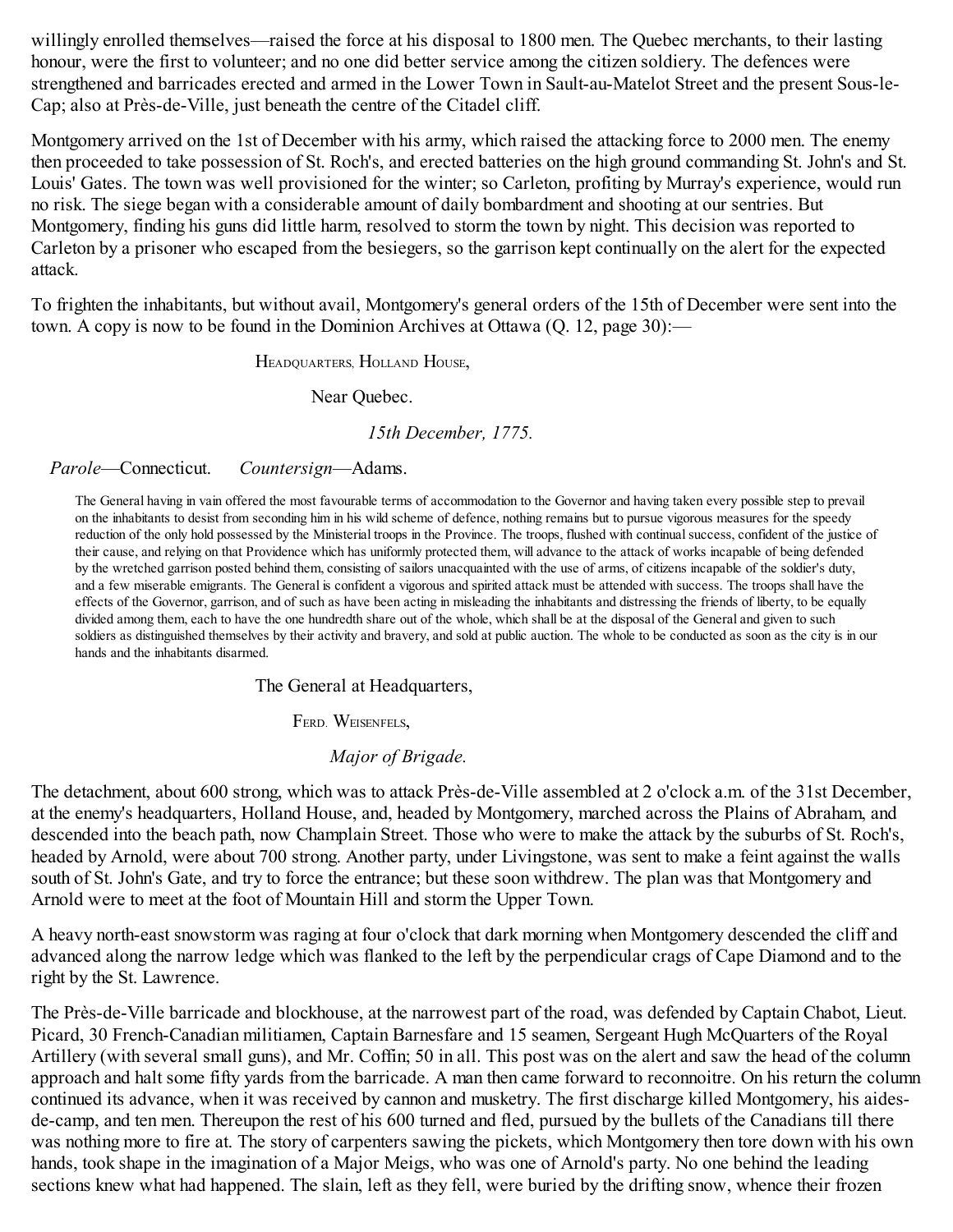bodies were dug out later in the day.

Arnold's column penetrated the barricade across Sous-le-Cap street, situated beneath the Half-Moon battery; but was stopped by the second barricade, at the end of that narrow lane, quite close to where Molsons' Bank is now. This second barricade was defended by Major Nairne, Dambourges and others, who held the enemy in check until Captain Laws, coming from Palace Gate with a strong party, took them in rear and caused the surrender of 427 in all. This completed the victory of the British arms. Arnold was put out of action early in the fight by a ball from the ramparts near Palace Gate, and was carried to the General Hospital.

General Wooster took command, and the besiegers were reinforced to over their original strength; but no further assaults were made. Batteries were erected at Levis, but did little damage. A fire-ship was sent against the shipping in the Culde-Sac, the site of the Champlain market, but without effect. The blockade lasted until the arrival of the British man-ofwar *Surprise* on the 6th of May, 1776, when the garrison, thus reinforced, at once made a sortie, only to find that the Americans had already decamped in the utmost confusion, leaving their dinners, artillery, ammunition and baggage behind. On the arrival of more vessels and troops Carleton advanced to Three Rivers, beat the enemy there, and then continued his march without a check to Montreal. In a few more days the last of the invaders had been driven off the soil of Canada for good and all.

Both inscriptions were approved by the Society's Patron, the then Governor-General, the Earl of Minto, who took the keenest personal interest in the whole undertaking, from first to last. The tablets, in shield form, are of statuary bronze, with the lettering in relief. The large one, on the rock under Cape Diamond, measures six feet three inches by five feet nine inches, and weighs about 1000 pounds. It is thus inscribed:

> HERE STOOD THE UNDAUNTED FIFTY SAFEGUARDING CANADA DEFEATING MONTGOMERY AT THE PRES-DE-VILLE BARRICADE ON THE LAST DAY OF 1775 GUY CARLETON COMMANDING AT QUEBEC

The wording is designed to bring out the notable fact that there were only fifty men on the British side, defending this barricade against Montgomery, who had a force at least ten times as strong. These fifty are described as "undaunted," because, apart from their gallantry in repelling the assault, they had been long exposed to the invaders' threat of treating them with the utmost rigour of war if they persisted in their allegiance. They are also said to have been "safeguarding Canada," because, although they could not have foreknown so great a destiny, they were then a part of the real and the only safeguard of the Dominion we live in now.

The tablet on the Molsons' Bank measures two feet ten inches by two feet six inches and weighs about 200 pounds. Its inscription is as follows:

> HERE STOOD HER OLD AND NEW DEFENDERS UNITING GUARDING SAVING CANADA DEFEATING ARNOLD AT THE SAULT-AU-MATELOT BARRICADE ON THE LAST DAY OF 1775 GUY CARLETON COMMANDING AT **QUEBEC**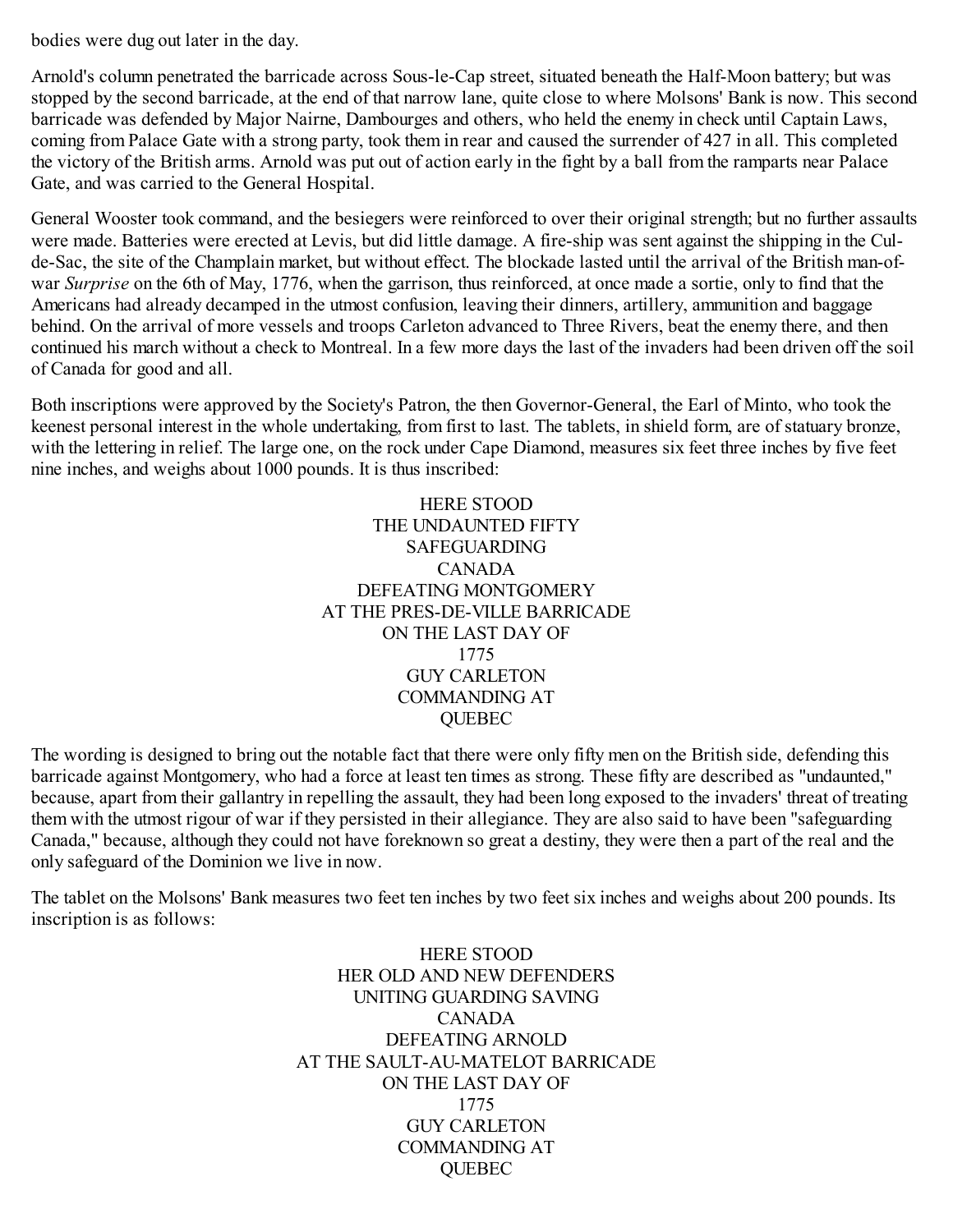The men of the Sault-au-Matelot barricade are called "Her old and new defenders" because the different racial elements of both the old and new *régimes* were here "uniting" for the first time in history, and thus "guarding" and "saving" the Canada of their own day and of ours. Among them were Frenchmen, French-Canadians, Englishmen, Irishmen, Scotchmen, Welshmen, Channel Islanders, Newfoundlanders, and those "Royal Emigrants" who were the forerunners of the U. E. Loyalists. And on this sacred spot each and all of these widely different ancestors of the present "Canadians" took their dangerous share of empire-building, in the very heart of a crisis which must then have seemed to offer them no other reward than the desperate honour of leading the forlorn hope in a great cause all but lost for ever.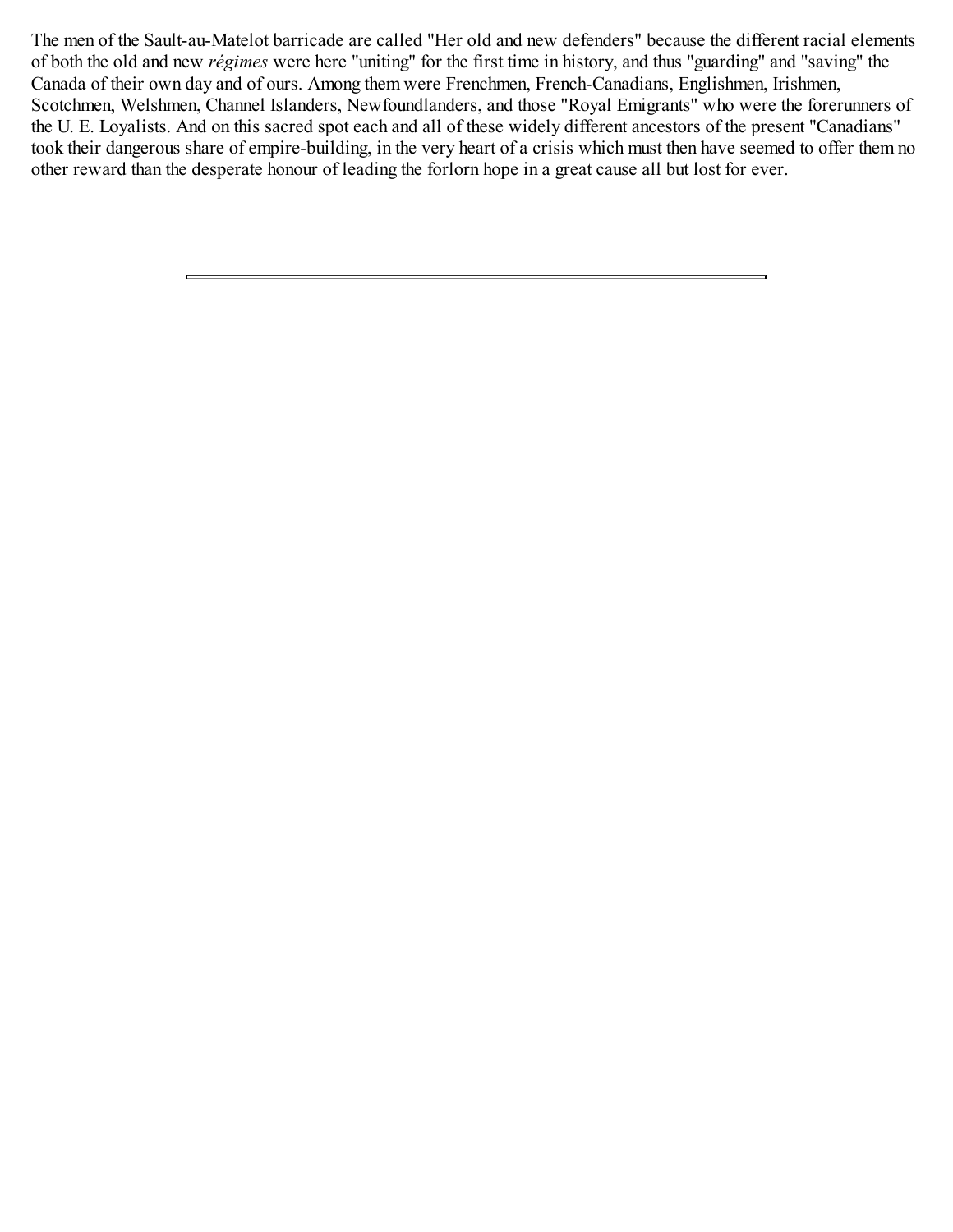# **CHAPTER VI**

# **THE FORTRESS CITY**

<span id="page-25-0"></span>The Indian made a stronghold at Quebec before the white man came. The white man has been building forts there in five different centuries already. And he is still building forts there to-day.

1ST FORTIFICATION. 1535.

Jacques Cartier was the first of the whites in fort-building, as he was first in everything else. His first fort was a mere stockade beside the St. Charles, where he and his men spent the miserable winter of 1535-6. Overlooking this stockade was the Indian town of Stadacona, on the Quebec cliffs of the valley of the St. Charles. Cartier took possession for the Crown of France, sailed home with Donnacona, the Indian Chief, and left a cross standing, to mark the French claims, with the inscription—

### FRANCISCUS PRIMUS DEI GRATIA FRANCORUM REX REGNAT

2ND FORTIFICATION. 1541.

Five years later Jacques Cartier built another fort, this time at Cap Rouge, nine miles above Quebec. The next year Roberval wintered here, as miserably as Cartier had beside the St. Charles.

3RD FORTIFICATION. 1608.

Two generations passed before the French again took possession and began another fort. In 1608 Champlain built his famous *Abitation de Quebecq* on the narrow piece of flat ground under the present Terrace. This tiny fort could hardly hold a hundred men, women and children, even as a tenement house. And it probably never had a fit-for-duty garrison of more than twenty men. But twenty men with muskets and a few small cannon could hold out well against mere bows and arrows. For the *Abitation de Quebecq* had some pretensions to scientific construction. Champlain was a naval officer and knew what he was about. The guns were well placed at the salients, and, as a gallery ran round the upper story, two tiers of fire could be brought to bear.

4THT FORTIFICATION. 1620.

In 1620 Champlain began his Fort St. Louis in the Upper Town, on the site of the present Terrace, and overlooking his old *Abitation*. For six years he persisted in making the little Colony work at this fort in order to assure its safety. Like many a leader of far vaster numbers he found plenty of Colonists ready to be content with much less than real safety. In his own account he says: "J'établis cette demeure en une situation très bonne, sur une montagne qui commandait le travers du fleuve Saint-Laurent et qui est un des lieux les plus étroits de la rivière; *et tous nos associés n'avaient pu goûter la nécessité d'une place forte pour la conservation du pays et de leur bien*." After discussing a possible attack from hostile whites as well, he adds significantly, "Il n'est pas toujours à propos de suivre les passions des personnes qui ne veulent régner que pour un temps: il faut porter sa considération plus avant." How very like these "personnes" are to some disarmamentarians of a much later day!

In 1621 there was a little hard feeling between the old Company of Rouen and the new Company of Montmorency. Champlain then put an officer and some men into the fort as a garrison. Thus M. du Mai can be justly credited with the honour of being the first Fortress Commandant of Quebec—though he was his own adjutant as well and probably never had a permanent officer's party in barracks, all together! In 1624 a hurricane "enleva la couverture du bastiment du Fort Saint-Louis plus de trente pas par dessus le rempart, parce qu'elle était trop haulte élevée." The same year Champlain began to replace his old *Abitation* by a sort of "fortified place" occupying the whole of the point of land now traversed by Sous-le-fort Street.

5TH FORTIFICATION. 1626.

On his return in 1626, after an absence of two years, Champlain was disgusted to find his forts exactly as he had left them, except that they were out of repair. He immediately knocked down the fort of 1620 and began a much larger and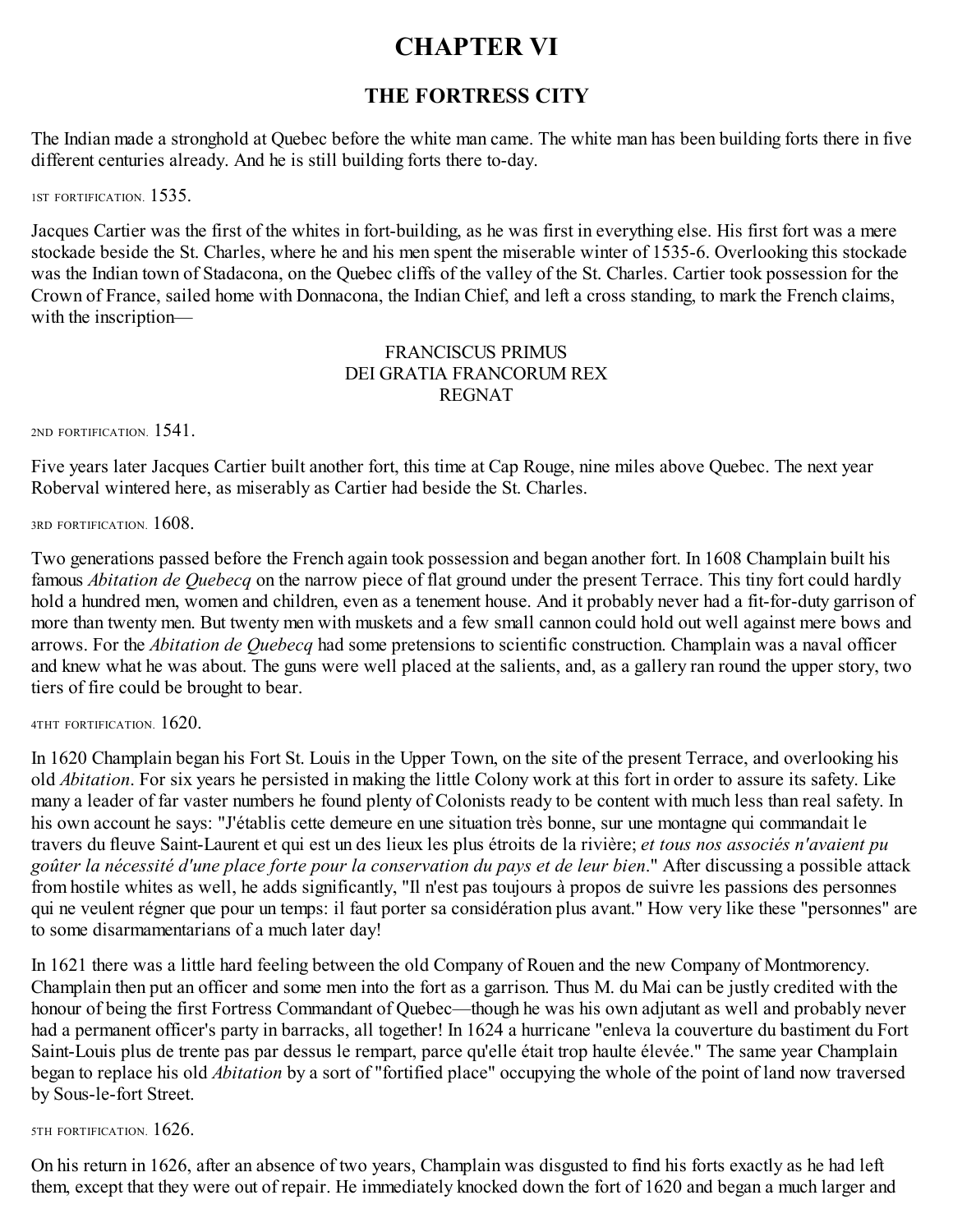better one. This new fort was the Fort St. Louis which surrendered to the Kerkes in 1629, which was held by Charles I in pledge for the dowry of Henrietta Maria, which was restored to the Crown of France in 1632, and which was used by Champlain himself from 1633 till his death there in 1635.

6TH FORTIFICATION. 1636.

In 1636 Montmagny—(whose Latinized patronymic, *Mons Magnus*, translated by the Missionaries, made the Indians call him, and all succeeding French Governors, *Onontbio*)—rebuilt Fort St. Louis in stone. Before that it was only in "fascines, terres, gazons et bois."

### 7TH FORTIFICATION. 1647.

In 1647 a fortified residence for the Governors was begun, very much in the same place, and named Château St. Louis. Under this name, and in the same place, stood the Governor's residence, both in the old and new *régimes*, down to 1834. "The Castle of St. Louis" was used as the English equivalent. But the old name persisted locally. In 1694 this first Château was demolished. In 1784 a stone belonging to it, and bearing a Maltese Cross with the date 1647, was dug up and set into "the cheek of the gate now building" for "le château Haldimand." This stone is now (1911) over the footway main entrance to the Château Frontenac Hotel.

It must be understood that the Château stood within the Fort, and, though forming part of it, was yet a separate building. So that, up to the time of Frontenac, the fortifications of Quebec consisted of a fortified Governor's residence inside of a stone fort, situated about where the Terrace and its immediate hinter-ground lie to-day, and also of a "strong place" in the Lower Town, beside the St. Lawrence, and occupying the ground on each side of the present Sous-le-fort Street.

#### 8TH FORTIFICATION. 1692.

In 1667 the great Colbert recommended the re-fortification of Quebec. But in vain. In 1681 Frontenac wrote home to say that the Château was in a deplorable state and that the walls round it were literally tumbling down. In 1690 the Quebecers of the day became so alarmed that they proposed building walls on their own account. The authorities in France at once seized the opportunity of overworking the willing horse, with the usual disastrous results. There was no "frowning citadel" and only the worst of walls when Phips came thundering at the gates.

It was only in 1692 that Frontenac's great scheme was put in execution by the dilatory Government at home. Frontenac's walls were the first that ever encircled the Upper Town. They crowned the water front for nearly three-quarters of a mile. They started from the present Frontenac Hotel, along almost the whole length of which they ran. Then they crossed the top of Mountain Hill and followed the present Ramparts to Palace Hill, where they stopped in the westward direction. On the landward side, starting again from the Hotel, they ran westward between Mount Carmel and St. Louis Streets, crossed Haldimand Hill, and then curved into St. Louis Street on reaching the corner of Ste. Ursule Street. Thence, running north-westward, or down, inside the line of Ste. Ursule Street, and trending slightly in a northerly direction, they ran nearly through the intersections of Ste. Anne and Ste. Angèle Streets, and thence down to the lower end of St. Stanislas Street, whence they curved towards Palace Hill, where they joined the circuit again. The total circuit was about a mile and a half. The area enclosed was about half as much as is enclosed by the present walls, exclusive of the Citadel. The landward faces were weak; but the seaward ones were fairly strong against the armaments of the time.

Frontenac was a born soldier and leader of men, brave to a fault, yet of consummate skill in action and the necessary preparation for it. He threw himself heartily into the great work. But he was absolutely incorruptible—and the contractors were not. From this time on there is one long tale of growing corruption, which eventually culminated under Bigot and hurried New France to her ruin. The great commanders, Frontenac and Montcalm, and indeed all the leading soldiers and military engineers from France, stand out in honourable contrast to the whole vile brood of jobmasters in the Civil Government. The deviosities of Public Works in Canada can claim a quite respectable antiquity—not quite, perhaps, "from the earliest times," but certainly down "to the present day."

#### 9TH FORTIFICATION. 1720

By 1703, when Frontenac's scheme had been finally carried out in a perverted and dishonest way, new walls were beginning to be required. But it was not till 1720 that another scheme was put in operation under the malign influence of bad engineers and worse Intendants. The works were done badly and bit by bit. They never provided for any real "citadel," but only for a citadel redoubt. And, as already stated elsewhere in this book, they never extended to the up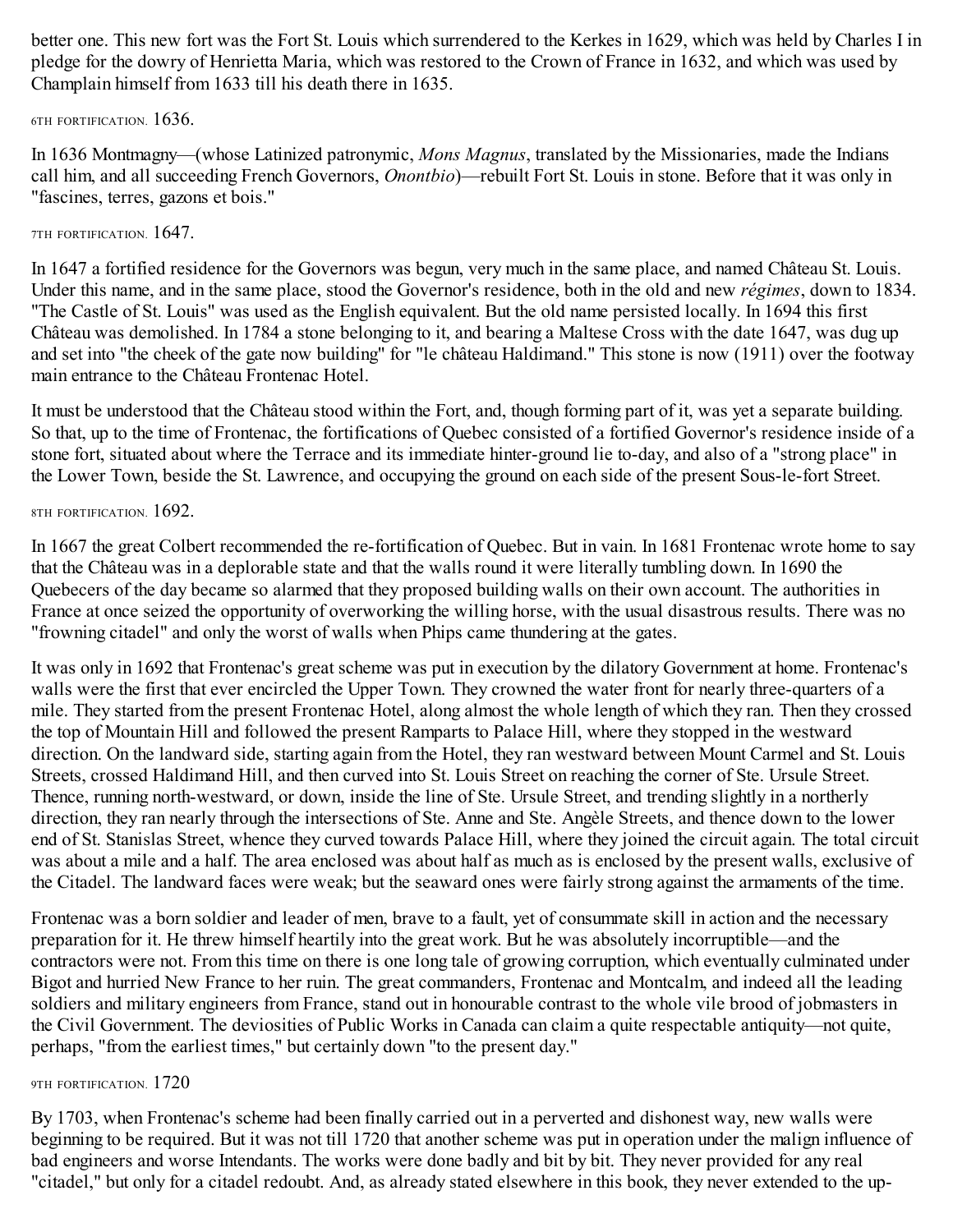river face of Cape Diamond. The cliff faces followed the lines of Frontenac's scheme; naturally so, as there was no other line to follow. The land faces were extended beyond Frontenac's line, and eventually reached, in many places, the extent of the walls that are standing to-day. But not one French stone remains in place. The work was too badly done for that, even if there had never been any wars at all.

#### 10TH FORTIFICATION. 1752.

Patchwork went on till 1746, when both the French Government and the people of Quebec got tired of expensive works that were of no earthly use, except to the pockets of the contractors, engineers and administrative middlemen. An order came out to discontinue everything. Then the Canadian Government, with its middlemen, contractors and engineers, returned to the charge and contrived to get several estimates passed, which were moderate in amount, but exorbitant with respect to the work which resulted from them. Franquet, a good French army engineer, came out and saw at once that the Canadian engineers were almost as great fools at their work as they were knaves in charging for it. Later on, after the war which ended with the conquest of Canada had been raging for some time, Pontleroy, another excellent French army engineer, came out. But the works of the Canadian engineers, bad as they were, had taken shape too definitely, even in Franquet's time. And all that he and Pontleroy could do was to put the best finish possible on bad works made with bad material by bad and corrupt engineers, who were on the side of Vaudreuil, the spiteful owl of a Governor, and Bigot, the knavish fox of an Intendant, and who consequently were against Montcalm, the ablest hero that ever drew sword for France across the sea. On the very eve of 1759 Montcalm wrote home in despair:—"Les fortifications sont si ridicules et mauvaises qu'elles seroient prises aussitôt qu'assiégées."

#### 11TH FORTIFICATION. 1759-82.

Murray had no more faith in the French walls than Montcalm had. But the British Home Authorities were almost as dilatory as their rivals were before them. So from 1759 to 1782 Quebec had to stand a French and an American siege with temporary British works thrown up well outside of the old French ones. Lévis in 1760 and Montgomery in 1775 both thought a siege would be an easy affair. And so it would have been, had they not been far more stoutly opposed by flesh and blood than by the rotten walls.

12TH FORTIFICATION. 1783.

After four years' work a British scheme of re-fortification was finished in 1783. But it was by no means complete. The citadel was only a makeshift, and some parts elsewhere could not be thoroughly done for lack of funds. This was the time at which the so-called "old French works" on the Cove Fields appeared. Their remains are easy to make out to day, following the contours of the up-river face of Cape Diamond. They entirely disappear from the great permanent plan of 1823.

13TH FORTIFICATION. 1790-1803.

After a complete survey in 1790 some more patchwork was done, but nothing of much consequence.

14TH FORTIFICATION. 1804-23.

During this period the Martello Towers were built. Nos. 1 and 3 were not finished till 1810, No. 2 till 1818 and NO. 4 till 1823.

#### 15TH AND GREATEST FORTIFICATION. 1823-32.

But meanwhile the Imperial Government were preparing for the immense works which still stand to-day, which were approved by the Duke of Wellington, and which cost over seven millions sterling, or \$35,000,000.00. And it should be remembered that this sum represents only a small fraction of the more than a hundred millions sterling which were spent by the Imperial Government at different times to keep Canada both British and Canadian. Not a shot has ever been fired against the present walls, and they are now quite obsolete. But on at least two occasions they played a principal part as a deterrent in preventing any idea of attacking them from being converted into deeds.

All that is best in Quebec, in Canada, and indeed in the whole Empire, takes pride in these splendid monuments of watch and war. They have the priceless advantage of making Quebec absolutely unique among the cities of America, where sameness and tameness are only too common. And yet there are people mean-spirited enough to want to throw them down! It may be that if Quebec were to lose all claim to be the one walled city of this New World she would still remain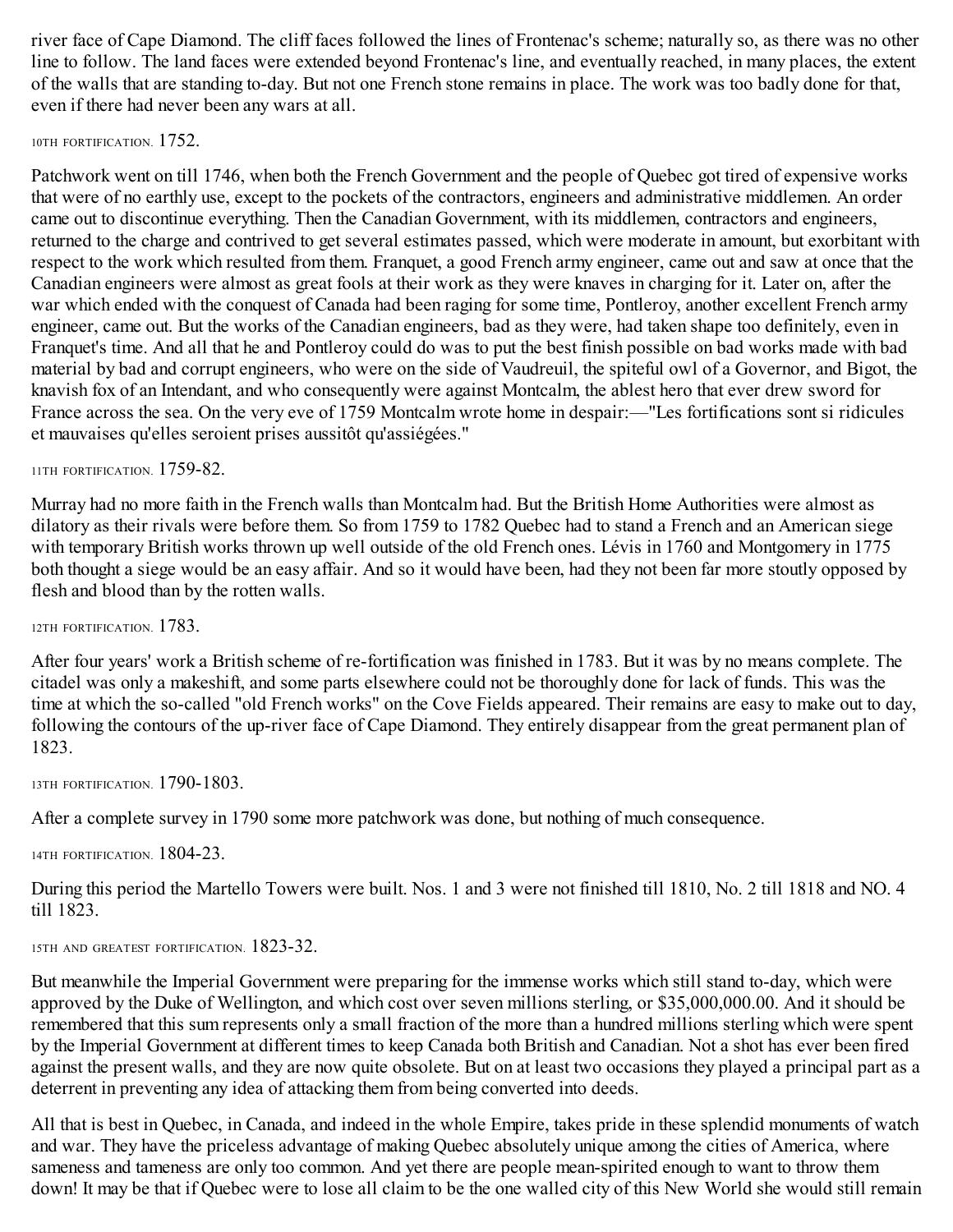a queen among her sisters. For she was throned here in beauty by Nature, ages long ago. But it was Man who came and crowned her. So it would be a double desecration to discrown her now. Her walls are more than meets the eye. They saw no mighty wars themselves; but they serve to recall great deeds and the great men who did them. And their own mute appeal is more eloquent of living honour than all the vain words that could record them after they had gone for ever.

16TH FORTIFICATION. 1865-71.

With the progress of military science it was found necessary to begin building much further away from the central point to be defended. Three large forts were therefore built on the South Shore, facing south and east. They have a magnificent natural *glacis* for many miles; and they were good forts in their day. They were the last legacy of the Imperial Government. When they were finished and paid for Canada undertook her own defence, got them for nothing, and has left them unarmed ever since.

17TH FORTIFICATION. 1911.

Forty years later military science has changed still more. Now, instead of rising above the ground, the engineer tries to burrow into it. There are excellent new works down at Beaumont, on the South Shore, eight miles below Quebec, and they would, if properly manned and armed, command the South Channel of Orleans in a way which would make it exceedingly hard to pass, even if the enemy was in great force, well handled, and trying to run through at night.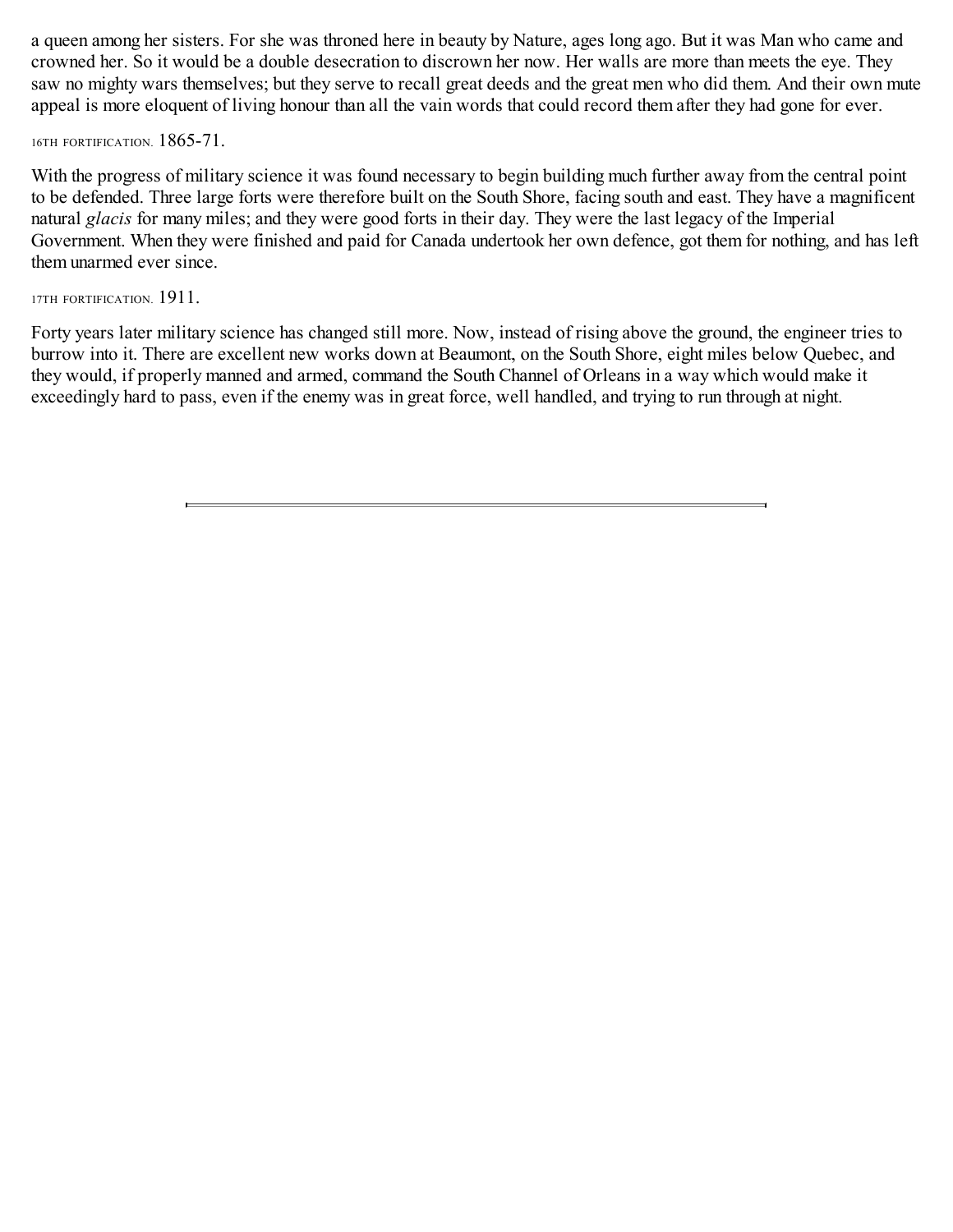# **CHAPTER VII**

# **THE FIRST FIVE-NATION WAR**

#### **1899**

<span id="page-29-0"></span>Quebec has already lived so many hours of glorious life that she can no longer make new history except on old historic ground. But, even in Quebec, there could hardly have been a stranger coincidence than that the first men to represent the Dominion in an all-Imperial war beyond the seas should have sailed from the very spot where their racial ancestors first united to keep Canada within the Empire. The Allan wharf, where the First Canadian Contingent embarked for South Africa in 1899, is close beside the base of the Citadel cliff, where Montgomery fell defeated in 1775, while attacking the Près-de-Ville barricade, which was defended by "the undaunted Fifty" French- and English-speaking British heroes who stood there at bay, "safeguarding Canada."

But the attention of the expectant patriots thronging the Esplanade was wholly centred in the moving present. The one historic fact they thought of was that Canada's first Imperial thousand had mustered, armed and sworn allegiance in the world-famous Citadel, and that no knight of old had ever made his vows at any shrine more sacred to the God of Battles than their own Quebec. The war had kindled the fire of their new national pride. The start of the First Contingent fanned it into flame. Every part of Canada was represented in arms; and every form of her national life was equally represented by those who had assembled at Quebec to give the Contingent a befitting farewell. Lord Minto, representing the Sovereign, was himself a veteran of the North West Rebellion, the Prime Minister, Sir Wilfrid Laurier, and the Minister of Militia, Sir Frederick Borden, had both taken arms in defence of Canada against the Fenian Raids, and the General, Sir Edward Hutton, had served through the previous Boer War. All four addressed the troops in stirring words, and the General rightly reminded them that they were expected to wipe out the shame of the surrender after Majuba.

It was certainly one of the greatest, and perhaps one of the most significant, scenes ever witnessed in Quebec. But, for me, it was, and always will be, little more than the setting of another scene, which holds only the single figure of my greatest chum. Jack Ogilvy had already done well in the Yukon Field Force, which was sent up to keep order in the mining camps during the first great gold-fever in the Klondike. He had returned just in time for the war, and was appointed Assistant-Adjutant, a greater honour than such a very subordinate position would have been under other circumstances. There were more than ten covetous applicants for every vacancy, and at least twenty officers anxious for each appointment; and Jack was only a junior subaltern of twenty-five, with barely six years' service. There was no mistaking his delight at going on his first campaign; for he was every inch a soldier, through and through his whole six feet of eager youth. When the column marched on to the wharf he laughingly pointed his sword at the *Sardinian* and said, "It's—

# 'A *British ship* sailed down the River'

this journey, and it's the *real thing* it's sailing to." This was in allusion to the old song he used to lead off with his splendid baritone at canoeing picnics on the Lower St. Lawrence—

> A Yankee ship sailed down the River. Way-ho! the rolling River!

How often its resounding chorus had floated in to shore on moonlight evenings, or echoed along the overhanging crags of Cacouna Island!

All Canada remembers Paardeberg, and how well her men upheld her honour there and wherever else they fought till the end of the war. Jack marched on to his first battlefield as Adjutant, his predecessor having been invalided some time before. He did his duties thoroughly, and coolly as any veteran. The Canadians were keen for close action and not easily held in leash. So the men and moment were well mated when the time came for a rush, and Jack sprang to the front with an inspiring "Come on, Canada!" At Israelspoort he took the Boer General's flag, a Transvaal *vierkleur* four yards long,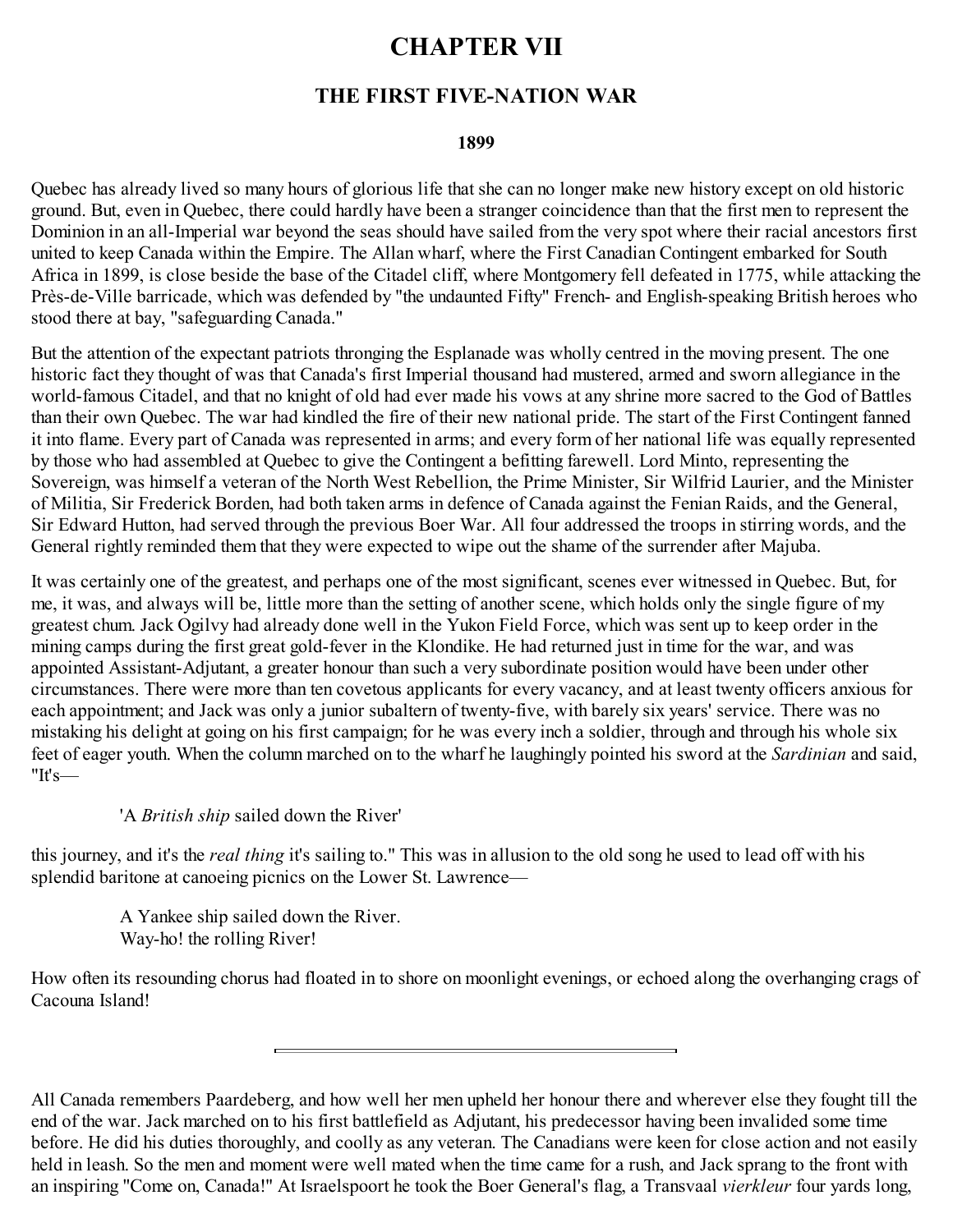which hangs beside me as I write these lines. By the end of his first campaign he had undoubtedly won his honours well. He was one of the first two Canadian officers recommended for the D.S.O., which the King in person presented to him early the following year. And he was the first Canadian in the world to receive a direct commission as Captain into a regiment of the Imperial Army. No touch of distinction was wanting, for the regiment was no other than the famous Gordons; and every Lieutenant in both of its battalions had written to the Colonel to say how pleased they would be to have Jack come into it over their heads.

After spending his leave in England and Canada he went back to the front, this time as a Major in the South African Constabulary. He was now twenty-seven; with both feet on the ladder of promotion and every promise of a successful career. His letters kept showing his anxiety to "do something," so that he might justify the confidence which had been shown in him. But an accident that had nothing to do with the war very nearly cut him off before his opportunity. One wild night his scared riderless horse galloped madly up to his quarters; and his men naturally thought this told the usual tale of a good life stealthily taken by a sniper's bullet. But they presently found him lying dazed, though unwounded, where a stroke of lightning had hurled him from the saddle.

At last his chance came, and he took it with both hands. He found out that a slippery and mischievous little commando was in the neighbourhood; and he immediately set to work to get within sure striking distance and make a complete roundup. His scheme was carefully planned and skilfully executed. His widely extended line was riding warily through sparse scrub when it began to close in on the Boer position. This, as so often happened, was well concealed and placed considerably in front of where an attacking force would have naturally expected to find it. But the sudden sharp crackling of hidden Mausers did not take him unawares, when it burst out just in front of where he was leading his centre. Some of the Boers began to bolt, others were evidently determined to stand their ground. In the twinkling of an eye Jack chose the only proper course. Rising high in his stirrups he shouted the one word "*Charge!*" His nearest men cheered; and in an instant his whole line quickened responsively to right and left and swept forward at full gallop. He saw the enemy divided in opinion and lost. He felt his charge would carry home, while his wings would certainly outflank and perhaps envelop them. Now he knew he had "done something." This was *his* plan, *his* battle and *his* victory. For one vivid moment his ardent spirit blazed with the joy of triumph. The next, he and his horse crashed prostrate against the little stone sangar, both shot by the same bullet. An old grey-bearded Boer had marked him down as the leader and let him get so close that the bullet went mortally deep into his groin after passing through his horse's neck. The Boer ran for cover as soon as he had fired. But one of Jack's subalterns was too quick for him, riding him down and shooting him straight through the heart.

The doctor shook his head when he saw where Jack was hit, and at once pronounced the wound fatal. But the heroic heart still beat with the wings of victory. "They got me," he said, "but I got them"; and he laughed. Then his mind turned to her who was giving up a newly-won but assured career as one of the world's great singers to marry him, a junior Captain, as poor as he was gallant. And, with the words of this dying message on his lips, the last spark of his conscious life went out.

None but a very few have ever heard of Klipgat in the Transvaal. It is, indeed, no more to the world at large than any other obscure, outlandish name that appears among other minor items of war news, and is forgotten as soon as read. And, even of those who followed the fortunes of the war at the time, how many remember now what happened there on the 18th of December, 1901? Only a handful of friends know this for the place and date of that far-off little skirmish. But these, who feel, most of all, that their loss was untimely, are yet the very friends who can never regret the manner of it. For this was Jack's own battlefield. And he fell victorious.

At the time of his death Jack held commissions in three different corps, all of which paid his memory such honour as they could. The South African Constabulary escorted him to the Gordon Highlanders, who buried him at Pretoria, in the plot of ground where so many more of their officers were laid to rest with the wail of the pibroch for their requiem. And the Royal Canadian Artillery in Quebec wore mourning for a month.

But he received even greater distinction on the 15th of August, 1905, when the Quebec South African Soldiers' Monument was unveiled by Lord Grey, the Governor-General of Canada, in the presence of Prince Louis of Battenberg and the officers and men of his Cruiser Squadron, of the whole garrison of Quebec, and of a concourse of people as great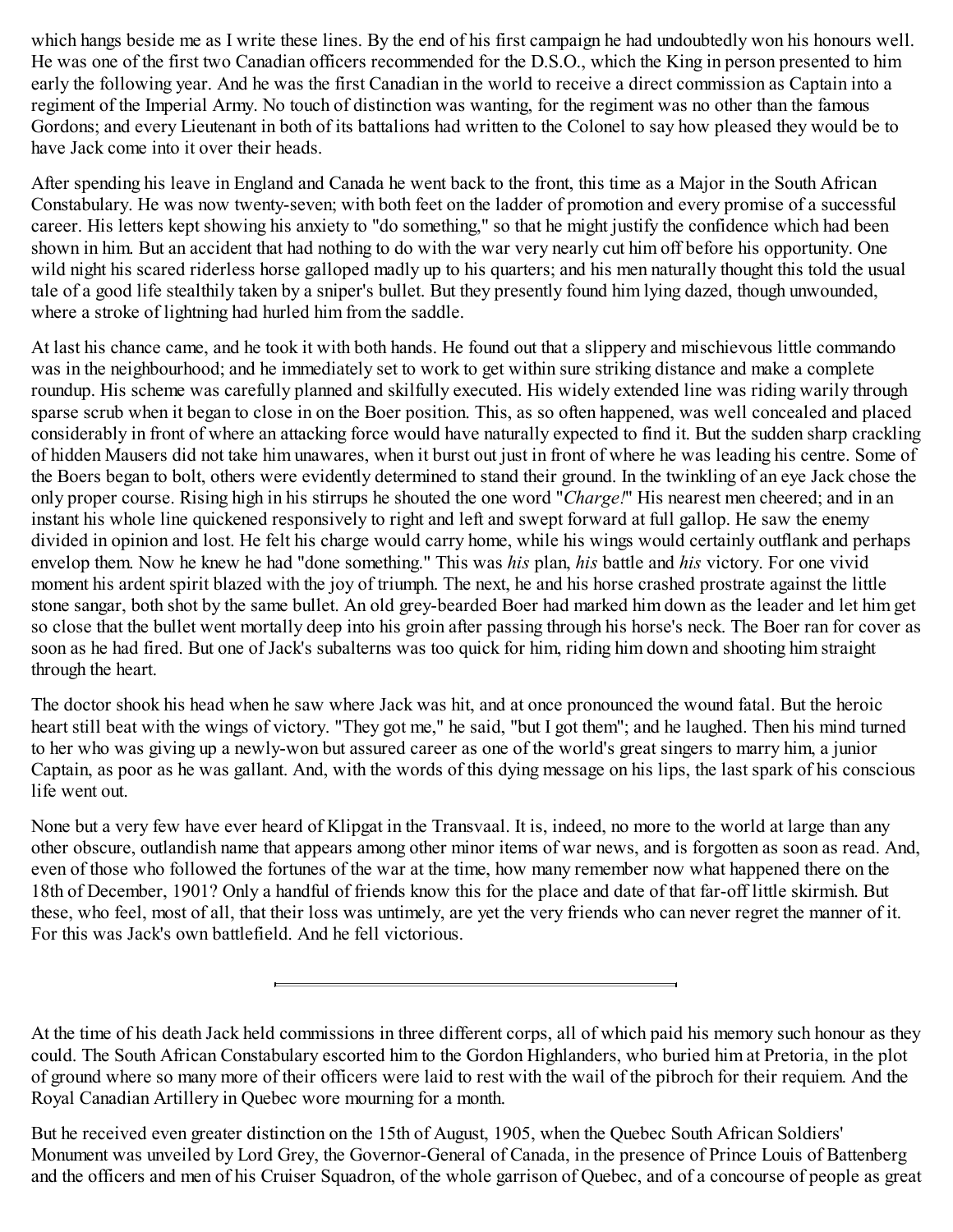as that which had bidden the First Contingent farewell on the same spot six years before. Here the last honours were paid to one officer and eleven men, who, in life, would have saluted and waited for the orders of anyone of the leaders present—naval, military or civilian; but who, by the transfiguration of heroic death, had now won the unquestioned right of themselves receiving the salute of the greatest in the land.

Jack's friend and mine, Frederick George Scott, wrote the quatrain on one bronze shield:—

Not by the power of commerce, arts or pen Shall this great Empire stand; nor has it stood; But by the noble deeds of noble men, Heroic lives, and heroes' outpoured blood.

And I wrote the four words at the head of the other, which was the roll of honour containing the names of the twelve who died:—

FOR EMPIRE, CANADA, QUEBEC.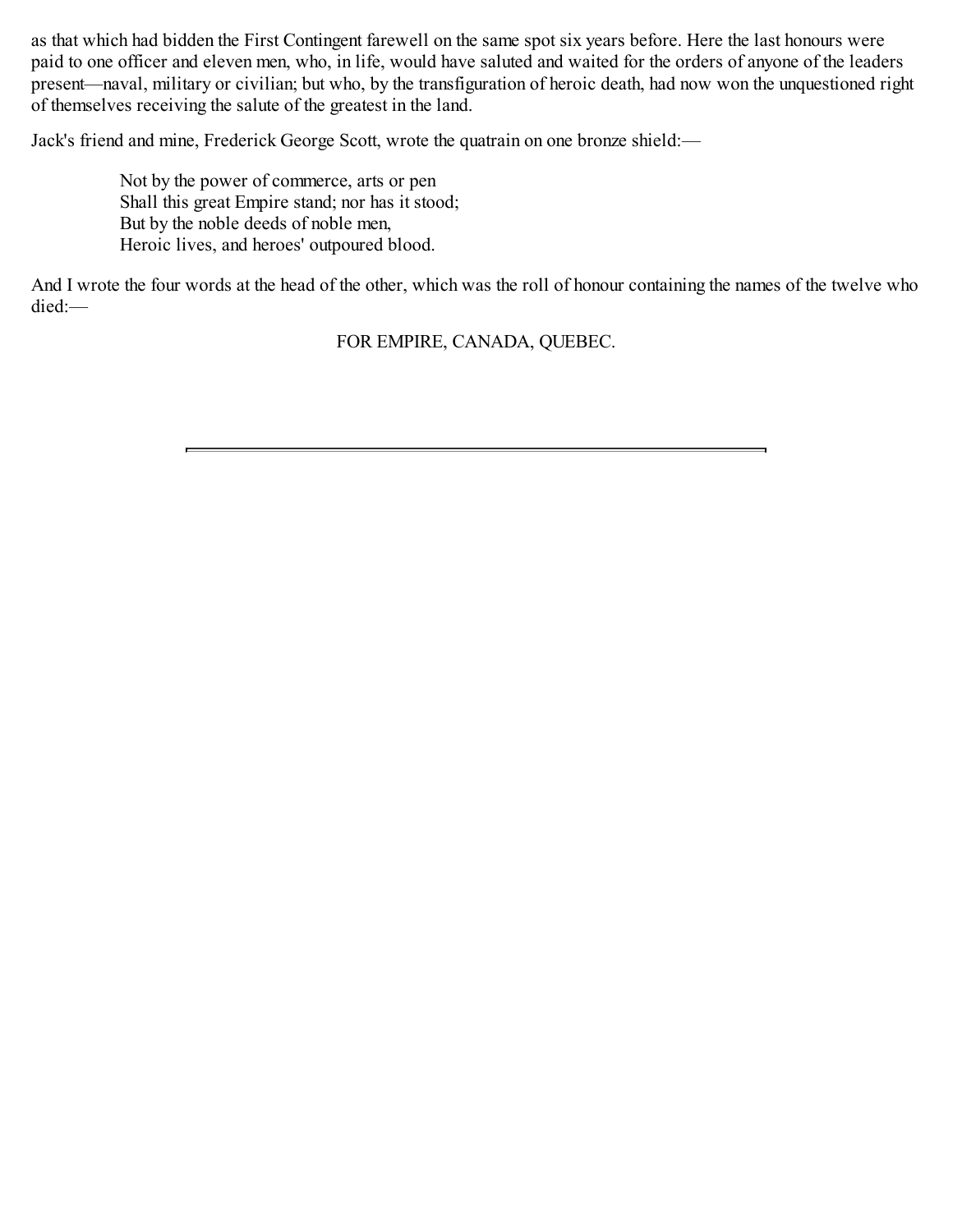# **CHAPTER VIII**

# **TERCENTENNIAL QUEBEC**

#### **1908**

<span id="page-32-0"></span>A century hence, when Canada will be celebrating her four hundredth birthday, our successors will undoubtedly quote the precedents established at the Quebec Tercentenary, and recognize, better than we can to-day, the profound significance of that unique event. I shall use the word unique several times this evening; and I beg leave to assure you that I shall use it only in its proper meaning, by confining it strictly to those facts in the story of Quebec which are entirely unparalleled either in Canadian, Imperial or universal history.

To begin with what was unique in Canada. This was the first time that both races and all Provinces free-willingly united to make the history of one place the centre of a Dominion celebration. Next, it is not too much to say that here, for the first time, Canada stood forth in the eye of the world as a nation self-realized, from past to present and from sea to sea. Then, thirdly, the first organized Canadian army that ever gave any promise of preparing for war in time of peace was the one at the Royal Review on the Plains of Abraham. To these three unique Canadian features we may add two of Imperial extent. The Quebec Tercentenary was the first celebration of its kind in all Greater Britain: it was the comingof-age of the eldest daughter-nation of the Empire. It was also the first occasion on which the whole Empire joined in commemorating the deeds that shaped the destiny of any one part. The King was the Patron, and took an active personal interest both in the preparation and the execution of this most complex undertaking. The Vice-Patrons were the Heir to the Throne, whose presence emphasized the true greatness of this epoch-marking celebration in the opinion of every British subject, the Duke of Connaught, who wears a medal won in defence of Canada, and his son, Prince Arthur of Connaught, who went over the whole scene very thoroughly two years before. The President, always foremost among the hardest workers, was Lord Grey. And the Vice-Presidents, who were by no means a mere collection of figureheads to swell the list with conventional prestige, included all our own Provincial Governors and the Prime Ministers and Leaders of the Opposition in every part of the Empire that has a parliament. Among them are names familiar to anyone who ever followed a public question of Imperial interest:—Mr. Asquith and Mr. Balfour, Sir Wilfrid Laurier and Mr. Borden, Mr. Deakin, Sir Joseph Ward, and two more, whose common membership in His Majesty's Privy Council is alone a lesson in British statesmanship—Dr. Jameson and General Botha. We shall hear more of General Botha later on.

Thus we see that there are three Canadian and two Imperial points in which our national *fête* was quite unique. But even more striking are the two points which are equally unique in universal history. Quebec is the only place in the world where the fleets and armies of three Great Powers have met so often and shared the honour of such alternate victory and such glorious defeat. And Quebec is, again, the only place in the world where the modern representatives of three historic opponents have ever met to unite in honour of their own and one another's prowess.

I venture to assume that a subject which is sevenfold unique is worth a lecture. And I take this so much for granted that I actually dare to divide my lecture into three parts, which is usually a fatal method of procedure, as it arouses mixed memories of long-winded homilies and the opening schoolboy stages of Cæsar's *Gallic War*. But I make bold to do this because the mere facts, however badly they may be set before you, cannot fail to be full of the most significant interest to every member of the audience here to-night. The three parts are, I—Preparation; II—The Celebration; and III—The Pageant. This may seem like pretending to give you an epitome of all things tercentennial, from the earliest times to the present day! But my pretensions are really much more modest. The proverbial full, true and particular account will require the co-operation of many authorities; and I can only speak for myself. Besides, I am not nearly so high an authority, nor did I ever wield nearly so deep an influence as the introductory remarks of your over-generous Principal might lead you to suppose. I was only a fly on the wheel; though, by some peradventure, I did happen to be a fly on the hub of the wheel. And it was from that point of view that I saw then what I shall try to tell you now.

#### **I—PREPARATION**

What could be stranger than that the true story of the conquest of Canada, which took place in the eighteenth century, should have remained untold till the twentieth! And it is all the stranger because of the deep and world-wide interest excited at the time, and the more than a thousand accounts which have appeared in the hundred and fifty years since.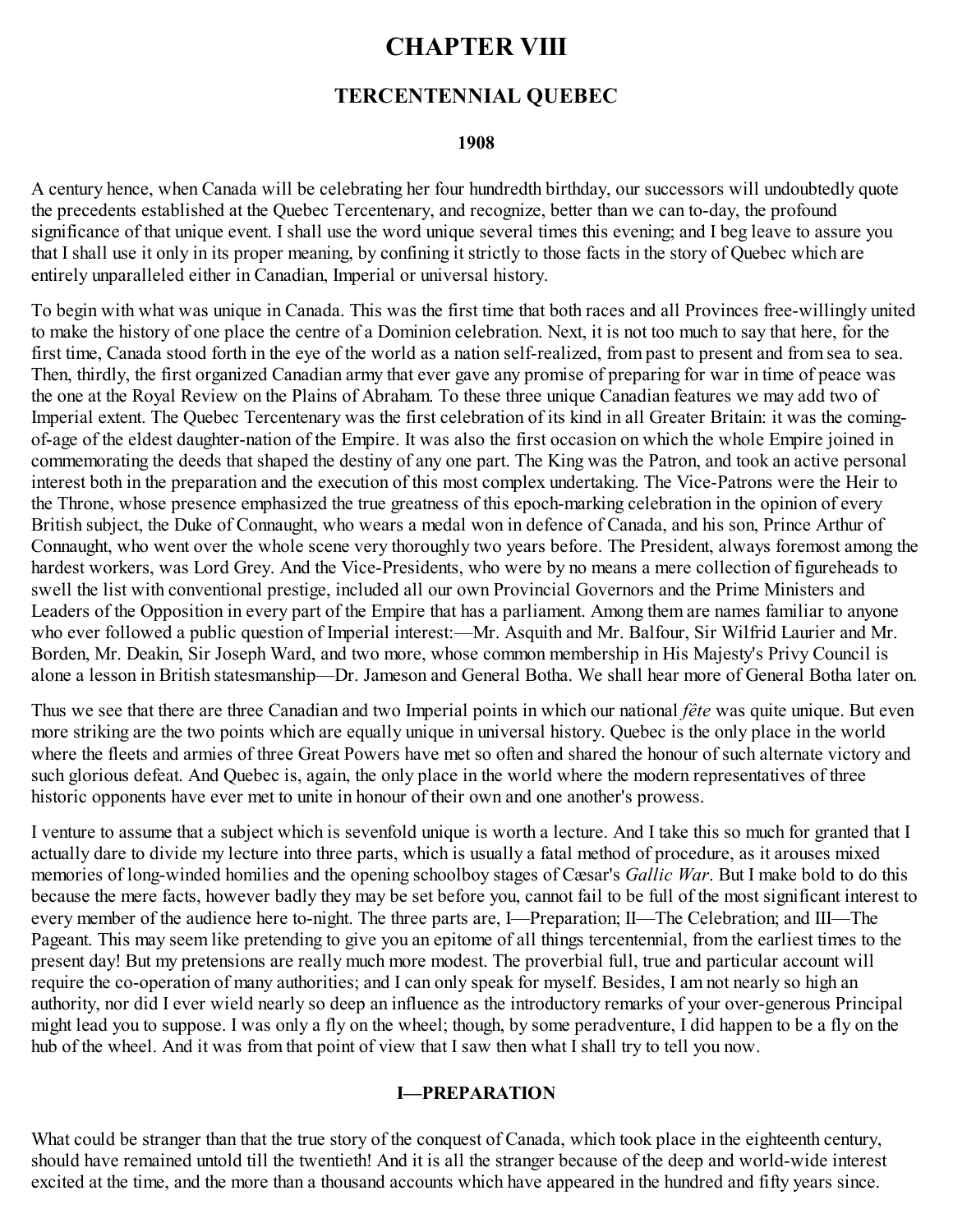Every one of these accounts written before the present century is inevitably wrong: because history can only be written from an impartial study of all the original evidence, and the original evidence did not approach completion till Dr. Doughty, the Archivist of Canada, began his work in 1900. Even the military documents were not completed till 1903. The naval ones were practically unknown, even to professed students, till quite recently; and the logs of those men-ofwar whose sea-power alone made the conquest possible will only appear in print for the first time in the summer of 1909.

All this may seem to have very little to do with Tercentennial Quebec. But, as a matter of fact, it has everything to do with it. The finding and telling the truth of history is always of profound importance to the national life, because it is sooner or later bound to affect the public point of view, even among masses of people who hardly read anything but the daily paper. Many hard problems of to-day would be simplified, some might even be removed, by a true appreciation of the great crises in our history. And let us bear in mind that we English-speaking Canadians have as many distorting halftruths to forget and as many new whole-truths to remember as have our French-speaking fellow-countrymen. It is not too much to say that ten years ago it would have been infinitely harder to get light without heat on the subject of the Battlefields. Ten years ago Vaudreuil would have been exalted as a French-Canadian hero and represented among the historic families whose living heads were the guests of the Dominion. Ten years ago Montcalm would not have been the national hero he was one year ago; and French-Canadians would naturally have exalted Lévis far above him, to the utter violation of historic truth. Ten years ago Wolfe might have been robbed, like Montcalm, of the highest honours as a consummate general; and who could have given proof positive to gainsay the detraction? Ten years ago the British Navy would not have been generally recognized as the determining factor in both campaigns. In short, it is doubtful whether there could have been a really great Tercentennial Quebec at all had the anniversary fallen only ten years earlier than it actually did.

The story of the celebration begins with the century. In 1901 there was a prospect that the eighty-eight acres still shown to confiding tourists as the whole Plains of Abraham were to be cut up into building lots. This ground was not the scene of action between Wolfe and Montcalm, and only a portion of it touched the battlefield of Lévis and Murray. But, most fortunately for the success of the present magnificent scheme, the Dominion bought it, as it is an essential link between the two real fields of honour.

In 1902 an unavailing protest was made against the building of the Ross Rifle Factory on the spot where Montcalm drew up his left and Lévis entrenched his right. The public did not know what was being done, or had been done when the gaol was built beside the spot where Wolfe died, till a flood of light was shed on the whole subject by the publication of Dr. Doughty's documents and plans.

In December, 1904, the Dominion Government gave the Literary and Historical Society of Quebec a grant to erect tablets to mark the spots where Montgomery and Arnold, who led the second American invasion of Canada, were decisively repulsed at the Près-de-Ville and Sault-au-Matelot barricades, on the last day of 1775, by Carleton's French- and English-speaking forces. The inscriptions tell their own tale. At Près-de-Ville the words are *Here stood the undaunted Fifty, safeguarding Canada*, and at Sault-au-Matelot, *Here stood her old and new defenders, uniting, guarding, saving Canada*. This reminds us that it is not one battlefield but all the Quebec battlefields that are to be handed down to posterity, in substance, so far as possible, and in commemorative souvenir where no more can be done. 1775 is, of course, most important, as the crisis which first drew French- and Anglo-Canadians together under one free flag. Lord Minto, who took a lively interest in the wording of the inscriptions, unfortunately left before the tablets were erected. The public does not connect his name with Tercentennial Quebec. But they certainly would if they knew how clearly he foresaw the importance of the battlefields to our national life, what an able memorandum he wrote about them, and how he urged their preservation by every means in his power.

So far, what public interest there was had been centred entirely in the battlefields. But in the same month that the heroes of 1775 were being permanently honoured for the first time, Mr. Chouinard, the city clerk, was writing for the Christmas number of the "Quebec Daily Telegraph" the first suggestion of a Champlain Tercentenary for the 3rd of July, 1908. Nothing more, however, was done in this direction for the next fifteen months. In the meantime Lord Grey took up the work of preserving the battlefields. He visited Quebec in June, 1905; and, after examining the scene of both battles of the Plains, he paused at Wolfe's monument and said he would never rest until such sacred ground became the heirloom of all Canada. Only three persons heard this. But many millions know to-day how magnificently that purpose has been put in operation.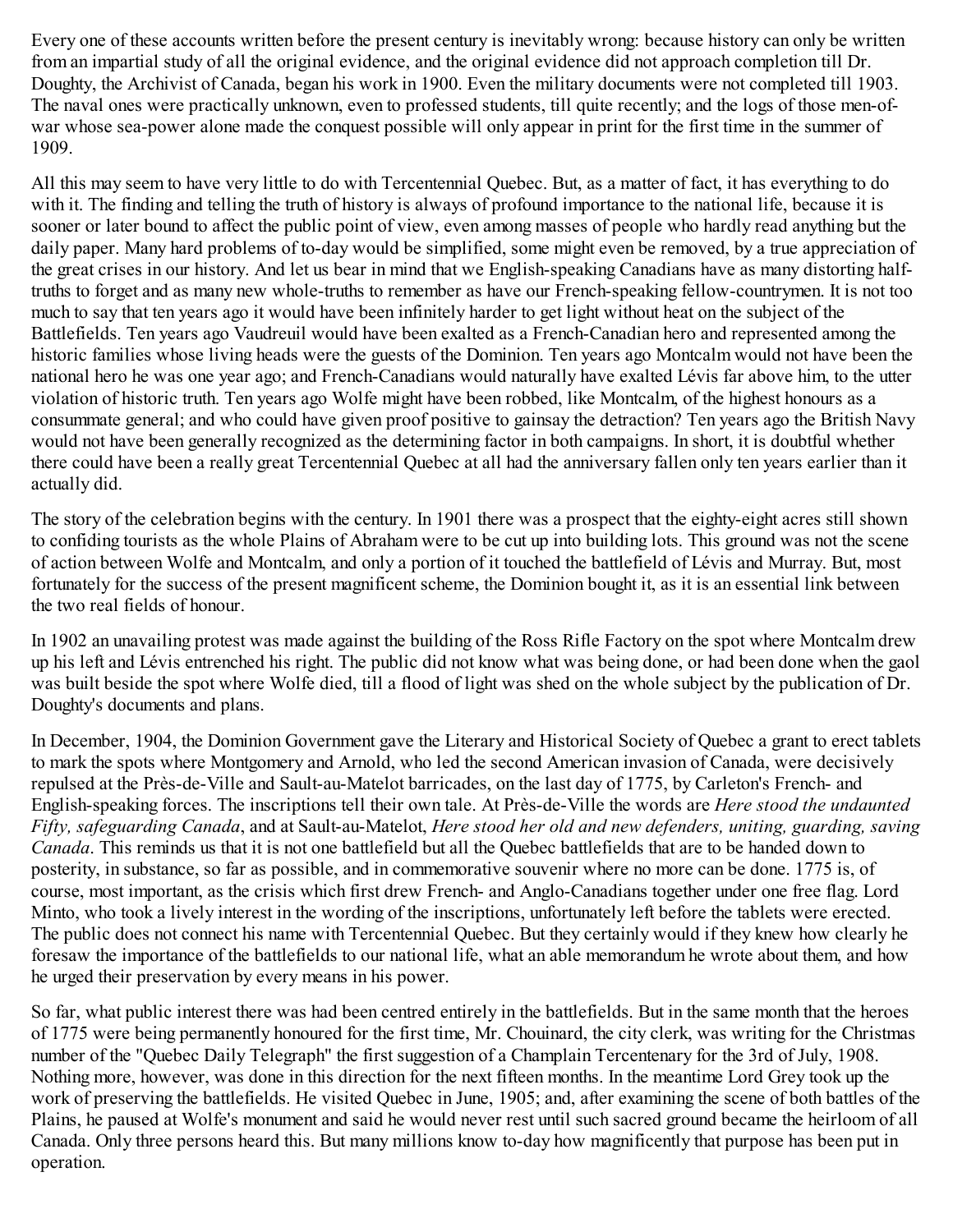In 1906 the St. Jean Baptiste Society of Quebec took up Mr. Chouinard's suggestion for a Champlain Tercentenary and proposed that the celebration should be a Dominion one. A subsequent citizens' meeting, called by the mayor, proposed that the rest of the British Empire, as well as France and the United States, should also be invited to participate, and that steps should be taken to secure the patronage of His Majesty the King. In September the mayor appointed a Quebec Landmark Commission of three members, under the chairmanship of the Chief Justice, Sir François Langelier, to study the best way of permanently marking the celebration. The Commission reported in favour of nationalizing the Quebec Battlefields. They felt that Champlain, as the far-seeing founder of Canada, was pre-eminently a man of the future, that he was the first of a long line of Canadian heroes, and that the Canada he founded was kept Canadian by the French and British who won equal honour, first as opponents and afterwards as the joint defenders of a common country.

In January, 1907, a Quebec deputation waited on the Dominion Government and proposed a Canadian historical museum as a fitting permanent memorial of the coming *fête*. Sir Wilfrid Laurier, however, suggested that the Quebec Battlefields, preserved as an open book for posterity to read, would be better still. You will thus see that a society of French-Canadians were the first to propose making the Champlain Tercentenary a *fête* for the whole Dominion, that a Commission of three, with two French-Canadians on it, reported in favour of keeping the Battlefields to commemorate this *fête* forever, and that another French-Canadian, Sir Wilfrid Laurier, determined the action of the Government in the same direction. This most generous and far-sighted action does infinite honour to French-Canadian statesmanship. While this great scheme was developing, Lord Grey had become an enthusiastic supporter of the Champlain Tercentenary. Then he and Sir Wilfrid Laurier made the masterstroke which united the Battlefields with the Tercentenary and carried both to a triumphant issue before an applauding world.

In April, 1907, it was decided to postpone the celebration till 1909, and to open the Quebec Bridge in conjunction with it. This attempt to mix two incompatible things was frustrated by the awful accident to the bridge in August. For the rest of the year there was considerable doubt whether the celebration would ever take place on a great scale at all. But in November the appointment of a commission to study the commemorative features of the field of Gettysburg encouraged the hope that the Battlefields, at least, would not be forgotten. And in January, 1908, Lord Grey came to Quebec to see if the Tercentenary could be held that very summer, which was, of course, its proper time. At first, all except a very few declared this to be impossible—but a good many seeming impossibilities were successfully performed before that summer was over. Yet the prospect was undeniably appalling. A day before we thought there would be eighteen months for preparation; and everyone agreed that this was none too long. Now we thought we might at least have eight. The enormous difficulties which had to be surmounted before most of the actual work of preparation began consumed two of these short eight months. And then, in March, we suddenly found that the whole scheme, on a scale far vaster than we ever dreamt of, had to be worked out in only four!

I shall not trouble you with any more dates. But I must state the main elements of the problem which was in the throes of solution this time last year. It was a triple problem. Each part was extremely complex in itself. And all three parts were made more complex still by their interaction on each other.

First, the Battlefields. I cannot remember how many times I was asked, "How are you going to get round the French-Canadians"? and how many times my invariable answer, "Simply by telling the whole truth," was met by a stare of blank amazement. There certainly was some excuse for this astonishment; as the whole truth was very little known. It was very hard at first to get the *s* at the end of *Battlefields* into the public mind. A good many English-speaking people only knew that Wolfe beat Montcalm. They had, apparently, never heard of the second battle of the Plains when Lévis beat Murray in 1760. I doubt whether most French-Canadians felt the full strength of their own history. Montcalm was maligned in his lifetime and has been much misrepresented in Canadian history since. He is not well enough known, even now, as the hero of four desperate victories over the British forces in four successive campaigns. And it is not thoroughly understood that he provided against every possible contingency up to the very day before the first battle of the Plains, when he ordered the regiment of Guieme to go and guard the path up which Wolfe came next morning. Nor is it thoroughly understood that he was constantly thwarted and finally undone by the machinations of enemies on his own side. It was Vaudreuil, the spiteful pettifogger, who countermanded, as Governor-General, this and many other wise orders given by the great Montcalm.

Then, there was much confusion of thought about Phips's attack in 1690, which was really the first *American* invasion of Canada. It was not generally realized that when Frontenac, the Frenchman, repulsed it he was preserving our own Canada as surely as Carleton, the Englishman, was when he repulsed the second American invasion in 1775, or as Brock and de Salaberry, when they repulsed the third American invasion during the war of 1812. And nearly everyone seemed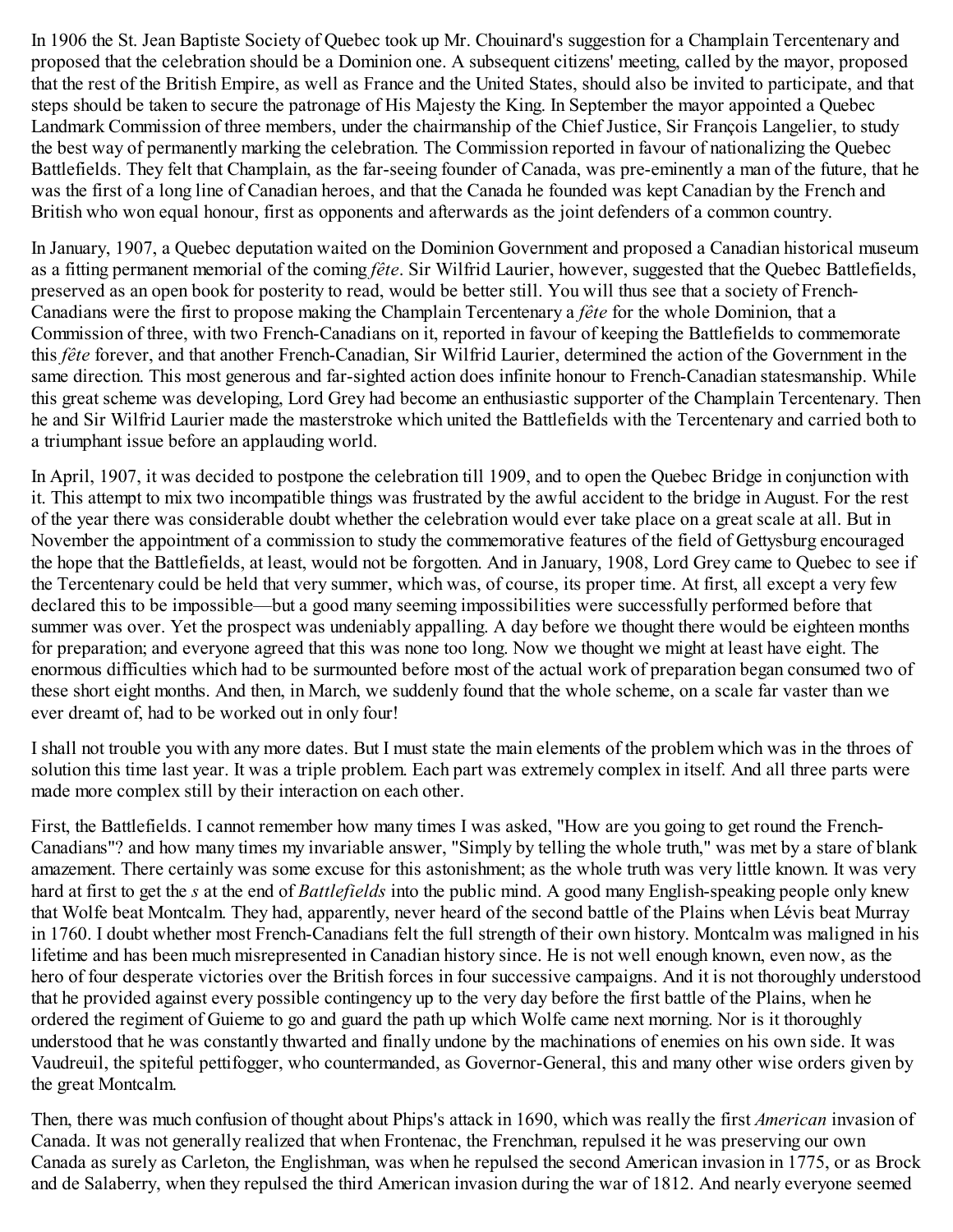surprised that the French-Canadians shared the triumph of more victories than any other race did in all the battles round Quebec. The Americans, through the presence of two battalions of the Royal Americans, had their part in the glory of the first battle of the Plains. The British enjoyed two victories of their own, Wolfe's and Carleton's. The French had three, Frontenac's, Montcalm's at Montmorency, and Lévis's at Ste. Foy. While the French-Canadians shared these three with the French and Carleton's with their British-born fellow-subjects.

A synopsis of this was embodied in a general appeal on behalf of the Battlefields. You all know the result—how the Dominion voted an initial subscription of \$300,000, how Quebec and Ontario headed the provincial subscriptions with \$100,000 each, how the Mansion House Fund in London realized \$50,000, how far-off New Zealand sent one of the most generous contributions, how individual collecting went on in every part of the French- and English-speaking world, and how the Battlefields were finally dedicated as an heirloom of Canada for ever.

Now that we have arrived at this point in these really great matters I must crave your kind indulgence for a moment to intrude a little personal remark of an exculpatory nature, because it has some bearing on the amenities which should subsist between lecturer and audience. A friend of mine warned me to be very careful what I said about Frontenac and Carleton, as there might be a good many Americans present, and they wouldn't like to hear about any American defeats. But, as you have just seen, I actually bring in Brock and de Salaberry, our victorious heroes against the third American invasion as well. In justification of this I respectfully beg to offer one trifling personal excuse and four really important reasons. I have the honour of being one-quarter American myself—and of ultra-American, New-England, Puritan stock at that. Having said this, might I venture, without too much offence, to intrude the further item of petty personal information, that I am also one-quarter French by descent and have French-Canadian blood-relations; so that the mere accident of birth, and no merit of my own, naturally pre-disposes me to sympathize with all the four races whose blood I share— British, American, French, and French-Canadian?

But this is a mere trifle, and I apologize for even mentioning it, as a lecturer's personality ought to be of no consequence whatever when he is dealing, as I am here, with facts and not opinions. Of the four reasons the first is that history has nothing to do with anything except historic truth, and the defeat of the three American invasions is certainly true. The second is that any complimentary perversion of historic truth would be a studied insult to intelligent Americans, who, of course, know better. The third is that Americans can bear the record of a few defeats quite as well as the British, French, or French-Canadians, none of whose own defeats are either hidden or glossed over. And the fourth will surely appeal to all good tourists from beyond the line. What do they come to Quebec for at all? Why, to see what they can't see at home, of course. They say they love Quebec because it is so unique. Then, what could be more assuredly unique, and what more flattering because unique, than the only place in the world where Americans have been twice defeated on the spot, and from which other victors have set out to defeat them twice elsewhere?

The Tercentenary was not open to quite the same misunderstanding as the Battlefields; but it was intricate enough. Two foreign Powers were to be duly represented, France and the United States; also eleven Canadian governing bodies—the Dominion, the Provinces, and the City of Quebec; also the whole of the rest of the self-governing Empire. There were many bilingual committees—general, special and executive—which sat continually to deal with a multiplicity of vexed questions. The outcome of their labours speaks volumes for the harmony which prevailed in their councils. Then, there were three fleets of three Great Powers to be provided for, also the first approximation to a complete Canadian army ever brought together in time of peace, also an influx of visitors outnumbering the entire native population, also the representatives of the three historic Empires, of all the great historic families, of the historic places connected with Quebec, of the British Army, of many other interested bodies, and, finally, of the King himself. And everything to be completed in four short months of intense preparation, where a single mistake might ruin all!

Then, it had been decided to have a Pageant—the first of its kind ever held in the New World and greatest ever held anywhere. It took a full year to prepare the Oxford Pageant. The Quebec one was carried through in these four months. Let anyone who has ever managed amateur theatricals imagine what it meant to raise and train 5000 amateurs for a performance the like of which had never been seen before in Canada. Fortunately, very fortunately, the London Pageant was postponed and Quebec secured the originator and greatest master of the modern Pageant, Mr. Frank Lascelles. He too, in the sense that he gave his services free, was an amateur, as was his secretary, Mr. Ernan Denis. To our discredit as Canadians many persisted for a long time in believing that these two patriotic benefactors were making a small fortune in some surreptitious way. And, to our further discredit, every jobmaster in the proper sphere of influence held out his itching palm for the usual illicit share of the spoils. We Canadians are unhappily forced to acknowledge that some ugly words of American origin and use are quite as applicable to much of our own public life, no matter what party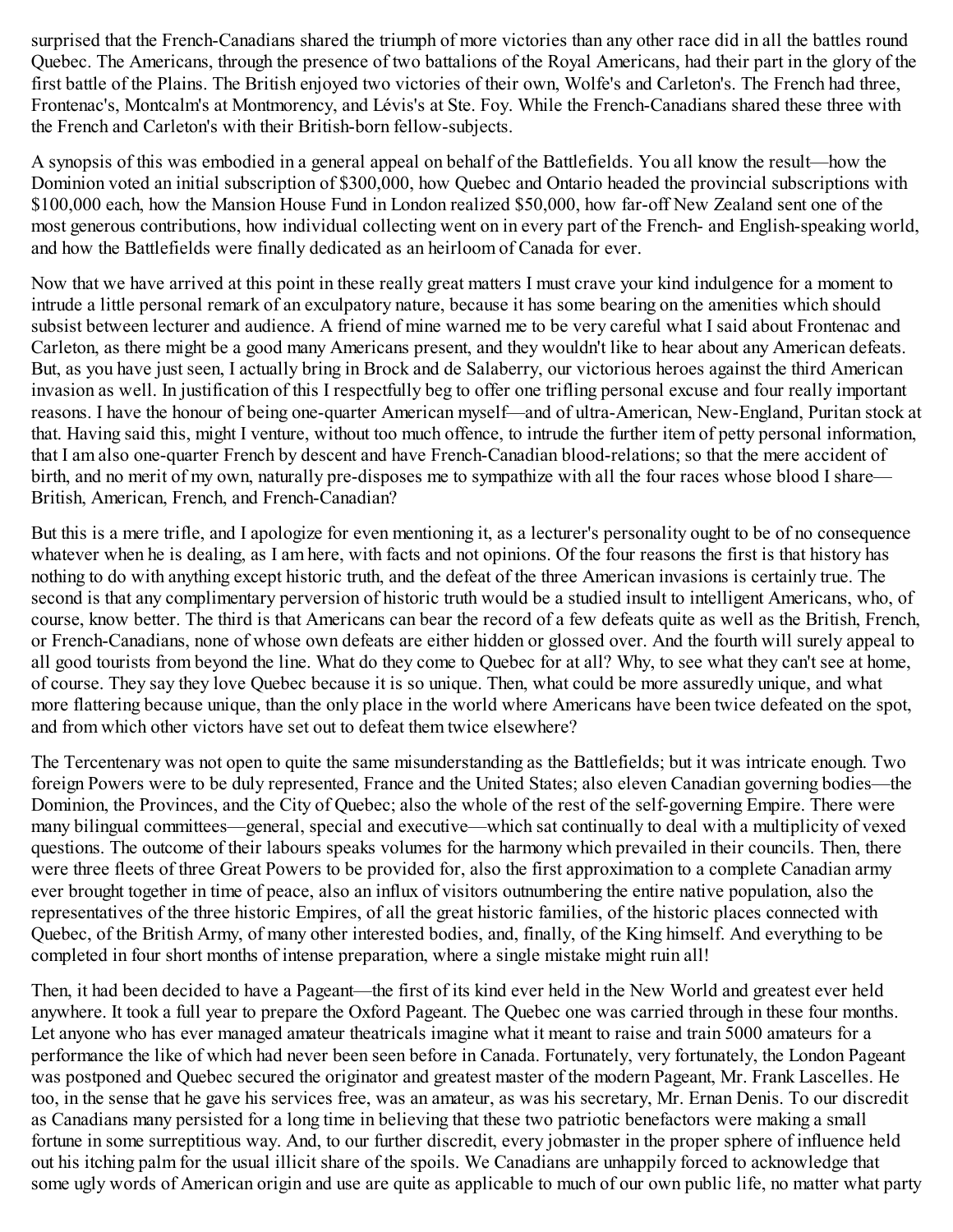happens to be in power. But, on the other hand, it was one of the finest features of this great success that the body of devoted public men on the National Battlefields Commission, under the chairmanship of Quebec's upright and indefatigable Mayor, Sir George Garneau, gave their services as freely as Mr. Lascelles, and saw to it that the funds at their disposal were honestly spent to the best advantage.

Of course, the Pageant gave occasion for some French-and-English misunderstanding, which was, equally of course, accentuated by the mosquito press and sundry petty busybodies, who were by no means all French-Canadians. But here again the truth emerged in time to save the situation. When it was found that a Pageant managed by an Englishman, and at first performed by an unduly large proportion of Anglo-Canadians, was yet so French and French-Canadian that not a word of English was spoken in it from first to last, except by Phips's discomfited envoy, no reasonable suspicion could any longer be kept alive. The French-Canadians saw the matter in its true light and joined *en masse*. And when they did join they easily took the honours of the scene. They caught the spirit of it at once; and they excelled in the dramatic parts, both individually and collectively. They were, of course, quite at home, playing the favourite rôles of their own heroic history.

Since all ended so happily, and since every critical question only served to strengthen the growing friendship of the two races, thus brought into such intimate contact, there is no need to disguise the fact that the fate of the historic armies, and with it the fate of the Pageant and whole celebration, hung in the balance for several anxious days. The arguments in favour of having these armies were simply unanswerable. Some timid folk asked why should we have a Pageant with a celebration on a world-wide scale at all. But, two years before, the exclusively French-Canadian St.-Jean-Baptiste Society of Quebec had, of its own free will, invited the whole Dominion to take part; a meeting of Quebec citizens, in which French-Canadians greatly preponderated, had unanimously asked that the invitation should be extended to include the whole British Empire, France and the United States; and the French-Canadian Prime Minister of Canada had brought in an Act of Parliament to nationalize the very fields on which the original armies met in alternate victory and defeat. Under these circumstances, no Pageant could stop short of, much less omit, the heroes of both battles of the Plains. All the world knew Wolfe and Montcalm. If they were left out, would not the world think there was something that had to be hidden? To the obvious objection that the world might only notice the first battle, the obvious answer was that here was the one golden opportunity to teach it about the second, and to draw its willing attention to all the other French and French-Canadian glories of Quebec. And to the final objection that the ultimate result was a French defeat, the answer was that the French Canadians and the British never fought each other alone, that, on the contrary, when they were alone together in Quebec, they fought and conquered, side by side, and that nothing could be more insulting to French-Canadians than to suppose that all their professed contentment with this ultimate result was mere lip-service to curry favour with a conqueror.

The historic armies were accordingly incorporated as the crowning scene of the Pageant. But then it took another week to decide how they were to march on and manœuvre. Some knave had started, and some fools had believed, an idiotic newspaper nonsense-tale about a sham battle! The leaders of both races of course knew better. But that portion of the public, French- and English-speaking alike, which is always ready to believe any false news that happens to be bad enough, began to get excited. However, quite apart from the temporary mischief caused by this poisonous lie, the problem was sufficiently knotty at first sight. The French army could not march on from the Quebec side and the British from the opposite, without suggesting the first battle and Wolfe's victory. Nor could the position be reversed without suggesting the French victory of the following campaign. At last an idea struck one of the four nonplussed survivors of an interminable sitting that both armies should march on, side by side, and at right angles to the lines of advance and retreat of each army in either battle. This was immediately adopted; and two friendlier forces never met or parted on better terms.

To complete the significance of this crowning scene, Carleton and his French- and English-speaking defenders of 1775 stood on one flank, while, on the other, stood de Salaberry, the French-speaking hero of 1812, with his *Voltigeurs de Châteauguay*, among whom was a Quebec contingent, and Brock, the English-speaking hero of the same war, who was long in garrison at Quebec before he left to die in victory on Queenston Heights.

I have purposely dwelt with considerable insistence on the French-and-English question, because I am thoroughly convinced that there is nothing to fear from the truth. On the contrary, I am sure that the Pageant, the Battlefields and the whole Tercentenary have promoted a better mutual understanding than ever existed in our joint history before. And I certainly think that due credit has hardly yet been given to the French-Canadians for their share in bringing about this devoutly wished-for consummation.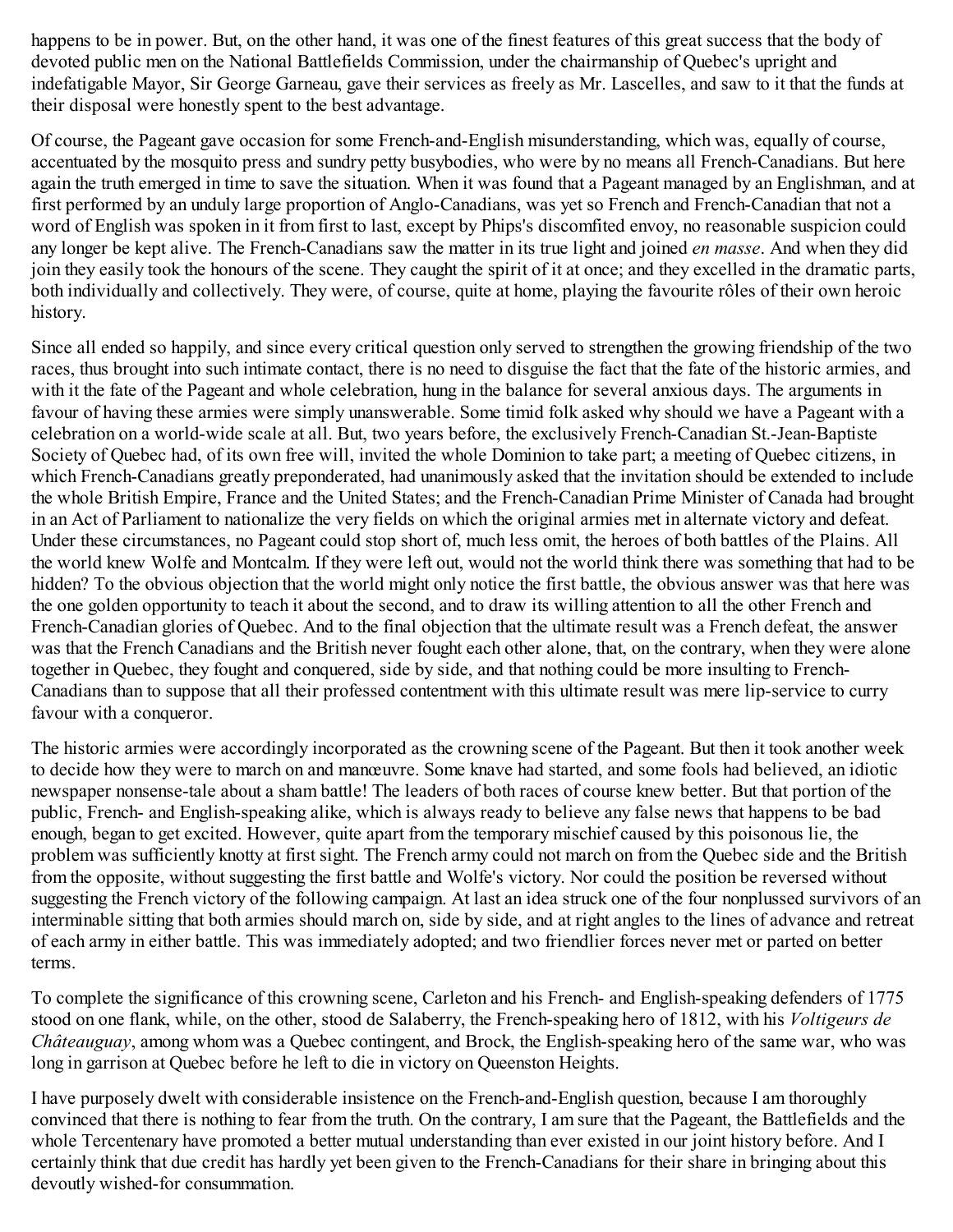We must remember how naturally the mass of any people shrinks from being merged in constantly increasing bodies different from itself. It is not very easy for minorities to be generous. Is it always so easy for our own Anglo-Canadian minority in the Province of Quebec to be generous to the French-Canadian majority? Should we then be so ready to resent an occasional narrowness among the French-Canadian minority in the Dominion or the Empire? On the whole, it may be truly said that while there was a genuine and hearty desire, in all responsible English-speaking quarters, to give French-Canadians the fairest field and fullest favour, the French-Canadians, on their part, were at least the equals of the Anglo-Canadians, and under more difficult conditions, in losing prejudice and gaining generosity throughout the trying periods of the tercentennial year.

To give you a quite honest account of all that was planned and carried out I should confess our failures. But as they were mostly in details of organization I suppose you would not care to hear them catalogued. The moral of all failures is always the same: that the only way to organize any victory is to give experts time and means to lead disciplined enthusiasts to the desired end. In my humble opinion only three really important mistakes were made. Whenever you have thousands of amateurs you should have a good professional staff to keep touch between leaders and followers, and between each part and the whole. We had generals and regiments enough; but we might have had a stronger staff. Then, it seems a decided mistake ever to have contemplated a postponement till 1909, a doubly objectionable year, and ever to have thought of dragging in the incongruous opening of the Quebec bridge. The third mistake was probably a moot point to many far abler minds. But to my own it always seemed, and still seems, a detraction from the whole celebration to have left out the greatest of all the historic characters, William Pitt, the Empire-maker.

Taken for all in all, however, the Tercentenary was an unchallengeable triumph—brilliant to the eye, moving to the heart, deep to the understanding, and fraught throughout with untold significance.

The longest and driest part of my discourse is now over; and we shall be able to turn, not perhaps without some relief, to the actual celebration and the living story of the Pageant.

# **II—THE CELEBRATION**

By Wednesday, the 22nd of July, Quebec was astir with the concentred life of a whole people. The meeting of the scions of her mighty past with the international representatives of a mighty present had already quickened her to many-sided interest. Wolfe and Montcalm, Lévis and Murray and Carleton, once more trod her streets, in the persons of their living next-of-kin. The Mayor of Brouage, the old French town which gave birth to Champlain, now looked on the capital of a New France to which Champlain himself gave birth. Admiral Jauréguiberry was as worthy a representative of France and her Navy to-day as his distinguished family had been of both in historic times; and, for this double reason, he was *persona gratissima* in Quebec. Mr. Fairbanks, as Vice-President of the United States, had the official status of a Crown Prince. Clan Fraser, so justly noted for its soldiers and settlers, was represented by its Chief, Lord Lovat. And as Lord Lovat may be called the Scotch representative, so the Duke of Norfolk may be called the English one and the Earl of Ranfurly the Irish. It was not without its significance that the representatives of the two Protestant countries were Roman Catholics, that the Fraser name and blood are current among the French-Canadians, that the Duke of Norfolk is the Premier Peer of the British nobility, that both he and Lord Lovat served in the Boer War, and that Lord Ranfurly was a most popular Governor-General among the ultra-democratic New Zealanders. He was one of the three British Proconsuls present, the other two being the Earl of Dudley, once Lord Lieutenant of Ireland, now Governor-General of Australia, and, of course, Canada's own good friend and Governor, Lord Grey. Then, Newfoundland, eldest of all the British Colonies, was represented beside United South Africa, youngest of all aspirants to Confederation.

So here were representatives of the whole self-ruling Empire; while the turbans of some Indian officers reminded us of that other Empire, where more than three times as many people as there are in the United States are governed by Lord Minto, who served with distinction against the North West Rebellion, the first purely Canadian campaign, and who was our Viceroy when the first Canadian Contingents were sent to fight for the Empire beyond the sea. It was a great pity that India was not fully represented by some of her ruling princes. This was no fault of Lord Grey's, none of Lord Minto's, and, as was found out later on, none of the princes' own. Had another than the "official channel of communication" been used, or usable, we might have had all the Oriental splendour we wanted, coming at its own expense. And what a lesson in the width, depth and variety of Imperial grandeur and responsibilities! You will remember how the destinies of East and West were intertwined even so far back as the retrocession of Louisburg and the retention of Madras.

To crown all, the Fleet and Army, which the Mother Country still maintains almost alone for the defence of all, were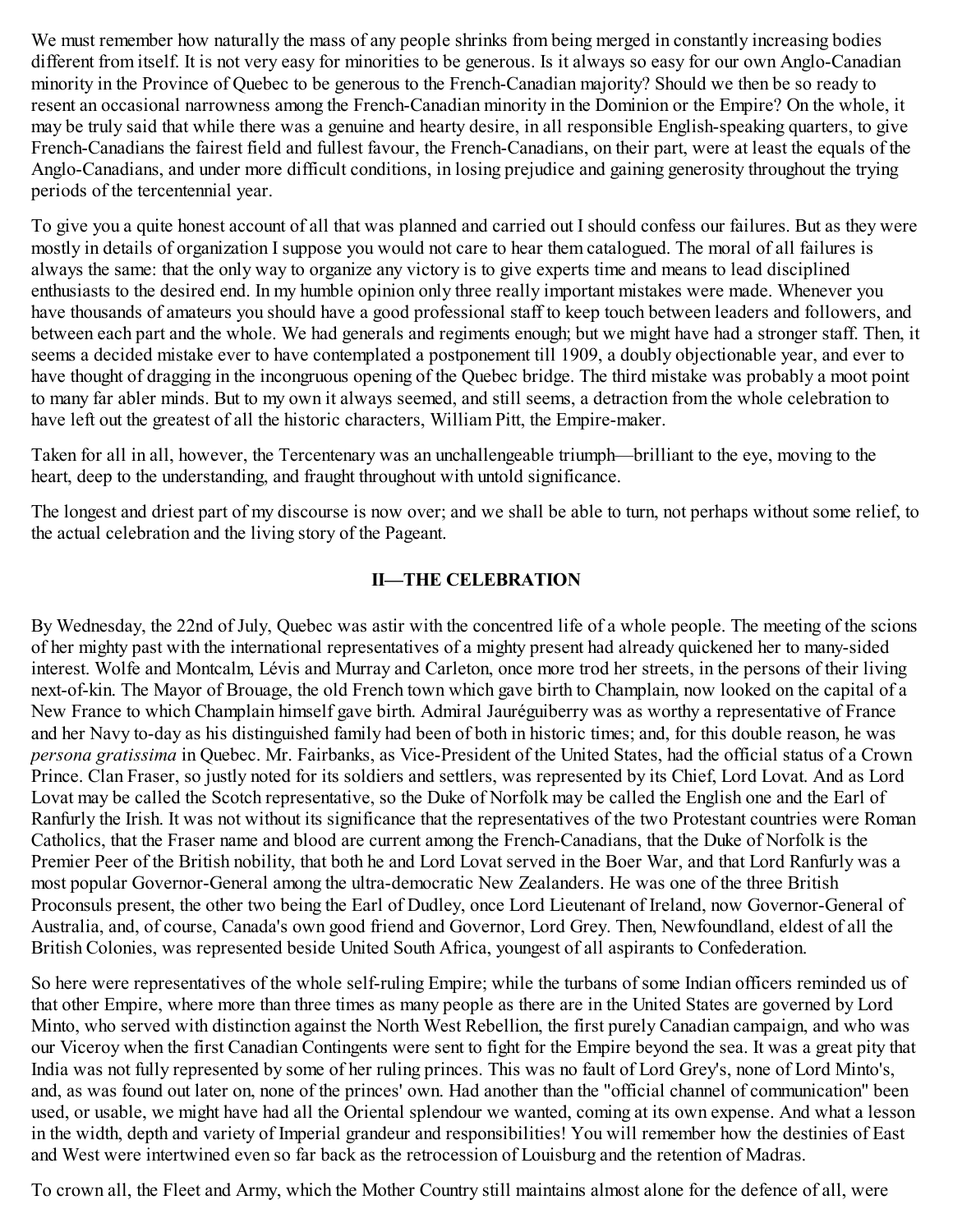represented by a squadron of her battleships and cruisers, and by her greatest living soldier, Lord Roberts, the only man who has ever commanded forces from every part of the Empire united for a single war.

But this was not all. Though thousands of visitors had been flocking in for a week, though fleets had been entering the harbour, though troops had been marching into camp without a break by night or day, though from the Heights you could see ships, tents and battlefields, and though every street and open space was swarming with eager crowds, Quebec was still vibrant with expectation. Was not the Heir to the King of an Empire as large and thrice as populous as the whole New World coming to honour the founder of a country the size of Europe, and to dedicate the most sacred spot within it, where the fate of nations was decided?

He came in the full splendour of a perfect summer day; and his arrival befitted the occasion. He came by sea, as British rulers should. His ship, that all were waiting for, was the *Indomitable*, the latest model of combined strength and speed in the oldest and greatest Navy in the world; and therefore the best to fly the Royal Standard of a sailor Prince. On the greatest of all tidal rivers the British, French and American Squadrons lay at anchor to receive him. On the wharf where he was to land, and on and up from there to the topmost heights of walled and citadelled Quebec, stood double lines of Canadian soldiers, still immature as an organized army, but having a long and very honourable military past, and standing on ground made immortal by the two races from which they were descended. Suddenly, over the low foreshore of Point Levis, the tops of the escorting cruiser *Minotaur* appeared; and the next minute her long, clean-cut hull glided swiftly into view. As suddenly, the immense crowds, clustering round every point of vantage, stirred a moment, swayed intently forward, and changed from a concourse of individuals to a single expectant mass of humanity. One minute more, and the *Indomitable* herself also glided into view, the very embodiment of tense force held in leash. Immediately the fleet in the harbour manned and dressed ship from stem to stern. Then the British, French and American flagships led the thunderous salute, which was instantly repeated by every vessel present, and by the grey fastness of the Citadel, crowning the heights more than three hundred feet above. Into this magnificence of welcome the *Indomitable* advanced, stateliest of all: her armoured shapeliness along the water-line, her well-trained crew on deck, and her multitudinous flutter of flags aloft, making her a sea-throne fit for a Prince whose finest title is The Lord of the Isles. Having reached her berth there was a heavy plunge and splash, as her huge anchor was let go, then the hoarse roar of her chain cable rushing through the hawse-hole, and then, almost before this ceased, the first strains of the National Anthem, rising from ship after ship. Thus, in the presence of his Heir and special envoy, the King's Majesty arrived in Tercentennial Quebec.

Thursday was devoted to Champlain. And it was much more than officially appropriate that the Prince should lead the ceremonies in honour of the founder of Quebec. Both have Norman blood, and both are known as good seamen afloat and statesmen ashore. Champlain sailed up the harbour in his famous *Don de Dieu*, with the flood tide flowing, a favouring breeze, and every stitch of canvas drawing. This little vessel, of only 120 tons, was as nearly a facsimile of his own as human wit could make her; and his crew was also the same in numbers, in dress, and even in blood, as that of three hundred years ago. There was a curious contrast when she berthed next the gigantic *Indomitable*, which, being of 18,000 tons, was just one hundred and fifty times her size. But there was an equally interesting coincidence in the fact that both vessels held the transatlantic record of their day. Champlain made the quickest passage then known when he went from Honfleur to Tadousac in eighteen days. And the *Indomitable* holds the present record, for having speeded home, from land to land, in sixty-seven hours. Another link between Champlain and our own day is that he was the first to propose a Panama Canal.

The Indians were on the look-out. They put off in their war canoes, and a parley ensued overside. Then they paddled the strange, kind Palefaces ashore. Unfortunately, not many people saw the Indians in their canoes close enough to appreciate the scene. Nothing could have been finer in its way. These Indians were no suburban human curios, but the genuine, full-blooded red men, two hundred strong, brought down from the Far North and West, both to learn and teach at the Tercentenary. Whoever loves canoes and the strength and beauty of the human form—and what Canadian worth his salt does not love both?—would have seen at least one perfect crew here to gladden his delighted eyes. Crested with waving war-plumes, and stark naked to the waist, everyone of its eight six-footers was straight as an arrow and full of supple vigour as a bow. No sculptor could have wished for better models than these sinewy living bronzes, driving their canoe ahead with that perfect harmony of rhythm between craft and crew which made them part of the very poetry of motion.

On landing, Champlain first went into an exact reproduction of the *Abitation de Kébeck*, which stood near where the original had been built three centuries before. When he came out he took his place in the long procession of Canadian history, which immediately began to file off. As it mounted the hill and marched past his statue—one of the very few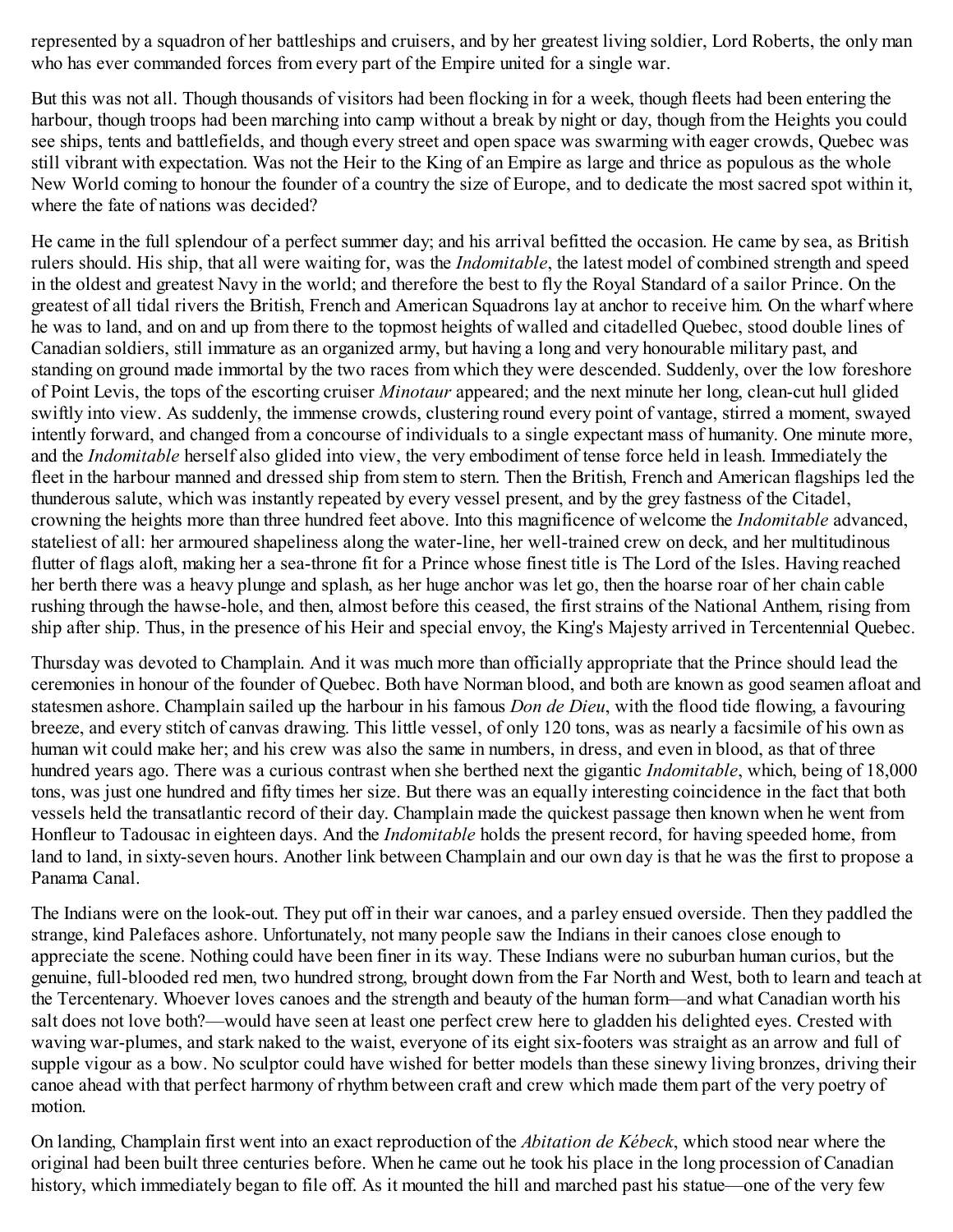public works of art in Canada—the spectator could see the whole line of our history in five centuries, from the sixteenth to the twentieth. First came the Heralds-at-Arms and Men of the Watch, exactly as in mediæval times. Then Jacques Cartier and his three crews, 110 men strong, the same as when he discovered Quebec. Then a gay, many-coloured cavalcade, the mounted court renowned in the annals of historic pageantry at the Field of the Cloth of Gold. At their head rode Jacques Cartier's King, Francis I. with his Queen and his bewitching sister, Marguerite of Angoulême. Next came Champlain's King, the equally famous Henry of Navarre. You all know the old refrain:—

Vive Henri Quatre! Vive ce roi vaillant! Ce diable à quatre A le triple talent De boire et de battre Et d'être un vert galant!

He excelled in arms and arts, as every national hero should excel; and was admired and loved by women, as men who excel in arms and arts deserve to be.

Then came Champlain himself, de Monts, Pontgravé, and their men, the founders of the country and its pioneers, greater even than the first discoverers. Next, Dollard and his sixteen heroes of the Long Sault, who, as every Canadian knows, saved the infant Colony by an act of self-sacrifice which can never be surpassed, because they fore-knew their earthly doom from the very moment they set forth to stay the furious invasion of the Iroquois. These were succeeded by explorers and founders of towns. And here we are reminded that the Anglo-Saxon is not the only adventurous race of modern history. The French were often original in their ideas and brilliant in their first moves into the unknown world. The pathos of their daring lives is that they were leaders without a national following, without the security of sea-power behind them, and without a free-growing colony beside them. But take them for what they were themselves, and they well deserve our lasting admiration. I could wish their names were better known in English-speaking Canada—La Violette, de Maisonneuve, Bienville, Iberville, La Salle, Marquette, La Vérendrye. Look at the portrait of La Salle if you want to see the spirit of exploration shining through the veil of the flesh!

A new era began in 1665, with the arrival of the Marquis de Tracy and the Régiment de Carignan-Sallières, fresh from its victorious campaign against the Turks. These, like their predecessors and successors—except Duluth, St. Lusson and Mdlle de Verchères—will be met again in the Pageant. Duluth headed some *Coureurs des Bois*, those adventurous spirits whose vagaries used to make their paternal Government get as anxious as a hen that's hatched a brood of ducklings. But the Government were right in objecting to their real excesses and the unsettling effect of their example. Then came St. Lusson and the men who took possession of the illimitable West in 1671. Then Frontenac, whose striking personality dominates one of the best scenes in the Pageant. Then the female counterpart of him and Dollard—Mdlle de Verchères, who held the Iroquois at bay with a courage as undauntable as that shown at Rorke's Drift against an equally pitiless foe. Finally, there came the historic armies of Wolfe and Montcalm, Lévis and Murray, Carleton and Brock. As there were a few old people who could remember the Canadian Rebellion, and many more who could remember the proclamation of the Dominion, on the ground at the head of Mountain Hill which the procession passed on its way up, it was literally true that every single great phase of our history was present to the eye or living memory, from the sixteenth century to the twentieth. I say the twentieth advisedly, because the Tercentenary was not only commemorating history but actually making it as well.

That evening the illuminations blent all the work of Nature and Man into one vivid picture traced in fire. Against the intense darkness the characteristic contours of Quebec stood out in bold relief—heights, slopes and levels—with emphasis of concentrated brilliance on every salient feature. The outline of the Levis shore was revealed, in the same way, by tier upon tier, cluster after cluster, and many sinuous connecting lines of lights. While between the sheer black of its banks, from which these latticed myriads of diamonds were flashing, the dark St. Lawrence gleamed with a fleet so phantom-like in all but its mere brightness that you would have thought the dread leviathans of day had been replaced at night by ships from fairyland.

On Friday morning all roads led out to the Plains of Abraham, where an international force of twenty thousand men was drawn up for the Royal Review. It was an inspiring sight in more than met the eye; though the sight itself was surely inspiring enough: all that disciplined human strength, trained for the noble duty of national defence, standing on part of the stage of universal history, and in the midst of a vast natural amphitheatre which is one of the scenic wonders of the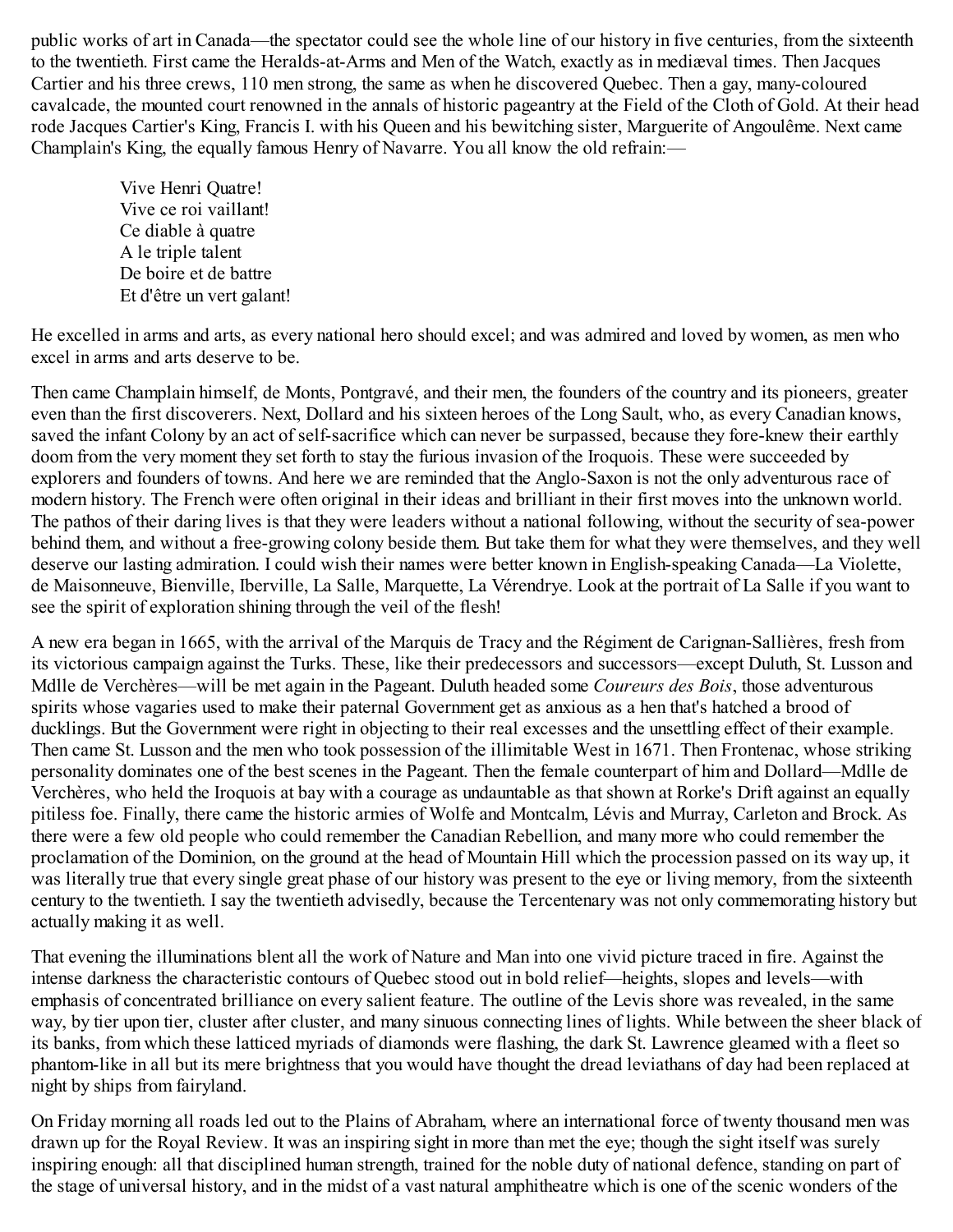world. Here were three Great Powers, once more represented in arms on their old field of honour; but this time in the rivalry of peace, and side by side with Canada's new army. I say army, not militia, to mark the transformation that is taking place, none too soon and far too slowly, from a mere collection of isolated units to something more nearly approaching a cohesive whole. The old militia had not even the isolated units for many necessary branches of an army; and an army is a living organism, continually undergoing waste and needing repair. So it was an excellent object-lesson to have the medical, transport, commissariat and other necessary non-combatant departments represented on parade.

The troops just filled the ground, drawn up, as they were, in two lines of quarter columns, infantry in front and mounted men in rear. The contour of the Plains made every man visible to the spectator; and, as you looked at the parade, you saw something of all the forces which have made, and which must maintain, the Empire. The Heir to the Throne represented the King, from whom all officers receive their commissions, and to whom all that take arms swear allegiance by land or sea. The British Navy, that still protects Canada without receiving any support from Canadian resources, was represented by a Naval Brigade, some thousands strong, under Sir John Jellicoe, the hero of the relief of the Pekin Legations. The British Army was represented by the last soldier to hold the office of Commander-in-Chief and the first to appear in Canada as a Field-Marshal, Lord Roberts of Kandahar, Pretoria and Waterford. Every rank was also represented, from his down to the junior subaltern's, as well as every great part of the Empire, East and West, North and South, Old World and New. Of course the Naval Brigade, as belonging to the Senior Service, took the right of the line. Next to it, mass upon mass, came the Canadian infantry, so drawn up, according to its territorial districts, that, as you ran your eye down the dense ranks of red, khaki, or Rifle green, you saw Canada in arms from every single quarter of the land, all the thousand leagues of way between the Atlantic and Pacific.

The march past was managed with an almost German or Japanese exactitude. The three Naval Brigades went by first. Perhaps it is prejudice, but I always think the British sailors look more to the manner born than any moustached foreigners; and they certainly should, being the heirs of so many naval ages. First on their own element they were a good second on the soldier's, when they passed with just that well-balanced sway which distinguishes men who have to use their sea-legs. The best march past of all was decidedly that of the Royal Canadians, who, as you know, constitute the Infantry arm of our Permanent Force. Their step, swing, dressing, distances and general precision left little to be desired. The Highlanders naturally excited the greatest sumptuary interest, and drew a hot and continuous fire of snap-shots from hundreds of cameras. And, after all, there *is* something in the philosophy of clothes, and a sartorial touch of distinction, with a great tradition behind it, is by no means to be despised, in its proper place. There was not much to choose between the best of the red, green, or kilted corps; and there was nothing worse than second bests on parade. The mounted troops naturally labour under disadvantages as compared with infantry; and their appearance was certainly less smart. But, on even terms, they would at the very least have held their own. The Royal Canadian Dragoons, who are regulars, were different; and the turn-out of their Royal Escort was practically perfect. The three men who most deserved the well-earned honours of this occasion were the Minister of Militia—Sir Frederick Borden; the Inspector-General—Sir Percy Lake; and the Chief of the Staff—General Otter. But the great personal military feature was, of course, Lord Roberts, who rode past early in the Review as Honorary Colonel of the Queen's Own Rifles, to the great delight of the immense concourse of spectators. He is also Honorary Colonel of the Royal Canadian Artillery, and, as you all know, an old gunner officer himself. He certainly had no reason to be ashamed either of his old Arm of the Service or its new Canadian representatives. When the last corps had cleared the front, after passing the saluting base, the two regular batteries of Horse Artillery formed up at the extreme end of the Plains; and then down they came, at full gallop, as hard as the horses could lay hoof to the turf, and swept past the Prince in faultless order, from the first line of guns to the last flying limber.

The Celebration continued throughout the last twelve days of July, and, as you see, I have only mentioned three days so far, and only one feature on each of these! But if I am to keep within the hour and a half so kindly allowed me, and still tell you something about the Pageant, I must greatly reduce the number of events to be described and condense my remarks about those selected. I could easily talk of fifty interesting things. But I shall take only five, and say very little indeed about each one. They do not lack variety:—Lord Roberts on the Quebec Battlefields, Lord Grey's Empire Dinner, The *Messe Solenelle* on the Plains, the Prince at a French-Canadian village, and the Historical Ball.

There was little anyone could teach Lord Roberts about the Battlefields. Very few Canadians know them half so well after seeing them as many a recent distinguished visitor has known them before. We might well do more to learn our great history on the spot. When King Edward's Garter Mission was in Japan some of its members, who made a genuine "surprise visit" to an historic spot, were astonished at the ready answers given by any casual inhabitant. Now, it is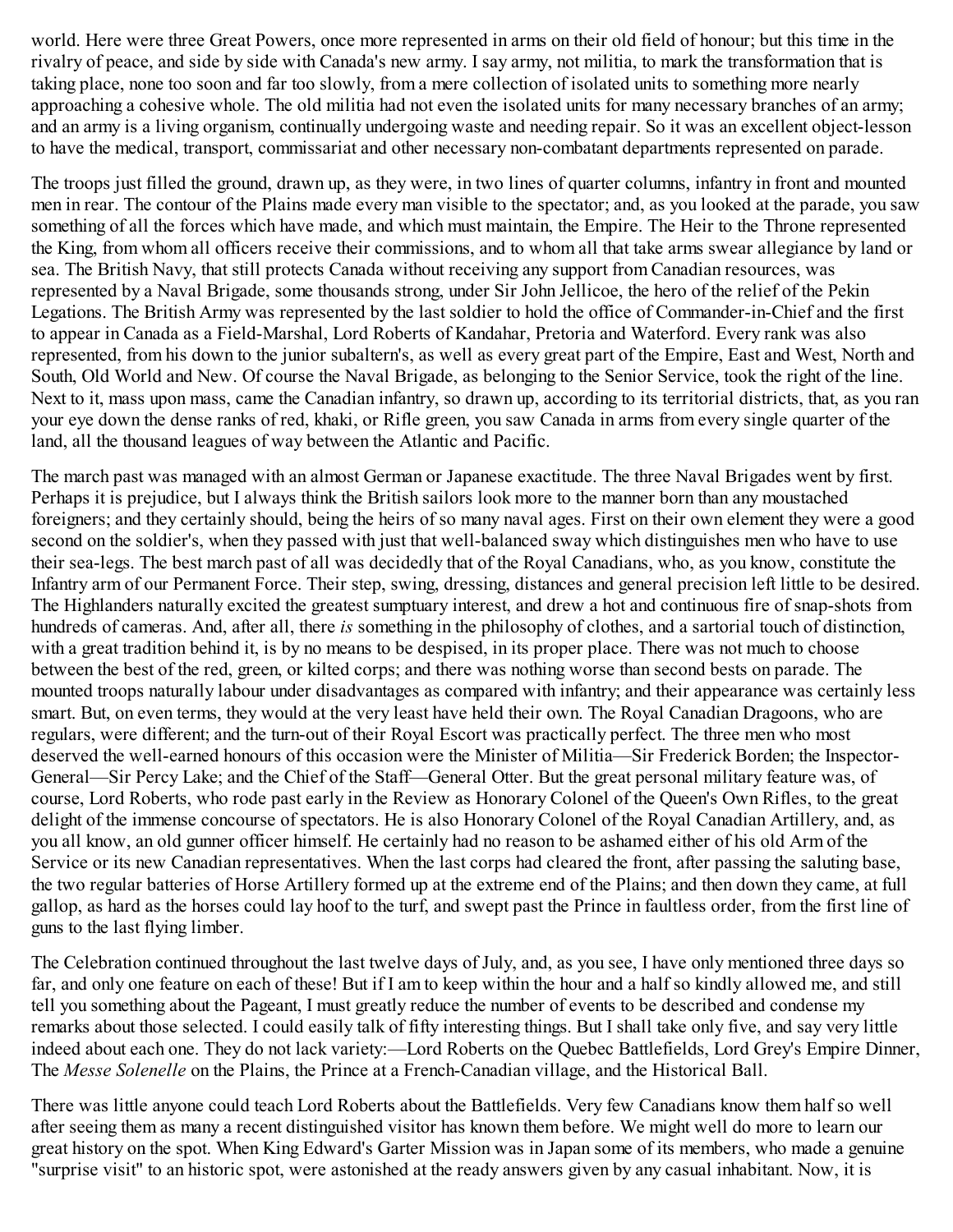within the bounds of truth to say that surprise visitors might possibly find less local information in certain spots in Canada. Students of military history might like to know that Lord Roberts accepts as final the evidence which proves the victory to have been due to Wolfe's own initiative, secrecy and skill, working out a consummate plan based on British sea-power. There was a fine touch in his getting out of the carriage to walk up the hill in Wolfe's footsteps, and a still finer when he stood for some time all alone in the Ursuline Chapel, under the Lamp of Repentigny and half-way between the grave of Montcalm and the pulpit from which Wolfe's funeral sermon was preached by the chaplain of the British flagship a fortnight after the battle. You might also like to know that an Ursuline, now perfectly clear-minded at ninetyfour, spent several of her early years in the convent with Mother St. Ignatius, who, as a girl, stood beside the grave when Montcalm's shattered body was lowered into it, that dreadful midnight, a hundred and fifty years ago.

The Governor-General's Empire Dinner at the Citadel gathered round one table, as never before in Canada or in all Greater Britain, a Prince of Wales, three great Proconsuls, several Prime Ministers, and many leaders in the main pursuits of life. Lord Grey, who has done more than anyone else to promote the personal touch across the North Atlantic, made a happy remark in the same connection when proposing the Prince's health. "Sir, in making yourself acquainted with every portion of the Empire you have given an example which it would be well if those subjects of the Crown who have the time and money would increasingly follow." The Prince's reply was short and happy, with good points, well driven home. It was a pity that the Tercentenary hardly gave him full scope for his power as a public speaker. There is a prevalent idea that kings and other royalties never compose their own speeches, and could not if they tried. Sir Thomas Browne might have entered this among the *Vulgar Errors* of his day, and we might apply it as such to our own. The man who composed and delivered the "Wake up, John Bull!" speech at the Guildhall in 1901 is much fitter to compose other people's speeches than they are to compose his. And it is no fulsome compliment, but a critical truth, to say that George V gives a new distinction to the old expression of "the King's English."

There was an effective Imperial moment when Sir Wilfrid Laurier, in proposing the health of self-ruling Greater Britain, drew out of his pocket a letter from General Botha, who said, in allusion to the Conference of the Fathers of Confederation in South Africa, "it is our intention to follow in the footsteps of Canada as soon as possible." Here were two British Prime Ministers, one a French-Canadian, wearing, like the Prince's uncle, a medal won in defence of Canada, the other a Boer, who, only six years before, had been Commander-in-Chief of the hostile forces which Lord Roberts went to fight.

The *Messe Solenelle* on the Plains of Abraham was marked by unaffected sincerity and grandeur, from the first strains of the Priests' March, as a processional, to the final elevation of the Host, when all those tens of thousands

...knelt upon the simple sod And sued in *formâ pauperis* to God.

The Duke of Norfolk and Lord Lovat, two great Roman Catholics from Protestant Great Britain, were present as worshippers. M. Louis Herbette, Conseiller d'État of the France that used to be "le soldat de Dieu" in Canada, was most conspicuously absent.

On Monday the 27th the Prince went down to spend an informal morning at the Château Bellevue, thirty miles below Quebec. Here he strolled about freely, meeting the *curé* and *habitant* in familiar intercourse, with such lively satisfaction on both sides as to prompt the suggestion that another and longer Royal visit of an intimate kind could hardly fail to have the happiest results.

On Tuesday the Parliament Buildings were given over to the Historical Ball, where every period was illustrated, from Jacques Cartier's discovery to the war of 1812. Two classes of people were a little more self-conscious than the rest those who merely had "real" costumes and those who appeared as their own ancestors. Real brocades and ornaments cost money; and the former class was therefore as interesting as money in clothes can make one. The latter had the flesh and blood of the makers of their country to think of as well; and that might possibly be considered some small distinction for, one night only, even in the present age.

Is there any moral to my story? I think there is; but, when I have pointed it out, I think you will say it is so very trite and obvious that you would have been just as wise without it. However, I shall venture to draw it, for all that.

Who is not stirred by Milton's thrilling apostrophe to Parliament?—"Ye Lords and Commons of England! consider what nation it is whereof ye are, and whereof ye are the governors: a nation not slow and dull, but of a quick, ingenious, and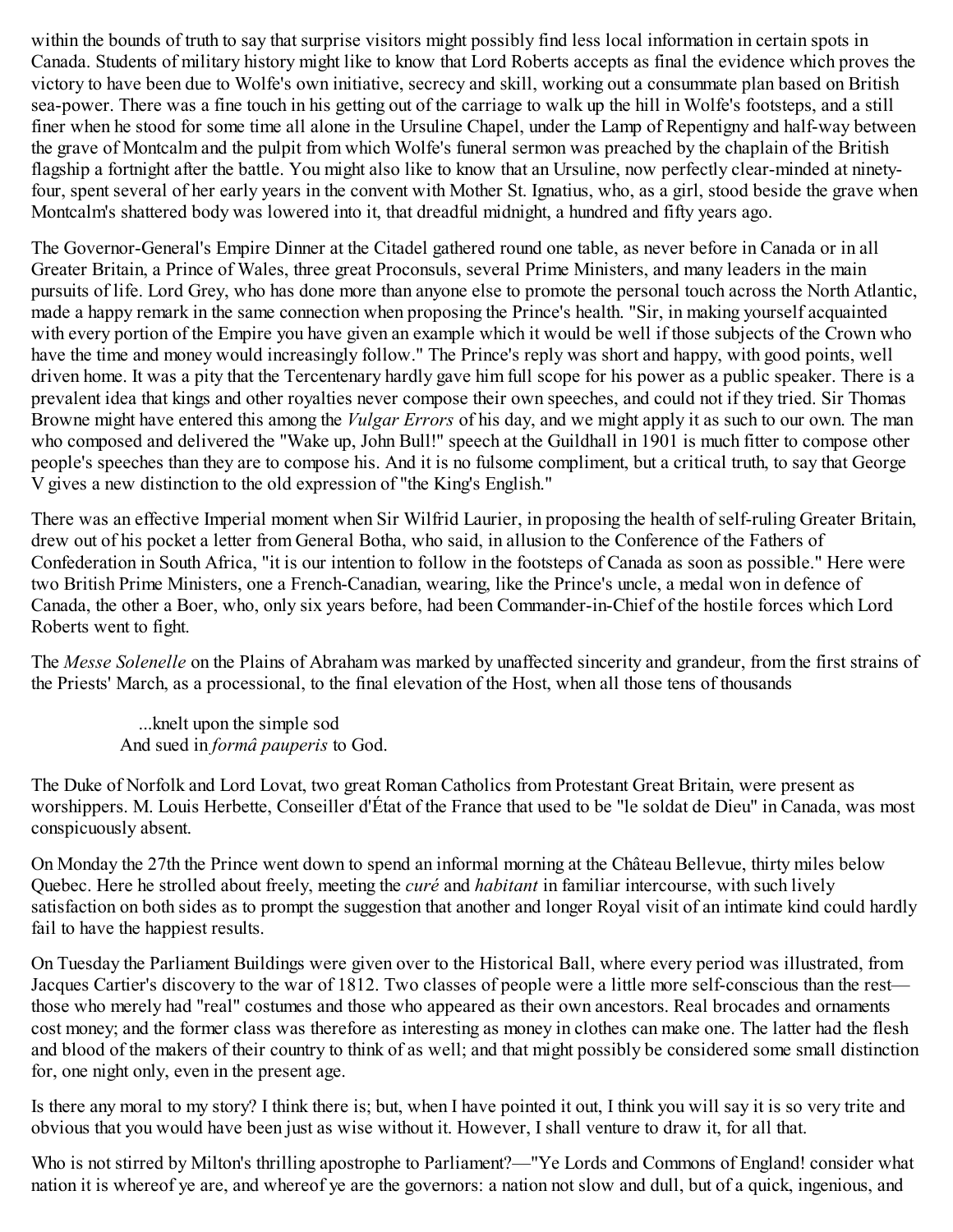piercing spirit; acute to invent, subtile and sinewy to discourse, not beneath the reach of any point the highest that human capacity can soar to." That Parliament had nine generations of political wisdom less than ours; and it knew nothing of what a blatant public calls up-to-date civilization. Yet its members will bear favourable comparison with ours to-day in many essentials. What a damning indictment it is against the mass, when we have to commend individually our personally honest men! Free self-government before all else; but it will never answer our higher purposes unless we can produce a higher type of leaders. Another point in statesmanship that should touch us all most intimately is the relations between our two races. I have dwelt insistently on this already; but I return to it, to ask why more of our educated Anglo-Canadians will not try to see how French-Canadian questions appear to French-Canadian people. Remember that though French-Canadians often make English the language of the head, they always keep French as the language of the heart. Lastly, though some might think this beneath the dignity of statesmanship, why did we miss the golden opportunity of giving the children an object-lesson for life? The Germans send their brightest school children to Kiel, to see the High Seas Fleet; and their Reichstag votes their Navy Bill. The Japanese put their children in the front row whenever there is anything of national importance to see; and they have come into the circle of great World-Powers at a single spring. Why did we have no cadets at our Royal Review? There was nothing the Prince would have seen more gladly. Why were a few picked school children not sent from every Province to see Tercentennial Quebec?

The world is still passing through a phase of evolution in which war is a determining factor. Patriotism is therefore the first of national duties. It is profoundly scientific in essence. It is also the most exalting national duty, being based on discipline, which, in its turn, is based, in the last analysis, on self-sacrifice. And we boast not a little of our Canadian patriotism. Yet the Review suggested just a suspicion of the modern football match, where thousands who never play the game look on and yell and criticize, while a handful provides the mob of them with entertainment. No one that loves Canada wants her to be taxed in purse and person beyond what is reasonable for national insurance. But no patriot can think we do our duty when our Permanent Force is far below one per thousand of our population, and when our Active Militia is far below one per hundred, has only twelve days' training, and is habitually short of a third of its officers. Cheap and nasty criticism of the Militia can be had in plenty without the asking. But the true spirit of service can not. And if it is objected that the force is only playing at soldiers, the unanswerable rejoinder is that no public service in a free country can take itself more seriously, as a whole, than the electorate takes it.

As for the intellectual life—what is to be said of that which hardly exists? By the intellectual life of a country I mean pure science—not commercially applied science, good as this is in itself—and the art that grows naturally out of a people's life and is racy of the soil. We have the borrowed, the imitated and the hothoused varieties in abundance; but not the native art in literature, music, painting, sculpture and architecture. And the native cannot be forced: you can't get genius by Act of Parliament, not even at Ottawa, nor yet by puffs in the Press, not even at Toronto, Montreal and Quebec. It must grow from congenial soil; and when Canadians really want it they will get it, as others have, but not before.

Quebec is a thing of beauty, if ever there was one. And the architecture composes delightfully, in the mass. But all the architectonics are Nature's. Man's individual works are hardly art. The Basilica is rather quaint, the Anglican Cathedral looks like an essay in geometrical drawing, and most of the public buildings are only etiquette in stone. An hotel is the most impressive structure; but it could not be even advertised as the result of inspiration. Painting and sculpture are not much better, though fine statues are beginning. Music has something to its lasting credit in the air of *O Canada*! which has the open breadth, the strength and the soaring quality of sound that suits the nobility of a national anthem. That it may find some great Anglo-Canadian poet to make it appeal, with the essential difference, to the larger part of our people, and that it may then entirely supplant *The Maple Leaf*—the flattest, stalest and most unprofitable tune and jingle ever squawked in public—are two consummations devoutly to be wished. But the Tercentenary called forth no music of its own, no poetry, and nothing in prose that was at all like original and creative literature. Well, we must try again. We must try as a whole people, yearning for that fit expression of aspiration and achievement which genius alone can give us.

## **III—THE PAGEANT**

Eight hundred miles from the open sea the mighty lift of an eighteen-foot spring tide will carry you through those Narrows of the St. Lawrence which the Indians called Kebeck. Here an ocean meets a continent, the Old World meets the New; and all the approaches are surrounded with befitting majesty. For a hundred miles you have been coming up a water avenue ten miles wide, bordered by the sheer Laurentians on the north and by gentler hill-horizons on the south. Then, thirty miles below the port, you enter the Orleans Channel, where the narrow view is closed in by lesser heights,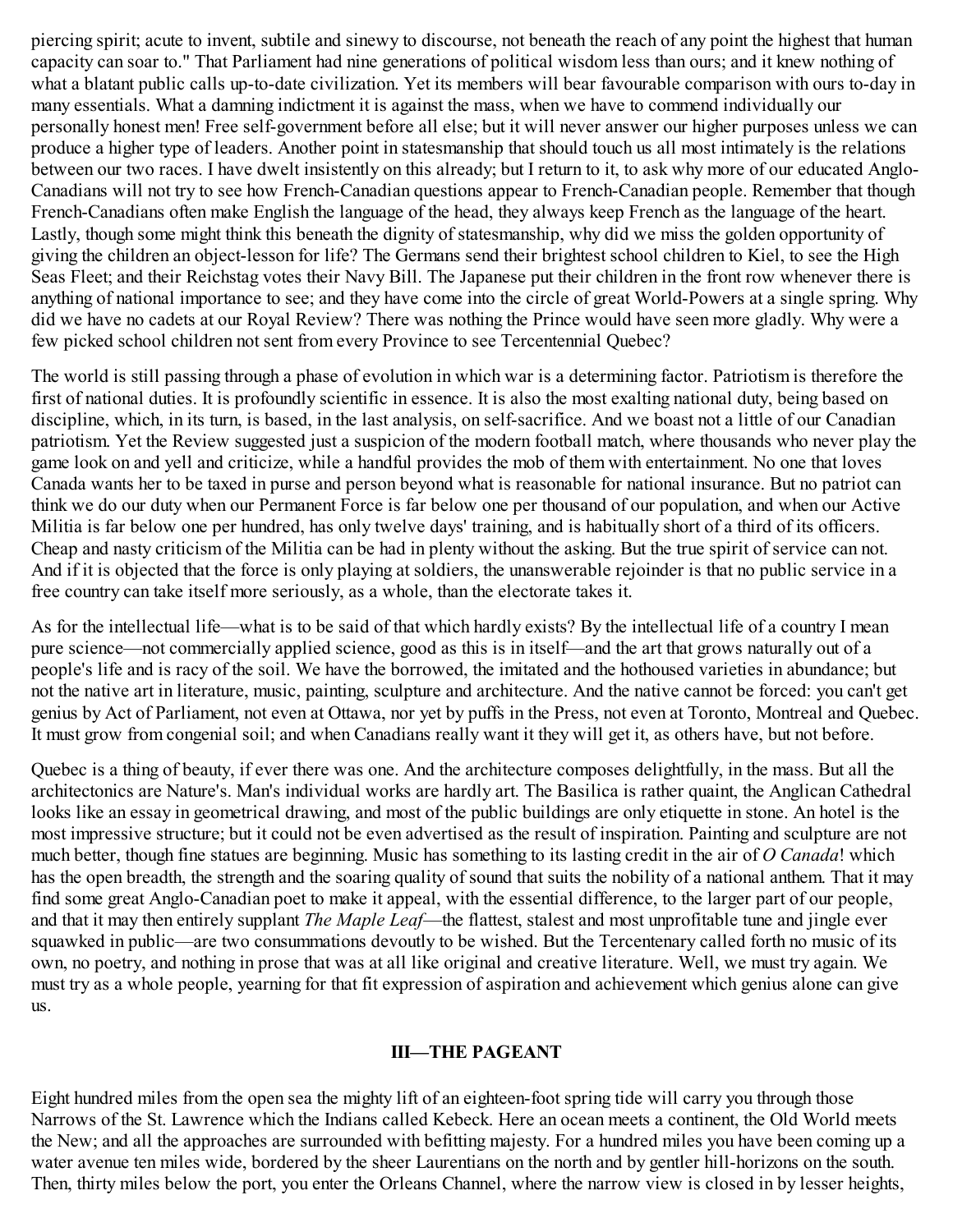and humanized by bright scenes of cultivation and white little villages. Suddenly the scene becomes vaster than before. As you pass the West Point of Orleans you can hardly believe that the leaping flash of Montmorency Falls, to the right, is a hundred feet higher than Niagara. But in front is the Citadel, another hundred higher still. The Bason is like a lake, its farther shore—the well named *Côte de Beaupré*—continues down the North Channel of Orleans into the blue distance; and behind and beyond all are the Laurentians again, sweeping round, from where you left them below the island, in an enormous semicircle of eighty miles. But even this is only one-third of the panorama that greets you from the Plains of Abraham, whose tableland forms a long, narrow promontory between the St. Lawrence and the Valley of the St. Charles. For there you find yourself on a natural stage, in an amphitheatre two-thirds of which are formed by the far-spreading uplands that stretch away to the corresponding curve of the mountains on the south.

Like an ancient Greek choosing a site for a theatre that was to be part of the scenery surrounding it Mr. Lascelles chose the best among the good. His open stage for five thousand performers and auditorium for fifteen thousand spectators stood between the fields of the first and second Battles of the Plains, overlooking a magnificent and most historic reach of the St. Lawrence. Wooded ground, sloping down to the right, afforded cover to the multitude of actors, without hiding the view beyond. Through it runs the path up which Wolfe climbed to victory. A half-mile further up stream is Sillery Point, where the French first challenged him. And half channel over is where he recited Gray's *Elegy* when making his last reconnaissance in a boat the day before the battle. Close in under the cliff is Champlain Street, along which Montgomery led his Americans to death and defeat in 1775. And a few yards from where he fell is the wharf where the first Canadian Contingent embarked for South Africa in 1899.

But the River, the great, fleet-bearing River, which has been the highway of history since Canada began, calls up more memories than the land, and remains the strongest of all links between the past and future of the country. Where Jacques Cartier sailed by in 1541 to build his fort at Cap Rouge, where many another eager pioneer, haunted by visions of the golden East, went seeking that westward New-World passage to Cathay which is still commemorated in the place-name of La Chine, now ocean liners go by with the hosts of immigration, equally eager, in a more sober way, but set upon finding homes where their forerunners only saw an obstructive waste. Such was the setting of the Pageant.

The scene opened with an empty stage, except for the wigwams of Stadacona, the Indian village that preceded Quebec. The farthest point of the stage overlooked the river a bow-shot from the auditorium. Presently a single Indian scout appears on it and scans the St. Lawrence. Suddenly he sees three sail, unlike what he had ever dreamt of. He calls out the alarm, and is immediately surrounded by the Braves. While this strange apparition holds the Indians spellbound Jacques Cartier and his men land and mount the hill, singing a folksong of *St. Malo, beau port de mer*, known then in Normandy and still in Canada to-day. Jacques Cartier is dignified and gracious, and distributes gifts freely. The Indians are wonderstruck and friendly. They gaze in awe at the White Man's sign as his crew raise a huge cross, thirty-five feet high, with a king's escutcheon on it, and the legend *Franciscus Primus, Dei gratia, Francorum Rex, regnat*. Jacques Cartier then reads a few verses from the Gospel of St. John. The simple savages take him for a god; and their chief, Donnacona, leaves for France with him, amid the farewells of the whole assembled tribe.

After a pause, all eyes are suddenly drawn to the distant glittering advance of a royal cavalcade, as it issues from the dense Forest of Fontainebleau on to the glad light-green of the sunlit grass. For nearly half a mile it winds its brilliant length along, all gaiety of movement, colour and gallant life, from glinting hoof to quivering plume. The King and Queen ride under a canopy, while the hundreds of cavaliers and ladies of the court rein up in a respectful semicircle. There must be some diversion for the pleasure of such a Court; and the semicircle is hardly formed before the bushes are all astir with fauns and satyrs; who dance onward round the triumphal car of their own Queen, whose face—aglow with youthful loveliness of classic feature, Southern colour, a lustrous eye and flashing smile—gave this interlude a dominant charm that raised it into perfect harmony with the other glory of the scene. Then the courtiers are more curious still, as the first Indian they have ever seen steps forward, makes obeisance, and, in the clear ringing tones of a man who is himself a king, tells of his own people and their vast dominions, stretching out from Kebeck, which is the Narrows of a stream so unchallengeably first in all that land of waterways that *The Great River* is its only name.

The next scene shows Henry IV giving Champlain a commission to take possession of the country discovered by Jacques Cartier for Francis I. The whole aspect of the stage has been changed in the twinkling of an eye. This Court is in the Presence Chamber, enclosed by walls of high, white tapestry, inwrought with the golden fleur-de-lis. A smooth blue carpet is spread for the Pavane, which is danced by a hundred courtiers to the original music, before the King and Queen, who have entered with their guards and suite and taken their seats on the throne of France.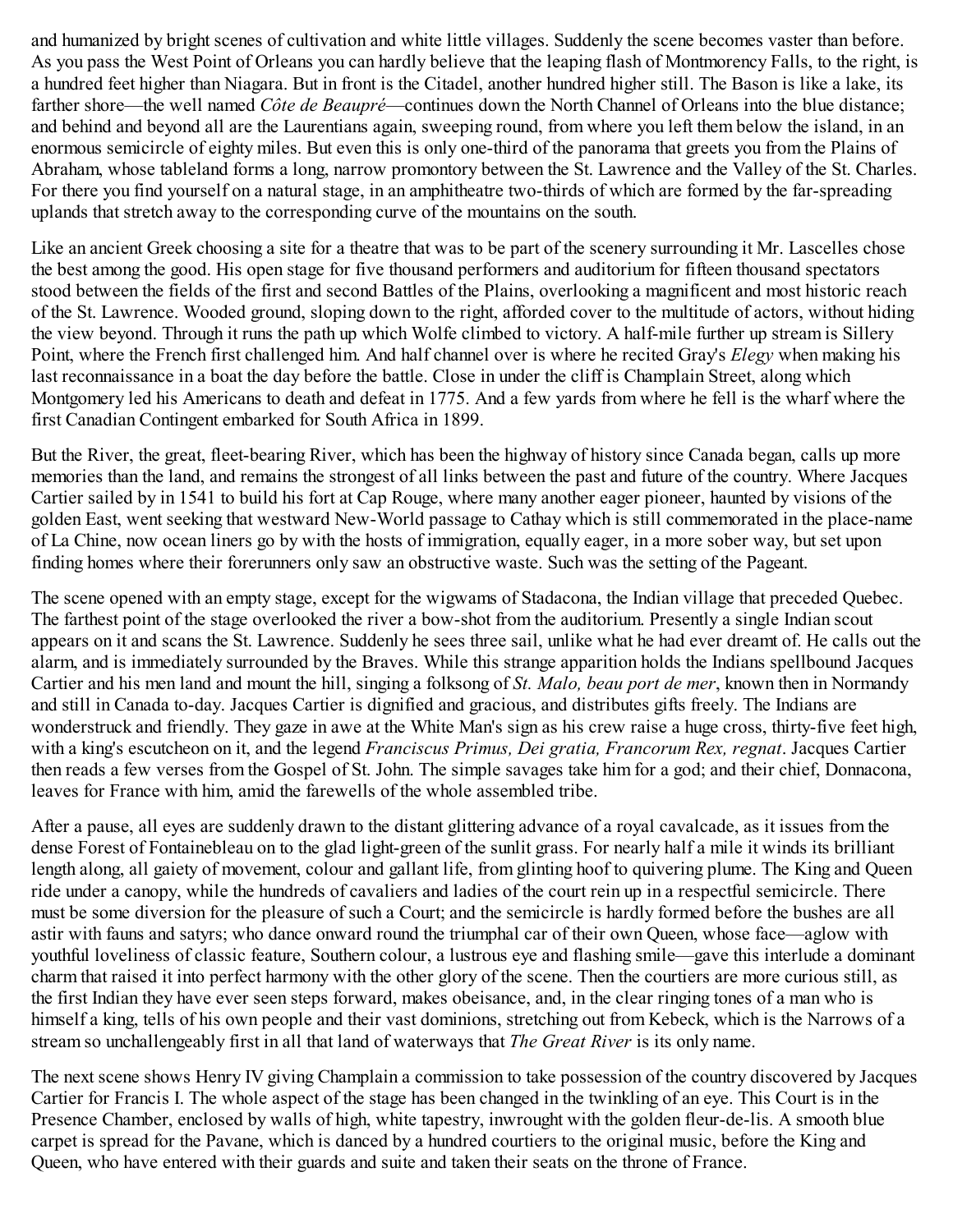Again the scene is completely changed; and the inhabitants of the infant colony of Quebec are seen waiting for Champlain's return in 1620. He is received with unbounded joy by French and Indians alike. Champlain has left us such minute descriptions that it was easy to reproduce this scene exactly as it happened in reality—the ox-cart in which he and his girl-wife were drawn home in triumph, the pow-wow and calumet dance, and the songs that carried the colonists back in fancy to *la belle France*.

The arrival of La Mere Marie de l'Incarnation and her Ursulines in 1639, and the Marquis de Tracy and the regiment of Carignan-Sallières in 1665, made two scenes which showed effectively the continuity of the Roman Church. Every other participant in these and all other scenes was obliged to put on what we absurdly call a "fancy dress" when we mean an historical costume. But Bishop Laval and his suite, as well as the Ursulines and Jesuits, were not. The present hierarchy took the keenest pleasure in ensuring a worthy representation of the religious scenes, in which many priests took the parts of their spiritual forefathers. Owing to this pervading seemliness everything was carried out amid an atmosphere of respect that speaks highly for the vast throngs who were looking on. It was almost as if the modern audience became the historic one that actually stood by to see the sword of France receive the welcome of her cross.

A salvo of artillery from the River announces that Phips, with his American invading squadron, is summoning Frontenac to surrender Quebec in 1690. His blindfolded envoy presently appears, and is amazed to find himself, not among a few cowering citizens, but in the presence of the Viceroy and his officers, who have just arrived after a splendid forced march. However, Lieutenant Thomas Savage is a stout fellow, too; and he pulls out his watch and gives Frontenac an hour to answer. Then Frontenac, whose personator, M. d'Artois, was the best single character in the whole Pageant, takes fire and rejects the summons with the historic words: "Tell your master he shall have my answer at once, and from the mouth of my cannon!"

The parting shots of Phips and Frontenac have died away. The acred stage is once more empty; and all is silence. But it is the silence of eager expectation and suspense. The culminating moment has at last arrived for a sight such as no man has ever seen before, since history began. Nothing is visible beyond the stage. But everyone in the auditorium knows and feels that the French and British armies of the two Battles of the Plains in 1759 and 1760, and the united French- and English-speaking armies that saved Canada from the American invasions of 1775 and 1812, are waiting on the slope between the edge of the stage and the edge of the cliffs for the bilingual words of command which will set them marching on to the actual scene of their immortal deeds, and in the actual presence of their great leaders' living next-of-kin and of a future King-Emperor George, the heir of the two Sovereigns in whose similar name Canada was made and kept a British land. The sharp commands float up; there is the stirring roll of drums and blare of bugles, with the measured tread of advancing feet. Then, for just one second, the standards of France and Britain appear over the crest, waving proudly, side by side. Next instant, Wolfe and Montcalm, Levis and Murray, ride into view with their staffs and mounted standard bearers; then, with French and British shoulder to shoulder, in corresponding columns, the four armies of the three wars, twenty-seven regiments strong.

Montcalm's Grenadiers marched with Wolfe's Grenadiers of Louisburg; and so on, two corps together, from front to rear. Wolfe himself was personated by one of his next-of-kin, Lieutenant Passy, of the Royal Canadian Engineers, who, curiously enough, is of French blood on his father's side. The prevailing colour among the French was white, among the British, red. The Royal Roussillon, that stood the longest, fought the hardest, and lost the most, of course wore blue, as a royal regiment. And the Canadian Militia had coloured tuques and grey, *étoffe-du-pays* coats. Fraser's Highlanders had the old short kilt and plain Tam-o'-Shanter bonnet with a single ostrich feather. The Royal Americans were, in many ways, the most interesting corps, as being the military ancestors of every Rifle Regiment in the British service, and as thus perpetuating, in the present Rifle Green, the original British-American backwoodsman's green jacket, in which the recruits joined when the regiment was first raised, in 1755, in the Colonies which now form part of the United States. The most interesting flag was the Regimental Colour of the 7th Royal Fusiliers, which was the only regiment of regulars with Carleton at Quebec in 1775. The original colour was taken by the Americans in the Revolutionary War and is now at West Point. When the Duke of Kent came out to Quebec in 1791, in command of the regiment, he brought a facsimile made by the Royal Princesses and presented by his father the King. This is still preserved and was copied exactly for the Pageant. So the Prince of Wales, who is the present Honorary Colonel of the 7th, saw here the facsimile of the colours made for his own great-grandfather, and made in imitation of those belonging to the same regiment which helped Carleton to save Canada for the British Crown.

This whole scene formed a most thrilling sight; and one that was deeply appealing to those of either race and tongue. And it was most significant to see Wolfe and Montcalm, Lévis and Murray, together in the centre, with Carleton and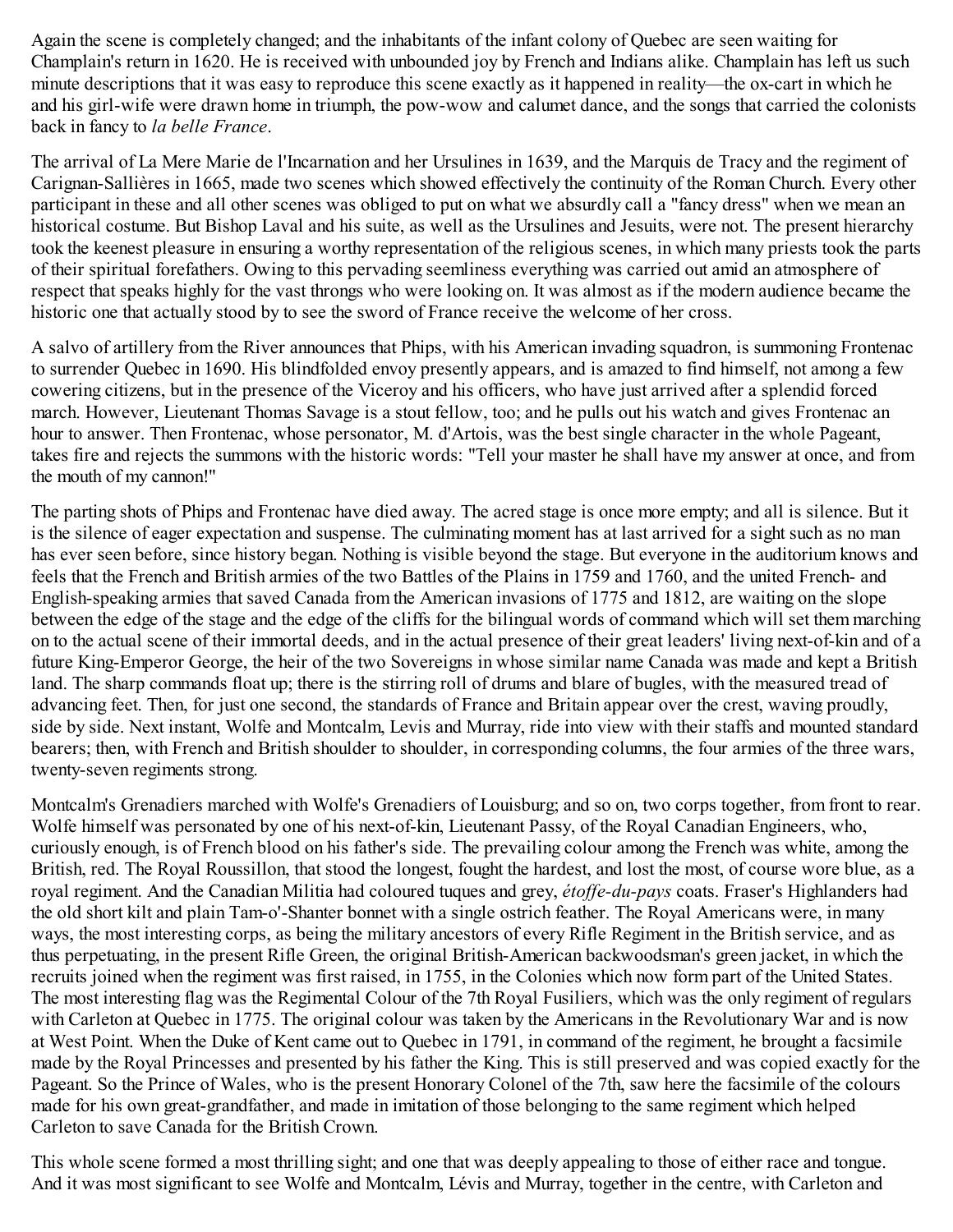Voyer on one flank, and de Salaberry, Brock and Tecumseh on the other. But more thrilling, more appealing, and more significant than all else was the call of the blood across the centuries. And who that then felt it stir his pulse can ever deny that the crowded hours of glorious life which really make a man or a nation are the ones best worth the living, and that, by our answer to this ancestral call, on the very ground from which it came, we have gone far toward exalting our own day above the catalogue of common things?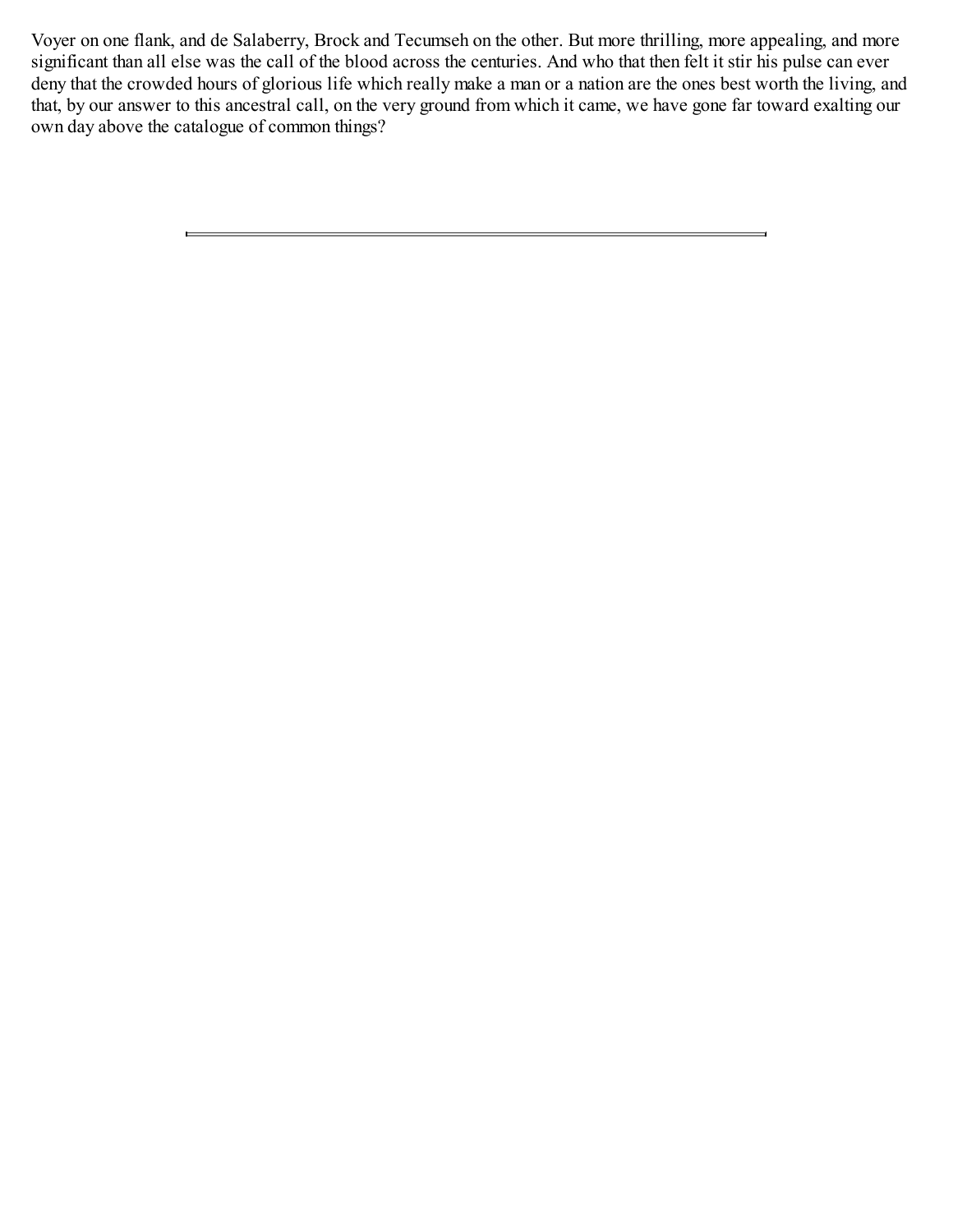# **CHAPTER IX**

## **AN URSULINE EPIC**

#### **I**

In the heart of Quebec is an oblong block of houses, about a quarter of a mile long and half as broad. The streets on three sides of it bear the names of St. Ursula, St. Louis and St. Anne. But saints' names alone are nothing unusual in Quebec. It is only the crooked little street cutting off the fourth corner that shows you the sole point of contact between a convent and the outside world. This oblong is the property of the Ursulines; the houses in it all face outward; behind them stands the convent wall; and within the wall the cloisters and a garden of some seven acres.

You wonder what the nuns think and talk about during their few spare moments in that little life apart, when they never go outside the precincts, and papers are so scarce inside. True, their friends and pupils tell them what is going on in the world; so a good deal of innocent gossip passes in to them through the double cloister *grille*. This, however, is only an interlude. But since before Confederation they have had one topic of absorbing interest to their whole community. And now they are on the very tiptoe of expectation for the first rumour of decisive news from Rome, about the long-sought beatification of their first and greatest superior, La Mère Marie de l'Incarnation. They explain how many, many difficulties they have had to overcome; how dishearteningly slow their progress was for so many years, because they did not know the proper method of procedure; and how often they had to begin over and over again. At last the assessors appointed by the Court of Rome appeared to put the nuns through the final cross-examination. One sister, who had made a special study of La Mère Marie's life, can tell you how she occupied the witness box for thirteen days; and that it is the hardest thing in the world to get the very best of women made a saint. But now even Rome itself must be satisfied; and the Holy Father will soon proclaim a saint throughout both worlds. Yes: the Ursulines have something to talk about, after all!

But why should La Mère Marie become a saint; and what did she really do for Canada? The following pages are an attempt to answer this question from French and French-Canadian sources and a Roman Catholic point of view. They are, in fact, her eulogy. There is no devil's advocate to plead against her; no outside public in the jury; no doubting critic on the bench. But the well-attested evidence in her favour is so strong that it would be worth stating for its own sake; while, quite apart from every question of the beatific life, she claims attention from all Canadians because she was the prophetess, as Laval was the prophet, whose steadfast inspiration upheld Canada through the Three Years' Horror that began with the Iroquois fury of 1660 and ended with the seven months' earthquake of 1663. It is only fair to add that, *eulogium* though these pages are, they are written by one who is only a quarter French by blood, not French-Canadian at all, and far from being Roman Catholic.

### **II**

When Louis XI lay on his death-bed, in his château of Plessis-les-Tours, he wished to send the holiest man he could find to bring the greatest saint of Christendom to console his last days on earth. Courtiers and populace all agreed on the same individual, the great-great-grandfather of La Mère Marie, who was accordingly sent to Rome and on to the wildest part of the Calabrian coast, whence he brought back the famous ascetic, St. François de Paule. No members of the family prized this signal honour more than the parents of Marie Guyard. Her father, who was a silk merchant, had such a reputation for piety and justice that his decisions carried more weight than those of the courts of law; while her mother was his equal in devotion and his helpmeet in good works.

Marie was born on the 18th of October, 1599, in the old royal city of Tours, amid *ce doux pays de la Touraine*, which Belleforest has called *le jardin de France et le plaisir des Roys*. "Do not ask me why I love Touraine!" exclaims Balzac, when describing the valley of the Indre from Azay to Montbazon. Here, and along the Loire, are all the finest châteaux: Amboise, with its terraces and chapel; Chenonceaux, with its gardens, its white walls, its towers rising sheer from the water, and its romantic memories of Diane de Poictiers and Catherine de Medici; Azay-le-Rideau, a vision of beauty, set in the woods beside the winding river; Loches, with its ancient towers and ramparts massively rooted into its steep hill; and Chinon, where the statue of Rabelais looks down on the market-place and over the quiet quays beside the Loire, where Henry II breathed his last, and where Charles VII was called to the relief of Orleans by Joan of Arc. And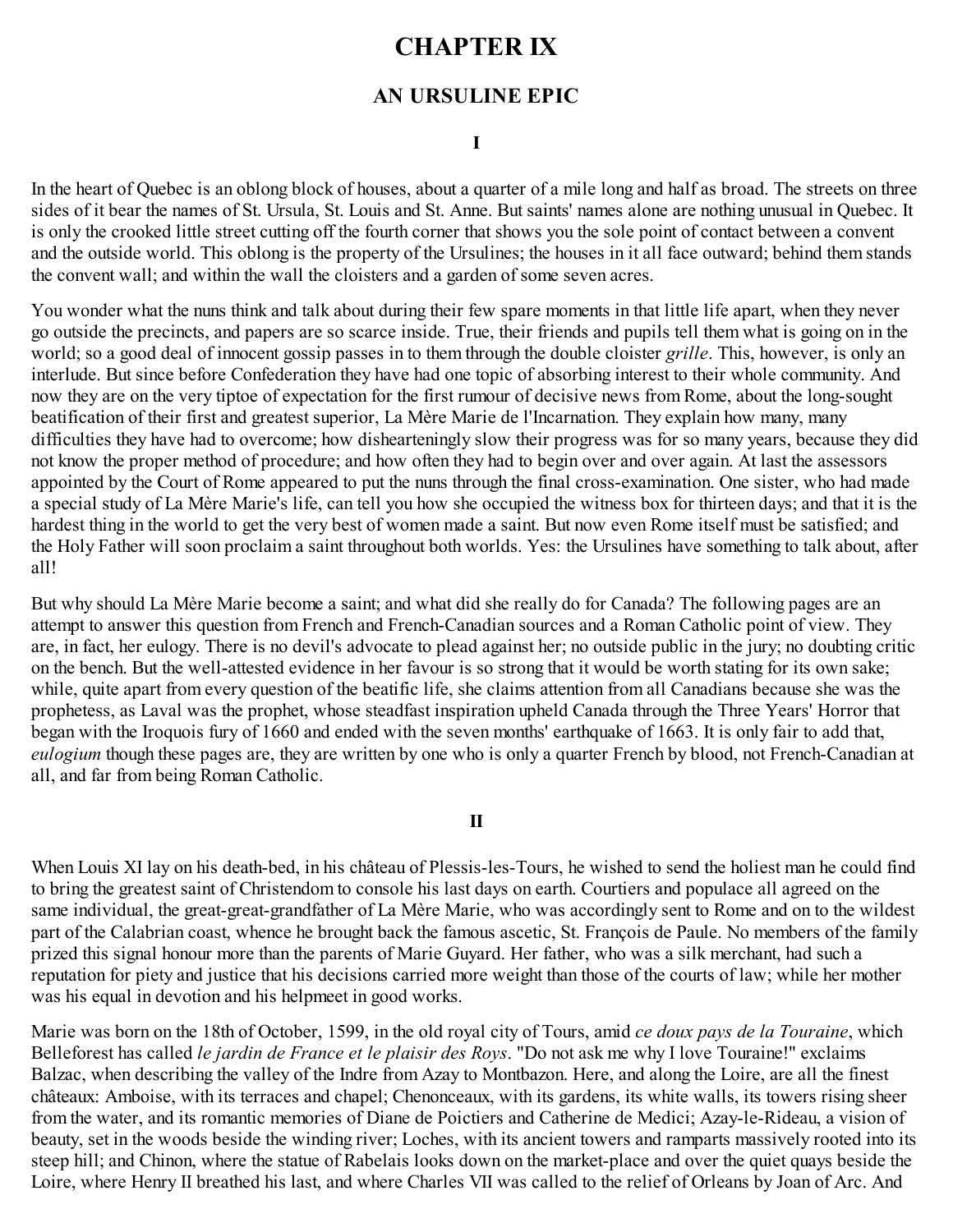the heart of Touraine is Tours, calm and beautiful on the southern bank of the Loire, which lingers past in slow meanderings. Here stood an archbishop's palace, here soared a great cathedral; and here was set that exquisite little gem of Gothic architecture, La Psalette, all aglow with the sacred music which so took the ear of the young Marie and wrought her heart to ecstasy.

But her deepest and most thrilling form of ecstasy came to her in visions of divinity. She had always been a religious child, and every predisposing influence carried her on toward the fulness of self-surrender and devotion. The piety of her family was a Touraine tradition; the first words she could articulate were *Marie* and *Jésus*; she had hardly learnt to read before she showed a marked preference for books of edification; her favourite work was succouring the poor; her favourite amusement was "playing nun"; and her favourite holiday was paying a visit to the Benedictine abbey of Beaumont, where the abbess was her mother's cousin. Her first vision was in a dream, when, as she afterwards wrote, she saw Heaven open and Christ come toward her in human form: *Ce plus beau des enfants des hommes, avec un* visage plein d'une douceur et d'un attrait indicibles, m'embrassa, et, me baisant amoureusement, me dit: "Voulezvous être à moi?" Je lui répondis: "Oui"; et, ayant eu mon consentement, nous le vîmes remonter au ciel.

No wonder that a child like this longed for the life of the Benedictines whom she saw so often and who were so kind to her; nor that her cousin willingly promised to intercede with Madame de Beaumont for her future admission to the order. She then confided in her mother, who also encouraged her. But there the matter stopped. She was meditative, timid and reserved; and it never occurred to her to open her mind in the confessional beyond what she thought a penitent should say there. She knew nothing of private spiritual directors, who would certainly have led her on. So the Benedictines lost a nun, to Canada's great advantage.

When she was seventeen her parents wished her to marry a silk manufacturer, almost as pious as her father. Her answer was idiosyncratic to the last degree: *Ma mère, puisque c'est une résolution prise et que mon père le veut absolument,* je me crois obligée d'obéir à sa volonté et à la vôtre. Mais si Dieu me fait la grâce de me donner un fils, je lui promets, dès à présent, de le consacrer à son service; et si, ensuite, il me rend la liberté que je vais perdre, je lui *promets de m'y consacrer moi-même.* Both vows were afterwards fulfilled.

Nevertheless, her marriage was a happy one. Madame Martin, as she had now become, was a very practical mystic, and a most capable partner in her husband's business. At the same time she lost no opportunity of shepherding his employees into the one true fold and making them her daily congregation. Doubtless, her pilgrim soul was often grieved by their stay-at-home contentment with the good green earth of rich Touraine, where many a Mimnermus probably went to church, even in those ardent days, when religion was a *casus belli* for the whole of Europe.

At nineteen she was left a penniless widow by her husband's sudden death and failure. Tall, handsome and of commanding presence, capable in management and pious in every thought and deed, she had no lack of eligible suitors. But she would never consider re-marriage for a moment; and she only remained outside the cloister for the next twelve years in order that her son should be old enough to be left with the Jesuits before she made her vows. Never for a moment did she relax her self-imposed ascetic rules for the mortification of the flesh. She literally clothed herself in sack-cloth, and practised so many other physical discomforts that her spiritual directors always had great difficulty in keeping her penitential macerations within due bounds. During four years she lived in utter self-abasement, as the servant of the servants at her brother-in-law's. This relative, who was at the head of a great forwarding business, was only too glad to promote her at the suggestion of her director; and she suddenly passed from below the menials to the local superintendence of sixty horses and a hundred men. For eight years the business prospered exceedingly; and she completed an apprenticeship in practical affairs which served her well during her pioneering life in Canada.

But none of these alien years of successful business management saw any worldling interlude in her religious life. They were, indeed, only more steps up the *Scala Sancta* of her soul. Her visions were no longer childlike dreams, but such as led her Spanish prototype, St. Theresa, through the seven abodes of the spiritual castle—*el Castillo Interior o las Moradas*—and so toward divine espousal with the Son of Man. On the eve of the Incarnation, in 1620, she had recommended herself to God's providence in her usual formula—*In te Domine speravi, non confundar in æternum* and had set out for her daily work. Then, as she walked beside the city moat, came the flash of apparition. Her whole being stood at gaze; while the panorama of her past was unrolled before her, with all her sins standing out in the shamed dark, against the accusing whiteness of the light of truth; and with the life-blood of her crucified Saviour pulsing to her feet.

The vision over, she entered the nearest church and begged the first priest she met to hear her full confession. Returning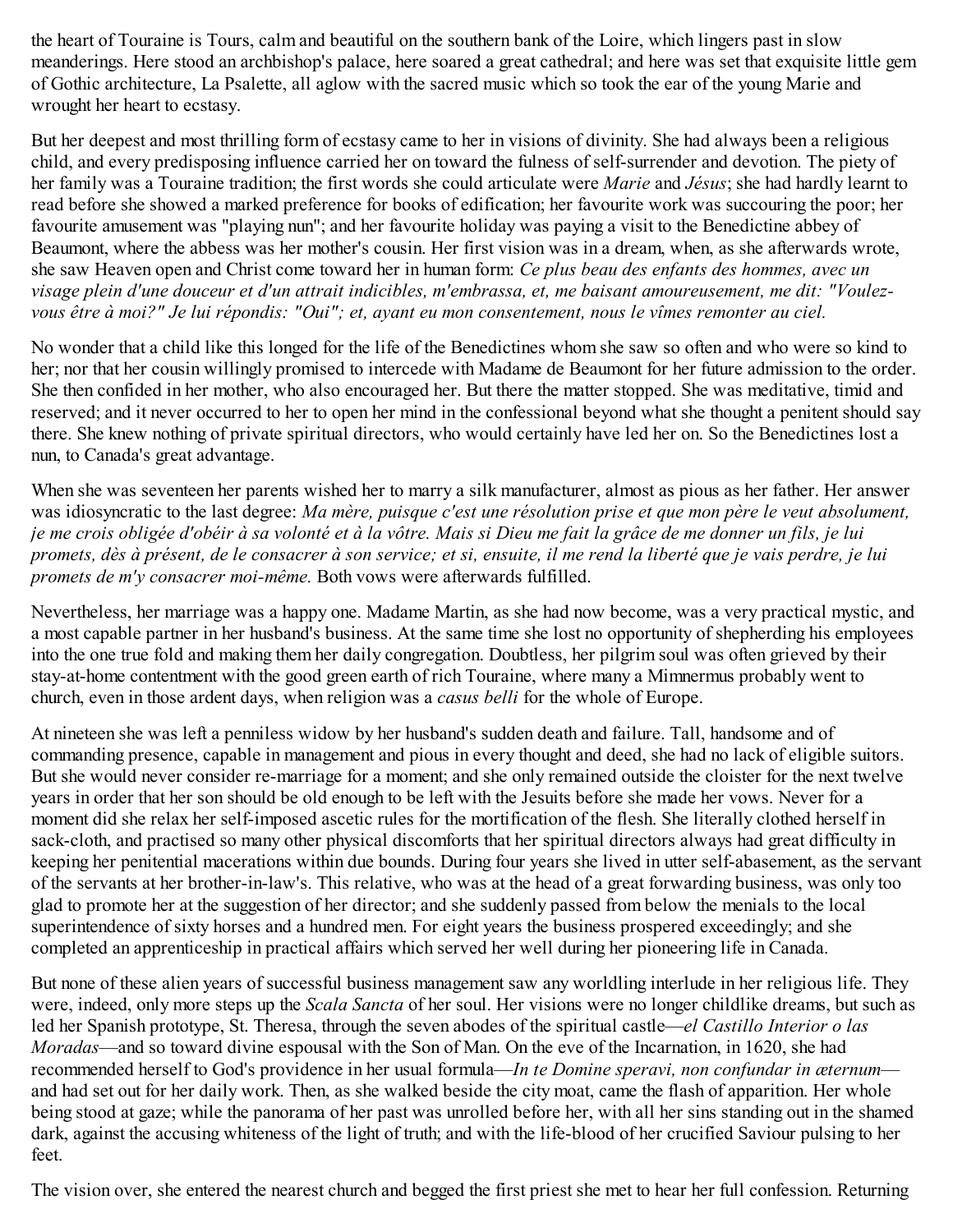next day for absolution she determined that her true conversion was to be counted from this anniversary of the Incarnation; a circumstance which suggested her name in religion, La Mère Marie de l'Incarnation.

Some years after, in a re-birth of unquestioning hope, she was at last caught up again within the highest rapture of heavenly delight; as once before, in her first dream-vision when a child. *Je conversais familièrement avec Notre-*Seigneur, et mon cœur s'élançait par un mouvement extraordinaire vers ce bonheur que je ne pouvais comprendre. *Jésus-Christ me dit distinctement ces paroles: Sponsabo te mihi in fide, sponsabo te mihi in perpetuum—Je t'épouserai dans la foi, je t'épouserai pour jamais.*

Divine espousals are so essentially characteristic of convent visions that they are always the favourite point attacked by those who sit in the seat of the scornful outside the cloisters. The adverse formulary says that the devotion of all celibates is only the parental instinct of self-sacrifice gone astray, and that a Divine Spouse is only a nun's hysterical substitute for a more carnal object of affection. But this contemptuous view shuts out one obviously common-sense point of refutation, which is almost too profanely worldly-wise for mention here. It simply is that no woman would make it the object of her life to bring in as many other brides as possible for her own beloved spouse, unless her affections were truly spiritual and the object of them divinely infinite.

Opinions will always differ about the signs which mark the calling of a life apart. But all the world agrees that the essential fitness of such a life for the higher aspirations of mankind can only be tested by its resultant actions. So we, who are bent merely on estimating the good influence that La Mère Marie exerted on Canadian history, might judge her by her works alone, if it were not that her visions, faith and works together made a triune all-in-all. This being so, we cannot hope to understand any one part of her life if we wrest it from the whole. We must reckon with faith and vision as practical determinants at every turn. And, to gain a still further insight into her peculiar case, we must call such a supremely competent witness of the beatific state as St. Theresa, whose evidence goes far to prove, by sympathetic analogy at least, how close the psychic correlations are, even if the visions are only subjectively existent. In the 28th chapter of her autobiography she gives her conclusion of the whole matter: "Like imperfect sleep, which, instead of giving more strength to the head, leaves it only the more exhausted, mere imaginings only weaken the soul.... A genuine heavenly vision yields her a harvest of ineffable spiritual riches, and an admirable renewal of bodily strength. I gave these reasons to those people who so often accused my visions of being the work of the enemy of mankind and the sport of my imagination.... I showed them the jewels which the divine hand left with me—they were my actual dispositions. All those that knew me saw that I was changed.... As for myself, it was impossible to believe that if the devil were the author of this change he could have used means so contrary to his own interests as the uprooting of my vices and the filling me with masculine courage; for I saw clearly that a single vision was enough to enrich me with all that wealth."

When she was thirty and her son twelve, La Mère Marie committed him to the Jesuits and entered the Ursuline convent of Tours. The nuns were eager to hear her expound her visions, especially one of the Trinity, which is strangely like Dante's in the final canto of the *Paradiso*:

> Nella profonda e chiara sussitenza Dell' alto lume parvemi tre giri Di tre colori e d'una contenenza:

In that abyss Of radiance, clear and lofty, seemed, methought, Three orbs of triple hue, clipt in one bound; And, from another, one reflected seemed, As rainbow is from rainbow: and the third Seemed fire, breathed equally from both.

She freely told all that she had seen beyond the veil of the flesh; and by her human aptitudes, no less than by her otherworldliness, was soon in perfect harmony with the life around her.

The Ursulines were originally founded on St. Catherine's Day in 1537; two years after Jacques Cartier's discovery of Quebec; a time when the full flood-stream of Renaissance and Reformation was beating against every bulwark of the Roman faith and government. Ignatius Loyola and Angela of Merici hurried to the defence of the dangerous breach made in Catholic education, and set to work to rebuild it under fire. In 1540 Loyola drew up the constitution of the Jesuits, in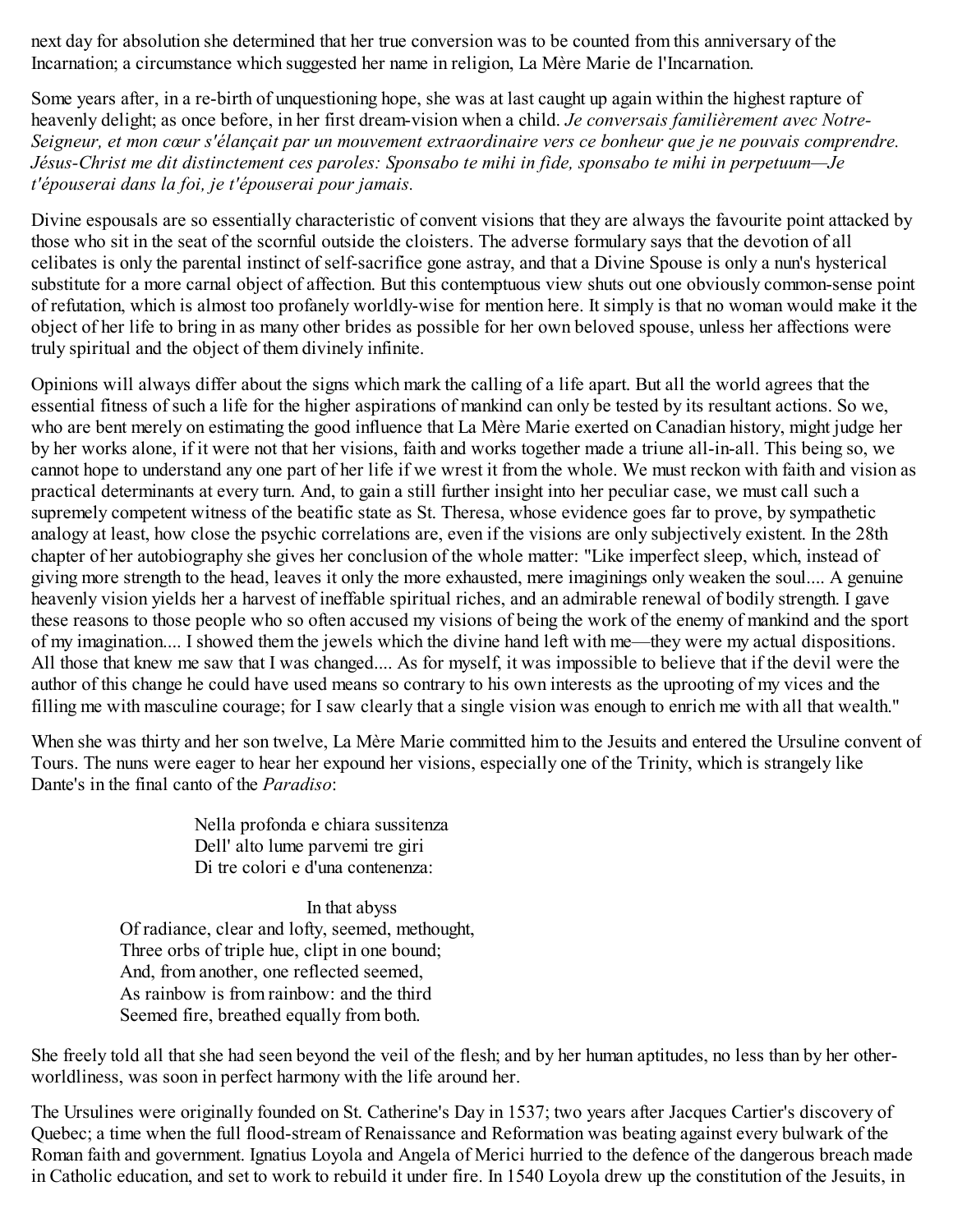which the education of boys stood first of all in relative importance. Four years later the Sovereign Pontiff approved the constitution of the Ursulines, in which the first place was given to the education of girls. "I have just given you sisters," said Paul III to St. Ignatius, after signing the document. How this Pope would have rejoiced to see his famous dictum so signally borne out a century later, in the distant mission field of Canada!

The novitiate over, La Mère Marie chose the conversion of St. Paul for her profession; and accordingly, on the 25th of January, 1633, she made her final vows. At the time she seems to have chosen this day only because it reminded her of her own conversion, and not from any sense of missionary zeal. But two years later she dreamt of meeting a lady she had never seen before, and of taking her by the hand and going a long journey into a strange country, pointed out by an apostle who met them by the way. An idea that she was not to spend her life among the Ursulines of Tours kept on recurring; but it seemed so impious that she kept on as continually repulsing it. The other nuns began to notice her obsession; and one day she broached the subject to Father Dinet. This famous Jesuit, soon to become the King's confessor, said he thought the hand of God was pointing her to Canada. She had never even heard of such a country before; but it quickly filled her whole imagination. Je ne vis plus d'autre pays pour moi que le Canada; et mes courses ordinaires étaient parmi les *sauvages, avec les missionaires.* A pilgrim's staff from Notre Dame de Lorette and a copy of the *Relations des Jésuites*—both coming anonymously from an unknown Canadian missionary—still further inflamed her zeal. But the convent life went on around her as usual; and she was at a loss to know whether or not she had been called elsewhere.

At this juncture another unknown friend was coming to her side. Madame de la Peltrie, *née* Marie Madeleine de Chauvigny, was of the *haute noblesse* of Normandy. She had been well married and left a widow, though her own inclinations had always been toward the cloister rather than the world. One day she read Father Le Jeune's appeal for a devout woman to convert the Indian girls of Canada: *et depuis ce temps*, says La Mère Marie, *son esprit fut plus en Canada qu'en elle-même*. But her road thither bristled with worldly obstacles. She had run away from home and taken refuge within a convent in a vain effort to escape her first marriage; and now her family were bent on making her contract another. She was noble, rich, attractive, and much sought after; and she was at her wits' end what to do. In her extremity she asked a consummate Jesuit director, who advised her to tell her troubles to M. de Bernières, a man devoted to the cause of missions, and throw herself upon his protection as her husband. This pious layman, who also desired a life-long celibacy, was astounded at her proposal. But his own spiritual director was of the same mind as hers; and many common friends were instant in proving how desirable it would be to take such means to reach so good an end for the sake of the missionary cause. Finally, as both parties were equally unwilling to marry, it was agreed that no marriage should take place, but that the world should be allowed to believe them man and wife, in order that M. de Bernières should manage Madame de la Peltrie's large property in France, while she went out to Canada as the benefactress of the Ursulines. A visit to the holy man already known as "the archangel of human charity" made her resolve irrevocable; and so the great St. Vincent de Paul must be reckoned among the founders of the convent in Quebec.

Meanwhile M. de Bernières was writing to La Mère Marie about Madame de la Peltrie, and Father Poncet, who had sent the pilgrim's staff, was writing to Madame de la Peltrie about La Mère Marie. The two women were thus brought together under the happiest auspices, and immediately became fast friends. A third now appeared, La Mère Marie de St. Joseph, an Ursuline who also had read the *Relations des Jésuites* with awakening devotion to the same cause. Her whole family—de la Troche de Savonnières—rose in horrified protest against the idea of her going out to the dreadful heathen wilderness. But the three women stood together; and presently arrived in Paris, where the wildest rumours about their proposed Canadian mission had preceded them. They became the vogue; and when the Archbishop refused to let a Parisian Ursuline go with them he was besieged by great ladies, headed by the Duchesse d'Aiguillon; and when he fled the capital to escape this importunity, the Queen herself pursued him with royal messengers, though in vain. La Mère Marie had a long audience of the Queen, who seemed much interested in this daring religious venture beyond the outer seas. Anne of Austria might well have sighed for some of the peace of mind which the Ursuline leader wore like a suit of living armour, for her own life was the unhappy sport of a king and two great worldly cardinals. The King treated her with cold neglect, Richelieu pressed her with unwelcome amorous advances, and Mazarin, whom she really loved, used her heart as a stepping-stone to power. Her harmless flirtation with Buckingham, told with such gusto in the immortal *Trois Mousquetaires*, was turned to malicious account by Richelieu when first presenting Mazarin at court: "Your Majesty will like him: he has quite the air of a second Buckingham."

Several troubles beset La Mère Marie while still in Paris. M. de Bernières fell seriously ill, and her son came to implore her not to leave for Canada. The young man had been leading *la vie à vingt ans* for a few months, though his wild oats would have made a very absurd little handful in the eyes of any genuine *viveur*. The mother's influence soon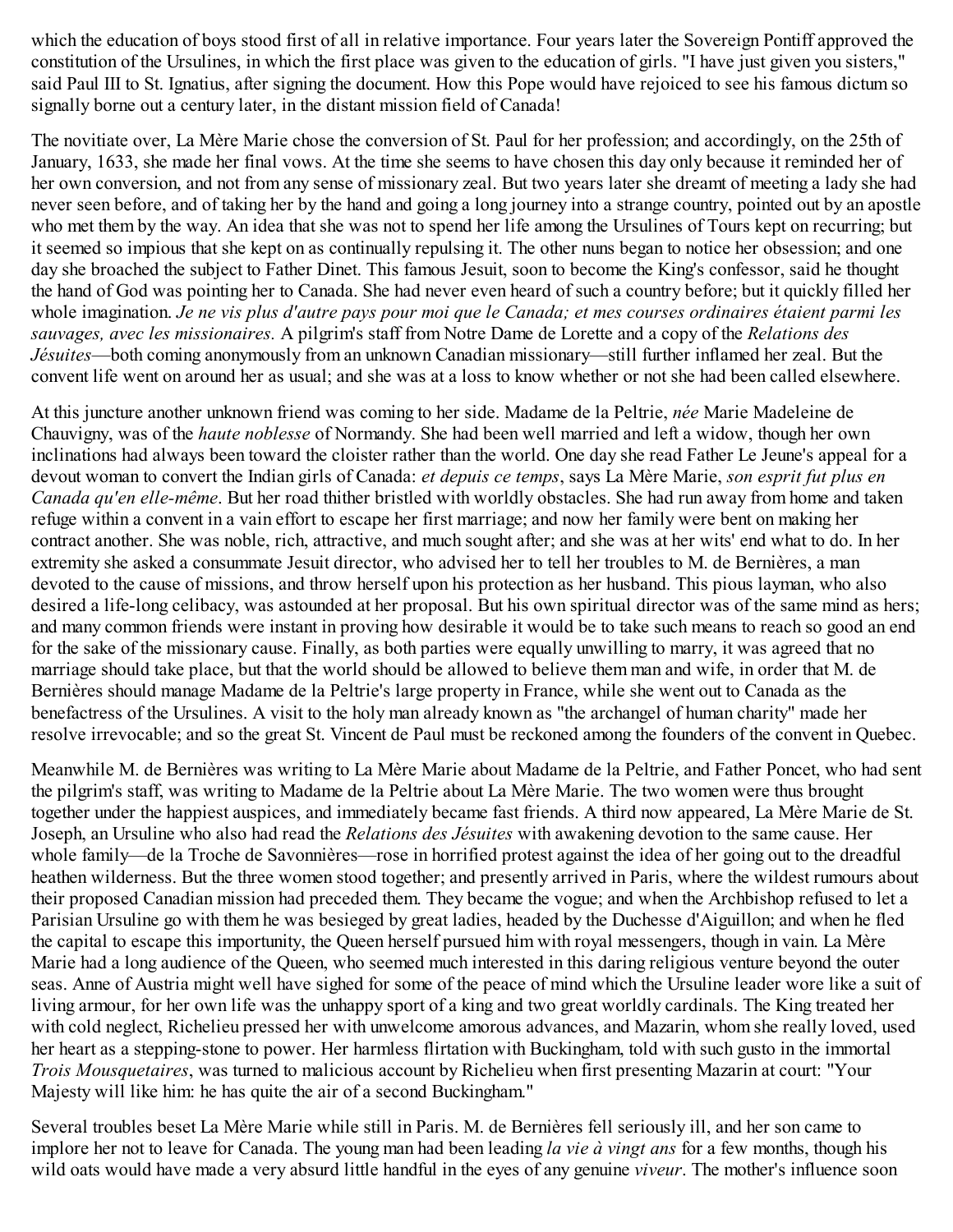prevailed; and he afterwards became the Benedictine Dom Claude Martin, of pious memory. But new troubles followed M. de Bernières' recovery and the arrival of the party at Dieppe. The de la Troche family sent post-haste to arrest the daughter they thought so mad. The trading company of New France said they had no more room left aboard their vessels. And the third Ursuline had not yet been found. But La Mère Marie persuaded the alarmed family to let La Mère de St. Joseph go, with their blessing on her undertaking. Madame de la Peltrie chartered a vessel of her own. And a most devoted third nun was found in La Mère de Ste. Croix, who joined from the convent at Dieppe.

On the 4th of May, 1639, the little flotilla set sail with ten passengers for the service of God in Canada: three Jesuits, three Hospitalières to found the Hôtel-Dieu in Quebec, our three Ursulines, and Madame de la Peltrie. They had hardly cleared the harbour when a new danger appeared, in the form of a hostile Spanish fleet coming up the Channel. The French were only just in time to sheer off, stand over for the English coast and hug the shore there till the enemy got hulldown astern. The voyage was long and stormy; and just as the last verse of the office was being sung on Trinity Sunday an alarm of '*Ware ice*! brought all hands on deck to see a berg threatening the destruction of the ship. Father Vimont even gave the general absolution. But La Mère Marie never flinched for a moment. Her letters tell us how carefully she arranged her dress, "so that it might befit her modesty when the end came;" and other witnesses relate how, with one arm round Madame de la Peltrie, she stood foremost to face apparent doom. At the last moment the vessel veered just enough to graze past the berg.

On the 1st of August the nuns were rowed up from the Island of Orleans in the Governor's barge and landed in Quebec amid the acclamations of the whole assembled colony.

### **III**

The landing of La Mère Marie de l'Incarnation was indeed an event of deep national importance. She is unquestionably one of the five founders of New France, and her fame with posterity is quite as secure as that of Champlain, Laval, Frontenac or Talon. The little band of colonists could not foresee this; but they recognized her at once as their fellowpioneer, the leader of the first *religieuses* to answer the call of their new, wild, far-off home. Canadians were then in dire need of men, money and material from the *Mère Patrie* to safeguard their country's infant life against stark, constricting circumstances. Yet they freely gave a heartfelt welcome to a woman who brought no other wealth than that which is the only inheritance of the saints on earth. Their hopeful faith in her was amply justified by history, both before and since her time. For, besides being one of the five founders of New France, she was the third of three great nuns whom the three great Latin races brought forth in the service of the Church of Rome at three most critical epochs. All three had a close affinity of devotion; but this was made effectual in the widest diversity of environment. The Italian, St. Catherine of Siena, was the last of the really mediæval saints; the Spaniard, St. Theresa, was the first great woman leader against the Reformation; while in La Mère Marie colonial France found the Moses and Joshua of what proved to be the Promised Land of Canada.

St. Catherine of Siena is one of the most intimately human and intensely sympathetic of all the saints. She was all things good to every man and woman she could influence; and no one that met her could fail to be influenced by her magnetic moral genius. Her letters are full of plain speaking against ugly sins; yet none are more wonderfully persuasive. She did in very truth become the spiritual "dearest sister" of each correspondent, and the "Slave of the servants of Jesus Crucified"; and no one better understood how many different ways of holiness could lead to the one Heaven, adapted to every variety of character: "in my Father's house are many mansions" was her favourite refrain. The world had need of her in that lax age of sundering strife, which is only too well described in the chronicle of Neri di Donato for 1373: "...The Brothers of St. Austin killed their Provincial at Sant' Antonio, and in Siena was much fighting. At Assisi, the Brothers Minor fought, and killed fourteen with the knife. The Brothers of the Rose fought and drove six away.... So all Religious everywhere seemed to have strife and dissension among themselves. And every Religious, of whatever rule, was oppressed and insulted by the world.... It seems there are divisions over all the world. In Siena loyalty was not observed; gentlemen did not show it among themselves or outside; nor did the Nine among themselves, nor with people outside, nor did the Twelve. The people did not agree with their leader, nor exactly with anyone else."

The youngest of the twenty-five children of a common dyer of Siena, St. Catherine was only sixteen when she had already lived down the opposition excited by her precocious ecstasies, her visions, her vows and her ascetic practices. Devoted followers began to gather round her; and she threw herself into the work of rescuing errant souls from this mad flux of evil, with all the effectiveness of the practical mystic. It was characteristic of her that when she started on a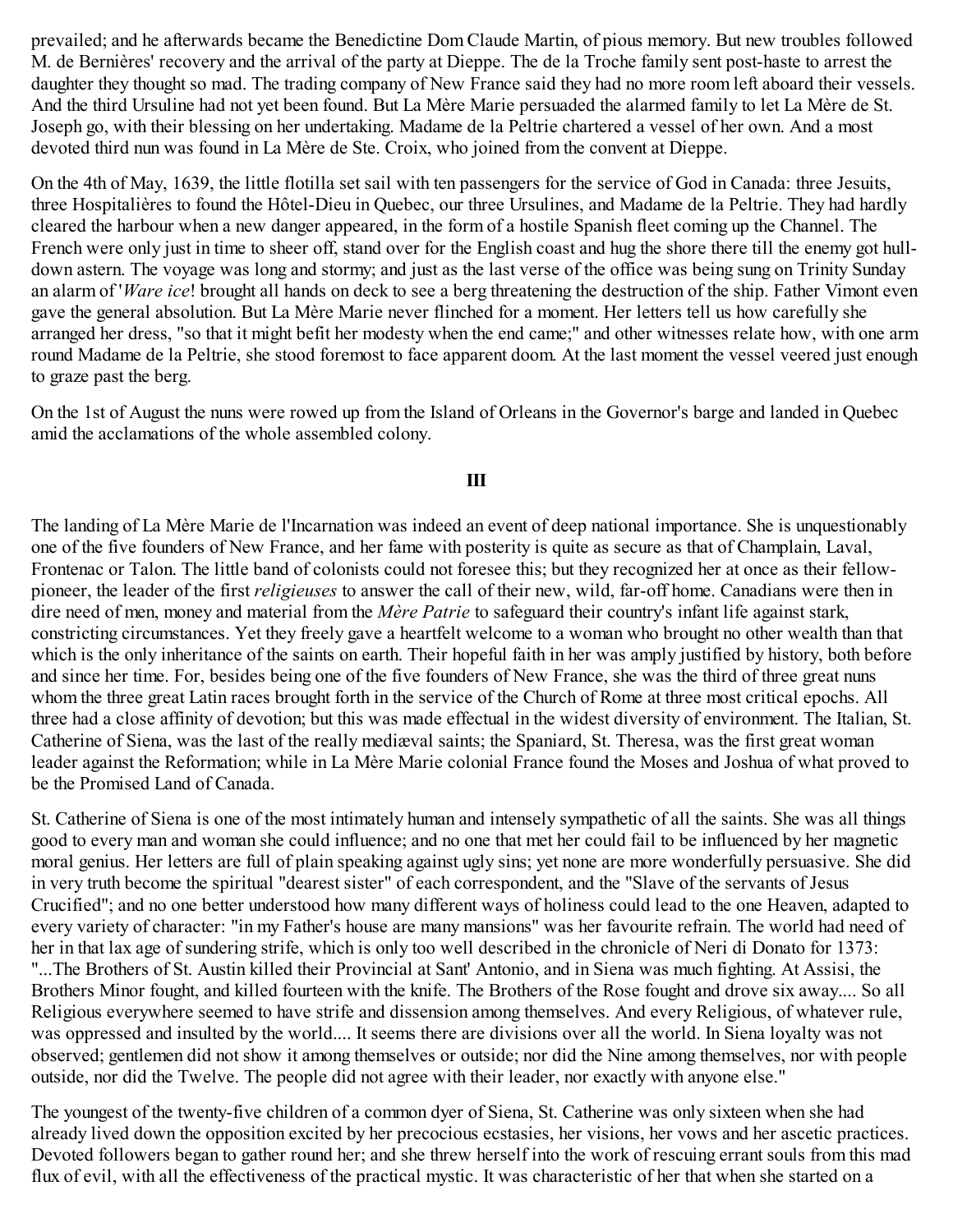pilgrimage, at the age of eight, she took bread and water with her, lest the angels might forget her on the way. Her success in personal persuasion was the wonder of her own age, as it has been of all succeeding. The consummation of her visions came on the last day of the carnival of 1367, when she was divinely espoused to her Redeemer. Henceforth she knew herself "bought with a price." She had previously become a Dominican tertiary, one of those devout women who live at home under religious rule. She never sought the cloisters; but, on the contrary, became more active in domestic and social life as time went on. She quickly got into touch with people of all classes, all occupations, all opinions. There never was a wider correspondence: with two Popes, several cardinals and many humbler "religious" of both sexes; with the King of France and the concupiscent Giovanna, Queen of Naples; with the reclaimed Brother William of England, and with that redoubtable freelance, Sir John Hawkwood; with the members of her own humble family and with others as various as they were many. Yet it was only in 1377, when she was thirty, that she learnt to write. Before this she had been dependent on the secretaries who willingly came to her from every walk of life. She became an ambassador in bonds for the Pope. She went to Pisa and Lucca to persuade these towns not to join an antipapal league. For the same purpose she went to Florence, where a Papal Legate was flayed alive, and where she just missed martyrdom herself in 1378, to a regret as poignant as Togo felt because Tsu-shima denied him a victorious death. She was sent as an Envoy Extraordinary to and from the Papal Court, on what were practically international affairs; and at Avignon in 1376 she certainly became a self-appointed Minister Plenipotentiary, and gained her ends by sheer moral suasion. This alone fixes her historical position firmly within mediæval times. It would almost be a modern parallel if the Tsar Alexander II had sent Father John of Kronstadt to check-mate Lord Beaconsfield at the Congress of Berlin, and if Father John had nominated himself into the chair for the two Peace Conferences at the Hague.

By the irony of fate she failed only in world-politics. She bent all her energies, she literally gave her very life, in a vain attempt to unite Italy and the rest of Christendom round the universal Church, centred in Rome and reformed from within. She did, indeed, do more than anyone else to bring back Gregory XI from Avignon; and Urban VI began with a fury of reform. But the one had the velvet glove without the gauntlet, and the other the gauntlet without the velvet glove. Besides, the times were hopelessly out of course for the nice readjustment of temporal and spiritual affairs from the obsolescent mediæval point of view. She was too late and too early for the work on which she had set her heart. She was too late, because the age of St. Francis was the last when any such scheme would have had a chance of acceptance throughout all Christendom. She would have made an excellent Franciscan in all departments of woman's aid, from the revivalizing tours with the saint—which did, within the Church, what Methodists and Salvationists have since done outside it—to the royal interview between "Beatus Ægidius" and St. Louis, whom she would have found a far more kindred spirit than the other King of France to whom she wrote. She was too early, because no Luther had yet roused Loyola and Theresa to lead a counter-reformation in that part of Christendom which was naturally Roman Catholic by temperament and circumstances. And, in her own generation, she could have little affinity with the intellectual Joachites, the followers of the holy Joachim da Fiore, who thought the Church had not always been the same, and that it should develop dynamically in adaptation to the needs of a changing world. The Joachites were, in fact, empirical evolutionists, and not favoured by the upholders of static religion. Had they published a manifesto it might have waited till our own day before getting the stamp of *Nihil obstat*, *Imprimatur*. Protestants might suppose this privilege would never have been granted at all. But let them look at *The Priest's Studies* of Dr. Scannell, which actually recommends works based on the theory of evolution as applied to theology, and which passed the censor with flying colours in the very year of the "Modernist" Encyclical.

And so this most human of saintly women died at thirty-three, the very age of Christ, heart-broken at having failed in her Church and State reform; but leaving an example of mediating service between God and man that will quicken individual effort to the end of time.

St. Theresa's worldly circumstances were entirely different. She was born in 1515, of aristocratic family, at Avila, in gallant, proud, sententious Old Castile. As a child she had the true Don Quixote love of books about knight-errantry. At seventeen she was a pretty *débutante*; and doubtless spoke the language of mantilla, fan and eyes as well as others of her sex and people. Even when she entered the local Carmelite convent of the Incarnation, she acquiesced, though with qualms of conscience, in the rather worldly intercourse that went on there. "For twenty years I was tossed about on a stormy sea in a wretched condition; for, if I had small contentment in the world, in God I had no pleasure. At prayers I watched the clock to see it strike the end of the hour. To go to the oratory was a vexation, and prayer itself a constant effort." It was only in her fortieth year, after her father's death, that the sight of her Saviour's wounds struck her so intensely that she fell in tears before the crucifix, while every worldly emotion died within her. In vision she saw herself as a clear but formless mirror, which shone with the inner light of Christ. She felt his bodily presence so constantly that she named herself Theresa of Jesus. An angel then appeared and pierced her heart with a fire-tipped lance: a mystic act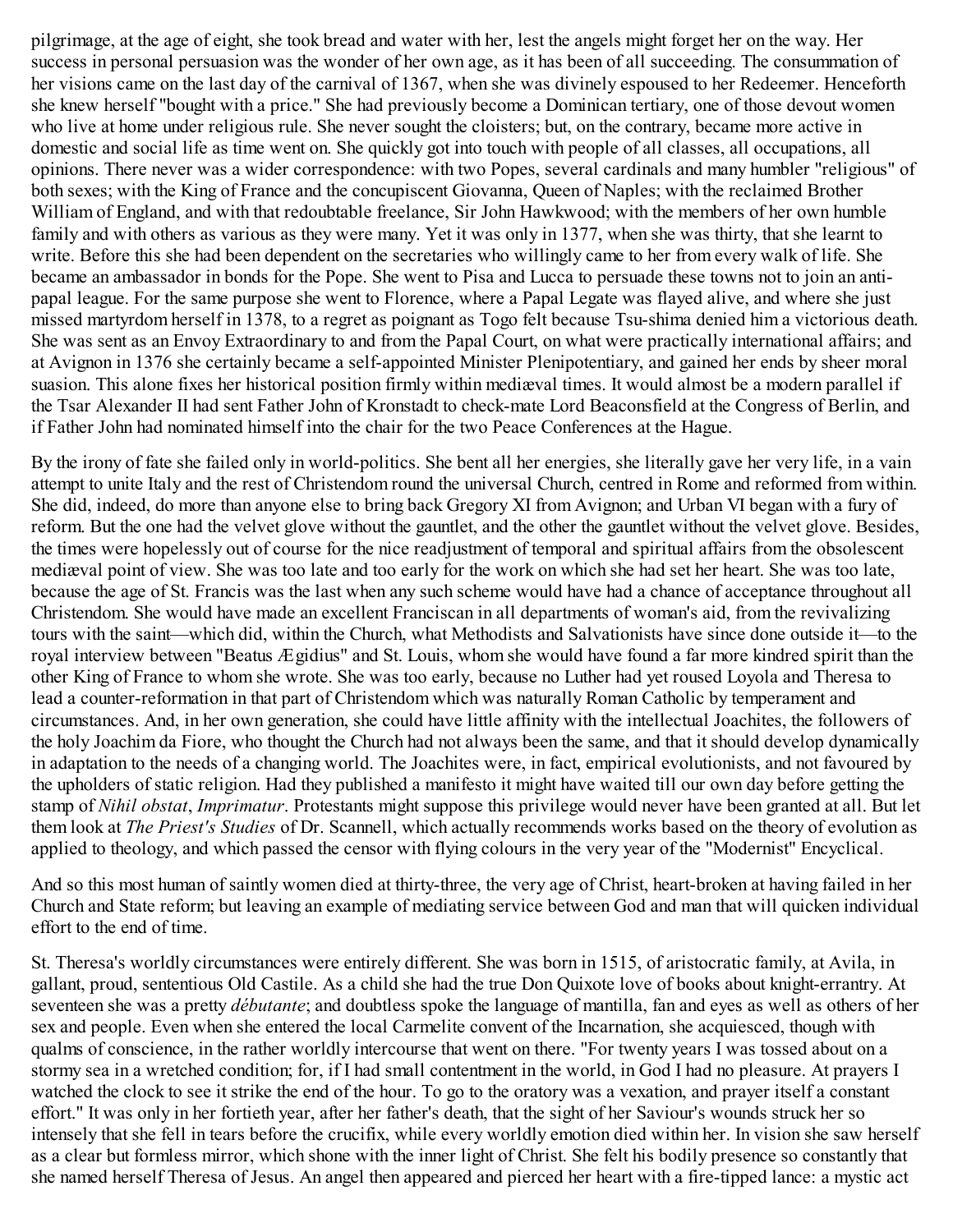which became a favourite subject with religious artists and is still represented in the frontispiece of all her books of devotion. She immediately began reforming the Carmelite practice, and, of course, met with strong opposition. Finally, in 1562, she opened a little house of her own in Avila, with four poor women living under the strictest rule. Here she spent her five happiest years, following every self-denying precept, and writing her immortal works. Philip II valued her manuscripts so highly that he kept them in the richest cabinet in the Escorial, and always carried the key about his person. She died in 1582, and was canonized by Pope Gregory XV forty years later.

There are many curious links, historical and psychological, connecting these three saintly women with each other and with their religious affinities. St. Theresa, who did so much of the woman's work in aid of the Jesuit effort against the Protestants, was canonized in the same year as Ignatius Loyola. La Mère Marie has been the accepted *Ste. Thérèse de l'Amérique* ever since Bossuet first called her so; Pope Paul III told the Jesuits he was giving them sisters when he approved the institution of the Ursulines; and Jesuits and Ursulines worked together as the pioneers of education and conversion in the early days of Canada. St. Catherine of Siena is the true psychological link between St. Theresa and St. Francis, and the Franciscans were the first of all missionaries to America, whither they went with Christopher Columbus on his second voyage in 1493.

Instances might easily be multiplied; and many comparatively trifling coincidences added, such as that Diego de Yepez, Philip II's confessor, published the Life of St. Theresa in 1599, the year La Mère Marie was born. But what is most significant to the Church's universal work is that the three women were not really so much alike as complementary. St. Catherine was of lowly origin, only learnt to read after she was grown up, and to write three years before her death. She embodied the best traditions of mediæval sanctity, and yet was almost Pauline in her exhortation and persuasiveness. St. Theresa was highly born, well educated, and the first of modern female saints. She did not write so much to exhort and persuade directly as to reveal and justify. She did not live in the tumultuous world as St. Catherine did, and her only statesmanship took the special form of expanding and consolidating her Theresian Carmelites. The St. Catherine we know from her quick-worded letters is a woman appealing to soul after soul to help the Mother Church with their own salvation and re-union. The St. Theresa of the autobiography and *El Castillo interior* is a steward of the mysteries of God, a high priestess who enters the Holy of Holies alone, and afterwards re-tells to the faithful the message revealed to her beside the Ark of the Covenant, in presence of the Cherubim.

La Mère Marie was neither highly nor lowly born, though very well connected on her mother's side. She was more statesmanlike than St. Catherine, more practical in worldly matters than St. Theresa. They were of mediæval and modern Europe: she was a pioneer and missionary in the sternest of the New-World wilds. There, when the colony was still in its impressionable youth, her cunning hand fashioned the moulds for the same work that her two sister saints had done within their own spheres of usefulness, and fashioned them in a spirit at once akin to and adaptively different from theirs. Her pen, too, completed their accounts of Church activities, from a nun's standpoint, by telling the first story of convent life in North America. It is true that she wrote no formal work, and that her letters are rather documents than history. And it must be admitted that her writings are not, and never will be, French classics, as St. Catherine's are Italian classics to a certain extent, and St. Theresa's are Spanish classics altogether. They are just a little like very good dispatches, and by just so much they miss the saving grace of a native style. They were generally written under great pressure of time, amid many distractions, and partly as reports. So their very nature prevents vivid presentation, and keeps them on the lower literary level of description. The spiritual passages are always excellent; but here the lack of a sustained context and of the instinct for the one inevitable word combine to prevent the expression from doing full justice to the ideas. The saint, in fact, was greater than the author.

It is her life, rather than her letters, that is the important point even to-day. And this was of still more importance at the time she came to Canada. For she came as the inheritor of a great tradition, as the third of a trio of nuns who played a great interdependent part in the history of their Church, as the foundress of the first convent, as the first educator of Canadian girls, and as the first white woman to evangelize the Indians. And what heightened the importance of all this was that the French-Canadians were then, as they are now, by tradition, training and consent, the most Roman Catholic community in the world. She had no dire troubles within the Church to strain her heart to death, as St. Catherine had; no challenging Protestants to confute, like St. Theresa. Her spiritual warfare was the universal one against the powers of evil, and her earthly work was against savagery and the forces of nature. In both she was prepared to acquit herself excellently well. And her landing at Quebec was indeed an event of profound significance.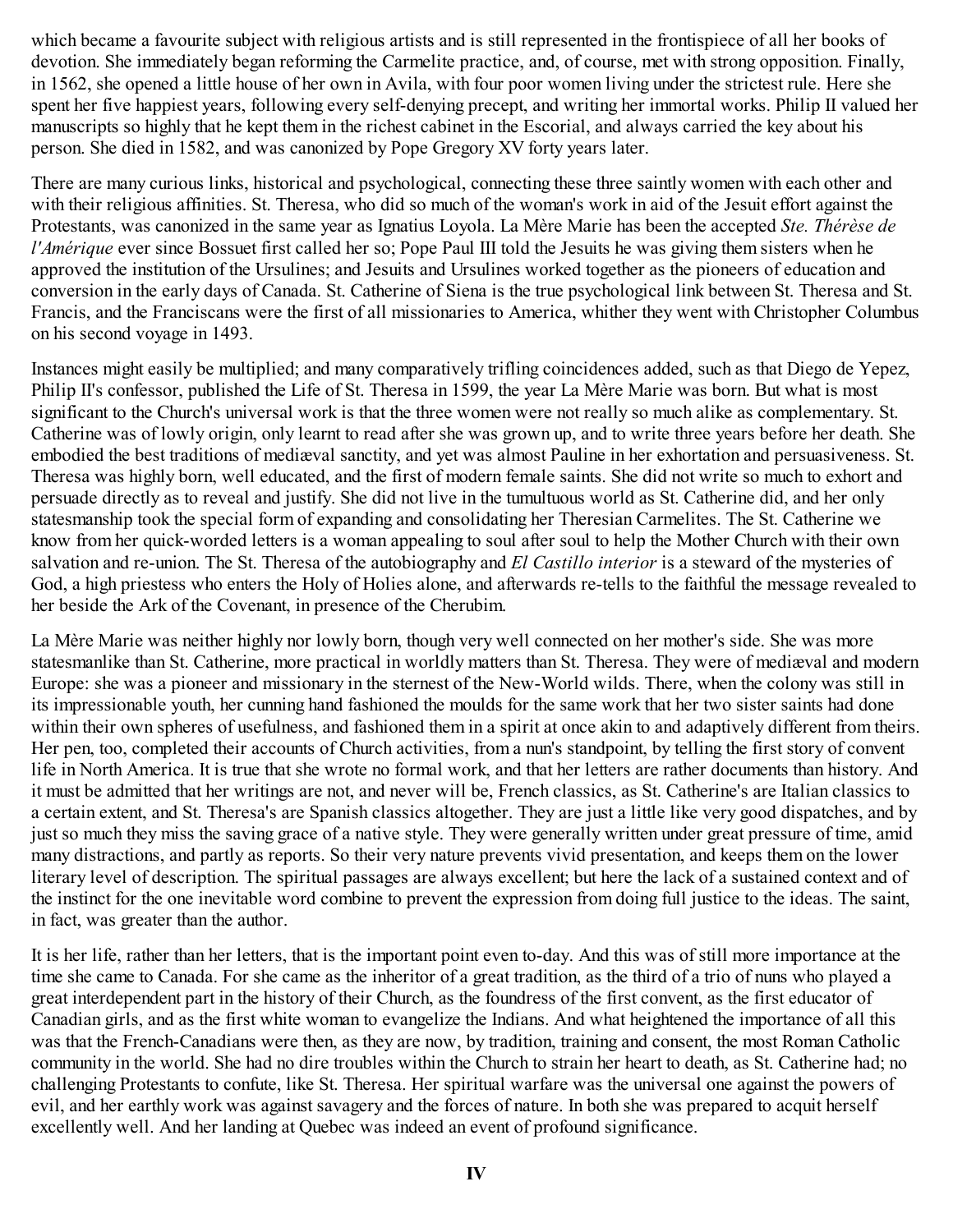Quebec was then but a tiny outpost on the edge of an unknown, illimitable wilderness. It had been in precarious existence for only some thirty years. Its founder, the staunch and pious Champlain, had died a little over three years before, leaving it with barely a hundred inhabitants. It had only three small public buildings, Fort St. Louis, the storehouse of the *Cent Associés* and the parish church of Notre Dame de la Recouvrance, from whose belfry he caused the angelus to be rung three times a day—a custom still religiously observed in Quebec. Beyond this one narrow foothold of France, on the mighty river which came from no one knew what vast inland wilds, Canada was little but a name. Only ten years before La Mère Marie arrived the Kirkes had taken Quebec without a blow; because they had a handful of men to serve the few tiny guns aboard their two little ships, while Champlain despaired of standing a siege on a barrel of fish and half a dozen sacks of potatoes. New France had hardly become even a footnote to history. With what an airy charm of royal condescension does Charles I add the unconsidered trifle of "The County and Lordship of Canada" to the *other* estates of good Sir William Alexander, Earl of Stirling and Baronet of Nova Scotia!

But, among her few, Quebec counted almost as many heroes as early Rome or Sparta. And bravest of the brave, the Jesuits. Here was an untamed, new, defiant world to wrestle with. And here the Church, Antæus-like, rose stronger from each fresh contact with the primal earth. Nothing could stop her indomitable pioneers; neither cold nor heat, hunger, thirst and fatigue; not the lurking danger which dogged their every step, nor the fiendish death by torture which so many of them suffered; nor yet the silent, awful isolation in which their work was done. They crossed a waste of waters to enter an even wilder waste ashore. Quebec was, in fact, as much a point of departure and landfall for an inland journey as a coast sea-mark is for an ocean voyage. Within each new horizon, far and near, the forest veiled the mysteries of Earth as closely as the sea; and, like the sea, lay still in calm, or surged in wash and back-wash of green surf beneath the storm. And, whether in calm or storm, it closed impenetrably round each man who ventured within its labyrinthine depths. The Iroquois—so tiger-like in craft, stealth, spring and wild ferocity—filled with mortal dread everyone else whose way led through the woods. But not the Jesuit. He had no human hand to help him there; yet the bravest soldier was never more confidently eager at the front. As, in the time of Cæsar, every Roman legionary knew that the might of a whole Empire lay waiting for his call at need; and as, in Nelson's day, every blockading British man-of-war went boldly into action, single-handed and against any odds, sure that every consort would soon be sailing to the sound of the cannonade; so every Canadian Jesuit pressed forward undauntedly, among all the ambushes and strongholds of a pitiless foe, ever upheld by the confident belief that he was no mere lost and isolated man, but one of the pioneers and vanguard of the advancing army of the Lord of Hosts.

The Ursulines held their first triennial election, and their choice naturally fell on La Mère Marie. Their first convent was a mere hovel, near the site of the present Notre Dame des Victoires, and their first Indian school in it was broken up by a terrible attack of smallpox. In 1641 the first stone was laid on the site of the present convent. But the next spring Madame de la Peltrie, burning to carry the cross still further into the wilderness, followed Maisonneuve to the founding of Montreal and left the Ursulines of Quebec almost penniless in their half-finished building. Even M. de Bernières answered La Mère Marie's appeal by advising her to send away her pupils and workmen, give up everything and come home, unless Providence should raise up a second benefactress. However, she immediately wrote back to say that having once put her hand to the heavenly task she would never give it up alive. She kept her Indian pupils, urged on her workmen, and, in every detail of duty and leadership, plainly showed how fully confident she was that Canada was only at the beginning of assured success, instead of at the end of utter failure.

After an absence of eighteen months Madame de la Peltrie came back, never again to leave Quebec. She found the new convent inhabited, the school open, and La Mère Marie as full of determined hope as ever. There was little comfort in the new home, a building 92 feet long and 28 feet wide. Two open fires barely took the frost out of the air—stoves were only introduced twenty-six years later. Yet the devoted life went on with increasing vigour. New nuns came out: some from the mother-house at Tours; another from Ploërmel, in the Breton "Land of Pardons." In 1648 the convent was at last finished, after seven years of hard work and much anxiety from lack of funds.

Meanwhile, Quebec grew slowly: half mission, half trading post, and wholly bureaucratic. On New Year's Eve, in 1646, the first play performed in Canada, Corneille's *Le Cid*, was given before the Governor and the Jesuit Fathers. Two years later the Governor-in-Council appointed Jacques Boisdon—bibulous cognomen!—first and sole innkeeper, on the following conditions:—"That the said Jacques Boisdon settles in the square in front of the church, so that the people may go in to warm themselves, and that he keeps nobody in his house during High Mass, sermons, catechism or vespers." In 1663, the population had increased to 500 souls, of whom 150 belonged to religious communities.

The thirteen disastrous years from 1650 to 1663 were the nadir of Canada's fortunes. More than once the colony nearly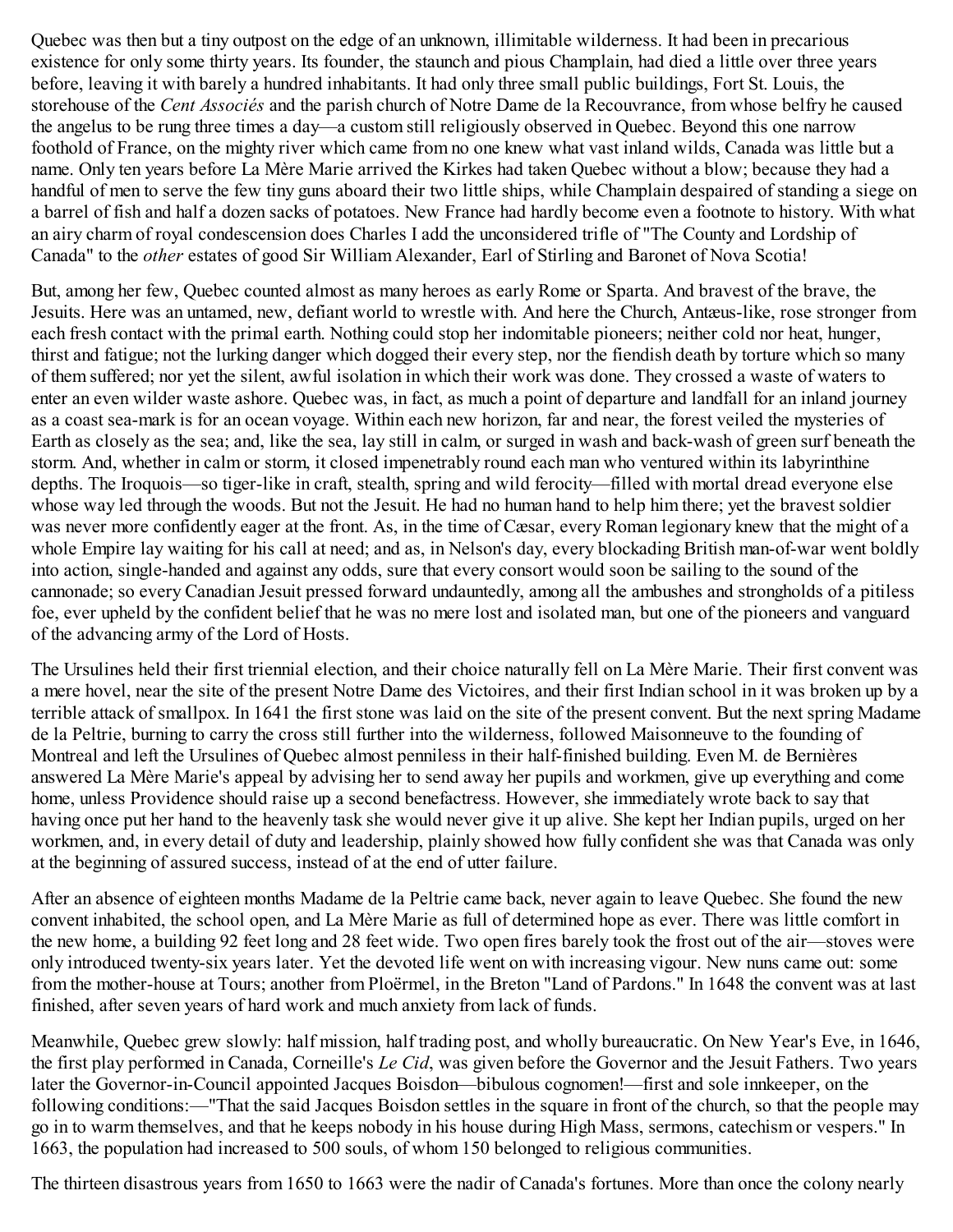lost its flickering life altogether. The Iroquois scourged the land like a plague. Not a man was safe outside a fort. All that were left of the once powerful Hurons crouched miserably under the protection of Quebec. La Mère Marie was ever foremost in succouring them and bringing their children into her school. She took lessons herself in Huron from Father Bressani, who had escaped death at the hands of the Iroquois as by a miracle, after having suffered the extremity of torture. But, just as her classes were well established, the convent was burnt to the ground. The nuns hardly escaped with their lives, running out barefooted and half-clad into the intense midwinter cold. La Mère Marie issued her orders as calmly as if going through her regular routine. She went all over the building to make sure that everyone was safe, paused one reverential moment before the altar, and then walked out as the flames met behind her.

Next day the Hurons assembled in full council to see how they could help the "Paleface Virgin Saints." To their grief they found that the whole merchantable wealth of their nation now consisted in two long strings of porcelain beads, each containing twelve hundred. But, headed by their chief, they went in procession to the Hôtel-Dieu, where they were received by La Mère Marie, surrounded by her Ursulines, the Hospitalières, and Father Raguenau, who records the address delivered by Taiearonk. "Saintly sisters, you see here but the walking corpses of a mighty nation, which is no more. In the country of the Hurons we have been eaten and gnawed to the bone by famine, war and fire. Alas! your misfortune recalls our own, and with your tears we mingle ours. In our old home the custom was to give one present to unfortunates like you, to dry their tears, and then another to fortify their hearts anew. All that we have we offer you. First, a string of beads to comfort you, and root your feet so firmly in this land that all your friends across the great water will never be able to draw them out and take you away. And next, another string, to plant a new House of Christ to outgrow the old one, and be a place of prayer and teaching for our children." After the chief had ended there was a long, sad silence, before La Mère Marie responded in words which breathe the very spirit of the Book of Ruth. She told the Hurons how she would never desert them, but fill her days with willing service for their need, and how, when she died, her body would remain among them in Quebec, as her heart and soul did while she was alive.

Other friends pressed to her aid. Father Vignal, her chaplain, though now an old man, set to work on the Ursuline farm near the famous Plains of Abraham, and was rewarded by a bountiful harvest, which fed the teachers and scholars for the succeeding winter. Madame de la Peltrie sheltered the whole community in her own house, which was no more luxurious than the convent, though she was a very rich woman. The Governor, the Jesuits, in fact the whole colony, did everything in their power. But their power fell far short of their good will. Men were scarce, money scarcer; so La Mère Marie and her zealous nuns cleared away the débris with their own hands, and prepared the site for rebuilding. The new convent rose quickly from the ruins of the old. Within a year the nuns were back: all except La Mère de St. Joseph, whose delicate frame at last had given way under repeated hardships, and whose epitaph might be fitly taken from the letter La Mère Marie wrote home: *Ma douce et angélique amie.*

In 1660 Canada was apparently doomed. Only four years had passed since the Iroquois had swooped down on their prey again and nearly killed out the last, palsied remnant of the Hurons at the Island of Orleans. The lines of war-canoes had glided snake-like down the St. Lawrence to their vindictive massacre, under the very guns of Quebec, the crews screaming savage defiance at the bewildered Governor, who cowered behind the walls of the Château St. Louis. And now every threatening warpath was once more astir with painted Iroquois, wild for a final glut of blood. The rumour ran that their grand council had decreed the extermination of all the Christians in Canada, and that their whole assembled horde was coming hot-foot down the valley of the Ottawa. Night and day the shadow of death closed in from the vast encircling forest, darkening the terror of suspense. All Quebec stood to arms. The Ursuline convent was garrisoned by eighty men and twelve huge watch dogs, trained to hunt down and tear in pieces the hostile Indians. La Mère Marie, resourceful as ever, told off her nuns to different duties, and reserved for herself the most dangerous of all—the carrying of powder and shot in action.

As Canada turned despairingly at bay, her necessity brought forth a champion, the faithful, undauntable Dollard, Sieur des Ormeaux. He and sixteen others in Montreal volunteered to go up the Ottawa and hold the Iroquois by a life-anddeath defence, long enough to let the colony have some time for preparation. At the Long Sault Dollard was joined by a hundred Christian Hurons under Anahotaha. The allies then took post in an old Algonquin fort, which, unfortunately, was too far from water. Symbol-loving souls afterwards saw a mystical assurance of salvation in the strange recurrence of the sacred number, seven. For seven days and seven nights seven hundred Iroquois furiously attacked the seventeen Frenchmen who defended the stockade. The attackers fell in heaps under the steady fire. A letter of La Mère Marie's tells how those seventeen fought for Christ and Canada: *Dès que l'ennemi faisait trève, ils étaient à genoux; et sitôt, qu'il faisait mine d'attaquer, ils étaient debout, les armes à la main.* Worn by unceasing vigils and tortured by thirst, they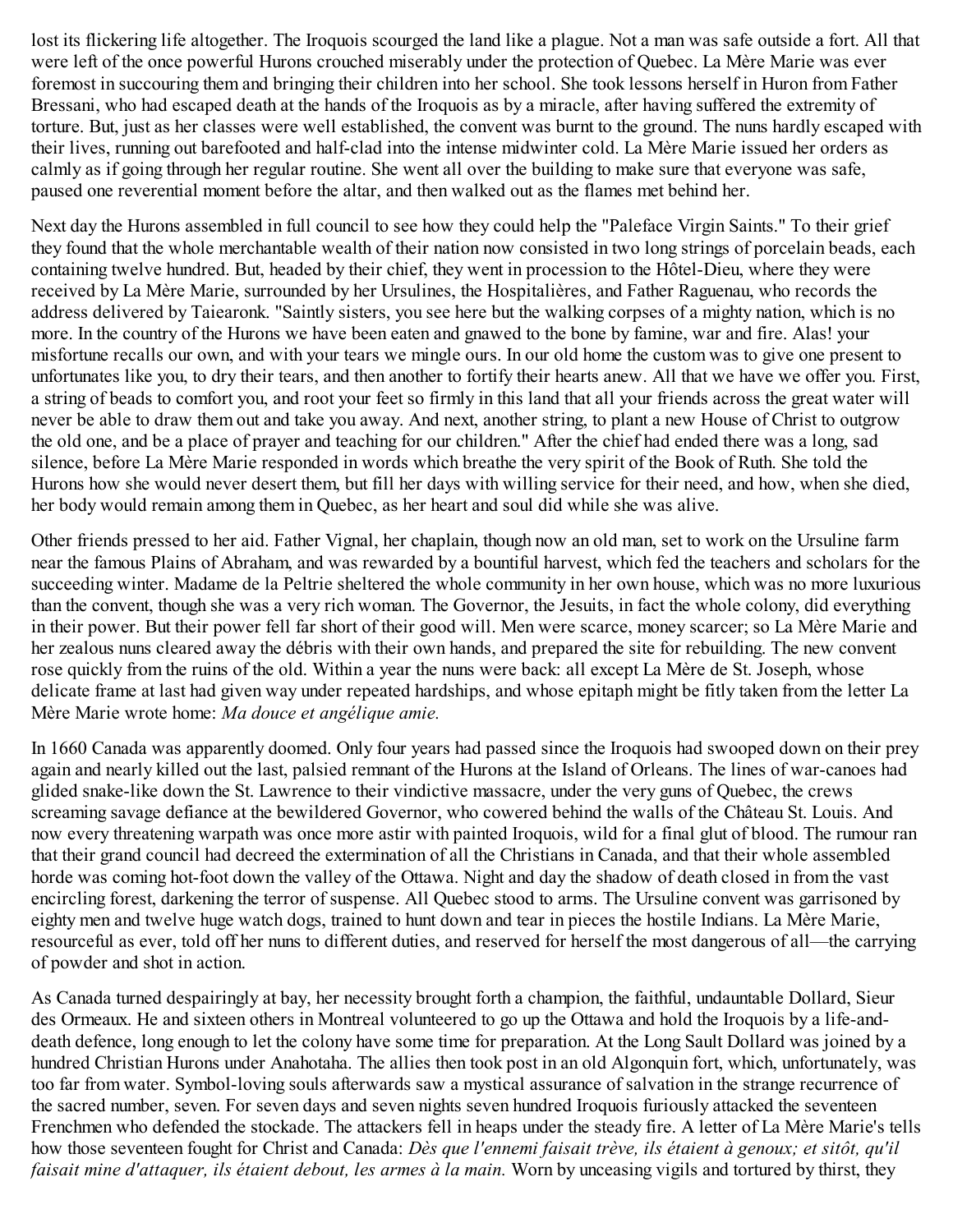still held out. But resounding war-cries announced the arrival of another five hundred Iroquois; and they then prepared to sell their lives as dearly as they could. The enemy advanced and called a parley, during which some apostate Hurons persuaded most of their Christian tribesmen that an immediate change of sides was the only way of escaping certain death by torture. This desertion reduced the garrison to the seventeen Canadians with only eighteen Indians. In the thick of the final assault some Iroquois got in so close that they could chop at the foot of the stockade without being exposed to the fire from the loop-holes. Dollard then tried to dislodge them with a musketoon full of powder. But this, unfortunately, miscarried. The musketoon blew up inside the fort, killed and wounded several of the defenders, and left a breach wide open. The Iroquois at once swarmed in from all sides, though, even then, they could not close with their steadfast opponents. Anahotaha, worthy comrade of Dollard, charged and killed five with his tomahawk. But, as he regained the ranks, he fell, mortally wounded, beside the burning palisade. "Lay my head on the fire," he implored with his dying breath, "the Iroquois must never get my scalp!" Dollard fell next. A last desperate scuffle, and all was over. The Iroquois were dumbfounded at the resistance they had met with and disheartened by their enormous losses. Their next council broke up after deciding that a country defended by such heroes was too dangerous to attack. They slank back to their wigwams; while a contrite apostate Huron escaped to carry the tale of death and victory throughout the waiting settlements. Thus ended Canada's Thermopylæ.

The colony dragged through the misery of three more years. Then came the memorable earthquakes, which threatened an almost greater ruin. One effect of this stupendous and widespread upheaval may still be seen at Les Eboulements, where the whole face of a mountain fell headlong into the St. Lawrence. In Quebec the shocks recurred violently for seven months, and the terrified people thought it was the end of the world. The first great shock scared the roisterers at the carnival out of their senses. The second threw all the Ursulines to the ground while they were singing matins. Throughout this long, heart-shaking ordeal trembling women and children kept coming to La Mère Marie, as to the one human sanctuary that could preserve them from the Avenging Angel. Not since the Great Famine, nearly four hundred years before, when long processions of naked Flagellants scourged themselves through every high street and market square in Europe, had there been such universal contrition. The priests could scarcely leave the thronged confessionals, even to eat and sleep. Again the cry of "Back to France!" went up, and was piteously echoed from the whole stricken colony. But two winged souls rose to the foreseeing heights of prophecy, and two clear voices called on the people to stay their panic and have steadfast faith in Canada. One was the voice of Laval, the first bishop, who set a supreme example by founding, in this terrible 1663, the great seminary which still bears his name and carries on his work with undiminished vigour. The other was the voice of La Mère Marie, who, for the third time in her life, stood between a discouraged people and apparent ruin, and nerved them to one more effort for the salvation of their country.

The unshaken faith of both was fully justified. The tide of fortune was already on the turn. This very year New France became a Royal Province. And in 1665 de Courcelles, the New Governor, arrived. With him was Jean Talon, the great Intendant, well called the Colbert of Canada. The pitifully weak garrison was strongly reinforced by the famous *Régiment de Carignan*, fresh from its victorious Hungarian campaign against the Turks. The gallant Marquis de Tracy arrived as the personal Viceroy of Louis Quatorze. Two hundred and twelve new colonists of title or fortune came out to take up concessions of land. And, most important of all, perhaps, there was a very much larger number of more humble immigrants, who were destined to a long and successful career under the well-known name of *habitants*. With these arrivals a different *régime* began. The first great hero-age was over.

#### **V**

La Mère Marie had a deep, though indirect, influence on the new order of things. All the women of the old order had passed through her school, all the girls of the new were her pupils. Her reputation for sanctity and wisdom extended over people of both sexes and all classes. And she never failed to throw the whole weight of this wider influence into the scale on the side of Laval, in his fights for the missionary system against the parochial one favoured by the Governors, and for Indian prohibition against the indiscriminate brandy traffic favoured by the traders. Laval was the living embodiment of the Church militant, and was inclined to stretch his authority rather far over spheres of public influence which are generally understood to be within the province of the civil power. But his missionary system, worked under his own eye, and through his seminary, undoubtedly met the needs of a new and extending population better than the fixed cures which the Governors vainly tried to establish. Laval wanted his shepherds to keep continual touch with him and each other, while they followed their flocks about the ever-opening pastures. But the Governors preferred to find each individual shepherd sitting ready for inspection inside an isolated fold. As for the brandy trade, it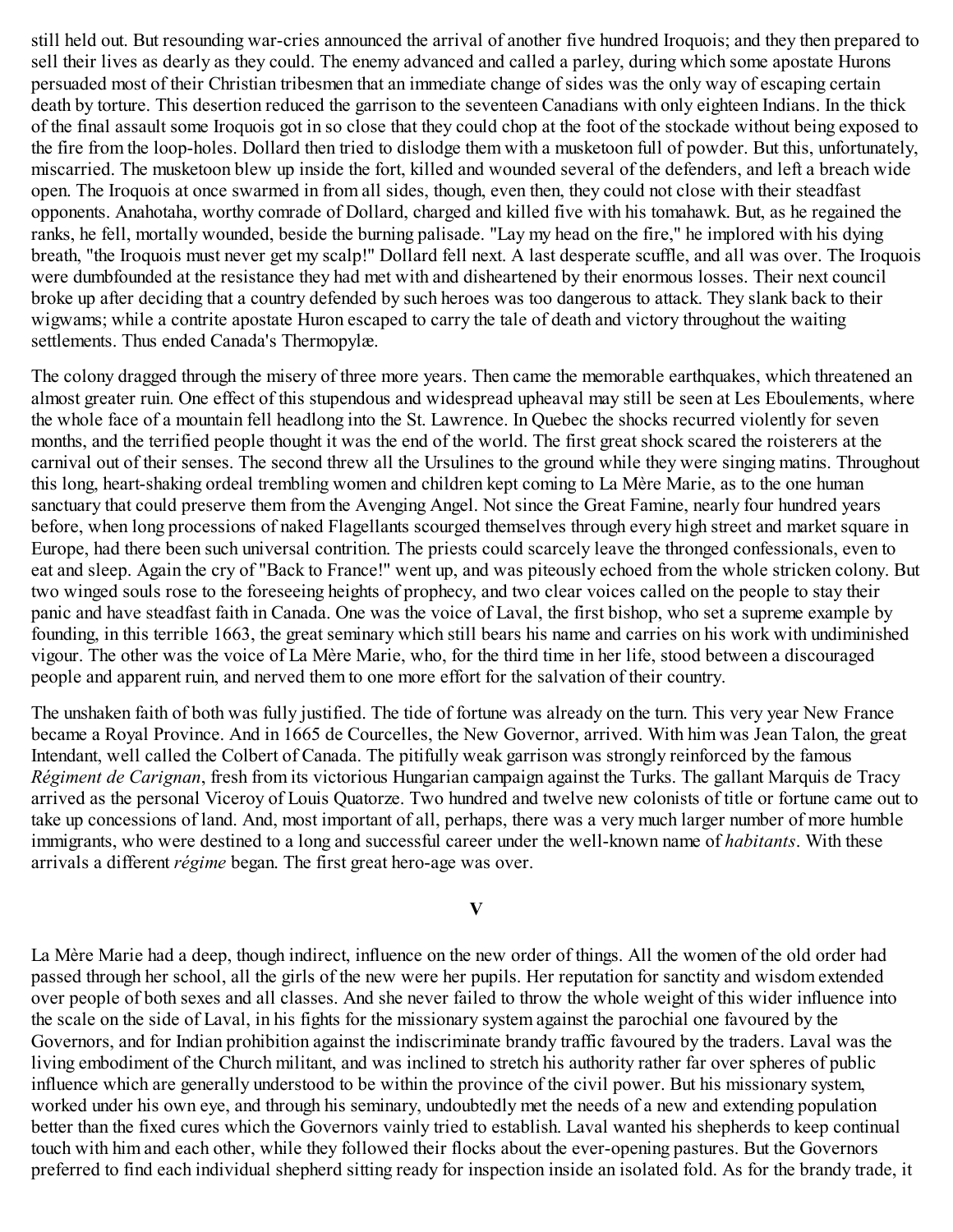was simply debauching the Indians, body and soul. And when La Mère Marie supported Laval on these two burning questions she proved herself as statesmanlike in the first as she was philanthropic in the second.

Her letters show how many human interests she touched, and with how sure a hand she set each interest in its due relation to her belief and practice. She was an indefatigable writer: in one autumn she sent home over 600 letters. Her correspondents ranged from Royalty down; but most of her spiritual letters were to her son or the Ursulines. In theology she had some lively passages with the Jansenists, who did their best to persuade her to adopt their views. But she was an everyday and deeply sympathetic eye-witness of the work of the Canadian Jesuits, and that was enough. In religious advice and prayer she was the constant support of an Ursuline of Tours, whom she had initiated before leaving France, and who was aunt to *cette touchante Duchesse de la Vallière, dont la destinée sera l'éternel attendrisement de l'histoire*. She had special devotions and penances in Canada, on behalf of the errant Duchess, who was, like herself, a native of Tours; and the celebrated conversion at court was held to be greatly owing to the ardent intercessions at Quebec.

She evidently never thought she had any written message to leave to the world. She let all her spiritual memoirs, destined for her son's eye alone, be burnt with the convent, rather than run the risk of letting them fall into other hands in the confusion. Perhaps she felt that the divine afflatus would not take literary form in her as it did in St. Theresa. It is certain that she wrote less and less about the inner life, though her reasons for her growing silence are themselves excellently expressed. "Au reste, il y a bien des choses, et je puis dire que presque toutes sont de cette nature qu'il me serait impossible d'écrire entièrement, parce que dans la conduite intérieure que Dieu tient sur moi, il y a des grâces si intimes et des impressions si spirituelles, que cela ne se peut dire. C'est en partie ce qui me donne de la répugnance à traiter de ces matières, quoique ce soient mes délices de ne point trouver de fond dans ce grand abîme, et d'être obligée de perdre toute parole en m'y perdant moi-même. Plus on vieillit, plus on est incapable d'en écrire, parce que la vie spirituelle simplifie l'âme dans un amour consumant, en sorte qu'on ne trouve plus de termes pour s'en expliquer." Nevertheless, in response to divine orders to comply with her son's renewed appeals, she rewrote the lost letters, on condition that he promised not to show them to anyone. Dom Martin has a prettily turned simile to express their influence on his life—"ces grandes grâces m'excitent à suivre ses traces, comme l'aigle mère excite ses aiglons à voler après elle."

Though her worldly interests were always strictly subordinated to her spiritual ones she wrote many admirable letters on public affairs. European news is discussed with a good knowledge of its bearings on Church and State. The troubles of the Fronde, the peace of the Pyrenees, the death of Charles I of England, all find their place in her correspondence. But Canada comes first. Indeed, her letters in 1654, 1655 and 1656 form the best documentary history of those troublous years. She notes the natural wealth of the country and the abounding fertility of the population. "M. Boucher a dit au roi qu'on peut faire au Canada un royaume plus beau et plus grand que celui de la France. C'est là le sentiment de ceux qui disent s'y connaître. Il y a des mines en plusieurs endroits; les terres y sont fertiles. Il y a surtout un grand nombre d'enfants; ce fut un des points sur lequel le roi questionna le plus M. Boucher. Un pauvre homme en aura huit et plus, qui l'hiver vont nu-pieds et nu-tête, avec une petite camisole sur le dos, qui ne vivent que d'anguille et d'un peu de pain; et, avec tout cela, ils sont gros et gras." No doubt some of these eels came from the Ursulines' fishery at the Anse des Mères, just above Cape Diamond. How many little *habitants* are still to be found in one family, and how many of them still get "gros et gras" on this very warming winter diet! Who that knows the story of the French-Canadian will dispute the wisdom of this: "Au fond, tandis que les habitants s'amusent à la traite des castors, ils n'avancent pas tant leurs affaires que s'ils cultivaient le sol et s'attachaient au trafic de la pêche et des huiles de loups-marins et de marsouins." La Mère Marie knew a good deal more about the future of Canada in the seventeenth century than Voltaire did in the eighteenth with his *quelques arpents de neige*.

Nothing useful is too small for her attention, nothing great too difficult for her judgment. She sends home to Tours "une certaine bourre qui ressemble au coton, afin de tenter en plusieurs façons ce qu'on en pourrait faire." There spoke Marie Guyard and Madame Martin. And here, again: "C'est une chose merveilleuse d'entendre parler de la beauté et de la bonté de ce pays-là...les épis ont une grande coudée, et chaque épi donne plus de quatre cents grains." "Sa Majesté nous a donné deux belles cavales et un cheval, tant pour la charrue que pour le transport." Talon's introduction of new industries—weaving, tanning and others—excites her warm approval, and she rightly concludes that "le pays est plus fait et les affaires ont plus avancé depuis que M. Talon est ici comme intendant, que depuis que les Français y habitent." The Marquis de Tracy is equally praised for excellence of another kind. "Nous allons perdre M. de Tracy...Cette nouvelle Eglise, et le Canada en général, perd plus en lui qu'il n'est possible de dire; car il a mené à bonne fin des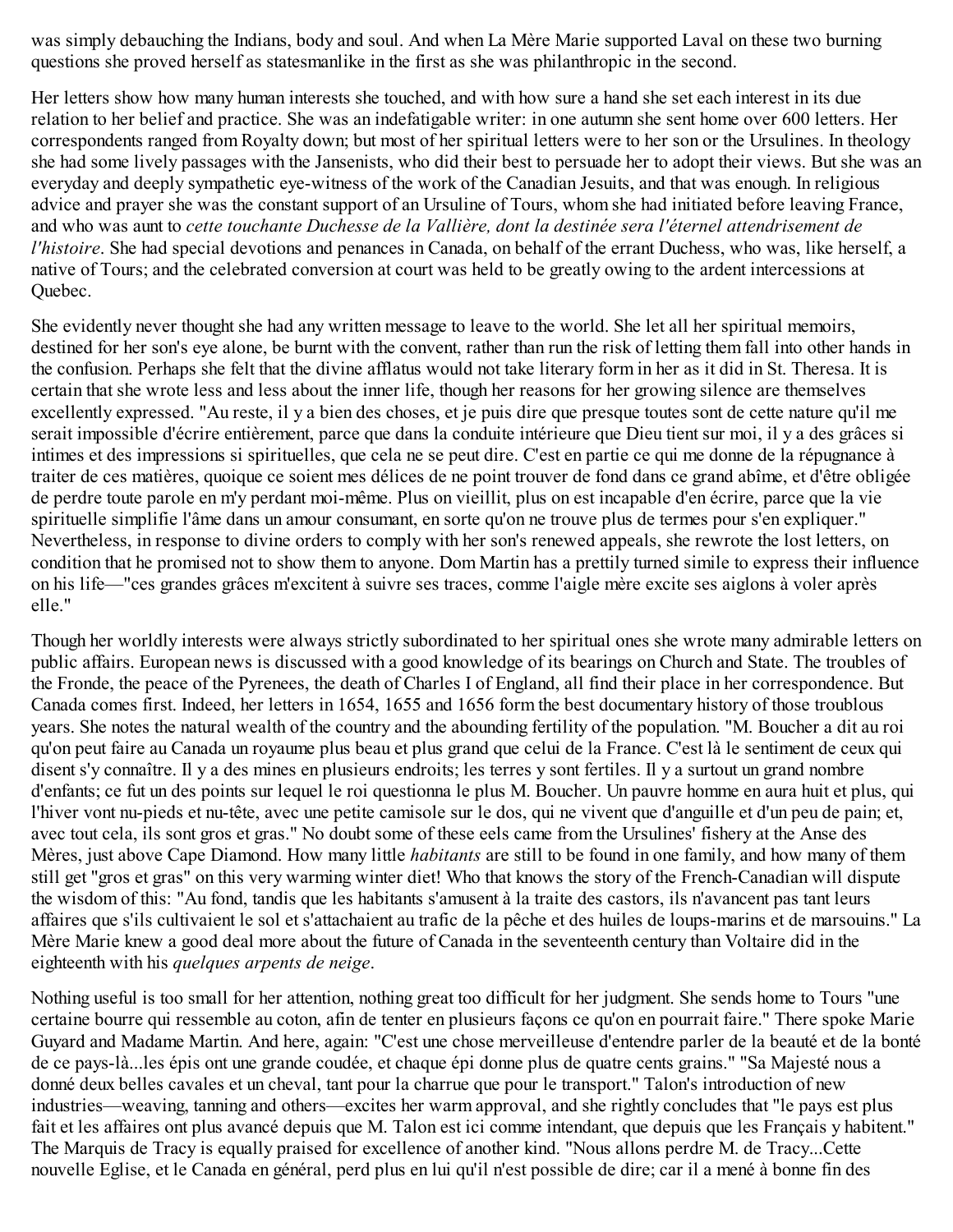expéditions qu'on n'aurait jamais osé entreprendre ni espérer." Marie was emphatically a woman of light and leading, both in Church and State.

With the Indians she was, of course, thoroughly at home; and the wisdom of many Blue-books is concentrated into her pithy comments on the grand-paternal royal edict which ordered them to be immediately "civilized" as well as christianized. "They must see the woods and follow their parents to the chase. It is the nature of the Indian. He cannot submit to constraint. Loss of liberty makes him sad, and sadness makes him sick. We have more experience on this head than anyone else, and we freely confess that we have not civilized one in a hundred. Nevertheless, if it be the will of our Sovereign, we shall attempt the task." On the other hand, she can find no words too strong to explain how successful the nuns were in converting them. "Quatre d'entre elles communièrent à Pâques; elles s'y prèparérent avec tant de désir de s'unir à Notre-Seigneur, que, dans l'attente de le recevoir, elles s'écriaient: 'Ah! quand sera-ce que Jésus nous viendra baiser au cœur'" "Thérèse la Hurone" was faithful through three years of captivity with the implacable Iroquois, during which she openly confessed to her fellow-prisoner, Father Jogues, though she saw him tortured in a way that might have shaken many a stout heart. These five were Indian girls who had been a considerable time under convent influences. But the full-grown braves and squaws, once converted, were quite as staunch. The baptismal rite appealed to them with peculiar force, as the conditions under which its liturgy originally reached full growth in the fourth and fifth centuries were being reproduced in Canada. The Indians, like most early converts, came straight from ingrained adult Paganism. And so their initiation was very different from the short and simplified ceremony through which the infant heir of Christian ages is taken to-day. The Ursulines often gave the first instruction to the *audientes*. Afterwards came the immediate preparation of the *competentes*: a lenten education in the new supernatural, in which great emphasis was laid on exorcising the demons of the old. The command *dæmonia ejicite* was never forgotten. And no sooner were the heathen demons cast out by many ritual solemnities than the Jesuits warned the catechumen against the myrmidons of Satan, who took the warpath against unwary Christians. The good Fathers believed in object-lessons, and several times sent urgent messages to France for pictures of still more terrifying devils. Finally, the brave was baptized, during the regenerating joys of Easter, and sent forth with the armour of Christ fast girt upon him by all the symbols of the Church.

La Mère Marie often encouraged the braves to give their own views on Christianity: "et lorsque j'entends parler le bon Charles Pigarouich, Noël Négabamat ou Trigalin je ne quitterais pas la place pour entendre le premier prédicateur de l'Europe." No legitimate means of conversion were neglected. She nursed the sick, quite in the spirit of Luke, the beloved physician. And though there probably were some "blanket Christians" in that as in other ages, yet she never had cause to regret her continual hospitality. "Comme la faim est l'horloge qui leur fait juger de l'heure du repas, il nous faut songer à ceux qui peuvent survenir, et tenir de la sagamité toujours prête." On the contrary, she found a genuine aid to conversion even in the serio-comedy of a regular *festin de gala*. "Pour traiter splendidement soixante ou quatre-vingts de nos sauvages on y emploie environ un boisseau de pruneaux noirs, quatre pains de six livres pièce, quatre mesures de farine de pois ou de blé d'Inde, une douzaine de chandelles de suif, deux ou trois livres de gros lard, afin que tout soit bien gras, car c'est ce qu'ils aiment. Voilà ces pauvres gens contents et ravis d'aise, bien qu'il y ait parmi eux des capitaines qui, à leur égard, passent pour des princes et des personnes de qualité. Ce festin, qui leur sert tout ensemble de boire et de manger, est un de leurs plus magnifiques repas; c'est ainsi qu'on les gagne, et qu'à faveur d'un attrait matériel, on les attire à la grâce de Jésus-Christ."

The arrival of the Marquis de Tracy inaugurated a more sheltered life for the inhabitants of Quebec. But La Mère Marie was beginning to sink under the strain of the terrible years that went before. Gradually she was forced to give up her activities, one by one. But what she could do she did with a will. She could no longer teach the Indians under the old tree in the garden; so she had them brought indoors. She wrote a sacred history and a glossary in Algonquin, and a catechism for her old fierce enemies, the Iroquois. Her relations with these last bloodthirsty braves had gone through every phase. She had received their ambassadors with all due honour, and made an attempt to convert them. She had stood guard against them when they threatened Quebec. And now, having rightly drawn the sword at the proper time, she was again trying the persuasive arguments of the Church.

In 1671 she received a great shock in the death of her life-long friend. Madame de la Peltrie was suddenly struck down with pleurisy early in November. She took the news that it was fatal with perfect calmness; called in the Intendant Talon to witness her will, and thanked him with as much grace as if he had been paying her a visit of state. M. de Bernières, nephew of her old protector in France, gave her the last rites; and, on the evening of the 19th, as the *Angelus* was sounding across the square from the parish church, she died, murmuring the words so often on her lips during her illness —Lœtatus sum in his quœ dicta sunt mihi; in domum Domini ibimus—I was glad when they said, we will go into the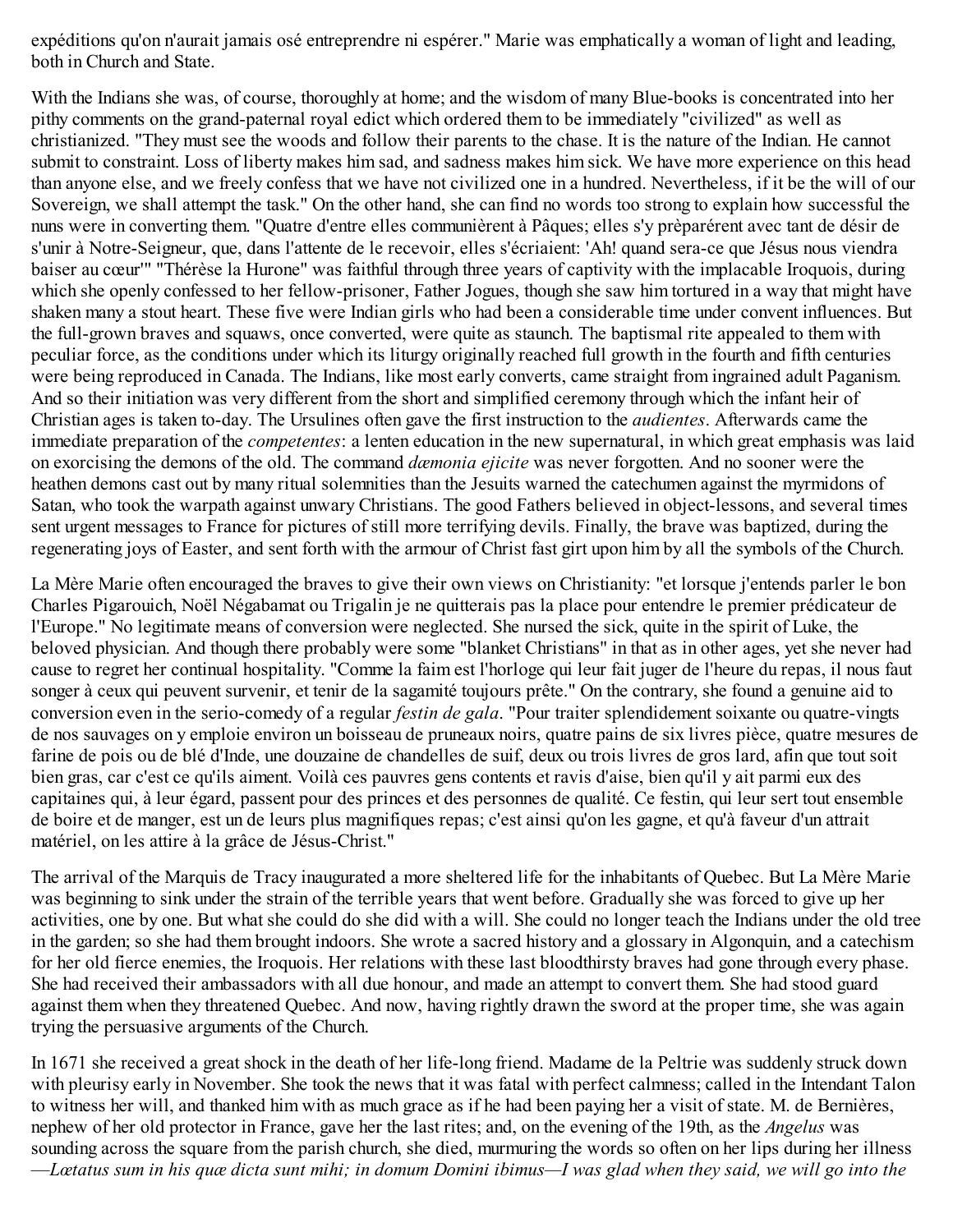## *house of the Lord.*

The following Easter, the year Frontenac first came out to Canada, La Mère Marie was in the throes of a mortal malady herself. She had all the girls in the convent called into the infirmary to receive her last benediction, which she gave to each one separately as they knelt beside her. She entrusted her last message for her son to Mère St. Athanase—*dites-lui que je l'emporte en mon cœur dans le paradis*. Nor was public duty forgotten. One of her last acts was to dictate a letter to an influential personage in France, urging the completion of her well-considered scheme for the re-union of all branches of the Ursuline Order throughout the world. To the great regret of everyone Bishop Laval was then absent from Quebec. But the veteran Père Lallemant, who had served in every post of danger since the time of Champlain, gave her the last consolations of the faith. For some hours on the day of her death she neither spoke nor heard—rapt in ecstasy between two worlds. The evening *Angelus* was sounding, as it had for her fellow-labourer five months before, when she opened her eyes for one final look at the Ursulines kneeling round her, and then gently closed them again for ever. All who were present saw a ray of celestial light rest on her face as her soul took flight for Heaven, and believed it to signify her consummated union with her Lord. The Ursulines commemorate this to the present day, by singing a special *Te Deum* on the last night of each recurring April. Père Lallemant preached the funeral sermon, pronounced the benediction, and the congregation dispersed. Then the Governor and Intendant, with the clergy and nuns, approaching the bier, were so struck by her expression that they sent for an artist to perpetuate it. The original of this portrait was burnt in the second fire; but a contemporary copy sent to France was afterwards returned to Canada, and is now in the convent. The portrait taken, the coffin was closed and this inscription placed upon it: *Ci-gît la Révérende Mère Marie Guyart de* l'Incarnation, première supérieure de ce monastère, décédée le dernier jour d'avril, 1672, âgée de 72 ans et 6 mois. *Religieuse professe, venue de Tours. Priez pour son âme.*

The night she died in Quebec her Ursuline niece in Tours distinctly saw her laid out in a winding sheet, while a voice breathed close by, "Elle est morte." The other nuns were averse from believing this story next morning; but the first ship from Canada brought the confirmation of it. The whole Ursuline Order deplored the loss of such a saintly life. The Jesuits and all who knew her bore equally ready witness to her surpassing virtues. While Dom Martin's filial piety and religious zeal prompted him to publish her life and letters a few years later: "C'est ici un livre de reconnaissance envers Dieu et de piété à l'égard d'une personne à laquelle je dois, après lui, tout ce que je suis, selon la nature et selon la grâce."

Her cult began forthwith and has grown ever since. Fifty years after, Father Charlevoix hoped to hasten the day of her beatification by a new account of her merits. In 1752 a Quebec Ursuline writes: "Nous avons eu quelque espérance de voir notre vénérable mère mise sur les rangs pour la béatification; mais la personne qui avait pris la chose à cœur n'est plus..." And so it went on, at intervals, for more than a hundred years. Everyone who examined her life freely admitted that she ought to become Ste. Marie de l'Incarnation; yet nobody appeared with sufficient influence at Rome to get a place on the calendar for this remote Canadian saint. In 1867, the year of Confederation—so long ago as that— Archbishop Baillargeon of Quebec succeeded in getting her cause definitely begun. Some of the *lettres postulatoires* sent to Rome on her behalf are rather remarkable documents. The Canadian Zouaves, who went to uphold the Temporal Power in 1870, might perhaps be expected to address Pio Nono thus: "Nous, laïques, aimons à signaler que cette grande servante de Dieu est venue la première arborer sur nos plages le drapeau de l'éducation chrétienne, et que cette éducation, perpetuée par les imitatrices de son zèle, fait les femmes fortes et chrétiennes dont notre jeune pays se glorifie. Très-saint père, c'est au nom des mères chrétiennes qui ont donné leurs fils avec tant d'amour et de générosité pour la défense du saint-siège que nous demandons avec instance la béatification de la Mère Marie de l'Incarnation." But the following is a curiously telling appeal, coming as it does from the Cabinet Ministers of Her Britannic Majesty for the Province of Quebec: "L'action bienfaisante de son œuvre se fait encore sentir de nos jours, et est pour toute la province une source de biens incalculables à tous les points de vue.... Chargés d'une grande responsabilité dans le gouvernement de cette province qu'habita la Mère Marie de l'Incarnation nous sentons le besoin de nous appuyer sur son intercession pour bien remplir les devoirs qui nous incombent." In 1887 she was pontifically declared "venerable." But for twenty years more the process for her beatification—which the Quebec Ursulines longed for even before the British conquest of Canada—has not been ended in her favour. Yet it was known to be in its final stage of all in 1907. No wonder the faithful Ursulines are on the tiptoe of expectation for the latest news from Rome!

The process may have been wearyingly long; but what French-Canadian, viewing her with the transfiguring eye of faith, could ever have doubted the result? The impulse towards sanctification has come spontaneously, and from the mass of the people, who still feel the exalting touch of this most effectual mystic. No doubt she had a share of personal faults and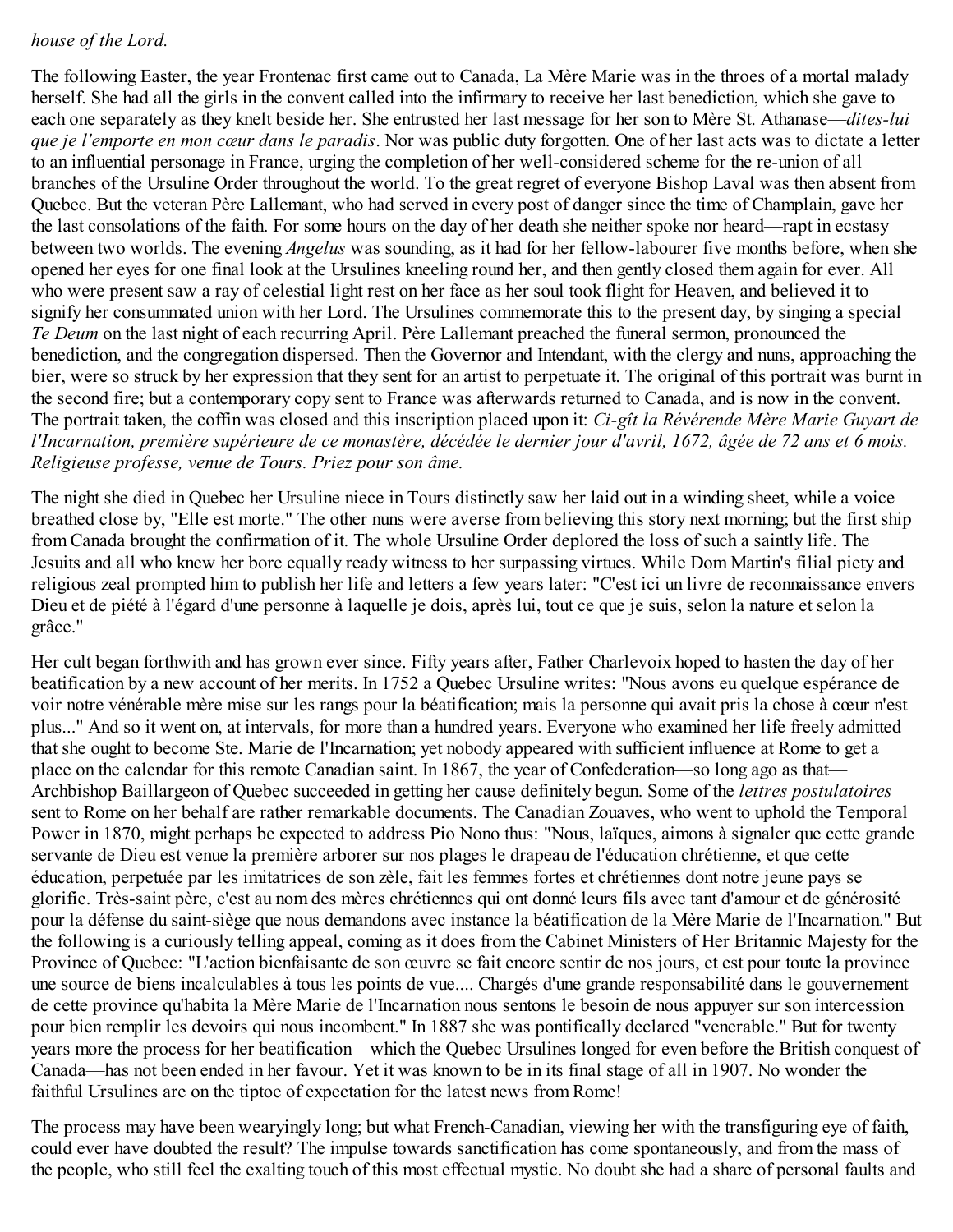human failings. An age like ours would not be lenient in criticizing either. But—unless all tradition, record and corroboration are untrue—even our age cannot deny her a befitting eulogy. Her actions and outlook were certainly bounded by the limitations of her Church. But, within those limits, she gave new lustre to the golden truth that there is more variety in virtue than in vice. And we Canadians of 1908, who are now entering the fourth century of our country's history, who, like the rest of mankind, prefer amusement to interest and incident to character, and who are now more than ever apt to mistake comfort for civilization:—we, in this twentieth century, can certainly not afford to neglect the example of all the zeal, devotion and self-sacrifice which went to the making of that well-wrought career.

**VI**

La Mère Marie's influence has always remained inspiringly alive; and the tradition of her service has been greatly strengthened by many personal links between the passing centuries. Only three nuns had died during the first Ursuline generation; and some of the twenty-five on the roll in 1675 lived long enough to connect Frontenac's first administration with the first capture of Louisbourg in 1745.

Indian converts were as eagerly sought for as ever. Frontenac used to bring back the brightest Iroquois girls he could find whenever he went to Kataraqui, where Kingston is now. The Algonquins, Abenakis and Hurons were in still closer touch with the convent. The books of the "Séminaire," as the Indian classes were always called, contain many entries like these: "On the 15th of July, 1682, Marie Durand left the seminary after having been provided with board and clothing for a year." "La Petite Barbe, of the Mohawk tribe, who has been six years in the seminary, has returned to her parents at Ancienne Lorette." In 1686 an Indian girl called Marie Rose laid the foundation stone of a new wing; she was "dressed in white and represented the Infant Jesus." An Abenaki called Agnes Wes-k-wes even found the call of the cloister more compelling than the call of the woods. Only death prevented her from taking the veil; and the fame of her piety drew every Christian Indian near Quebec to her funeral.

Within four months of the day the corner stone for this extension was put in position the convent was burnt again. A brave lay sister, Marie Montmesnil, nearly lost her life in rescuing the precious relics. The *Hospitalières* again offered shelter in their cloisters, where the Ursulines intoned a Laudate and sang a *Memorare* to their perpetual superior, the Blessed Virgin, in token of resignation and thanksgiving. The *Hospitalières* greatly cheered the homeless Ursulines by remembering to make a special celebration of the feast of St. Ursula the following day. As before, everyone in Quebec showed the greatest kindness; and a return visit of acknowledgment was headed by the Mother Superior, who called on the Marquis de Denonville at the Château St. Louis and on the Intendant at his palace. After going to see the eight sisters who had remained on guard in an outbuilding of the burnt convent the little deputation re-entered the Hôtel-Dieu, and their records state that "the peace of the cloister was delightful after a day of such fatigue and dissipation." In November they all went into Madame de la Peltrie's house, near which a barn was converted into a temporary chapel, "not"—as their annalist quaintly says—"in the style of the Renaissance, but in that of the Naissance." The makeshift cloister and chapel were all that was most uncomfortable. "I see everything here to make you suffer," said the kindly bishop. The nuns, however, rejoiced at re-union under any circumstances: *Ecce quam bonum et quam jucundum habitare fratres in unum.*

1689 was a year big with the fate of empires. The Great Imperial War between France and England had just begun. It was to be renewed at intervals for more than a century, to culminate in both the Old World and the New in 1759, and to continue till Trafalgar had confirmed the British command of the sea for more than another hundred years. In Canada Frontenac began by a bold swift stroke at New England. In the British colonies Peter Schuyler was formulating the original "Glorious Enterprize" of conquering New France that Pitt found the means of carrying out seventy years later.

In the midst of these wars and rumours of war the Ursulines completed their present convent and celebrated their first jubilee. All of the original three were dead; but a nun who came out in 1640, and so was in her fiftieth year of service, took part in all the proceedings. Longevity has always been distinctive of this community. At every succeeding jubilee there have been nuns who had already assisted at a previous one. And the senior nun in 1908, the tercentennial year of Quebec, was not the junior in 1839, the bicentennial year of the convent. The Indians were already receding before civilization in 1689; and there were fewer at the jubilee feast than there used to be round the hospitable tables of La Mère Marie. The nearby friendly tribes had begun to wither at the touch of the town; the hostile warpaths stopped farther and farther west. The massacre of Lachine sent a shudder of apprehension through the whole colony. But no Indians ever again threatened the safety of Quebec. Frontenac, on the contrary, carried the war into the Iroquois country. And the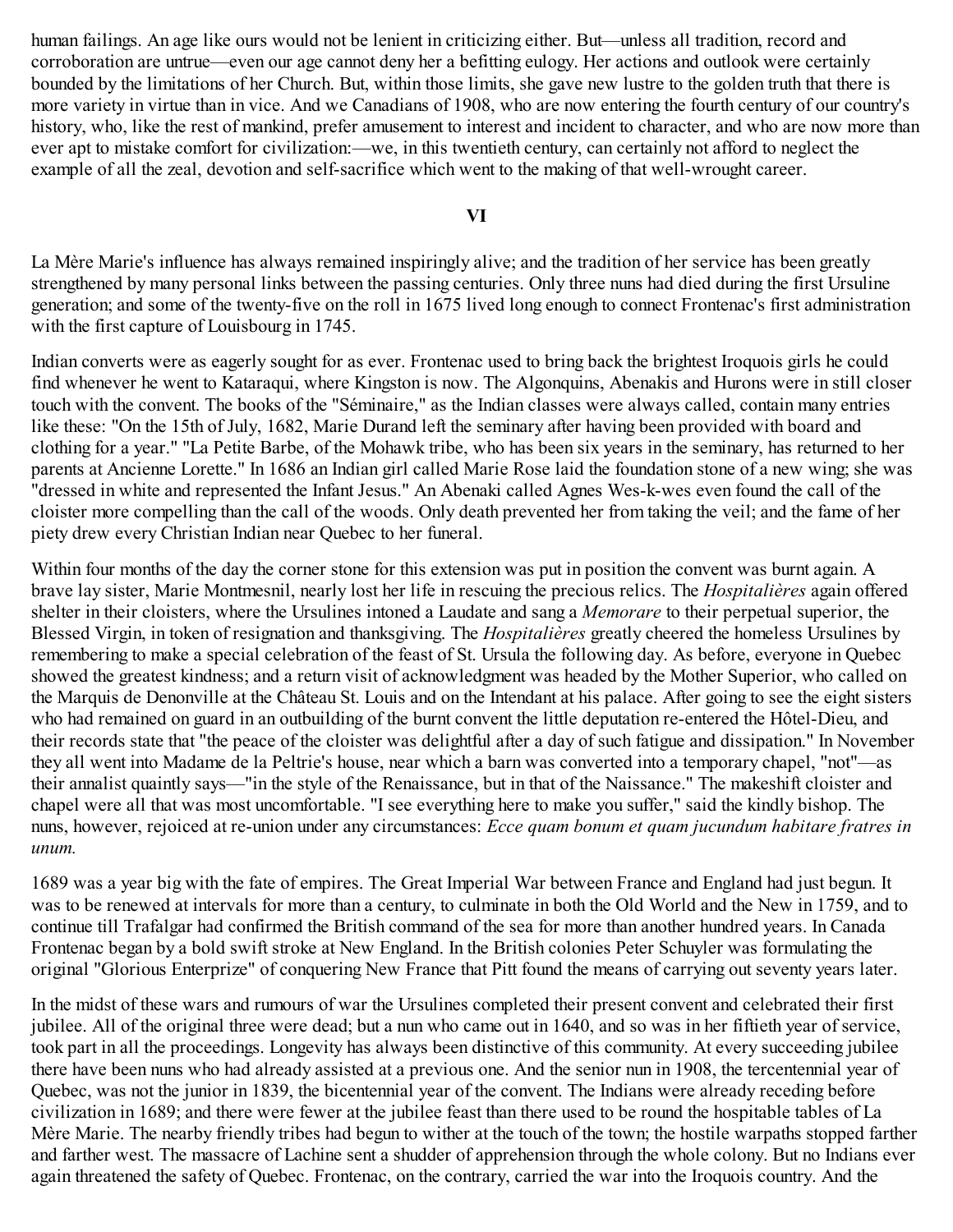Ursulines, who had drawn the sword at need in 1660, did so again for the common good in 1696, by equipping a tiny though efficient contingent of two men. But their favourite weapon was and remained conversion.

In 1690 New England made her counterstroke. On the 7th of October the vanguard of the American fleet was sighted below Murray Bay. Quebec stood aghast, defenceless; for Frontenac was much further off inland than Phips was by the St. Lawrence. The Ursulines were instant in prayer, "seeking in every way to appease the divine judgment and obtain the favour of God for their country." And the townsfolk thought these intercessions had been accepted when contrary winds so delayed Phips that Frontenac arrived first and flung back defiance at the summons to surrender: "I have no answer to give, except from the mouth of my cannon." Phips at once began his bombardment, and the convent received its baptism of fire. "The first day a cannon ball burst through a shutter and finally lodged at the bedside of one of our boarders; another cut a piece of her apron off one of our sisters. Others fell in the garden and courtyard.... Our house was crowded with women and children, so that we could hardly pass to and fro, but had to take our food standing and in haste, like the Israelites when they ate the Paschal Lamb.... We lent our picture of the Holy Trinity to be hung on the steeple of the cathedral, to show under whose protection we were fighting." On the 21st—Trafalgar day—the festival of St. Ursula was duly observed. Father de la Colombière seized the opportunity to extol the heroism of the virgin martyrs as worthy of present imitation. And Bishop St. Valier had just intoned, with vibrant solemnity, *Maria Mater gratiæ.... Et mortis horâ*...when the hush that followed the benediction was suddenly rent by the crash of artillery. But, this time, Phips was only covering his retreat; and Quebec went wild with exultant joy. Frontenac became a hero of the people, and has remained so ever since. The church built beside the St. Lawrence, on the site of Champlain's *Abitation*, became *Notre Dame de la Victoire*. And, three thousand miles away, in famous France, *Le Roi Soleil*, in the heyday of his European renown, commanded a special medal to be struck in commemoration of this Canadian feat of arms—*Kebeca liberata, MDCXC, Francia in nova orbe victrix.*

The eighteenth century opened with famine, pestilence and war. Fever and smallpox carried off a fourth of the population of Quebec. Funeral knells became so frequent and so depressing to the spirits of the living that they were forbidden altogether. Five epidemics in eleven years scourged the town and turned the convent into a hospital. The last was in 1711, the year Sir Hovenden Walker's armada made its disastrous attempt against New France. The convent resounded with the noise of warlike preparations, close beside the cloisters. The nuns again prayed fervently for the French arms. And the British expedition, ill found and badly led, retired discomfited and alarmed by the many shipwrecks it suffered far down the river. *Notre Dame de la Victoire* was henceforth called *Notre Dame des Victoires*. Two years later the Treaty of Utrecht freed Bishop St. Valier from the Tower of London, where he had been nine years prisoner of war. This time the cannon roared in greeting, and every bell in Quebec was rung as the bishop landed amid the acclamations of the people, who all went down to the water-side to bid him welcome home. The convent annals of the 18th of August, 1713, record his first visit to the Ursulines since his captivity. "In the course of the afternoon we had the pleasure of seeing our good bishop and hearing him express his joy. For our part, great is our gratitude to the God of all goodness, who has vouchsafed to grant us such consolation after our long and heavy trials."

In 1708 a very different prisoner of war had appeared at the convent. This was Esther Wheelwright, the twelve-year-old great-granddaughter of John Wheelwright, one of the most honoured of New England Puritan ministers. The child had been carried off in the raid against the little village of Wells, five years before. The Abenaki chief who took her had adopted her; and she had almost forgotten her English when Father Bigot came into the camp on a missionary tour. It was no easy matter to rescue her. An Indian chief thought paleface prisoners were trophies of war, quite as much as objects of ransom. And it was only after long diplomacy and many seductive presents that Esther was given up to the *Great Captain of the French*, the Marquis de Vaudreuil, father of Montcalm's Vaudreuil, who sent her to school at the Ursulines' with his own daughter. Was it the contrast between the savage restlessness of the forest, as well as the civilized restlessness of French society at the Château St. Louis, on the one hand, and, on the other, the calm of the convent, that revived her childish memories of home and school and the happy orchard beside which she was torn away that midsummer morning, more than half her life ago? Who knows? But when the peace that restored the bishop to his diocese had let her family write for her return to them, she had learnt a second separating language, had found a new home and a new faith, and had taken the white veil among the Ursulines as Sister Esther of the Infant Jesus. She petitioned the Governor, as her adopted father, to allow her to make her final vows. The bishop approved; and Father Bigot preached the sermon at her admission. Letters were exchanged with the family, and the portrait then painted for them in her nun's dress is now in the possession of the seventh generation from the one to whose members it was sent.

But Esther was not the only, nor even the first of the Puritan Ursulines. Mary Davis, carried off from Salem in 1686,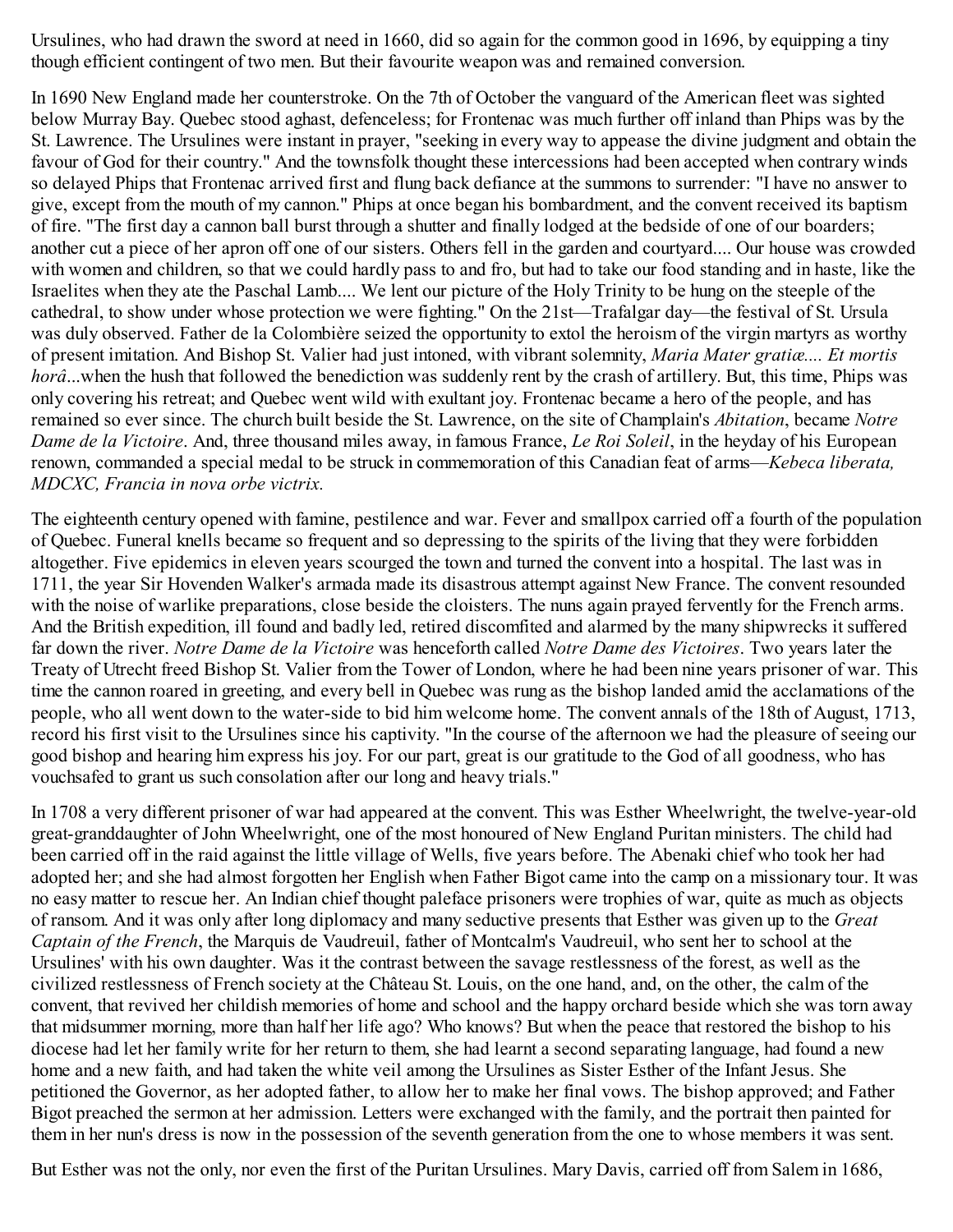entered the novitiate in 1698. And, twenty-four years later than this, Mary Dorothea Jordan also found her happiest earthly home in the "House of Jesus," which the French missionaries had so often described to the three little captives among the Indians as the great sanctuary of the "paleface virgins" in Quebec.

Forty-two years of comparative peace followed the return of the bishop from the Tower. The life of cloister, school and chapel went on with little disturbance from the outside world. Indeed, the outside world of Quebec was more moved by convent interests in 1739 than the convent was disturbed by worldly intrusions. A whole year had been devoted within the cloisters to preparing a *fête* worthy of the centennial year of the Ursuline order in Canada. The community now consisted of fifty-three nuns. Exactly fifty-three had died during the century. And their annalist rejoiced to think there was an evenly divided number to make an antiphon of praise in earth and Heaven. All pious observances were prolonged; all relaxations were shortened; silver plate was melted down to make a sanctuary lamp; and a general "retreat" heralded the approach of the famous first of August. The canons of the cathedral celebrated; the Jesuit Fathers preached; the Bishop constantly attended; and Pope Innocent X granted an Indulgence to all who took part—clergy, nuns and laity alike. The Indians were not forgotten. A special High Mass was celebrated for them, at which they sang the *Kyrie* and *Credo*. A feast of such abundance as to recall the best of those given to their predecessors by La Mère Marie brought their part of the ceremonies to a triumphant close. It was their last great entertainment at the Ursulines'. They had receded much further since the jubilee of 1689. At the time of the next jubilee the world was going very differently, far and near. The French Revolution had begun; a British sovereign had held the allegiance of Canada for thirty years; and the Indians were only at home beyond the ever-expanding frontiers of that *Western Country*, which was, in its turn, to be succeeded by a still farther-off *Far West* before the bicentennial year had come.

The second quarter of the 18th century was the halcyon day of the old *régime* at Quebec. The kindly Marquis de Beauharnois governed the colony for fifteen years. A great "Father in God" was then bishop, Count Henri de Pontbriand. The *seigneurs* lived in homely affluence among their *censitaires*. One of them enjoyed the manor and vast domains of the baronies of Portneuf and Bécancour. His house and chapel bore the insignia of nobility. Royal letters patent gave him "the right of arms, heraldic honours, rank and precedence, like the other barons of the kingdom of France." His daughter Anne had all the colony could give her in the way of social amenities and distractions. Yet three years of society disgusted her with what she called the "gay follies" of "bowing and courtseying in the middle of an illuminated hall." She became contented only when she took the veil, and could summon the community to its daily duties by ringing the bell at four o'clock in the morning—an office she performed without a break for forty years. Another nun of this period, who came from the most comfortable home the colony then had, was Geneviève de Boucherville, whose father's notebook contains the significant entry: "The land being mine, I think it my duty to settle there as a means of being useful to society." This anti-absentee landlord, Pierre Boucher de Boucherville, was the father, grandfather and great-grandfather of Ursuline nuns; for, besides Geneviève, three of the next and four of the following generation took the veil. His piety was proverbial, and its memory was kept alive for many years by the custom his descendants had of meeting to hear his "spiritual will" read aloud on the anniversary of his death. They were a long-lived family. Pierre Boucher was born during the lifetime of Shakespeare; yet his Ursuline daughter did not die till the lifetime of the Duke of Wellington!

The other classes of society shared the novel pleasure of this time of peace and comparative plenty. From the convent windows the nuns could see the snug little whitewashed cottages strung along the Côte de Beaupré—that well-named "shore of the beautiful meadow," which rose two hundred feet or more in one bold bluff from the St. Lawrence, and then, in evenly rising uplands, swept back to the Laurentians, fifteen miles away. Or they could look out to the left of this, across the valley of the St. Charles, over a still greater natural glacis, sloping up and up to the blue ramparts of the same Laurentian mountains further west. Here the cottages were clustering round the churches into little straggling villages, which tamed the wild woodlands with fruitful spots of greenery. Or they could see the harbour, in the right foreground of the Côte de Beaupré, with, beyond, the rich Island of Orleans, bearing at first such native produce that the early settlers chose it as the garden of Quebec, and afterwards bearing such crops that every traveller's eye was taken with the scene of bright fertility at this seaward gate of Canada.

The very troubles of that time were those inflicted by prosperity. Church and State cried out against the increase of luxury. There were laments over the good old times of more frugality, when the *habitants* stayed on their farms, instead of crowding the wharves and warehouses to spend their savings whenever a ship came in from France with a cargo of men's and women's frippery. Young men of more stirring natures turned to the wilds for profit and adventure. The paternal Government was horrified to see hundreds of *coureurs des bois* "absent without leave." And the Church was more justifiably grieved to find how many of them were active as "the devil's missionaries" in the brandy trade among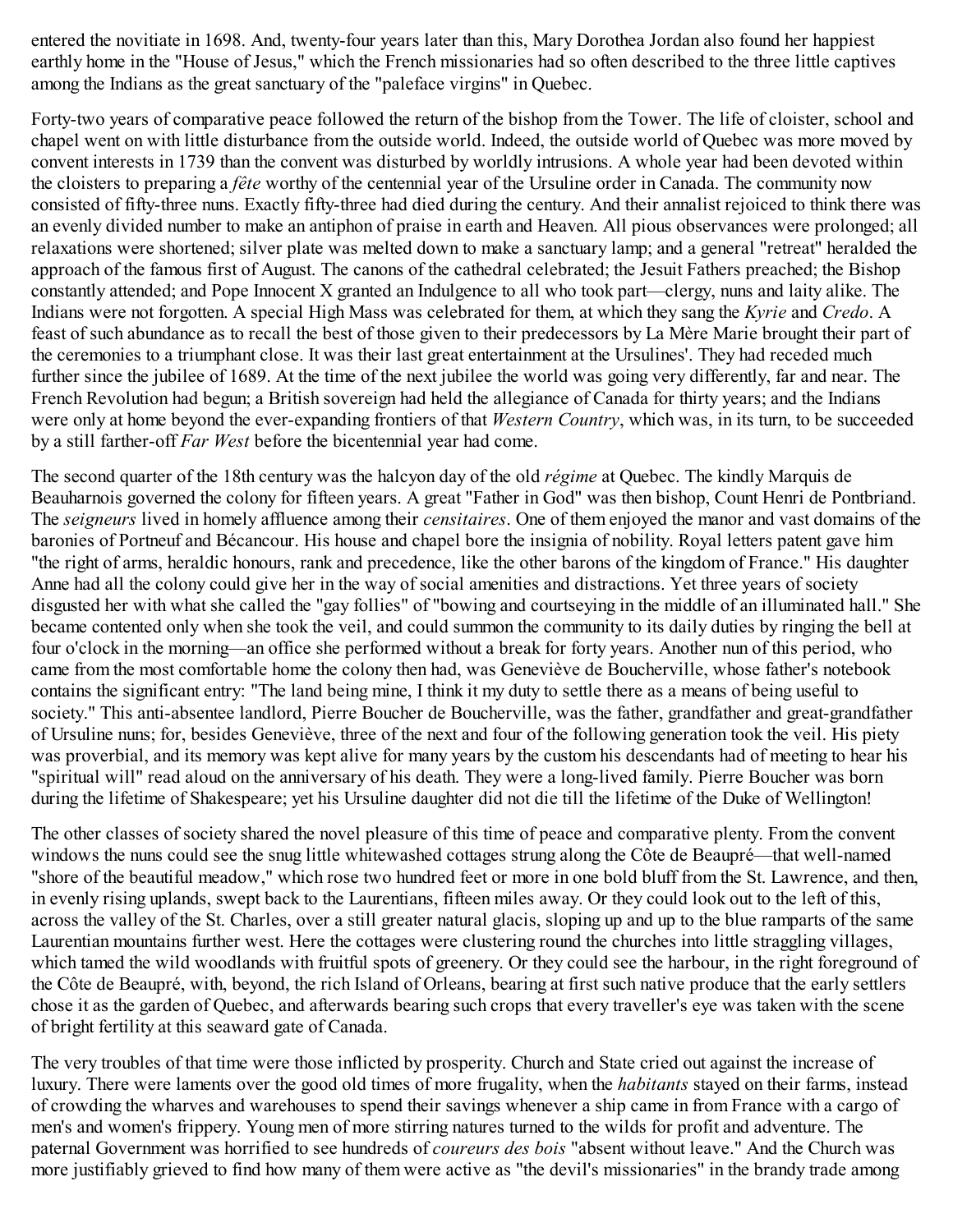the Indians.

An education at the Ursulines' offered the acknowledged corrective to social excesses and the best preparation for the future mothers of the colony. Civil and ecclesiastical dignitaries were always willing to lend their countenance to such a school *fête* as the one recorded in the annals for the 23rd of August, 1752. Geneviève de Boucherville, now nearing her eightieth year, receives the distinguished guests with all the grace of the salon without any of its empty compliments. Duquesne, the last great Governor, and the Bishop and Intendant, with their suites, are there, surrounded by everyone whom the society papers would have mentioned next day, had there been any papers then. At the end of the reception room is a grove, from which the nymphs and shepherdesses issue in procession to greet the Governor-General with a triumphal ode, comparing his services for the king in Canada to those performed by his ancestors for the kings in France. There was no lack of poetastic incense; but Duquesne had won the right of patriotic homage, as had the bishop, who was addressed next. This good prelate's visitations into the further wilderness were duly chronicled in glowing verse. "All Olympus' faded hierarchy" was pressed into unwonted fellowship whenever the occasion seemed to warrant it, and some very quaint "conceits" were the result. When the Quebec Ursulines heard what yeoman service the bishop had done after their Three Rivers sisters were burnt out they gave him a place among the gods of Greece, quite in the effusive spirit of the fashionable pastorals of the day. The translation made for a later generation of English-speaking pupils is even quainter than the original.

Among the gods, if poets' lays are true, Deeds most surprising were not rare to view! And all Olympus did the feat admire, When bright Apollo cast aside his lyre, Forbore to sing and seized the heavy spade, Or with the mason's trowel mortar laid. Like him, my Lord, you put the apron on, And soften hearts, while you are laying stone.

But very different days were coming; days when the heart of New France was failing it for fear; when the land was eaten up with corruption and gaunt with famine.

Before the middle of the century there came a new Intendant, a man at once so consummate and so outrageous in all dishonesty that even the last hundred and fifty years of public life in the United States and Canada have failed to produce his superior in villainy. This was Bigot, whose sinister influence is seen, even inside the convent, in the letter he wrote the Superior, forbidding her to sell or give away any food during the famine, except through him. A few years later the younger Vaudreuil became Governor-General, and gave the plausible and insinuating Bigot a free hand, while spitefully thwarting the great and incorruptible Montcalm at every turn. No former miseries had been so bad as these; for New France now had worse false friends at home than open enemies abroad.

In 1755 the Ursulines saw their sisters in the General Hospital burnt out, with loss of life. Messages were instantly sent offering a return of the kindness shown to the homeless Ursulines in the previous century; and presently the Hospitalières arrived. One of their number had been burnt alive; another was dying. She was nursed with all possible care in the infirmary, and when she died the Ursulines buried her in their own vault, "in order," as their annals say, "that her ashes, mingling with ours, may serve to make still more enduring that union which has ever bound us together."

The next three years were years of ever-increasing apprehension. The French arms were often victorious; but victory became more and more barren. Braddock's defeat at the Monongahela was the last real check to the British advance. Montcalm's battles were desperate rearguard actions, in which his skill snatched victory for the time being from forces whose reserves were always closing up the ranks of his enemies and pushing the lines of converging invasion one step further into the doomed colony. The Ursulines were devotedly patriotic, and looked upon race and religion as almost one and the same. The contrast between New France and the English-speaking people was, indeed, a striking one. Not a heretic was to be found in Canada; while Roman Catholic disabilities were a stern reality in England, and the *Bostonnais* were the straitest Protestants in the world. But, even apart from religion, French priests and nuns have always been French of the French abroad; so much so, indeed, that their services to French influence were freely used by atheists like Paul Bert and Gambetta, who agreed that "Anti-clericalism is not an article of export." Montcalm, a frank and unswerving believer, looked upon the final struggle as somewhat of an Armageddon, though he was man-of-theworld enough to know that the British side was not in the service of an Anti-Christ. His Ticonderoga letter to the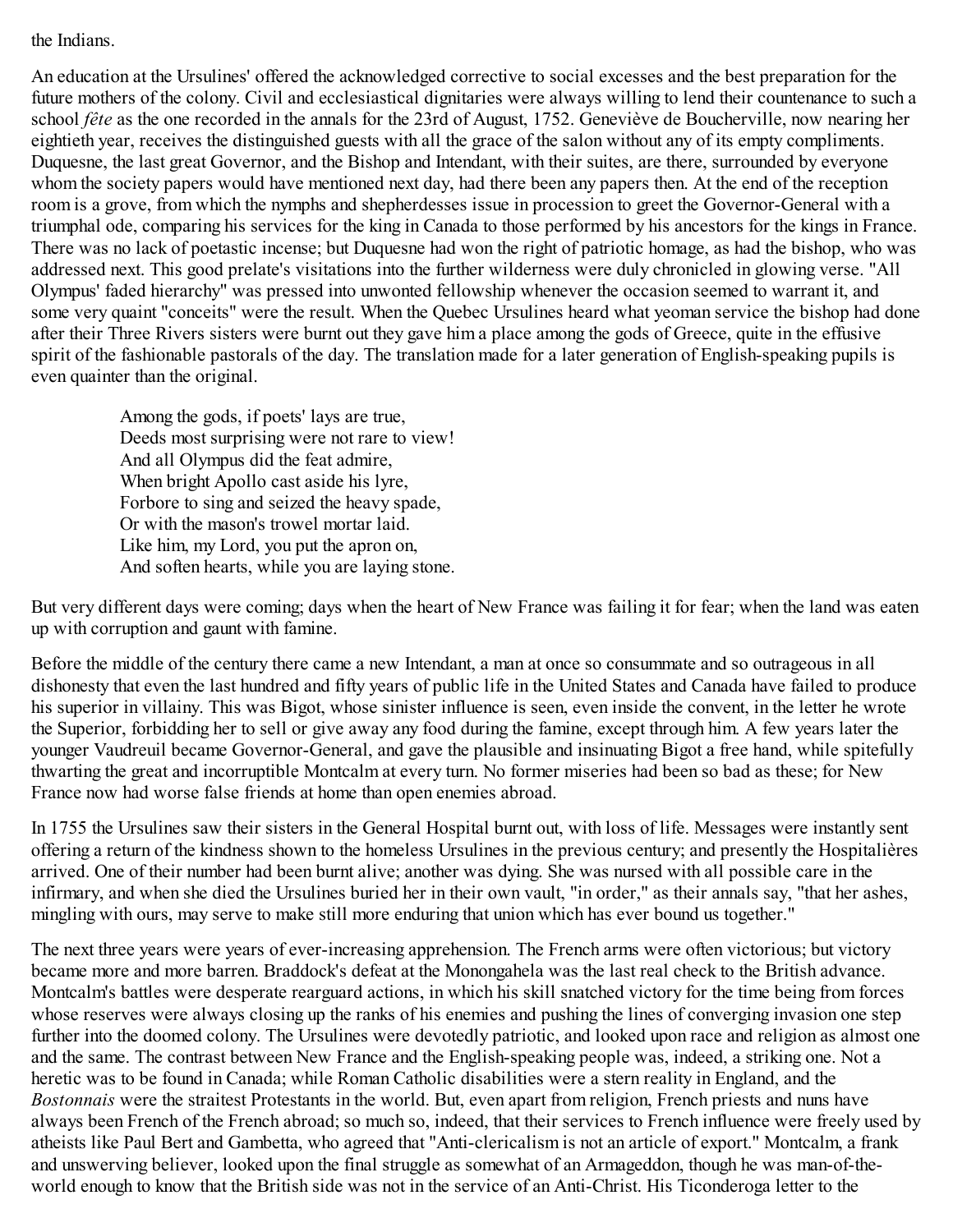Superior of the Ursulines shows the bond of sympathy between the cloister and the sword in that great crisis. "Continuès, madame, à m'accorder vos prières et celles de votre sainte communauté.... Je me flatte que celui qui a pris Chouagen saura repousser à Carrillon les ennemis de la religion. C'est *Dieu* qui a fait un vrai prodige dans cette occasion. Je ai voulu Le servir, je Lui raporte tout, et je reçois avec reconnaissance votre compliment et celui de votre Illustre Communauté."

Day by day new stories of British preparations against Quebec were told through the *grille* at the convent. The fall of Louisbourg left New France shrunken, starved and isolated in the grip of a hostile sea. Three hundred French ships were taken on the Atlantic that year. No mail came out from France for eight silent months of disappointment. And when Bougainville arrived in the spring of 1759 the convent historian significantly praises his skill and bravery in having "penetrated the enemy's lines." Even the scanty fare usual in the refectory had to be reduced to four ounces of bread a day. Clothes, books, household necessities—everything—were lacking. Montcalm had only a little horseflesh at his dinners; his army was on half rations, the *habitants* often on less. Only Bigot and Vaudreuil fared sumptuously and gnawed the people to the bone.

On the 26th of June the British fleet appeared in the South Channel of Orleans; and the Ursuline annalist that evening closed her entry with the words: "The colony is lost!" From the convent there was a full view of Montcalm's six miles of entrenchments along the Beauport shore, from the mouth of the St. Charles to the Falls of Montmorency. The British menof-war could be seen feeling their way into the harbour; Wolfe's soldiers landing in detachments at the Island of Orleans, and afterwards, in great strength, just beyond the Falls. At nine o'clock on the night of the 12th of July the bombardment from the Levis batteries, across the St. Lawrence, suddenly began; and "at the first discharge from the English batteries the convent was struck in many places. We passed the night before the Blessed Sacrament, in such terrors as may be imagined." The next morning the Superior, La Mère Migeon de la Nativité, headed a sorrowful procession to the General Hospital, each nun carrying all she took with her in a little bundle. Ten volunteers remained to safeguard the convent, as best they could, under the brave Mère Davanne, with the assistance of their chaplain, Father Resche, and two of his friends.

The General Hospital had already become a sanctuary for 800 people, including the nuns of the Hôtel-Dieu, who, like the Ursulines, immediately took the harassing duty of nursing the sick and wounded in overcrowded wards and with hardly any proper hospital appliances. Wolfe's unsuccessful assault on the heights of Montmorency sent in many patients. Among them was Captain Ochterloney, of the Royal Americans, who had been wounded in a duel the day before; had left hospital to take part in the battle, saying he could never let a private quarrel stand between him and his public duty; had been shot through the lungs while leading his company of Grenadiers, had refused to leave the field after such a defeat, and had been rescued from a scalping party by a French soldier of the Regiment of Guienne. Two days later a messenger came out, under a flag of truce, for Ochterloney's effects, which Wolfe sent in, with twenty guineas for the soldier who had saved him. But Vaudreuil theatrically refused to allow any money to be given for this gallant deed. So Wolfe replied, thanking Vaudreuil, and promising Madame de Ramesay, directress of the hospital, that he would grant her special protection if victory should crown the British arms. This promise soon became known, and the hospital was more crowded with refugees than ever. Towards the end of August Ochterloney died, having been tenderly nursed by the good sisters to the last. Both sides then ceased firing for two hours, while Captain de St. Laurent came out of Quebec to announce his death and return his effects.

In September hopes began to revive. It was thought the Canadian autumn would compel the British fleet to raise the siege. Wolfe's restless energy had to be reckoned with. But Montcalm's skill was depended on to keep him at arm's length. And so it might have, though ultimate conquest was only a question of time, if Vaudreuil's meddling counterorders had not thwarted Montcalm's foresight. Suddenly, on the morning of the 13th, Quebec gasped at the desperate news that the red wall of the British army was on the Plains of Abraham, cutting off the town from the west as the British fleet cut it off from the east. Within four hours the French army had marched up from its entrenchments, formed line of battle, attacked, and been broken in defeat. The Ursulines in the General Hospital saw the fugitives flying for their lives down the Côte d'Abraham and across the valley of the St. Charles. By midday the overcrowded hospital had to receive hundreds more of their wounded friends. At midnight a detachment of wild-looking Highlanders took possession and guaranteed protection. The next morning the British wounded were brought in, and every nook and corner in the hospital and all its outbuildings was filled with friend and foe, now drawn together by the sympathy of common suffering, and become but man and man once more under the ministering hands of the good nuns.

While the Ursulines in the General Hospital were busily struggling to do this service in the thickest of all the crowding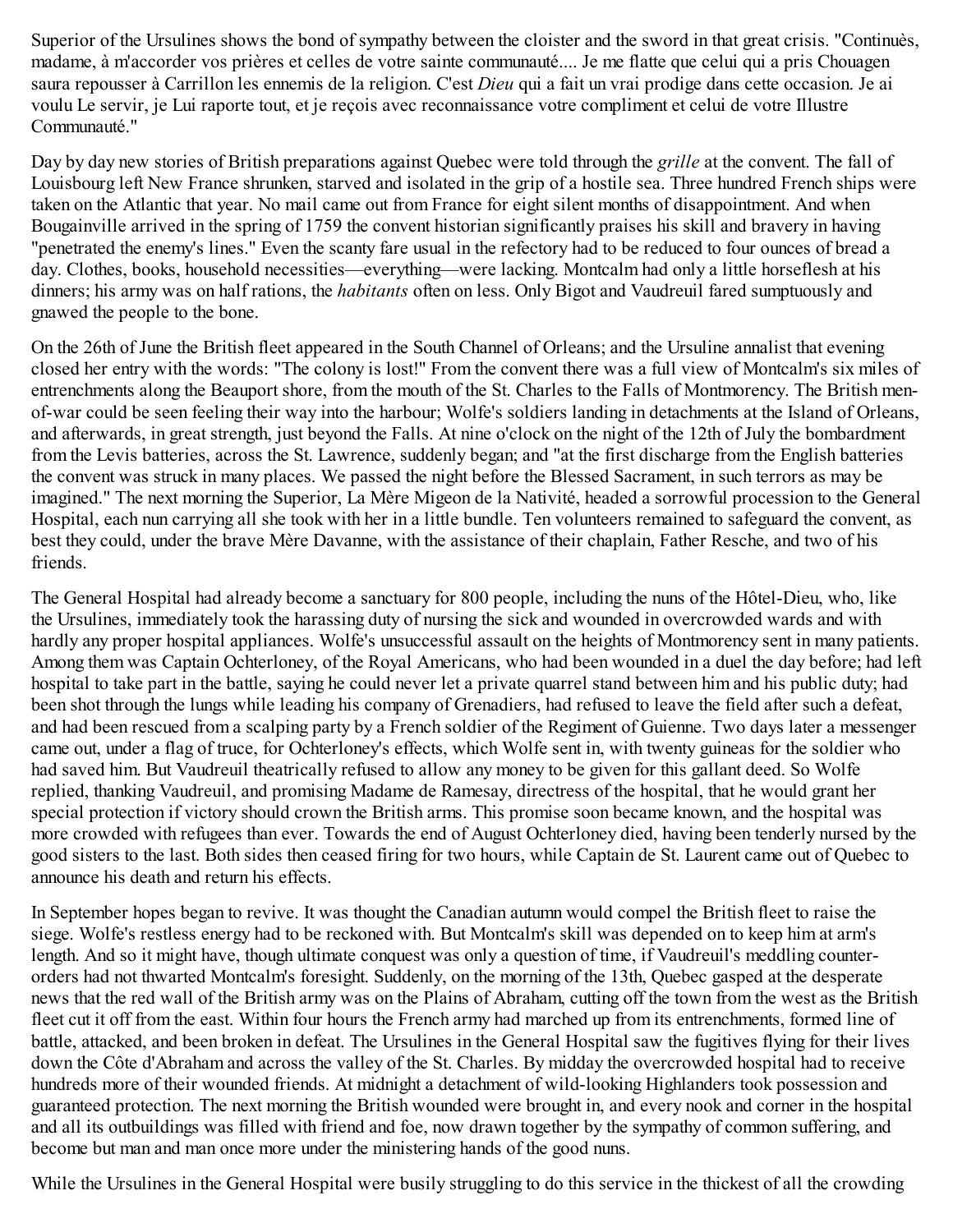horrors of war, the little garrison left behind in the convent was racked by still further suspense. The dire news that Wolfe was on the Plains had reached them early in the morning. Their straining ears had heard the sharp, knelling clap of volley after volley from that steadfast British line; then the confused noise of hand-to-hand fighting, yells that might have come from Iroquois, followed immediately by loud, exultant British cheers, and, as they strained their eyes to see if their ears deceived them, the foreboded truth struck them to the heart when a mob of white and blue and grey fugitives fled in mad haste for the bridge of boats leading back to the French entrenchments. Even as they watched they heard of another disaster from the street beside them. Montcalm had just ridden through St. Louis Gate, mortally wounded—and this news touched the quick of anguish. Some terrified women, seeing him pass by between two Grenadiers, who supported him in the saddle, had shrieked out: "Oh, Mon Dieu—le Marquis est tué!" And he had tried to reassure them by replying: "Ce n'est rien! Ne vous affligez pas pour moi, mes bonnes amies!" The surgeon told him he had only a few hours to live. "So much the better. I shall not live to see the surrender of Quebec." But he attended to the last details of his public duty before he let his memory turn to his beloved family circle among the happy olive groves of his home at Candiac. He sent a farewell message to every member; and then, as his life was ebbing fast away, he made his final peace with God. Often, in that dreadful night, he was heard praying and rendering thanks for the consolations of the Catholic faith. Just as the dreary day was breaking he breathed his last.

What desolation met the eyes of the nuns that morning! The long six miles of French defences stretched as usual along the Beauport shore to the heights of Montmorency. But no one manned them. The guns were dumb and deserted. There was no stir of life about the empty tents. Nothing moved along the road which had so lately bristled with ten thousand bayonets. The houses were as desolate as the camp. Death had struck peace as well as war.

Bad news kept coming in all day long. All the other French generals had fallen in the battle, with no one knew how many officers whose daughters were pupils of the convent. In the afternoon the death of two Ursulines was reported from the General Hospital. One was La Mère Charlotte de Muy de Ste. Hélène, daughter of a Governor of Louisiana. She was the convent annalist who lived just long enough to see the fulfilment of her foreboding entry for the 26th of June: "The colony is lost." By a strange coincidence the other was Mary Jordan, a Puritan, whose former compatriots were represented by the American Rangers in Wolfe's triumphant army. But she was "La Mère de St. Joseph," heart and soul, when the battle was joined the day before, and she died, just after Montcalm, as French, as patriotic, and more intensely Roman Catholic than he.

The day wore on, and the nuns in the convent had more time than those in the hospital to realize what a desperate pass the colony had come to. A homeless and despairing people, a broken and fugitive army, and the last half-mile of the rock of Quebec, close beset by victorious forces on land and sea:—and this was all that was left of the Canada they knew!

That night a funeral procession stumbled its way through the encumbered street to the convent, bearing the great and unfortunate Montcalm to his last resting place in the chapel of the Saints. The town had been in such confusion all day that no one could be found to make a coffin, except an old servant of the Ursulines, "le bonhomme Michel," who wept bitterly as he worked at his makeshift of a few rough boards. At nine o'clock the mourners entered by the fitful glare of torchlight. De Ramesay and every man in the garrison that could be spared from duty were there, with many civilians and women and children. One little girl, who held her father's hand as she felt the awestruck silence when that rude coffin was lowered into the shell-torn ground, afterwards became La Mère Dubé de St. Ignace, and used to tell the story of that memorable night to successive nuns and pupils, down to the Ursulines' bicentennial year of 1839; and one of her most attentive listeners, both as pupil and nun, is still alive to repeat the tale in Quebec's tercentennial year of 1908. *Libera me*, *Domine*, chanted Father Resche and his two companions; while the little choir of siege-worn nuns replied from behind the screen. It was one more fulfilment of the family tradition: *La Guerre est le Tombeau des Montcalm.*

On the 18th Quebec capitulated. Three days later the Ursulines returned to their shattered home. On the 27th an Anglican memorial service was held for Wolfe, in the same chapel where Montcalm lay buried, and the funeral sermon was preached by the Rev. Eli Dawson, chaplain to H.M.S. *Stirling Castle*. The style of this oration is too inflated; but the preacher was right in his estimate of the immense importance of the victory. "Ye Heralds of fame already upon the wing, stretch your flight and swell your Trumpets with the Glory of a military exploit through distant worlds! An Exploit which for the fitness of Address in Stratagem, the Daringness of the attempt, and the Spirit of its execution shall take rank with the choicest Pieces of ancient or modern Story in the Temple of Fame, where it remains immortal."

The Mothers winced at the unwelcome necessity of having to yield up their altars to what they thought unhallowed rites. And the conquerors had the usual Protestant predisposition to take the mass for superstitious mummery. But personal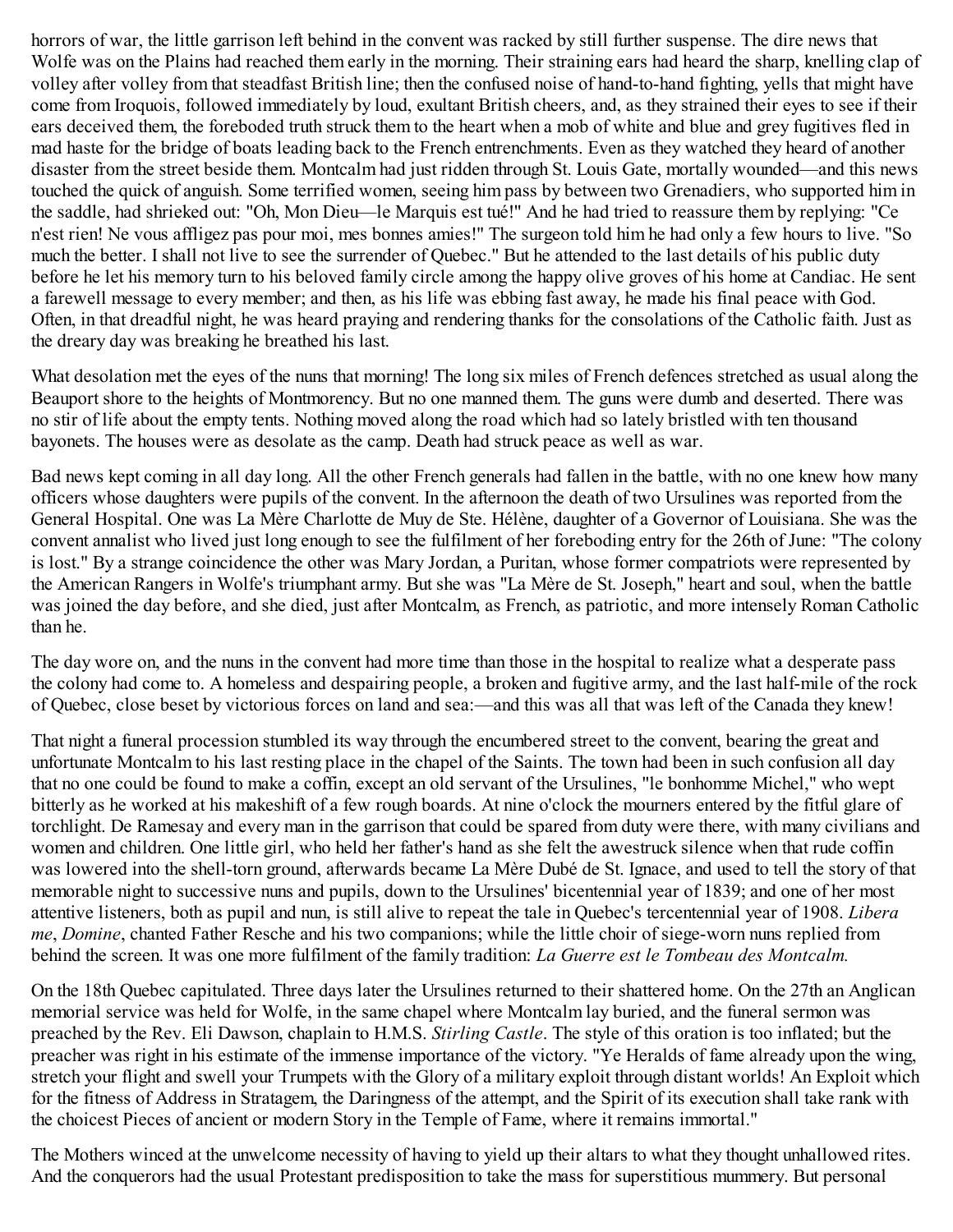experience and many amenities on both sides made each more tolerant after that long, hard winter. General Murray, now in command of the British army of occupation, quickly won golden opinions by his justice and generosity. He and his men cheerfully gave up a whole day's rations every week for the benefit of the poor, and always paid religious processions of all kinds "the compliment of the hat." And it soon became known that, before leaving for England, Townshend, though obliged to borrow money from the fleet for the needs of the army, had yet sent Bougainville enough to help the French sick and wounded.

Murray established his headquarters in the convent, which was also used as an officers' hospital and had a guard of Highlanders. The sanctity of the cloisters was religiously observed, and not a single complaint was ever made against the British garrison. On the contrary, the officers and men did all they could for the nuns, shovelling the snow for them, seeing they got the best food that could be had, and generally making them as happy as possible under the circumstances. As the winter began to set in the annalist records that the Highlanders, "exposed by the peculiarities of their costume to suffer severely from the climate, became objects of compassion to the nuns, who set to work to knit long thick stockings to cover the legs of the poor strangers." Captain Knox, of the 43rd, records another pleasant amenity in his journal for the 30th of November. "The nuns of the Ursuline convent having presented the Governor and other Officers with a set of crosses of St. Andrew, curiously worked, they were displayed in compliment to this day: in the corner of the field of each cross was wrought an emblematical heart expressive of that attachment and affection which every good man naturally bears to his native country."

Thus passed the terrible 1759. How different from 1659, when La Mère Marie de l'Incarnation was writing home to France her patriotic congratulations on the Peace of the Pyrenees and the rising glories of His Most Christian Majesty, *Le Grand Monarque* and *Roi Soleil*!

French hopes began to revive with the spring of 1760. The gallant de Lévis was gathering his forces at Montreal; his army was to be joined by all the able-bodied manhood of the country as he came down; and the *Fleur de Lys* was to float from the Citadel again. On the 21st of April Murray ordered all the inhabitants, except the nuns, to leave Quebec. All private property left behind was stored in the Récollet church, on the site of the present Anglican cathedral, watched by two delegates chosen by the townsfolk, and placed under a strong guard. On the 23rd the ice moved down and navigation opened. On the 25th Lévis' vessels began to arrive at Pointe-aux-Trembles; and a desperate struggle was seen to be imminent. On the 28th every British soldier that could be spared from actually manning the walls marched out to prevent Lévis from closing in to the commanding heights at decisive ranges. A desperate fight ensued; far bloodier than the first battle of the Plains; and in a few hours the little British army staggered in, beaten back to its walls, with the loss of more than a third of its numbers. The French army had lost even more men; and the convent was presently filled with the wounded of both sides. Lévis opened his batteries: all the dangers of a siege began again, and at much closer quarters than the year before. The vanguard of a fleet was reported coming up stream under a press of sail. It rounded into harbour after dark; and a French officer on the Beauport shore sent off a message to Lévis to say the French reinforcements had arrived at last! The rumour flew round and fired the besiegers to instant action. But just as they were about to carry the town by assault they found they were mistaken, and that the whole British fleet was coming to relieve Quebec and cut off their own retreat. They at once raised the siege, retired in all haste on Montreal; and there, brought to bay by irresistible forces on land and water, they laid down their arms forever. Three years later the convent annals record the momentous change of sovereignty in these few and simple words:—"On the 24th of May, 1763, a treaty of peace was signed between the Kings of France and England. Canada is left to the English. God grant religion may continue to flourish there!" This devout wish seemed at first destined to disappointment, in the sense desired by the annalist. The good and great Bishop de Pontbriand died before the final surrender, and the Canadian branch of the Church was bereft of its ordinary head at the very time that the State was wrested from its *Mère-Patrie*. For eight years, from 1758 to 1766, not a novice joined the thinning ranks; and the novitiate, consequently, soon ceased to exist. "To add to our difficulties, all commerce with France is forbidden: yet what credit could the Canadian merchants, even if not already ruined, hope for in London? And how many articles of prime necessity, especially for the Church and altar, and for the apparel of persons living in religious communities, are no longer to be found on the list of English manufactures, since their proscription by the law of the land!"

However, the nuns faced every privation with undaunted courage. They did Indian bark work, which they sold to the British officers' families. Perhaps they were taught by Esther Wheelwright, who was elected Superior in 1761, and who might still have retained the art she learnt in her five years' wanderings in the forest, between her Puritan home and the convent. They earned a little money from their own people by embroidery and gilding and other work useful in restoring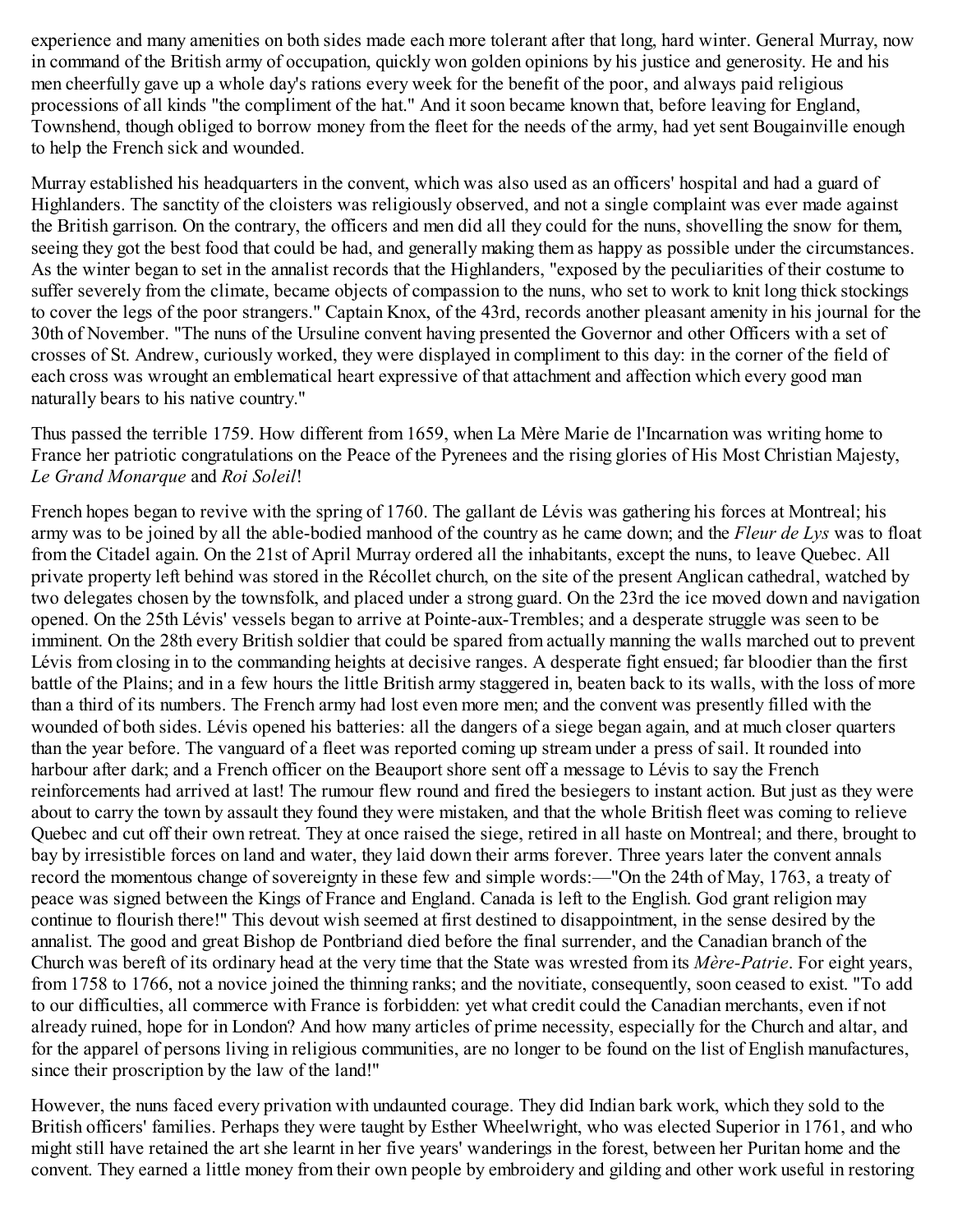religious service in the ruined churches. They were poorer than they had ever been, even in the worst days of a hundred years ago. The present of a little seed grain is thankfully recorded as likely to enable them to tide over the next winter without losing their pupils.

In 1761, there were thirty-seven boarders, and English names appear for the first time. Some years later the annals say: —"It has been a great consolation to us, in the midst of so many difficulties and trials, to see our classes always well filled, there being often as many as sixty boarders, French and English. The latter are naturally very gentle and docile; but it is sad not to be allowed to bring them up in our Holy Faith." There are very few Anglo-Canadian families, of any social standing during the first century of British rule, whose daughters did not get at least some of their education from the Ursulines. And was not St. Ursula herself the daughter of a Prince of Britain?

1766 was a turning point in Ursuline history. The novitiate was reopened; Monseigneur Briand, the Vicar-General, arrived out after being consecrated as fourth Bishop of Quebec; and the foundress of their Order was beatified as St. Angela of Merici. "The happy event was celebrated with as many outward demonstrations of joy as if the whole country had still been under Catholic rule." The breach between French and French-Canadian public life was already widening. In 1767 La Mère Marchand de St. Etienne writes to the Ursulines in Paris: "The news we have had from France this year grieves us profoundly. Although expatriated by the fate of war our hearts are as French as ever, and this makes us doubly sensitive to the decline of that dear motherland. I cannot help saying that it is as well to be in Canada, where we enjoy the greatest tranquillity. We are not in the least molested on the score of religion. We have a Governor, who, by his moderation and benignity, is the delight of every one, and a bishop who is the joy and consolation of his flock." This juxtaposition of British commander-in-chief and French-Canadian bishop speaks for itself. A little later on La Mère de St. Louis de Gonzague writes:—"Religion is perfectly free. People say it is not the same in Paris, where religious communities suffer persecution. We are told that you were even obliged to celebrate the beatification of our Blessed Mother Angela in secret. We have no such difficulties here under British rule."

In 1773 the Jesuits, hereditary friends of the Ursulines, were suppressed in France. In 1774 the British Parliament passed the Quebec Act, favouring French-Canadian rights and privileges. In 1775, an army of American Revolutionists invaded Canada and besieged Quebec. Bishop, clergy and nuns all saw the peril of intolerant assimilation staring them grimly in the face; and all stood as firmly British as they did against the third American invasion, in the war of 1812. And in 1799, when Monseigneur Plessis preached a sermon in the Basilica to celebrate Nelson's victory at the Nile, no church in Canada responded with heartier alacrity than the Ursuline chapel to the Bishop's *mandement* ordaining a general thanksgiving for the blessings ensured to the French-Canadians by the just laws and protecting arms of the British Crown.

And this appreciation of British right and prowess was not wrung from any assemblage of mere frightened women, cowering for protection beneath the first strong hand; but sprang spontaneous from the well-proved heroines of four sieges and five battles.

## **VII**

St. Ursula is reverenced in the cloisters as a great patroness of learning. St. Angela founded the Ursulines as a teaching order in 1537. And La Mère Marie de l'Incarnation and her successors have always looked upon their school as the prime object of all their work in Canada. Ursuline teachers and boarders are always drawn from the best social classes in their respective communities; and these female Etons exert considerable influence in different parts of the Roman Catholic world, with their 500 convents, their 12,000 nuns, and their 100,000 pupils.

Quebec society offered a fair field and much favour to the Ursuline teachers in the eighteenth century. Charlevoix found it very much to his taste in 1720. "...a little world where all is select.... A Governor-General with his staff, nobles, and troops; an Intendant, with a Superior Council...a Commissary of Marine, a Grand Prévôt, a Grand Voyer; a Superintendent of Streams and Forests, whose jurisdiction is certainly the most extensive in the world; merchants in easy circumstances, or at least living as if they were; a bishop and a large staff of clergy; Récollets and Jesuits; three oldestablished communities of nuns; and other circles almost as brilliant as those surrounding the Governor and Intendant.... There are abundant means of passing the time agreeably.... Current news is confined to a few topics. News from Europe comes all at one time; but then it lasts a whole year.... The arts and sciences have their turn, so that conversation never languishes. The Canadians breathe, from their earliest years, an air of good will which makes them very agreeable in social intercourse. Nowhere else is our language spoken with greater purity.... There are no really rich people here....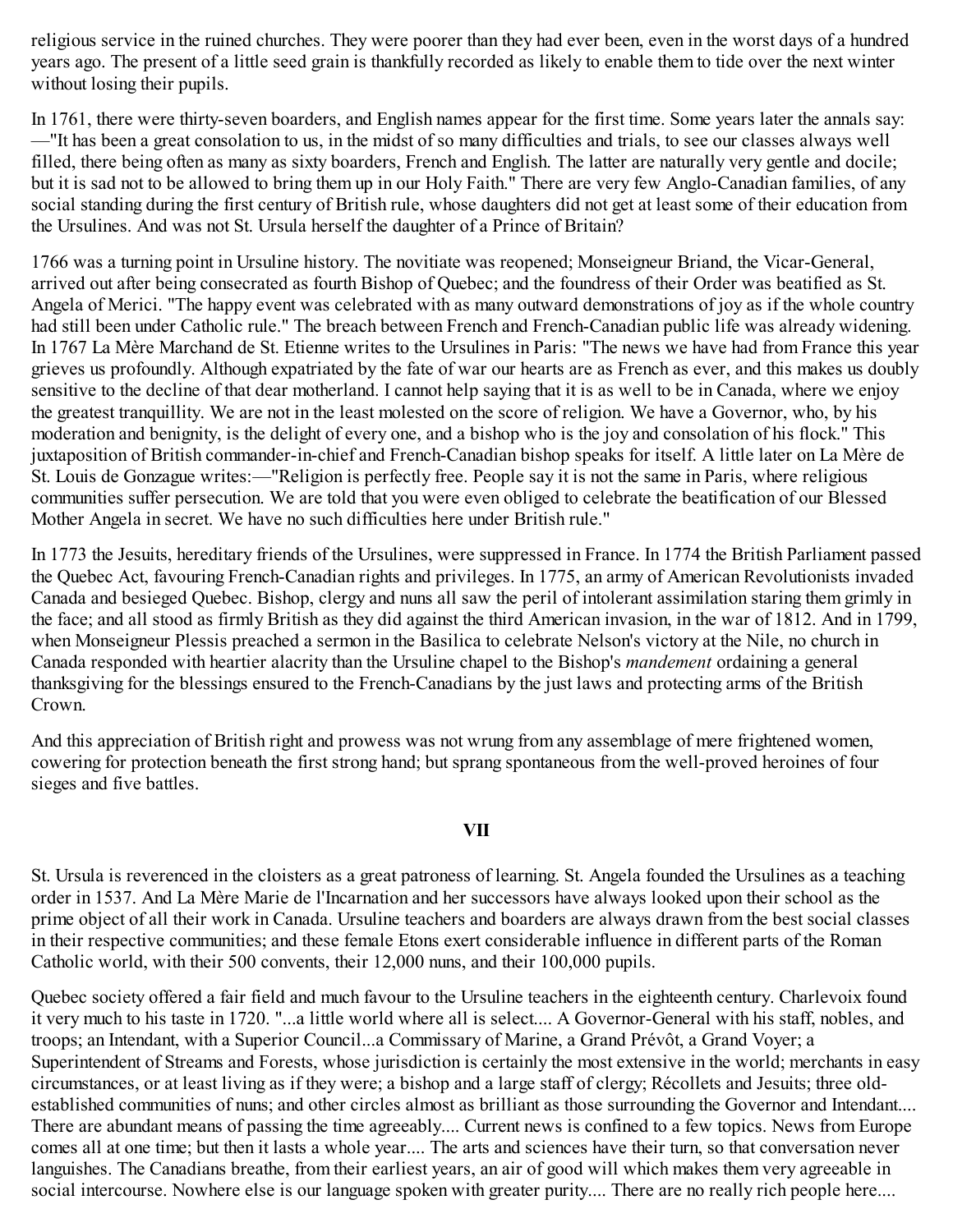Very few trouble themselves about laying up riches. They live well; that is, if they can also afford to dress well. But they will stint themselves at table in order to dress the better for it; and it must be admitted that dress is becoming to our Canadians. They are a fine-looking people, and the best blood of France runs in their veins. Good humour and refined manners are common to all; and even in the remoter country places the slightest approach to boorishness is quite unknown." In 1757, Montcalm found the ladies "spirituelles, galantes, dévotes," and notes in his journal that "Quebec is a town of distinctly good society.... At two splendid balls I saw more than eighty charming ladies, all beautifully dressed." So, perhaps, the "good old times" which form the theme of a lament written from the convent in 1785 were not so very different from the new as the writer would have her Parisian Sisters believe. "There is liberty to profess our holy religion; but there is little care for living piously, young girls are not brought up so well as they used to be. Some of our pupils are taken from us and allowed to go to the theatre before the age of fourteen. We hear many complaints of the vanity and luxury which are becoming prevalent in society; yet there are many good people who persevere faithfully in the path of duty." Society was probably getting more complex in Quebec, and throwing off its froth and depositing its dregs as it always has since social complexities began. But the fair field and much favour were there, for all that. Very few convent schools have ever enjoyed such opportunities, and none have used them better.

Yet in one important respect the Ursulines were at a very serious disadvantage. All communication with France was cut off by the British conquest in 1759, by the War of the American Revolution in 1778, and again by the long wars of the First Republic and Empire; while no French book was printed in Canada till 1765, and very few of any general educational value appeared there during the next fifty years. The only source of supply was from a French bookseller in Paris whose London correspondent managed to forward a few text-books, from time to time, as occasion served.

This separation from many forms of French life in those troublous times of universal questionings, and the difficulty of getting secular text-books, combined to throw the whole soul of the teaching more than ever into the religious sphere. But this overwhelming preponderance of one aspect of instruction did not crush out all other aptitudes, as some might think. Literature was certainly not taught on modern comparative lines; but there are many books in use to-day which are of an altogether lower world of literature than the Roman liturgy, with its profoundly intimate adaptability to so much human yearning, and its perennial grandeur of expression. How those Ursulines would have rejoiced exceedingly to see the fulness of knowledge uniting with the charm of the best French prose in praise of the æsthetics of the liturgy, in Don Cabrol's *Confèrences* at the Institut Catholique de Paris on *Les Origines Liturgiques*! "Ainsi l'Eglise s'est servie des sens, des cérémonies extérieures, pour vous élever vers Dieu; c'est le premier degré de l'oraison. Elle s'adresse ensuite à votre intelligence et à votre cœur par ses formules; et si vous vous laissez pénétrer par cette influence, elle vous conduira jusqu'au plus hart degré de la prière, le ravissement et l'extase." This is an opinion of to-day, calmly given forth while France was in the thick of the debates on the Associations Bill in a Radical Chamber of Deputies. Châteaubriand was nearer their own day; so near, in fact, that he was among the pioneers of the renaissance of wonder in literature—a renaissance which his *Génie du Christianisme* applied to the scriptures of the Church. We re-open the little *livre d'of ices*, read with him a few hymns and prayers, and are fain to confess "qu'une langue antique et mystérieuse (celle de Virgile et de Cicéron) une langue qui ne varie plus avec les siècles, convenait assez bien au culte de l'être éternel, incompréhensible, immuable."

But Châteaubriand is no longer an accepted expositor: he is not scientific enough for an evolutionary generation. Yet his famous book served its day well, revived a cultured interest in the liturgy, and preached a series of excellent lay sermons from a Christian reading of Keat's text:

Beauty is truth, truth beauty; that is all Ye know on earth, and all ye need to know.

Then, by the time the literary revival of the liturgy was waning the scientific began. This went straight to root-and-branch questions of evolution, environment, accretion, and the survival of the fittest. And now science and literature alike acknowledge the supreme fitness of Bible and liturgies to fill a foremost place in the intellectual life. Yet it's a far cry from the convent to the *Modern Reader's Bible*, and it will be many a day before the Papal revision of the Vulgate supplies the half-way house.

However, the essential point is the full and frank recognition of the value of Bible and liturgy as source-books of science and art in the life-history of man. M. Loisy is hardly persona gratissima inside the cloisters; but what Ursuline would not agree with this sentence from his *L'Evangille et l'Eglise*: "Le développement historique du culte accuse un effort persévérant du christianisme pour pénétrer de son esprit toute l'existence de l'homme." Or with Renan's dictum: "La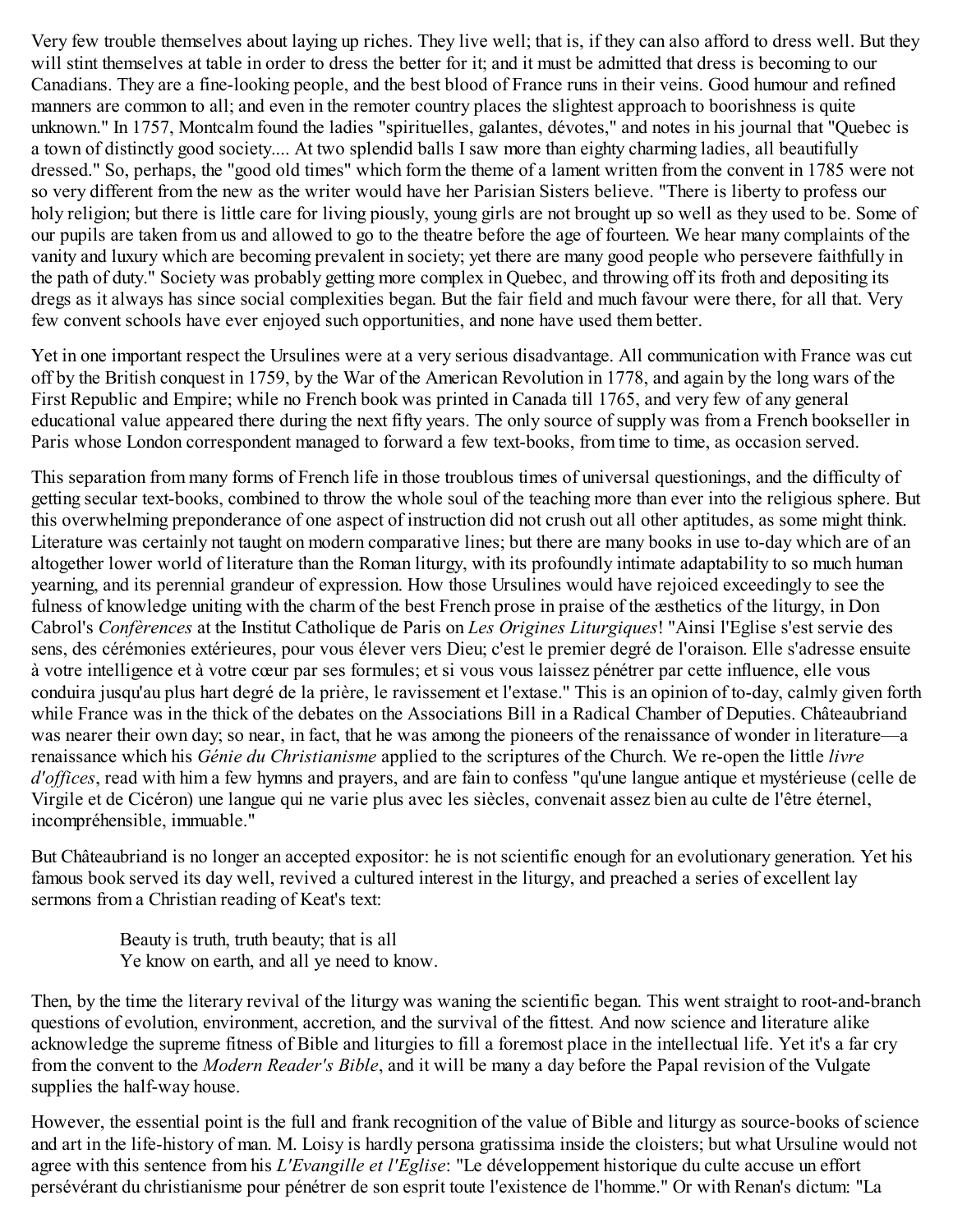religion d'un peuple, étant l'expression la plus complète de son individualité, est en un sens plus instructive que son histoire." Or with Huysmans' artistic sensibility in Gregorian chants, while he was en route towards Catholicism: "la paraphrase aérienne et mouvante de l'immobile structure des cathédrales." For would she not triumphantly point to the great Tertullian as the archetype and prophet of all these latter-day cultivators of religion? Look at this French version of his *De Spec*, c. xxxix, P.L., t. 1, col. 735, and be convinced forever:—"Vous avez des spectacles saints, perpétuels, gratuits; cherches-y les jeux du cirque, regarde le cours des siècles, les temps qui s'écoulent, compte les espaces, attends qu'on touche la dernière borne, défends les sociétés des églises, ressuscite au signe de Dieu, lève-toi à la voix de l'ange, glorifie-toi de la palme du martyre.... Nous avons, nous aussi, cette littérature, nous avons de la poésie, des sentences, même des cantiques en grand nombre, des chants;—pas de fables, par exemple, mais des vérité...."

But how could there ever have been any place for English-speaking pupils, and, above all, for Protestants, in such an atmosphere? The only answer is that there always has been room for both creeds and both races in all matters of secular instruction, and that the class-room *entente cordiale* has remained unbroken from the appearance of the first English pupils to the present day. As English schools became established, however, fewer Protestants attended. Nowadays the boarding school is mainly French-speaking and almost entirely Roman Catholic; while the Roman Catholic equivalent of Sunday-school work is carried on among the girls of the public schools, who attend the convent for that purpose only. Education moves within certain limits in all branches; but, within those limits, it is thorough. The facilitative amenities of life are nowhere better understood; and the feminine of "manners maketh man" is nowhere better put in practice.

Religion is very naturally made pervasively attractive to every Roman Catholic; and the nuns and pupils are generally the best of friends. Many a girl leaves in tears: but these do not recruit the ranks of the novices nearly so much as those who leave less regretfully, "have their fling," and then return for consolation from a hollow world.

A childish impression is sometimes fixed for life by the beautiful commemoration which marks the fête-day of La Mère Marie, when every hand helps to strew her grave with roses. And what pupil ever forgets the end of her first Christmas term? Long before daylight, while the little girls in the junior dormitories are still asleep, soft, distant music floats through the open doorway, stealing over each warm coverlet, to take the ear between dream and waking. *Noël! Noël!* are the first words soaring on the wings of that glad melody. And, presently, the now expectant eyes discern the first tall, white, gliding form, with taper-lit blonde head, leading the undulant, long procession of the elder choir girls. Voices, violins and organ—a swelling tide of sound—flow on and in, until the very air of the whole vibrant room thrills with sympathetic harmonies. A few sweet, rapt moments of full ecstasia...and the choir is passing through the farther door...and the music, ebbing after it, lingers long on happier notes, before it dies away, down the dim corridors beyond, into the silence of remembered bliss.

The crowning glory of a convent education is, of course, the taking of the veil. The ceremonial used in Quebec is the one approved by the Theological Superiors of the Ursulines in Paris on Michaelmas Day, in the year 1625. The appointed *Sacristine* carefully divides all the garments of the *Postulante* into sacred and profane. The profane are the clothes which will be discarded during the ceremonial. The sacred are those which will be worn at the beginning of the life regenerate. Then the *Postulante* is dressed up as lay women dress for worldly ceremonies; and the cross-bearer leads the way into the chapel, while all the nuns follow, two and two, holding their lighted tapers in the outer hand. The longdrawn procession is closed by three abreast: the Mother Superior on the right hand, the Mother Assistant on the left, and, in the centre, the *Postulante*, radiant in bridal white, with wreaths of orange blossom in her hair, and flashing delight to every worldly eye with the jewelled ornaments of the life she is renouncing. Attending her are three little bridesmaids, also in white and also wearing wreaths of flowers.

In the solemn middle of the Latin mass the whole sisterhood turns towards the altar, as the Archbishop begins to ask the momentous question of vocation in French prose. The change of language is an abrupt surprise. Suddenly, insensibly, your attention is teased with memories of *Faust*:—the *Dom*, *Amt*, *Orgel und Gesang* the *Böser Geist*, and Gretchen's:

. . . . . . . . Weh! Weh! Wär' ich der Gedanken los!

. . . . . . . . . . . . . . .

Dies iræ, dies illa Solvet sæclum in favilla.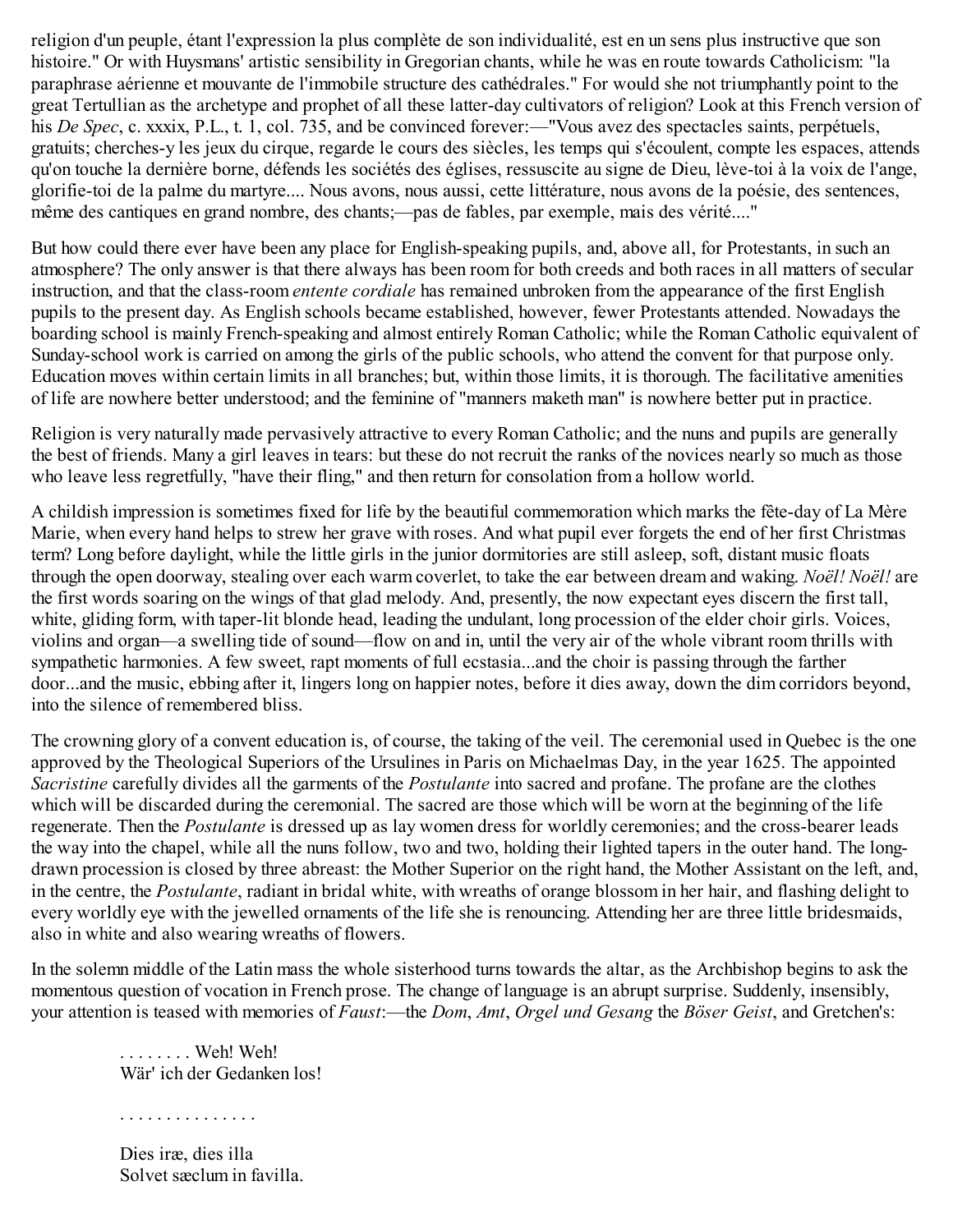The *Celebrant* and *Postulante* are now alone, before the eyes of God and man.

Ma fille, que demandez-vous?

La miséricorde de Dieu, le saint habit de la religion, la charité de l'ordre, et la société des mères.

Ma fille, est-ce de bonne volonté, et de votre propre mouvement?

*Oui, mon Père.*

Ma fille, avez-vous ferme intention de persévérer jusqu'à la fin de votre vie?

*Appuyée sur la miséricorde de Dieu...j'espére le pouvoir faire.*

The great renunciation made, the Postulante leaves the chapel, while the nuns remain in continual intercession. Presently she returns, robed as a sister; and makes her vows of service. Then, like a living crucifix, she prostrates herself before the Throne of God. There, while her sisters chant thanksgiving to the Mercy Seat of faith, there—in a long, enraptured vision—she lies prone, all else shut out.... She is so still...so still in silent adoration...you hardly know if she is drawing human breath.

At length she rises, turns toward the rest of her community, slowly passes down the waiting lines, where each nun greets her with the kiss of peace; and then, as they file out, she follows, last of all, never again to leave the cloisters in either life or death.

## **VIII**

Who does not want to pass that massive inner door, which guards the inviolate cloisters of one of the most romantic buildings in the world, which has been a gate of honour for every Governor-General of French or British Empire, and for every Royal party that has set foot in Canada, and which the personal command of kings and viceroys alone can open?

Visits are rare and visitors of high distinction; and the whole convent is astir to give befitting welcome. A word through the double-screened wicket to the left, a word in reply from the invisible nun on watch, two strong turns of solid, double locks; and the door is flung wide, and reveals a semicircle of bowing and smiling Sisters. You enter, and it instantly swings to; both keys turn firmly, and you stand there a wondering moment, with the same sense of mingled strangeness and familiarity as you had when your first glimpse through a telescope at night carried you off to the scene of things unrealized.

The next minute a nun is asking if this is your first visit to Quebec, and if you had a rough crossing. The Superior is a little ahead, doing the honours with inimitable grace. The corridor is high and well-lighted; it looks into the sunshiny garden; the pace is quickened, and you move on, a willing captive to the charm of such unexpected gaiety. You turn a corner—what can you be coming to now—a ball-room? The same *brou-ha-ha* of intervolving sound, and the same little puffs and gusts of laughter—only with less forced notes, the same fleeting little calms! You step in, just in time to catch the point of that capital story about the shy visitor who got lost in the cloisters, and mistook the right door, and...and here, at your very elbow, actually is a nun with whom you have danced in many a ball-room, and who remembers perfectly how often that splendid two-step was encored!

Over at the other end of the room the respectful little semicircle has been instinctively re-formed, as some more nuns come forward to be presented to the guest of honour and make sweeping curtseys that could not be excelled at court. A pathetically happy group is standing beside one of the deep-set windows. It is a nun with her father and sister, who have permission to follow *à la suite* on this occasion, and who are seeing her in the same room, instead of through the *grille*, for the first time for—"ever so long," they say, indefinitely, though they remember well enough the exact dates of such rare events. But that nun pities her sister in the cold world outside, and is really sorry that as you are a man you can never experience the joys of her cloistered life.

This is the private reception room, where the visitors' book is kept; and the nun who holds it open while you write notices that by having paid two visits within a month you have broken all precedents, and she promises you the gold medal for attendance and good conduct. The room is typical of the whole convent. The floor is bare natural wood,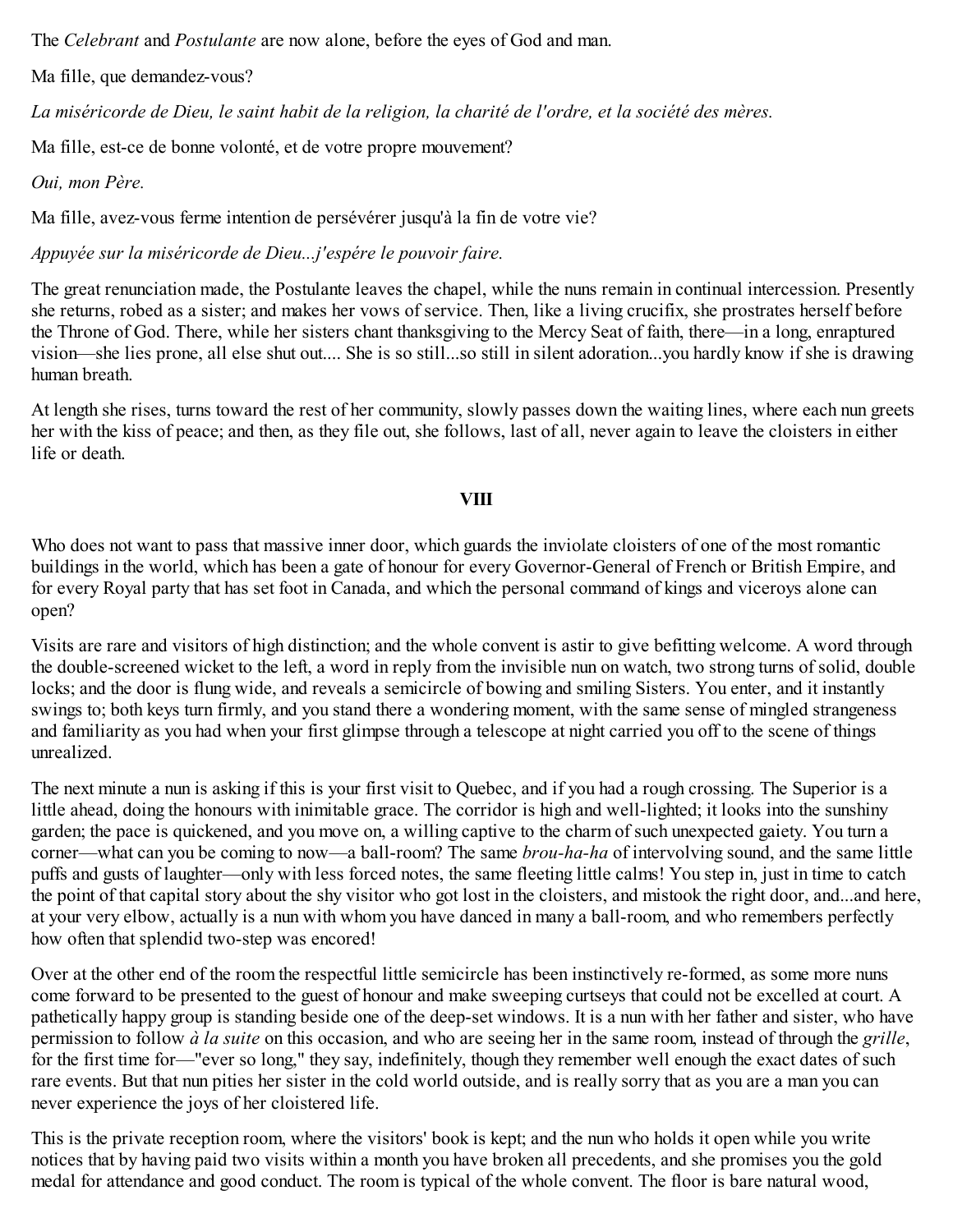spotlessly clean. No First Lieutenant ever had a smarter deck. There is some fine dark panelling round the walls, harmoniously plain. A door opens through the panel at the far end. It is quite indistinguishable at a little distance, and has an air of mystery about it. How the nuns laugh when you ask if that's the way to their *oubliette*! The only ornament, besides a few small pictures, is a huge, old-fashioned fireplace, with a chimney nook where you could build castles in the dying fire some midwinter evening. The mantelpiece and frame are of handsomely carved, smoke-brown oak. The dogs and fire-irons are enormous, with a long-established air about them. The whole is flanked by cannon balls and shells—grim reminders of troublous times, and glorious trophies of the steadfast bravery shown during the four sieges through which the convent has passed.

The library has the appearance of being deep down, the windows being high, and the light coming only from above. You look round and quite naturally ask how many "tomes" there are—"volumes" seem such mundane things compared with these ranks of solemn folios. There is a case or two of modern secular books, some up-to-date Canadian histories among them. Here is the only known impression of the seal of the famous Company of New France, or *Cent Associés*, founded by Richelieu in 1627. The seal is three inches in diameter, the encircling inscription is *Me donavit Ludovicus Decimus Tertius*, and a figure holding the Cross stands against a background spangled with the *fleur-de-lys*. On the other side is a ship under sail, with the inscription: *In Mari Viæ Tuæ*. This ship and its fine motto, *Thy ways are in the Sea*, have been adopted by the Champlain Society, and the Quebec Tercentenary crest displays both sides of the seal.

But the most interesting of all is the wealth of correspondence: letters written during the last three centuries by people of every class, from a reigning sovereign to a simple *habitant*. Anne of Austria, Frontenac, Montcalm, Murray, Carleton all who were greatest in Canada's heroic ages—were correspondents of the Ursulines. But more appealing than the rest are the letters from two Parisian Ursulines during the Reign of Terror. In spite of the horrors surrounding them and the fate which sent twenty-five of them to the guillotine, these faithful nuns did all they could to safeguard the property and revenue of their sisters in Quebec. Half of their letters are filled with accounts of the business precautions taken by their indefatigable *dépositaire*, La Mère de Ste. Saturnine, then in her eightieth year. The other half alternately freeze the blood and set one's veins on fire with indignation.

On the 13th of January, 1793, the nun who then signed herself "ex-Superior of the Ursulines of the Faubourg St. Jacques," wrote to the Superior in peaceful Quebec:—"Dear Reverend Mothers, you have doubtless heard with grief of the destruction of all the religious houses in France. Our monastery has not escaped the common fate. Your compassionate hearts would have bled to see the cloister-wall broken down, and ourselves forcibly driven out from our asylum. To our great regret we are all scattered...beg our Divine Lord to grant us grace to make a holy use of the heavy trial He has sent us. All the clergy we knew have disappeared; we cannot discover any who have escaped the massacre of the 24th of September. Our venerable confessor and our two chaplains were certainly among the victims.... I recommend myself to your good prayers as one already dead, for although my health is fairly good, which seems a miracle, considering my seventy-four years and cruel situation, yet I may not be among the living by the time this reaches you. The holy will of God be done. If I were younger I might try to accept your invitation." The letter was not delivered till after her death, as presentiment had told her. But neither correspondent could have imagined beforehand what adventures that farewell message was to undergo. It was carried over to England by some refugees flying for their lives, and confided to the care of a shopkeeper, who mislaid and forgot it. Finally, one day in 1802, nine years after it had been written, an English merchant, who had found it in London, called at the convent and gave it to the third successor of the Superior to whom it had been addressed!

The annals contain some curious entries about distinguished visitors. Thus it is recorded that when King William IV paid a visit, as a young naval officer of twenty-two, the nuns found him "most affable and gracious, *although a sailor*." Fours years later, in 1791, came the next member of the Royal Family, Queen Victoria's father, then called Prince Edward, who was colonel of the 7th Fusiliers stationed at Quebec. The good Mothers were delighted with him. He took refreshments with the bishop in the Superior's room, and bought some bark work for which he insisted on paying twenty times its value. Again, in 1860, the greatest of all their public receptions was given to King Edward VII, then on his Canadian tour as Prince of Wales. The annalist records with pardonable pride that the Prince spent two whole hours in going over the convent, after the ceremony, and that "he showed as much interest in observing the plain apartments, the bare floors, the simple cells, as anyone of us might have felt in seeing Windsor Castle."

The Refectory is where "plain living and high thinking" are practised *in excelsis*. Here are the signs and symbols of both. This room looks centuries older than the others. It is in perfect fitness for its present use; but it is long and comparatively low; quaint steps lead down into it from its garden door, the ceiling is massively ribbed with huge dark beams, and the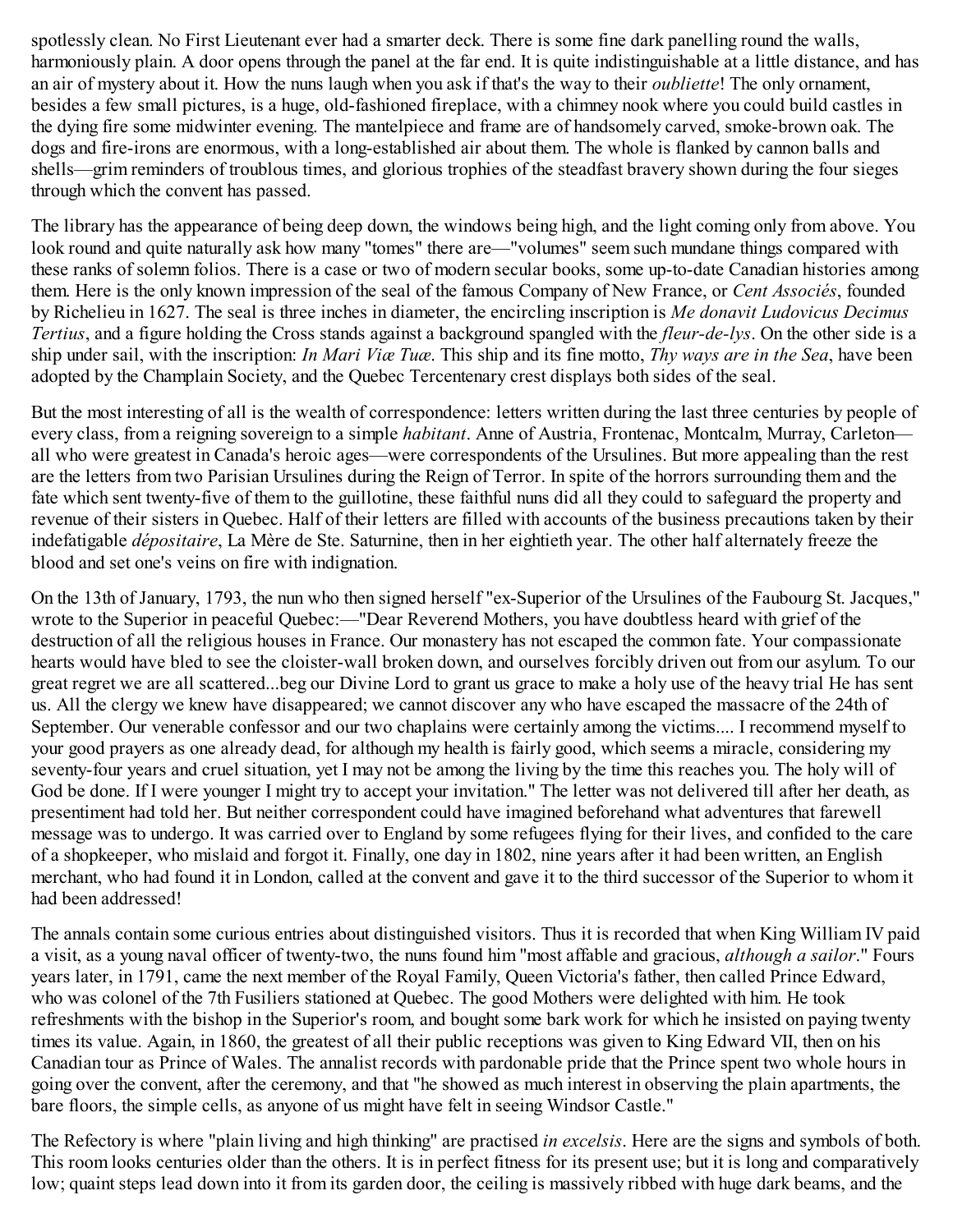whole appearance of it is distinctly mediæval. The tables are long, bare, immensely heavy; so, too, are the deep and narrow benches. You can't imagine that chairs and carpets have ever been invented. The table is set for supper. There are white water jugs at intervals; and heavy semi-globular pewter salt cellars on thick stems and solid bases. These are over two hundred years old. At every place there is a little birch-bark bread-basket, used to "gather up the fragments that remain." A lectern, like a witness-box in shape, serves for the *lectrix* who reads aloud during meals from some book of devotion. It is all so simple, and so unstudiedly natural. A nun explains the bill of fare, and the great difference between fast and feast days. You would mistake the feast for the fast days, if you had not heard about the latter first! But it seems that, beyond marking the difference in the calendar by difference in diet, the Refectory is merely a place to refresh one's body for the sake of one's soul. "Won't you give us the pleasure of your company at dinner?" laughs a nun who has not been cloistered many years; "you'll be better afterwards than if you dined at the club." And so you would.

As you approach the class-rooms there is a quick, settling shuffle of little feet, a tap with a wand, a soft "Hsh!"—and there is the nun at her desk, and all the girls standing before her, exactly as teachers and taught stand for inspection all the world over. The prize-winners wear coloured scarves over their left shoulders; but they are wisely not "shown off" before the visitors. A half-holiday is asked for and granted in honour of a distinguished guest; and instantly every girl is dropping pretty, smiling curtseys to a running accompaniment of multitudinous *Mercis*!

"It would be such a privilege to be allowed to present the novices." So the party goes on to where fourteen are being marshalled in an adjoining corridor. Two broad sunbeams are pouring steeply down into the far end of the long room in which you are waiting; and as the timid little procession begins to move in, beneath the high window, veil after mist-like veil becomes an aureole in the transfiguring light. One face and figure arrest your eye. The colour comes and goes, shifting incessantly under the rich, warm, half-Italian complexion. The neck strains a little, and pulses fast; though the face is calm enough, and the delicately poised figure is almost still, it sways so imperceptibly. What is her beauty doing here, secluded and immured from every hope of triumph? Look again. She is evidently interested in all that is taking place; but, just as evidently, only in so far as these outside interests relate to her vocation. "Vocation" is the dominant in the rhythm of her whole expression. Some other novices catch their breath with shyness before answering your questions; but her words are as untroubled as her brow. Is this the "Blessed Damozel" that haunted the imagination of Rossetti with a vision of earthly beauty looking back on us

From the gold bar of Heaven?

. . . . . . . . . . . . . . .

. . . . . . . . . . . . . . .

The wonder was not yet quite gone From that still look of hers.

Her eyes were deeper than the depth Of water stilled at even.

There is an astounding volume of sound from what must be four-handed piano-playing in the music room. No wonder: it is a fourteen-handed performance! The solitary harp looks neglected in its corner. Is it out of favour, even in convents, nowadays? At one time it was the chosen instrument to give languishing, romantic finish to a lady-like education. Perhaps its truer virtues will be recognized again, and the fit though few will re-awake its glamour as bards and angels are famed to do.

A hurrying little group meets you in the passage. They had forgotten the Indian pupil! She is a curiosity now; perhaps the last of her race to be taught there—within a few short steps of where Marie de l'Incarnation used to gather so many round the famous ash tree. She is a newcomer; and the convent is almost as strange to her as to the visitors who cluster round. One of them knows some words of her native tongue. Her eyes look far out beyond her surroundings as she answers. Is it only a freak in the association of ideas that always makes certain Indian languages set your fancy wandering among wind-swept pines and "the voice of many waters"?

But there are so many things to see! The corridors seem unending; they are so long, so many; weather-beaten grey outside, solid through and through, as if they had grown, rough-hewn, from the rock of Quebec, and had been hand-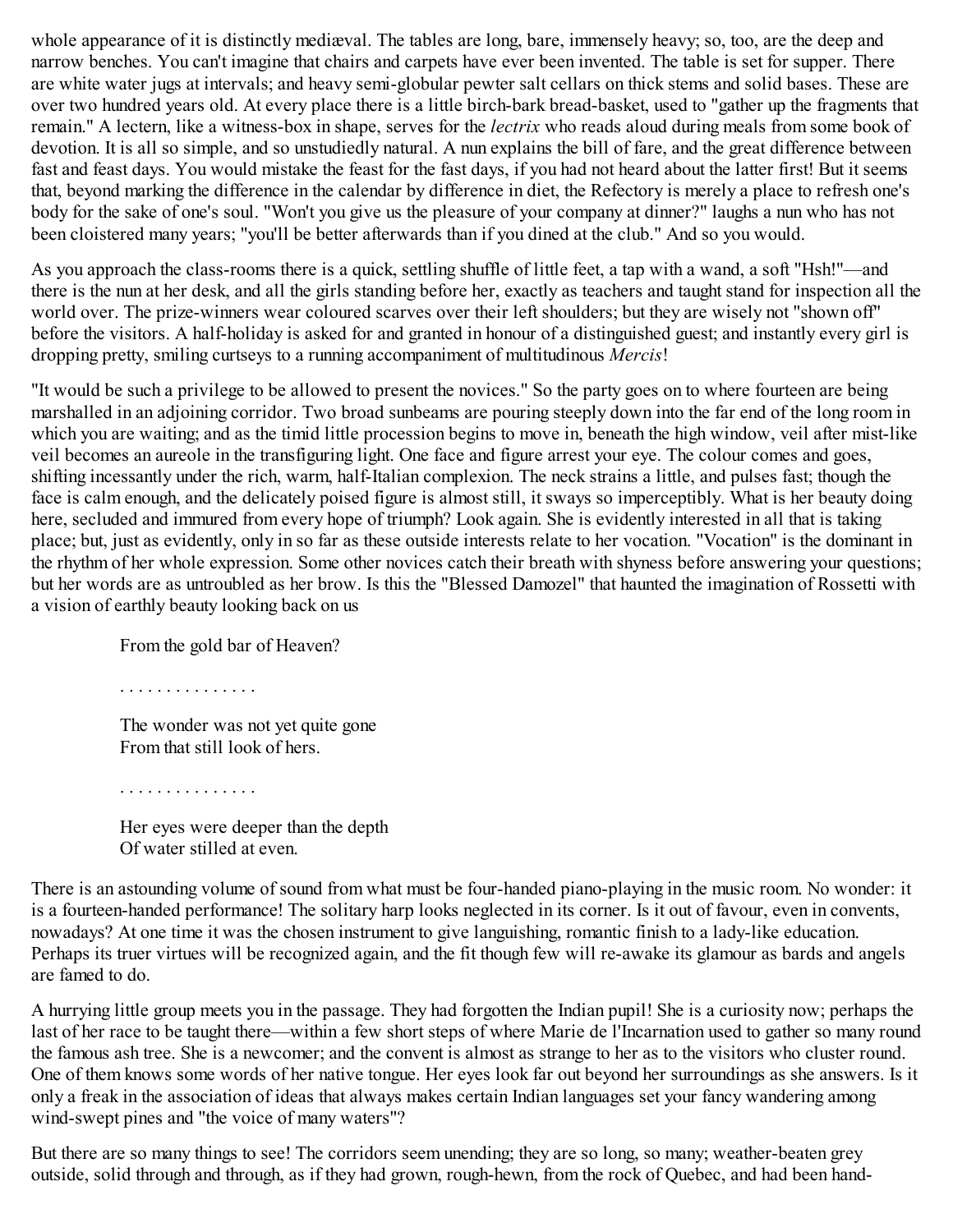chiselled afterwards, just to humanize them. Every window gives a glimpse of the golden-tinged block-tin roofs, with a steep pitch and studded with little pointed windows. The stairways are innumerable. One is called after St. Augustine a great hero in all convents—and on the landing is a statue of St. Joseph, which was placed there in commemoration at the jubilee of 1689. The Blessed Virgin Mary, of course, watches over the Community Hall, in her quality of Perpetual Superior. A bell is ringing—it is the same one that is rung at four o'clock every morning of the year. You confess that the last time you heard it at that hour you were coming home from a dance. "What different worlds there are in this one," says the nun beside you; and then adds quickly, "but innocent pleasures are very good for refreshing the mind—we take a great deal of pleasure in our garden." Another nun, with a turn for ornithology, regrets that as the town spreads further and further, all round the convent, the birds get fewer and fewer. "They would come back if they could: this is their sanctuary."

These things excite your own interest. But what interests the nuns most of all? Probably the Chapel of the Saints. A very ancient and highly venerated statue of Our Lady of Great Power stands benignant in the centre of the altar. The whole breadth of the wall on either side is covered with pictures and relics. In every other niche, too, there are relics in pious plenty. Some of them were added during the lifetime of La Mère Marie, like those of the martyrs, Justus, Modestus and Felix, which her son, Dom Claude Martin, sent out in 1662. An Ursuline of Metz sent out a relic of St. Ursula herself. All that is mortal of St. Clement is here, by permission of Pope Innocent XI. In 1674 the collection was already so rich that it was decided to build a special chapel in its honour. Since then it has increased enormously in value to the devotee. Here are the trophies of the Holy War, of the war from which there is no discharge but death, the war against the Powers of Darkness and the principalities of this wicked world: relics of Ignatius Loyola, founder of the Jesuits who so often befriended the Ursulines; of the "most lovable" Saint Francis de Sales; of the great St. Augustine; of the foundress of the Ursulines, St. Angela de Merici; relics of all ages and all countries, from the first century to the twentieth and from Canada to China; and, shedding a diviner virtue on them all, genuine particles of the Cross of Christ and of His Crown of Thorns.

Will objects connected with Marie de l'Incarnation soon be numbered with relics of the saints? You cannot help hoping that they will, so eager are her followers in this just cause. Her tomb is already a shrine for nuns and pupils.... But here is something different, something to bring you back to secular affairs, and waken memories of the heroes of worldhistory. It is the skull of Montcalm, a gruesome relic of that vivid personality. The chaplain keeps it in the same room as Father Resche used during Wolfe's siege of Quebec. A curious link between a changeful past and present was supplied by the life of Father Daulé, another chaplain, who was born at the end of the Seven Years' War and died as France and England were about to send an allied army to the Crimea. You will find a deeper and less mortuary interest in the grave than in the skull. *La Guerre est le Tombeau des Montcalm.* At Bougainville's request the French Academy had composed a Latin inscription for a memorial tablet shortly after Montcalm's death; and Pitt had willingly given permission to have it sent out to Quebec and erected there. But many delays occurred; and the present tablet was only unveiled on the hundredth anniversary of the burial, at a service held with all the magnificent rites of the Church which the hero loved so well. The elaborate inscription recites Montcalm's titles to remembrance at full length. But it is little more than a good official document. Lord Aylmer, a British Governor-General, inscribed on the grave a terser tribute, from one soldier to another's fame.

> HONNEUR A MONTCALM! LE DESTIN E<sup>N</sup> LUI DÉROBANT LA VICTOIRE L'A RECOMPENSÉ PAR UNE MORT GLORIEUSE.

No other spot of equal size in the whole New World touches the heart of universal history so nearly as this old chapel. It is just beyond the cloisters: you remember how the nuns responded from behind the screen of their own chapel at the funeral of Montcalm. Enter alone, with the essential *genius loci*—half sacred and half secular—full upon you. Three stone walls are your house of defence against an intrusive world. The fourth is as physically firm as the rest; but, by every appeal of altar, arch, pillar and aspiring height, it lifts you above all mere mortality and the flux of living pettiness. Look round you now. The sacred pictures glow with the inspiration of self-sacrifice in the cause of God. Some are themselves the tokens of daring devotion, having been saved from the fury of the French Revolution by a former chaplain at the risk of his life. A jewelled corona hangs from the ceiling by long silver chains. Within it burns a perpetual *ex voto* flame, to remind all time how human love and heavenly were blent there long ago, in the parted lives of Marie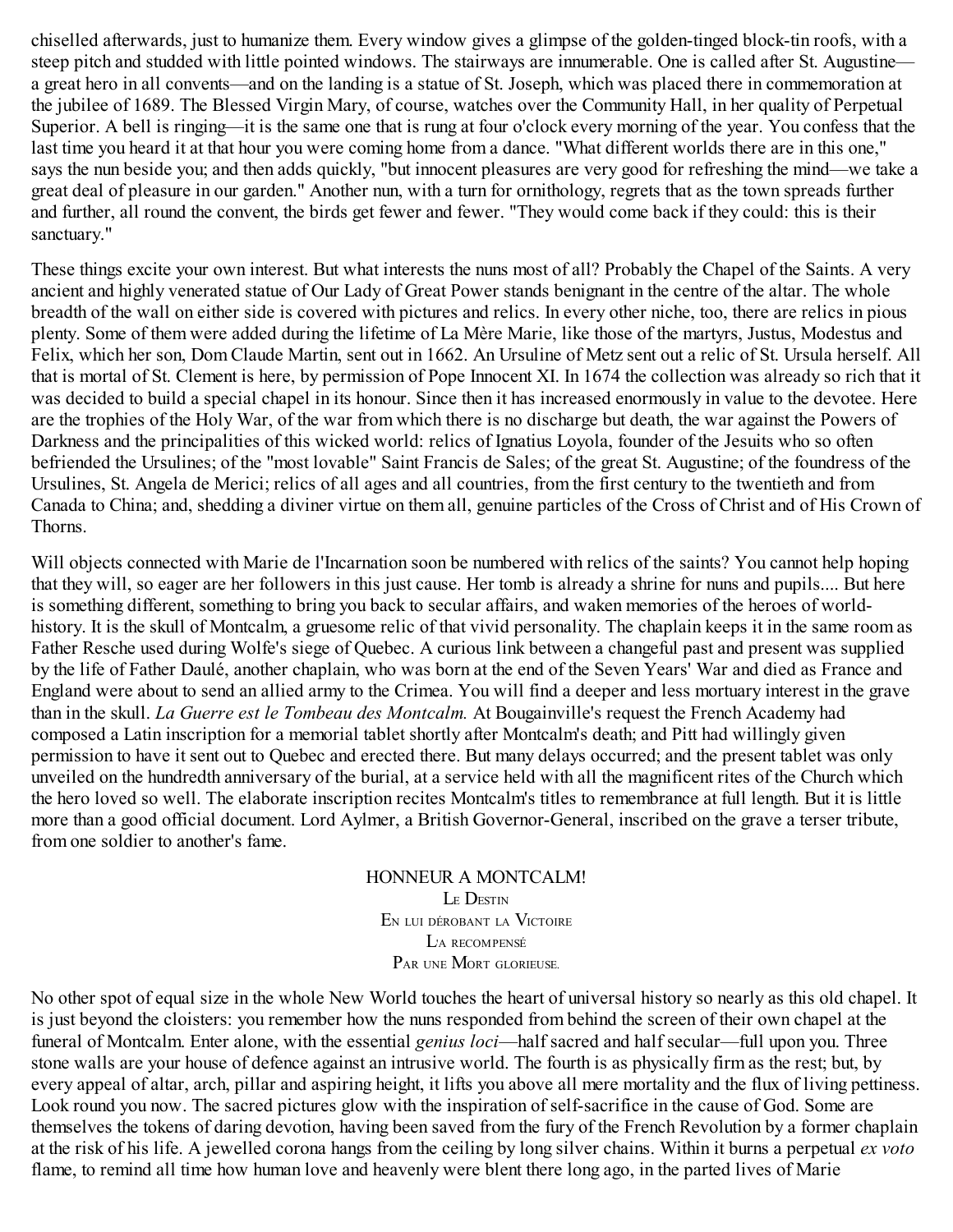Madeleine de Repentigny and her dead affianced hero. And, facing each other from the two side walls, not forty feet asunder, are the grave of Montcalm and the pulpit from which Wolfe's funeral sermon was delivered. This consecration of an *entente cordiale d'honneur* unique in history is surely the fit reward of those two commanders whose whole careers were a dedication to their respective countries' service.

#### MORTEM VIRTUS COMMUNEM FAMAM HISTORIA MONUMENTUM POSTERITAS DEDIT

#### **IX**

"Quebec" is the ancient Indian name for the "Narrows" of the St. Lawrence, that mightiest of rivers, which has been the highway of empire since Canadian history began. And at these "Narrows" the Old World and the New, the past, the present and the future, still meet and intermingle as they never have and never do elsewhere. A half-mile from the convent the full flood tide of immigration is surging inland to the future home of a great nation now in the strenuous making. But no newcomer to this harbour of a hundred fleets can fail to notice the sheer, grey Citadel, crowning the seaward summit of those Heights of Abraham whose moving story has so long been a part of universal fame. Nor can anyone see this walled city, let the eye dwell on Nature's exceeding strength and beauty within the vast mountain ring of the Laurentians, know these for the eldest of the everlasting hills, and then not feel how the most modern self transcends its wonted boundaries of time through all its endless kinship with the immemorial past and illimitable future.

Re-enter now the high-throned Upper Town, which is girt like a giant armed. Seek its heart once more. The sacred solitude does not chill you now, as it did when you came here first, out of mere bustling curiosity. Your feet no longer seem muffled in the dust of death. Greatness no longer seems departed; but omnipresent, immortally alive. For here, in this veteran chapel, which has braved so many dread ordeals with the heroic Ursulines, the twin renown of Wolfe and Montcalm becomes a shrine of memory, where the pilgrims of all chivalry can find inspiration for the exalting service of every age.

One step beyond, within the cloisters, a living link brings this Valhallan past almost as close in the body as you have just felt it in the spirit. Here is an aged nun who perfectly remembers the tales of former days, told her so often by La Mère de St. Ignace, who saw Montcalm's shattered corpse lowered into the grave after the Battle of the Plains. While Mère St. Ignace herself heard the still older tales of Geneviève de Boucherville, who saw the perpetual Lamp of Repentigny first lighted more than two hundred years ago, and whose father remembered the time of Champlain, whose tercentenary of the foundation of Quebec is being celebrated in this present year of grace. The combined ages of these four human links already exceed three hundred and seventy years. Long may this mighty span continue to grow with the life of the survivor!

A few steps more, and you are again in the historic garden, with its intimate memories of La Mère Marie. Here, between her intercessions to the King of Kings, she formed the statesmanlike resolve to persuade Canadians that, if they would be steadfast through the appalling devastation of famine, war and earthquake, they could make Canada the Land of Promise for countless generations. And here the nuns still come to reinvigorate mind and body; and for the solace of the soul. Here is a haunt of ancient peace, in which to ponder great, still books of meditation. Here is the old French cross, upheld by a pedestal made from the original ash-tree, beneath whose shade La Mère Marie taught and exhorted her faithful converts. Near by is the corner of wild garden, as wild to-day as when the little Indian feet brushed so deftly through its springing flowers, never treading one down because she loved them all to grow there as God Himself had planted them. And here, where the very ground seems native to the Golden Age, the nun who passes by in venerative mood might well apostrophize the first great Ursuline of Canada in words addressed to another spirit of the same deep constancy and calm:

Thy soul within such silent pomp did'st keep, As if humanity were lull'd asleep; So gentle was thy pilgrimage beneath, Time's unheard feet scarce make less noise, Or the soft journey which a planet goes: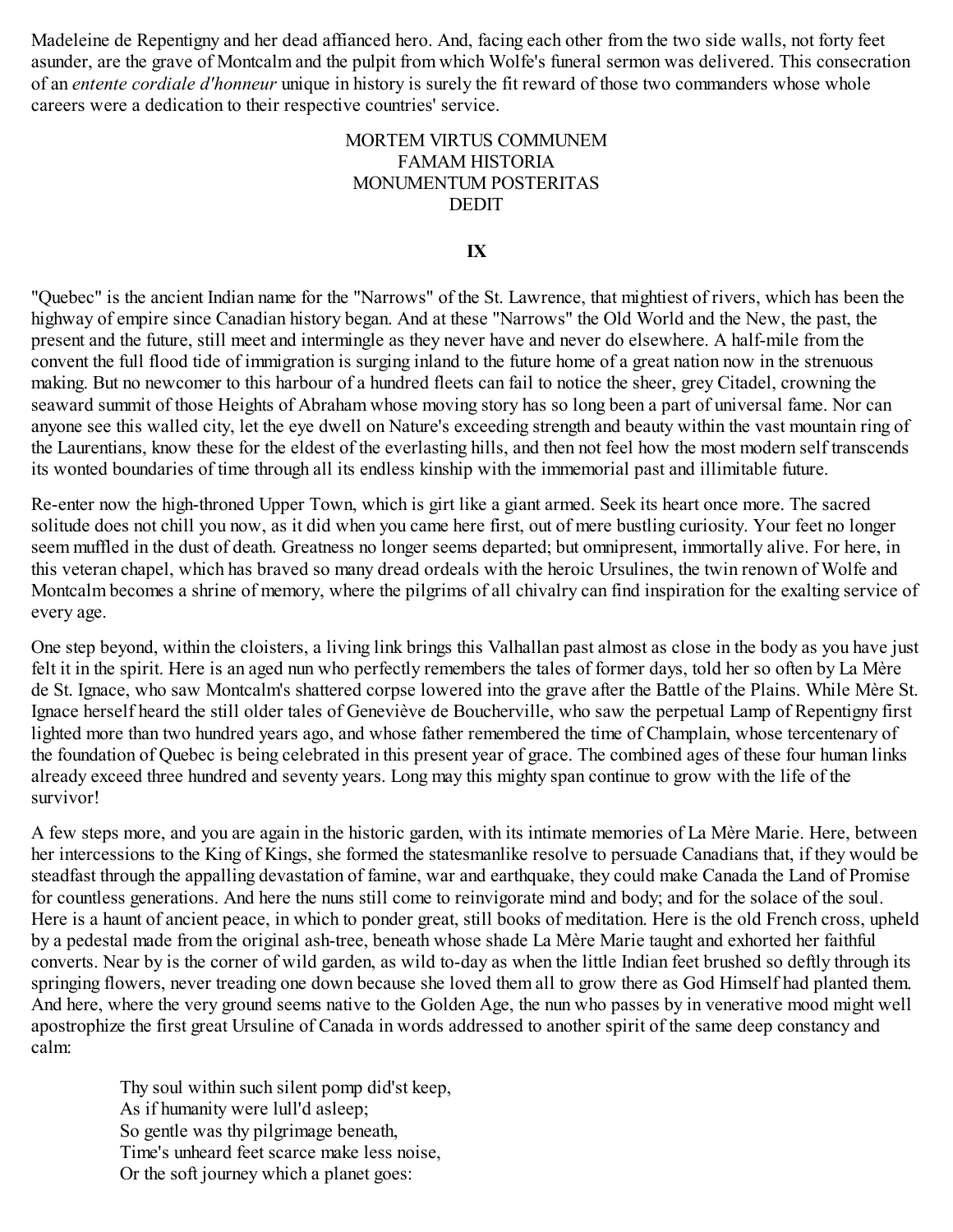Life seem'd all calm as its last breath.

A still tranquillity so hush'd thy breast, As if some Halcyon were its guest, And there had built her nest: It hardly now enjoys a greater rest.

But the garden wakens deeper memories than these. Are not its walls the harp whose unseen, æolian strings have echoed to the voice of cloister melody from morn till eve, year after year, and in five years of jubilee? At dawn the Godward day begins:

#### *Ad Te de luce vigilo.*

During more secular hours there are the busy hum of school and rippling treble of an interlude of play. But, where all is done *ad majorem Dei gratiam*, even these sounds become attunable to the dominant strain of a glad *Te Deum* or the full self-surrender of a suit preferred before the Throne of Grace:

#### *O Cor amoris victima.*

At dusk the whole Sisterhood commits soul and body to Heavenly safe-keeping for the night:

#### *In manus tuas, Domine.*

And is not all this but one accordant note in the full chorus of praise addressed by a single Church in a single tongue to the one true God—a chorus of praise unwearied for nineteen Christian centuries, and unwearied still, as, with the sun, it passes from choir to choir unceasingly, among the Catholic faithful the whole world round?

And even when her Chapel is dim and silent, and the midnight garden is only a hushed seclusion at her feet, the watching Ursuline is brought home to the Divine Infinitudes by her very Convent. Here, from her roof-side window, again within the stupendous colosseum built by Titanic Nature round the arena of Quebec, she finds all that Earth can show her of Eternity:—the home of a vanished past, lost to all record or tradition; the home, too, of deeds to stir the hearts of men while history remains; the scene now of quickening life along the great ship-bearing River, in the busy streets, and among the girlhood at school beside her; and then the hills, the old, the everlasting hills; and the primordial tides, throbbing so far inland with the full pulse of the Atlantic; the wide, wide sky; the universe of stars; the view of all immensity.

> Murs, ville Et port, Asile De mort, Mer grise Où brise La brise— Tout dort. Ce bruit vague Qui s'endort, C'est la vague Sur le bord; C'est la plainte Presqu'éteinte D'une sainte Pour un mort. On doute La nuit.... J'écoute.... Tout fuit,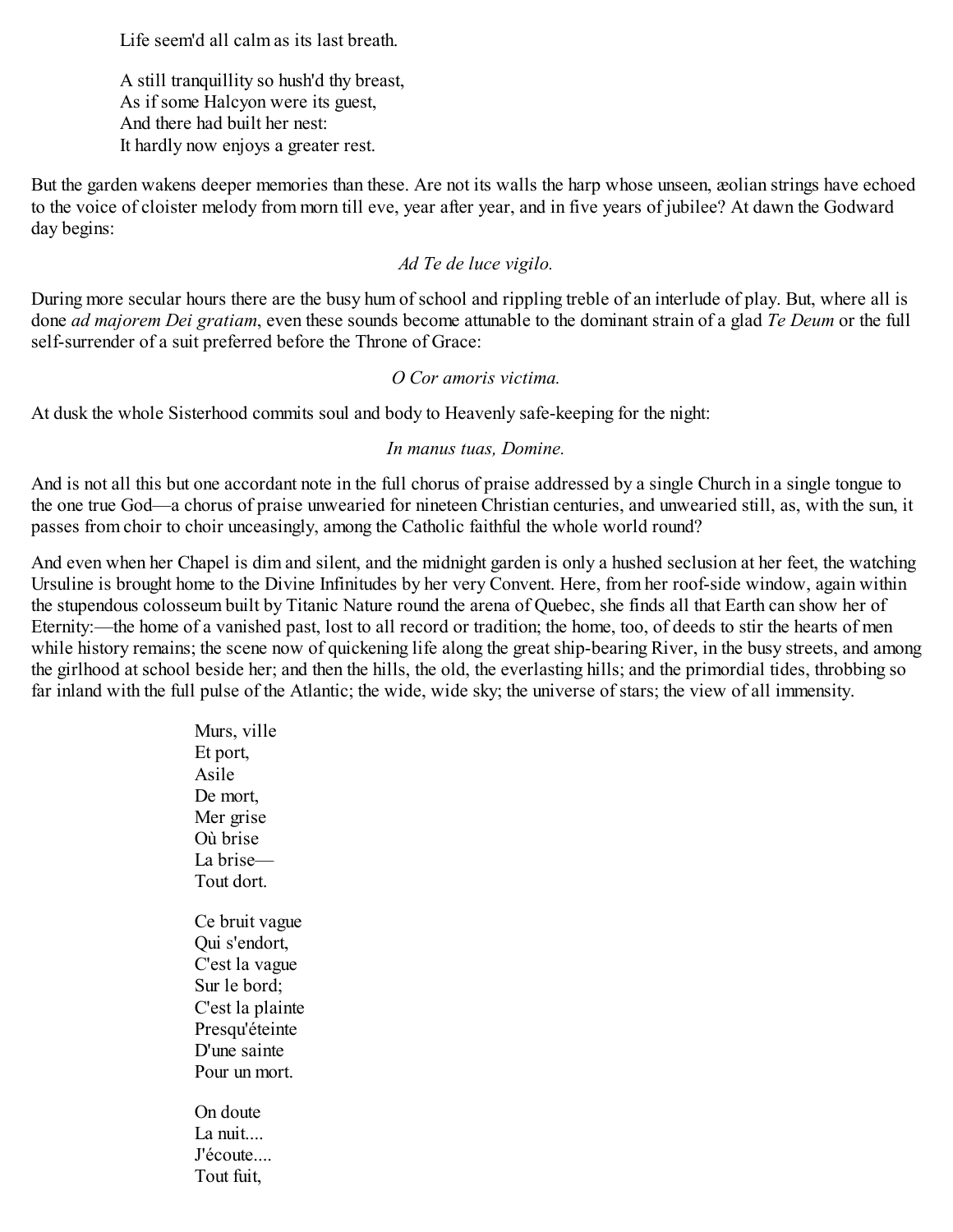Tout passe, L'espace Efface Le bruit.

Then, when an angel lays his ear to this still convent, as we lay ours to catch the voice of Ocean whispering through a single shell, he surely hears those undertones of lowly human service which are the soul of all the harmonies on high.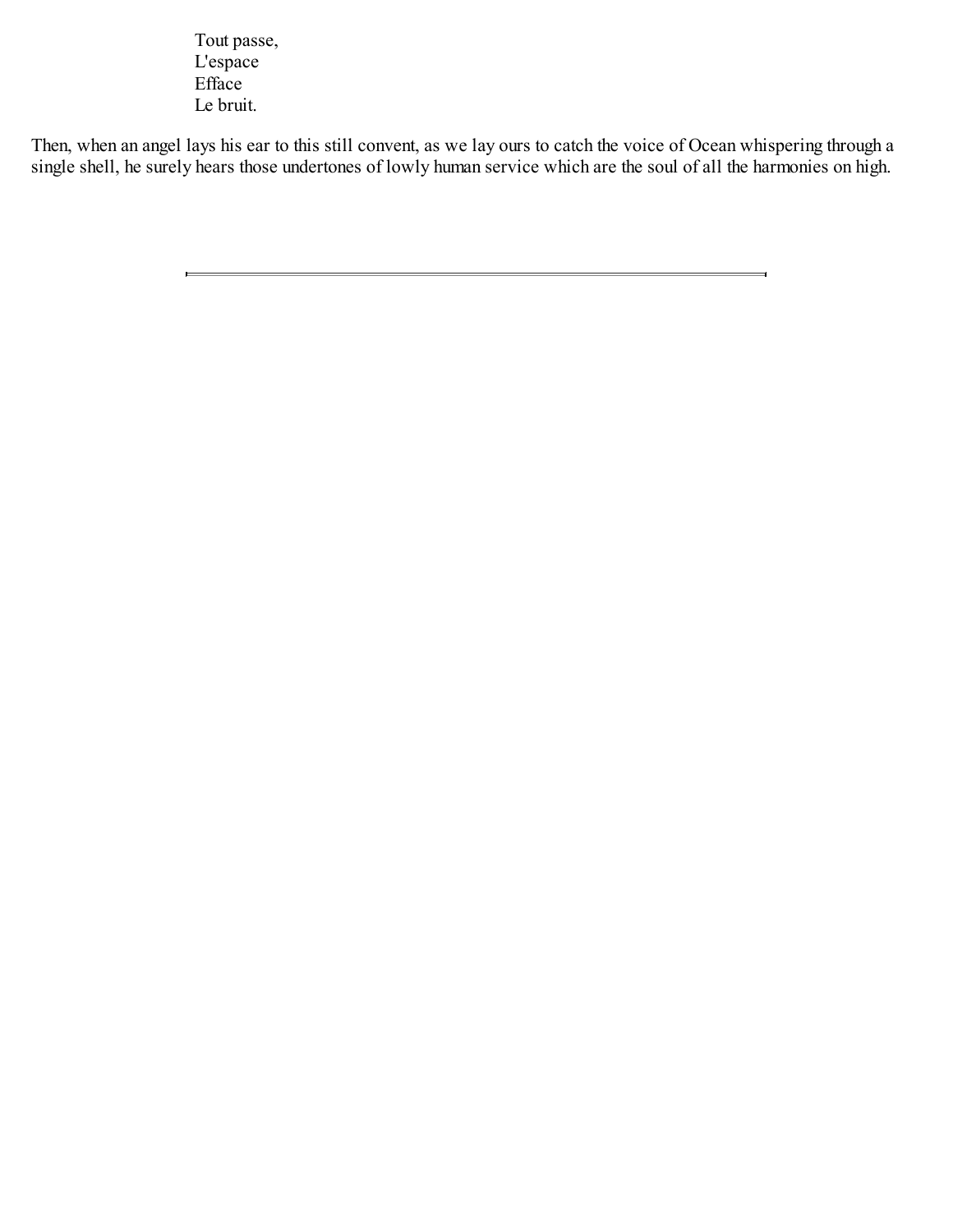# **CHAPTER X**

## **THE HABITANT**

A million of happy, selfcentred *habitants* still live, little knowing and little known, among the other self-ruling millions of the Empire. They were, originally, the *habitants* of lands "conceded" to Canadian *seigneurs* by the Crown of France, according to the theocratic feudal scheme of Richelieu. All emigrants were "good Catholics"—Huguenots being expressly forbidden; the firstfruits in their new home were apportioned to the Church; and every able-bodied man was also bound to answer the King's call to arms. The *seigneur* did homage for his lands, which he was obliged to settle on pain of forfeiture. The *habitant* paid seigniorial dues of *cens et rente*, ground his corn at the *seigneur's* mill, baked his bread in the *seigneur's* oven, and gave tithes of all fish caught in seigniorial waters. In those days Canada was administratively a part of France; and, as every acceptable feature of separate French life has since been guaranteed by every succeeding Constitution and fostered by every feeling of intense race-patriotism, it is little wonder, nowadays with every French disability long since forgotten and every present benefit appearing daily in a French disguise—to find the *habitant* still more devoutly French than ever. The term *habitant* is now generally applied to the whole country population; but, as it excludes that other million of French-Canadians who live in towns or cross the line to work in New England factories, it still denotes the classes farthest removed from outside influences, most cut off by difference of language, readiest to look upon race and religion as one and the same, and always hearing, whether they will or no, the voice of the *Mère-Patrie* calling to them through every tale and song.

If, then, we wish to understand something of their peculiar differentiation, we must consider them as having lived under the care of a great theocracy; as still speaking a pure form of French, with truly derived adaptations to Canadian needs; and as still cherishing a folklore quintessentially French both in letter and spirit, and distinctively Canadian only through much selection and a little variant development.

Ordinary manifestations of priestly power are too well known to be dwelt upon here. We need only note that Canada has her share of them, and more. Every village has its towering church, its convent, school, and *presbytère*, with straggling clusters of little white cottages meekly grouped about them. The wealth of the Church is not only very great in itself, but simply overwhelming in comparison with that of the community at large; moreover, it is free from all taxation. Yet, under the double stimulus of their own faith and priestly pressure, the people contribute enough to support a church living on pious offerings alone. There is, virtually, a State establishment in the Province of Quebec, with "all accustomed dues and rights"; and Provincial, Dominion, and Imperial authority alike have all united in guarantees for its continued security. And the *habitant* has generally been content with most things as they are. He believes that his lines are laid in pleasant places, and he knows that, however far afield they run, they will always, and surely, turn within the guardian circle of his mother Church.

But, time and place and people all considered and the point of view once granted, there is no gainsaying the fact that the Church has fairly won her predominance over the mind and her pre-eminence within the soul. For the home-bound France of modern anti-clericals and perpetual colonial sterility has always been "le Soldat de Dieu" abroad, sending generation after generation of her chosen sons and daughters to go forth pioneering for the Lord of Hosts. And her first Canadian martyr-missionaries, and their successors in less perilous times, have set up a standard of leadership which still makes the "black robe" a mighty power in the land. Illustrations of this power abound everywhere. The place-names were, originally, as various here as elsewhere; but, as ecclesiastical power came home to the people so much more nearly than any other, the names of the local patron saints have now supplanted the place-names proper in quite twothirds of the French towns and villages. St. Anne is the great exemplar of this victory in nomenclature. And the most important single instance is La Bonne Ste. Anne, the transatlantic Lourdes, where so many pilgrims gather that the entire population of London visiting an English shrine would not proportionally outnumber these good Canadians. Equally apposite illustrations are by no means wanting in the comic vein. A *habitant*, who had unwillingly taken part in a very boisterous celebration of St. Patrick's Day, summed it all up by making the saint the eponymous totem of all *les Irlandas*—"C'est un terrible Saint, ce *Sin-Pattarraque*!" Another, after listening to my explanation of the points of likeness between the two different Churches, showed his appreciation of the Anglican position by the remark, "Eh, oui, Monsieur, c'est *une espèce de religion comme il faut*."

But the all-pervading influence of the "black robe" is nowhere better shown than by the way in which Christian songs have become engrafted on Canadian folklore—and folklore is always the last refuge of paganism. The "noël" *D'où*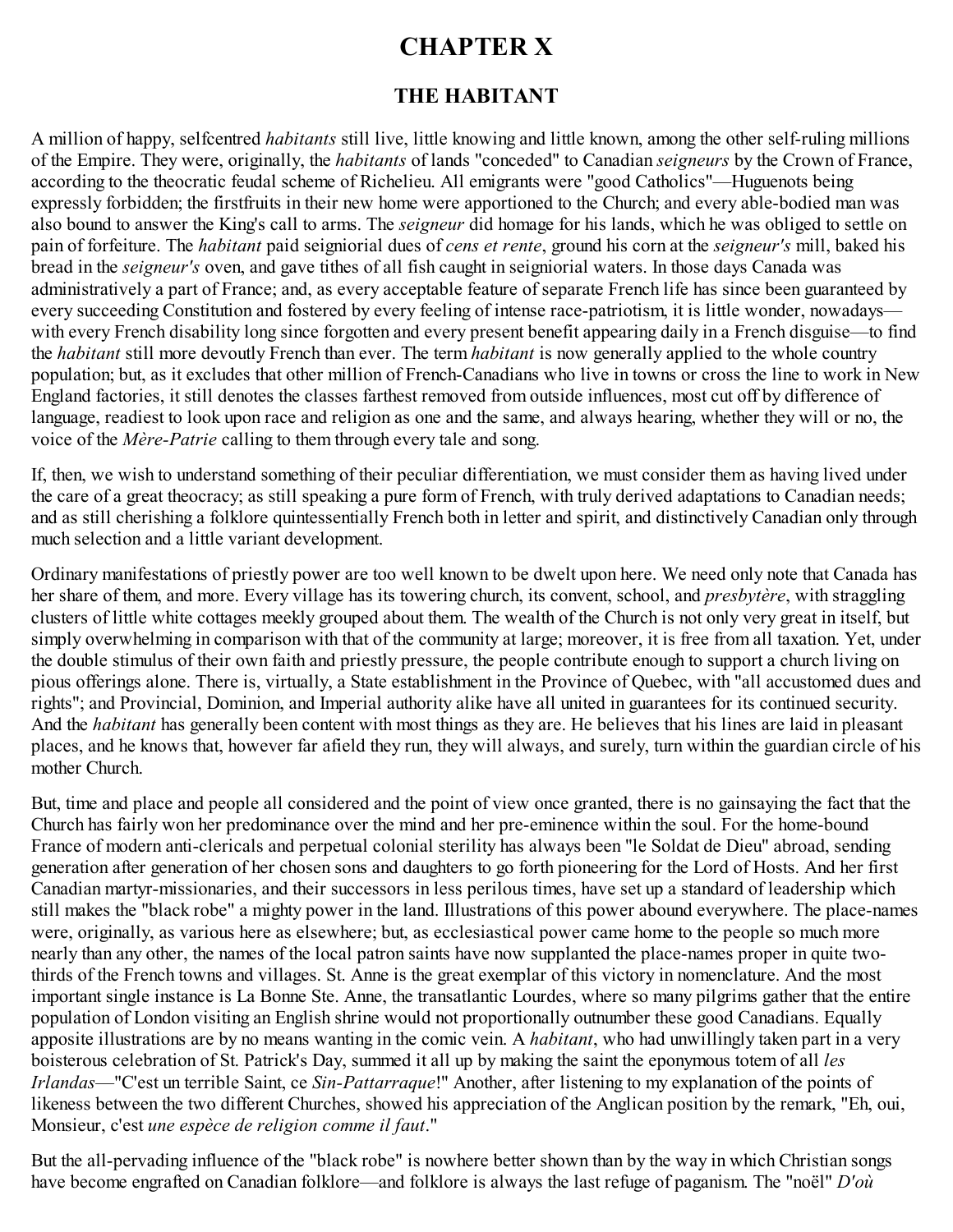*viens-tu, bergère*? is a perfect Christmas picture-poem, become a folksong for childhood. *Le Voyageur Chrétien* is for the full vigour of manhood. And old age has the quaintly solemn religious dance, *Il n'y a qu'un seul Dieu*. The words of this are a French translation of a Latin paraphrase of the *Series*, once used for the initiation of Druidic novices. At the words *Il n'y a qu'un seul Dieu* the chain begins to turn, each dancer continuing in the same direction until the first line of the half-way couplet—*Six urnes placées*, *remplies*, when all pause together to make profound obeisance to each other twice; then, at its second line—*A Cana*, *en Galilée*, the chain continues turning until the *series* ends with *les douze apôtres*. The order of enumeration is then reversed and the dance ends, as it began, with the key-line so often used, *Il n'y a qu'un seul Dieu*. Strange that this *series*, of unknown antiquity even in Druidic times, should have come down, through all the Latinized conversions of the middle age, to find its last fulfilment here, in this Old-World corner of strenuous America! And yet familiar too, for many an immemorial ark enshrines new covenants, made more appealing to the human soul. The Druids began and ended with vain elaboration—"There is no *Series* for the number One: Fate itself, and Passing forth, the Father of Grief: Nought before, nor any After." But the Canadians, though with the same Druidic form, are worlds apart with the new indwelling Spirit there, and faithfully content with the twice-sung line—*Il n'y a qu'un seul Dieu*. "Nought before, nor any After"—but, with *Unus est Deus*, the soul flies back *per omnia saecula saeculorum* and forth again to all Infinity.

The *habitant* speech is a very genuine old French—not a *patois*, much less a degenerate form of any standard tongue. It is, indeed, the next-of-kin to Molière's own, carried oversea two centuries ago by the most conservative of emigrants, and still living in unconscious fidelity to the France of the *Grand Monarque*. Its imported variants are generally of Norman origin, or nautical and military terms applied to everyday life, a very natural transference in a colony founded by seamen and maintained by force of arms. New conditions soon called for new expressions. Some Indian words were adopted; and Anglicisms have since crept in at different times. But the natural growth of new Canadian terms out of pure Old French has always been the truest form of development; and such terms have now acquired a legitimate technical precision in their New-World acceptations.

When a *habitant* says he will *acertainer*, he is not using an Anglicism, but an excellent obsolete French word: did not Francis I himself tell the Parliament of Paris, on April 9th, 1526, "Que nous sommes duement acertenés"? *Bachelier* and *bacon* have a similar history; the English words coming from the Old French, which are now obsolete in Paris, but flourishing in Canada. The emphatic *assavoir* is still used here; so is *fiable*, now only expressible in France by some such circumlocution as "digne de confiance." People sometimes say *cheux eux* and *ganif*; and astonished *habitants* always exclaim *cray-yez*!—"croyez," our own "who'd a' thought it!" In spite of locks, doors are always *barrées*, as in the time of the "gudeman" hero of "Get up and bar the door." A single line of Molière has two obsolete words still current in Canada: "Demain, *du* grand matin, je l'enverrai *quérir*." *Du* means *dès* and *habitants* still "go in quest of" what they want—*je va le kri*. As nearly all the emigrants came by way of the north of France, we naturally find many northern peculiarities reproduced among the *habitants*. Such are: *a* for *elle*; *i* for *il*, *ils*, *lui* or *y*; *amain*, "handy"; *espérer*, "to wait"; *houiner*, our "whinny"; *bers*, a cradle; and *escousse* as a space of time, instead of the space run in order to make a good jump. Pronunciation is decidedly broad and rather harsh; with *a* for é, *aw* for a, sibilant initial *dz* for d, and final *d*, *r*, *s*, and *t* often sounded in places where they are now mute in modern French.

A few military terms are very common in ordinary life. The personal effects which we call our "things" are invariably known as "booty"—*butin*. The big round "steamer" on the winter stove is a *bombe*. A fur cap is a *casque*. And old *habitants* still talk of their village as *le fort*, in reminiscence of warpaths and scalping-parties. But nautical terms meet you everywhere. You steer your way about the country by the points of the compass. The winter roads are marked by buoys—*balises*; and, if you miss the channel between them, you will founder—*caler*, and become, like a derelict, *dégradé*. You must *embarquer* into, and *débarquer* out of, a carriage. A cart is *radouée*—refitted. A well-dressed woman is *bin gré-yée*—"fitted out to go foreign." Horses are always moored—*amarrés*; enemies reconciled by being *ramarrés*; and winter heralded by a broadside of snow—*la bordée de la Ste. Cathérine*.

Indian words are comparatively rare. *Tobogane* and *mocassin* are familiar to everyone. Others are more recondite: like *sassaquaw*, "no end of a row"; *micouenne*, the big wooden spoon for the camp kettle; *ouaouaron*, an onomatopœic name for the bull-frog; and *ouannaniche*, the land-locked salmon of Lake St. John.

The use of English idioms is a very real danger; and, unfortunately, this insidious form of barbarism has perverted the truer ways of speech. Most of the common Anglicisms are merely bad superfluities forced into use by the closer pressure of modern Anglo-Saxondom. Steamers and trains being unknown until generations after the old French time we naturally hear of *stimeurs*, of "boarding" *les chars*, and even of a traction-engine as *une espèce de stime*! *Un Franças de France*,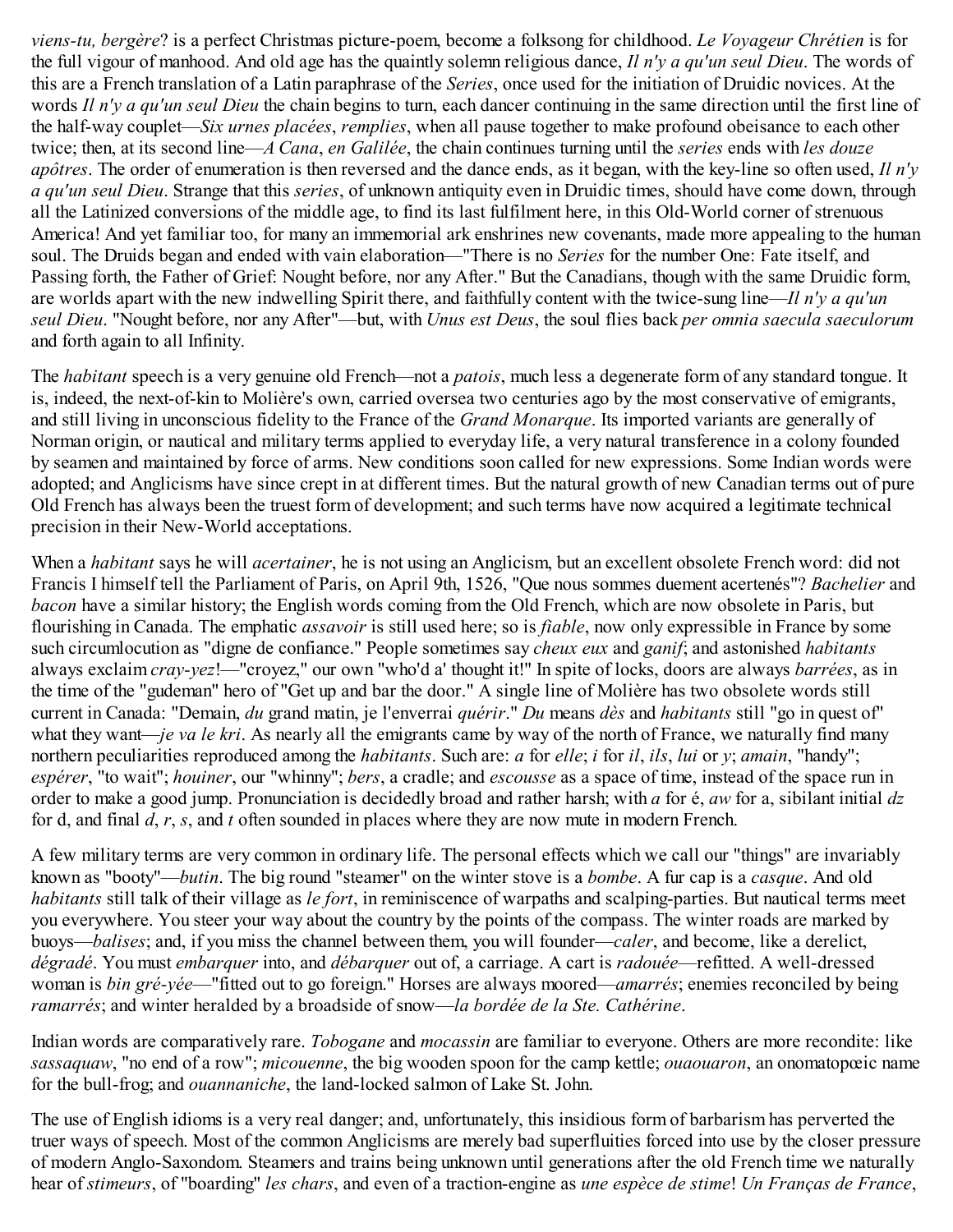who was superintending the erection of the Champlain monument in Quebec, could not get "un cric" till someone thought of *un djack-scrou*. The *habitant* will *clairer* his land, curse with all the English he knows, and sometimes get *un blackeye sur le nez*! When husband and wife go to town they can enjoy *sand-wedges* together, and she may buy *des gants de kid*, while he chooses a pair of trousers from *une grande variété de pantings*.

Canadianisms proper are quite different, and altogether justifiable. In a country of canoes and waterways certain words soon became locally specialized. *Aviron* is always "paddle"; *sauter*, to "run" the rapids; *bateau*, a slow jib-andmainsail river cargo-boat of some 40 tons. *Portage* has actually been taken by the Academy, which stooped to conquer an immortality of ridicule as well, by seizing upon this wonderful example:—"Depuis Québec jusqu'à Montréal, il y a tant de portages"! *Refoul* is the strong Acadian contraction of "refoulement," describing the sudden tumult of subsidence as the mighty ebb rushes out of the Bay of Fundy. Life in the woods has turned *brûlé* into a noun, meaning a burnt patch. *Bois-brûle*, however, is something very different. It means "half-breed," in allusion to the darkening of the "paleface" complexion. A road through sticky black earth is a *pot-à-brai*, or sailor's pitch-pot. And "boucan," "the place where hams are smoked," has become *boucane*, meaning smoke itself, of any kind at all. Lumbering is responsible for the *cage*—raft, *cageux*—raftsman, *crible*—"crib," and *glissoire*—"shoot." Sugaring has *l'érablière*—the "sugar-bush" of maple-trees; *la sucrerie*, where sugar is made; *dalleaux*, nautically "scuppers"—spouts for "tapping" trees; *mouvette*—a stirabout "paddle" for the *brassin*—thickening "syrup"; *cassot*—tiny birch-bark cornucopia, full of "setting" sugar; and *la tire*—both the "pulling" of half-hardened sugar and the "pulled" sugar itself. Snow and ice have their own vocabulary. Canadians go to *le patinoir*, not "le skating-rink" affected by Parisians. *Les bordages* are shore ice; *pont de glace*, any stretch of ice capable of bearing traffic across water; *croûte*, "crust" of snow, good going for *raquetteurs*—snowshoers. The chief drawbacks to the pleasure of winter driving are the *baraudage*, "slewing," of the sleighs—*carrioles*; *bourguignon*—frozen clots after rain; *un chemin boulant*, where hoofs "ball up"; and *cahots*—not the bumpings of the carriage, as in France, but transverse gouged-out snow-ruts which cause the bumpings. And *frasil*, snow hanging suspended in water, is the natural foe of every miller. This "fraw-zee" is from "fraisil"—"coal-dust." Extremes meet in similitude!

There are few words to show that the seamy side of life has called for special terms. But the frequent use of *zigonner*, "to saw a horse's mouth," is one proof of the lamentable fact that *habitants* are among the very worst horse-masters in the world. Unpleasing turns of thought, too, are revealed by the universal word for women—*les créatures*, by the bogeyname for the Devil—*la Gripette*, and by the feminine form of "tom-fool"—*la bêtasse*.

But, in spite of these exceptions, and partly by reason of the general contempt for the opposite fault of affected fine language—*parler en termes*, the *habitant's* own new-found phraseology will pass with the best. Even his *distance de quelques arpents* is correct enough, where farms are staked out "on the square," and the side of an acre naturally becomes a fixed measure of length. *Fumez donc* is no bad form of inviting you to sit down and spend the evening; nor could people whose axes are worth half a chest of tools describe a penniless but capable man better than by calling him *un homme à la hache*. And what an old-time charm there is in the everyday remark about any honest pair of lovers—*le cavalier fréquente sa blonde*; in the high road being still *le chemin du Roi*; and even in the word *octroi*, the Canadian use of which, in the original sense of "assistance granted," takes us far back to the old largesse of princes. How deeply, too, must the patriarchal lore have touched a popular fancy which sees a yearly manna for the teeming rivers in the infinitude of those flies so aptly called *la manne des poissons*. And, surely, the name peculiar to Laurencian twilight is drawn from the very source of poetry itself; for, at the chill of sunset, the warmed hill-tops smoke with thickening mist, the afterglow burns through the dusking brown, and then, when darkness and light have met awhile—*à la brunante*, the Canadian day is over.

*Habitant* folklore is one more witness to the scientific truth that older forms live longest in selfcentred and remote communities. For the *habitant*, coming out from the remoter Northern Provinces while mediævalism still existed there, have ever since preserved their ancient lore in a new environment so very favourable to a segregated life.

Priestly influence banished *galanterie* from the *fête des noces* and pagan wakes from every *bel enterrement*. The *vaudeville* meanings are not given to *blonde* and *maîtresse*. The *cantica nefaria*, abhorred by St. Augustine, are rare enough. Ste. Anne is invoked in song for missing sailor sons: "Bonne Sainte, rendez-moi mon fils—Il vente—C'est le vent de la mer qui nous tormente." And pagan rites are only known in their Christian guise: *La Guignolée*, or cutting of the sacred mistletoe at the winter solstice, becoming a Christmas *quête* for the poor; and the summer fire in honour of the earth-gods becoming *le feu de joie de la St. Jean*. But unconverted relics of paganism still survive. Within quite recent years an old *magicienne* has sold favouring winds to sailors. Little trees are still put up on new houses, though without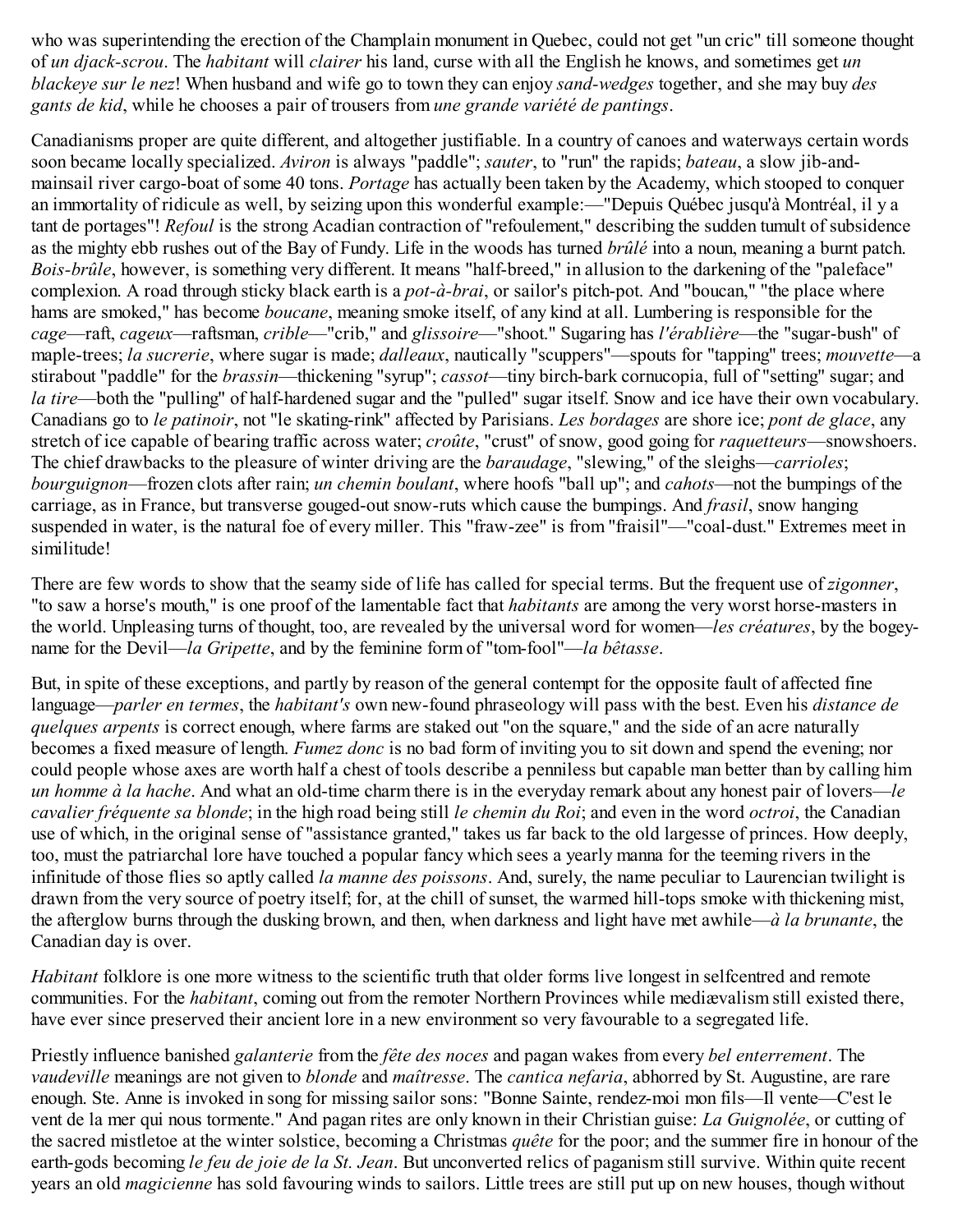any conscious purpose of giving a new home to the dispossessed spirits of the wood cut down for building. *Marianne's* donkey changes skins at Michaelmas. Wise animals and talking birds abound. The miller tricks the Devil into a sack and ties him to the mill-wheel. The *voyageur* sings *bonsoir*, *Lutin*, and shares a common superstition with the fisherman, whose *blanc, blanc loup-marin* is a mermaid or werwolf. And the *plus savante* rival supplants *la fille du Roi* by means of the Black Art.

The chief interest, however, centres in the folk-songs. Impersonal and objective in themselves they have the unselfconscious native insight of all true folklore; and their appealing simplicity calls forth our sympathy at once and holds it fast with all the intimate and yearning charm of "Nature's old felicities." Not that they have any "natural magic" of their own; for Nature is only a conventional background to some of their vivid little dramas. What really gives them their vital popularity is their intensely social qualities; and it is this one companionable touch of Nature which makes them all akin. *Habitants* will always gladly turn away from the stern or beautiful immensity of Canadian scenes to sing their fancy back into that quaint, strayed, old-French life, where all their common joys and sorrows of to-day still find a home. Verse and music are inseparably one. The more ancient airs link the songs still more closely with the past; for folk-melody is far older than any modern music, and you may still hear Gregorian love-songs among the remoter *habitants*; while the more modern airs help to wing the verse both fast and far; for many of them are singularly pure, some of them excellently apt, and a few have learnt the spell which binds ear and heart for ever.

But, though man alone may form the burden of his song, the true Canadian folksinger is, in himself, always and everywhere a voice of Nature's own. And once, in particular, I happened to hear his own wild melody blent with hers in supremely perfect harmony. It was far up the fiord-river Saguenay, amid a scene of beauty hushed in awe. The warm, midsummer night was wholly calm, the great cleft gorges full of soft moonlight, which turned to gleaming silver at the touch of water, and floated there at rest, over vast, still depths. The two gigantic guardian Capes of La Trinité and L'Eternité flanked the little bay, where my tiny yacht swung quietly at anchor, as the last of the flood pulsed slumberingly along the shore. The white whales had come in here to seek their prey, and turned seaward again with a tumult of snorting plunges. A far-off loon had given his last weird, re-echoing laugh. And then there came another—and this time a human—voice, from nearer by, among the full-leaved shadows; at first in wayward snatches, like a bird's prelude; but soon rising to the full outburst of a heart caught unawares, and singing unconscious of the world around. And this lone strain of love importunate was then as much a part of Nature's wildness there as the cry of that calling night-bird, the mighty breaths of those leviathans, the deep pulsation of the tide, or the sheer silence of those everlasting hills.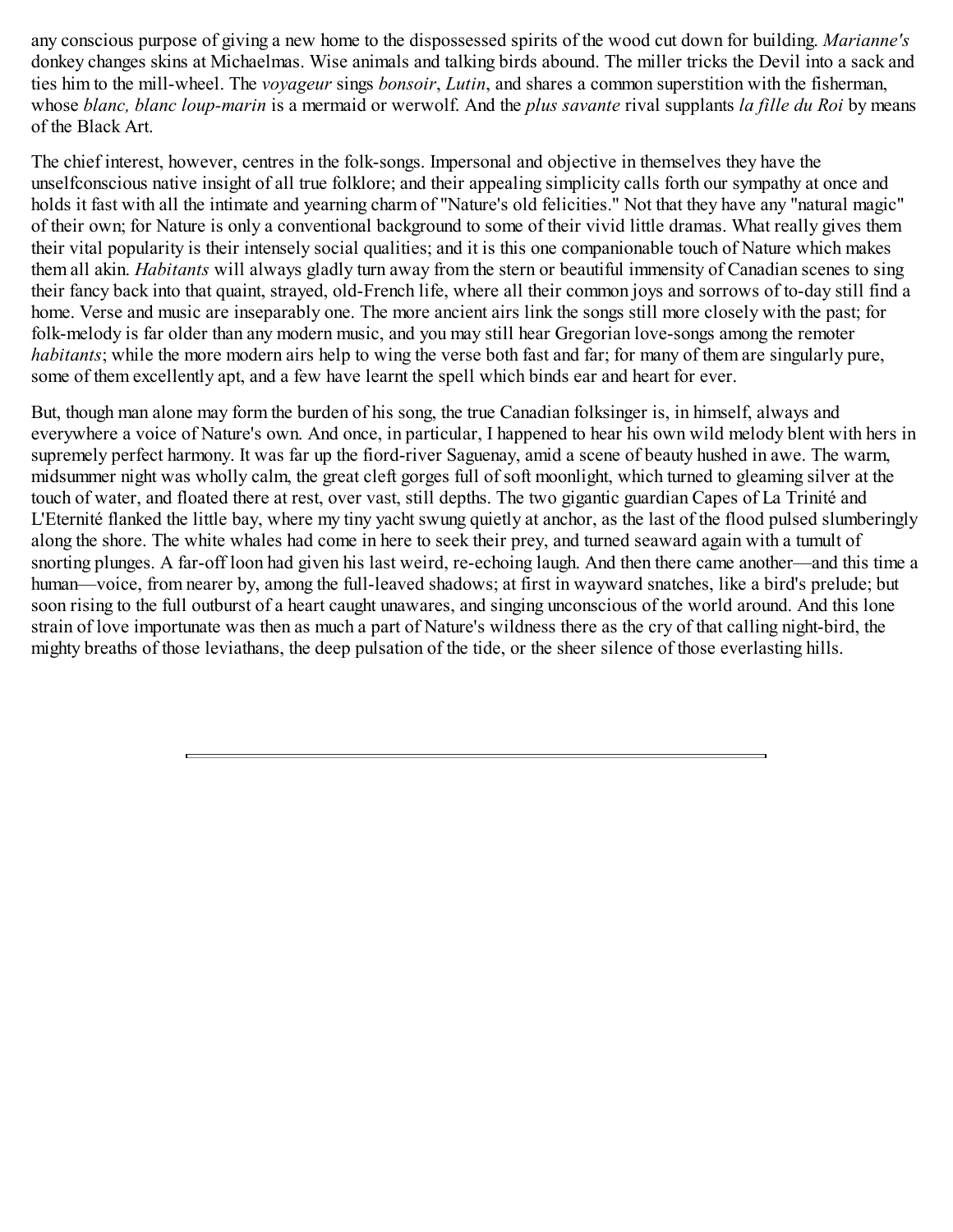## **CHAPTER XI**

## **FRENCH-CANADIAN FOLKSONG**

#### **I**

#### **COLLECTION**

Collectors of folklore so often lament that they have begun their work too late, and they so often find themselves mere gleaners of the little that has escaped the natural decay in fields once white with a harvest which no one ever thought of reaping, that some sort of a prose variant of the *chanson des regrets* is usually expected to form a part of every wellconducted preface. Just now, folklore is quite one of the proper things to dabble in, and, as the general reader is nothing if not fashionable, it will be a consolation for him to know that, in turning his attention to Canadian folksongs, he will be sure to find enough irreparable loss to give him plenty of the dainty sweet of melancholy. As we read in Mr. Gagnon's delightful book—*Chansons Populaires du Canada*—of the difficulties of collection fifty years ago, we find only too convincing a proof of that state of rapid transition from the old order to the new, when the folk begin to be self-conscious and the collector realizes that opportunity is bald behind.

It is chiefly to the collection of Mr. Gagnon that student and general reader alike must turn for information. He has given us of his best, and that best is so good that it is hard to see how anyone working on the same lines can ever better it; but then, as he says himself, "le nombre de nos chansons populaires est incalculable" and "ce volume en contient juste cent."

It is, of course, too late now to make any approach to an ideal edition, so far as collection is concerned; but a good edition for the student is still within reach, if only it is taken in hand at once and carried out with thoroughness. To be complete, such an edition should have maps of France and Canada in the time of the Grand Monarque, showing, as nearly as possible, the old and the new homes of the emigrants: it should also have folklore maps of both countries at the present day. An index, a bibliography and a glossary with philological introduction are quite indispensable. Verse and music being inseparable in the folksong, their mutual relations should be explained in a preface; but to ensure full justice to each, separate introductions should be written, that to the verse showing the place of the folksong in the beliefs, manners and customs and general life-history of the people. Besides this, every song should have its two footnotes, one on the verse, the other on the air, where all variants, Canadian, French and foreign, should be cited with exact bibliographical references. It is fortunately unnecessary, nowadays, to insist upon a faithful text, that being taken for granted. But there are degrees of faithfulness, and nothing short of perfection should be accepted. When a song is taken down from oral tradition, not only should every musical feature be exactly reproduced but every appropriate gesture noted as well. Then, after the perfect authenticity of the manuscript version has been proved, the editor should see that the printing follows it line for line, word for word and letter for letter. Even this is not enough to ensure absolute fidelity in all cases, for it is sometimes very hard to withstand the temptation to make up a complete editorial version out of authentic fragments: finding all the materials is not the same thing as the discovery of the building.

One word as to the collectors themselves. If there is one thing more than another which needs sympathy, tact and an insight into human nature, it is the collection of folksongs. The mere patience required is no small thing, as we can see from the difficulties Mr. Gagnon met with here in Canada, where, as in old Normandy, the songs were as plentiful as the apples. But the chief difficulty to overcome is the shyness and suspicion of the folk when they know they are being observed. Their first instinct is to deny all knowledge of superstitious practices, out-of-the-way customs or curious legends. And so, perhaps, the best collecting of all is done, as it were, by accident, by living among the people and gathering up the songs and stories they let fall from time to time. Mlle. Hélène Vacaresco, to whom we owe the splendid collection of Roumanian folksongs published in England under the title of *The Bard of the Dimbovitza*, "was forced to affect a desire to learn spinning, that she might join the girls at their spinning-parties, and so overhear their songs more easily; she hid in the tall maize to hear the reapers crooning them; she caught them from the lips of peasant women, of lute-players, of gipsies and fortune-tellers; she listened for them by death-beds, by cradles, at the dance and in the tavern, with inexhaustible patience." Another successful collector is the Rev. Elias Owen, who turned his position of inspector of schools to admirable account. "At the close of his examination he asked the first class, 'Now, children, can you tell me of any place where there is a buggan to be seen, or of anyone who has ever seen one?' Instantly every hand in the class was stretched out, and every child had a story to tell. He then asked, 'Which of you can tell me of a cure for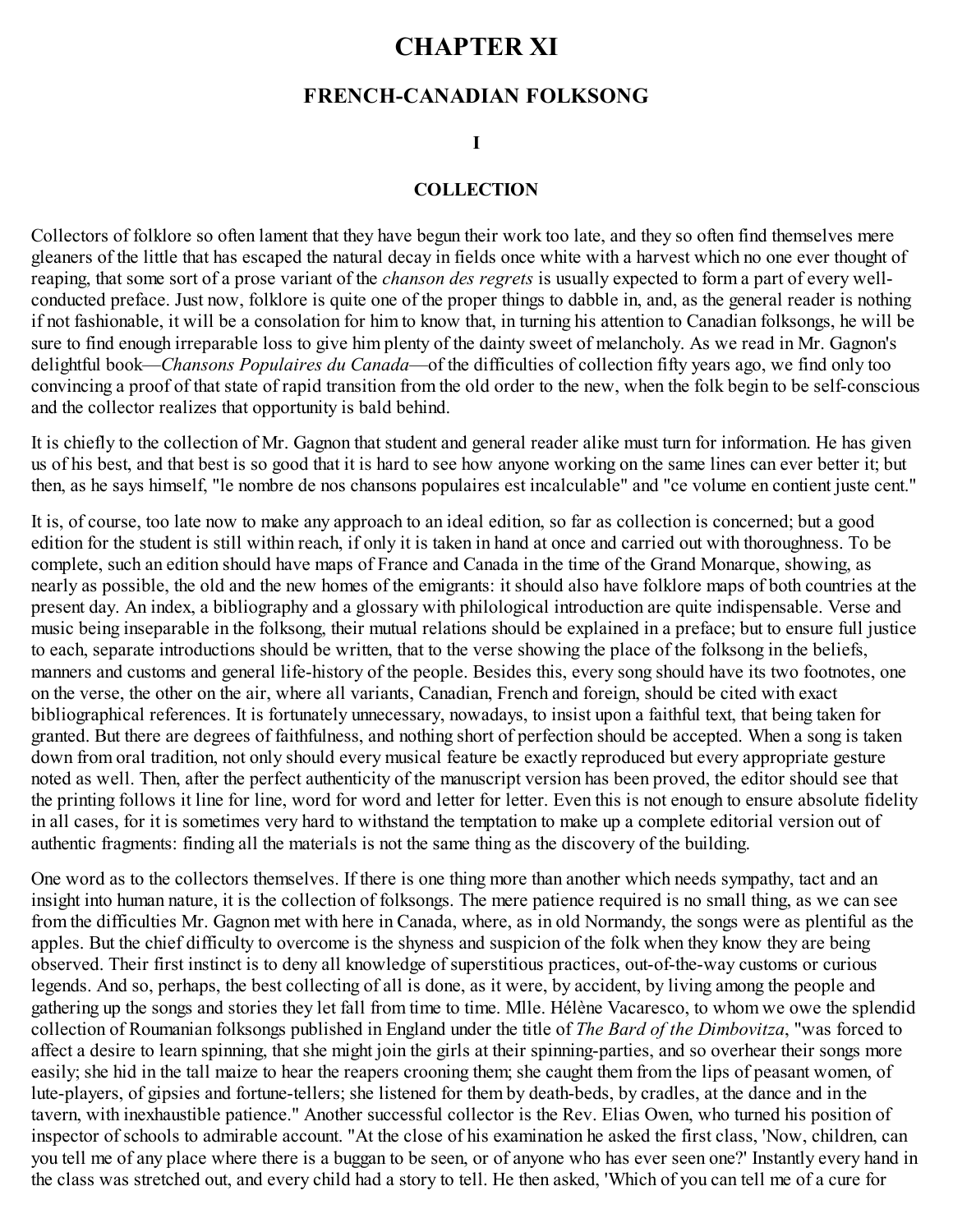warts?' with like results, greatly to the discomfiture of his friend, the clergyman, who had fondly imagined that there was no superstition in *his* parish! The clergy are very liable to this illusion, because the people are apt to keep superstition out of their way, which in itself is a not uninstructive folklore item." But, perhaps, the best of all collectors was old Wilhelm Mannhardt. "It is on record that he was once taken for a gnome by a peasant he had been questioning. His personal appearance may have helped the illusion; he was small and irregularly made; and was then only just emerging from a sickly childhood spent beside the Baltic in dreaming over the creations of popular fancy. Then, too, he wore a little red cap, which was doubtless fraught with supernatural suggestions. But, above all, the story proves that Mannhardt had solved the difficulty of dealing with primitive folk; that, instead of being looked upon as a profane and prying layman, he was regarded as one who was more than initiated into the mysteries—as one who was a mystery himself."

#### **II**

#### **NON-POPULAR SONGS**

Before coming to the folksongs proper it would be as well to consider shortly some intruders, which, though occasionally naturalized among them, are none the less intruders still.

The *Lyric* is so obviously non-popular that the merest mention is sufficient to put it out of court. Still, no hard-and-fast line can be drawn even between the lyric and the folksong, so insensibly does each sometimes approach the other. A lonely lyric may be born in an unhappy time, perhaps during an exile shared by many beside its single singer, and then so sweet are the uses of adversity in the realm of song—all the exiles will adopt it, cradle it in their sorrow, and bring it home at last as their very own. Who has not heard and laid to heart the song of

Un Canadien errant, Banni de ses foyers?

But this is an exception which proves the rule.

The *Vaudeville*, that product of the bourgeois versifier and joy of the bourgeois heart, is, in France, the greatest enemy the folksong has to fear. It has no recognized place in Mr. Gagnon's book and is not yet a power in Canada; but it is not likely that the inter-communication between town and country and the exodus to the United States can go on much longer without profoundly affecting French-Canadian popular life and song. If only the vaudeville and its offshoots were entirely products of the bourgeois wit they would not be half so dangerous as they are. But, while all is fish that comes to their net—political and historical songs, the poetry of the day, love-songs and drawing-room ditties, together with parodies of psalms, hymns and all sorts of religious verse—their choicest quarry has usually been the words of a folksong and the air of a popular dance. It is to such an origin that many vaudevilles owe their tremendous vogue. Like the Janissaries the folksong is kidnapped from its early home, reared among the aliens, and finally sent back to destroy its own kin.

The *Noël* is another strictly non-popular form. It is, at best, an adaptation, composed under the direct or indirect influence of the priesthood, and made up of the most heterogeneous materials. Some noëls are simply versified accounts of the birth of Christ and are almost entirely of Christian origin; the beautiful one given by Mr. Gagnon is of this nature and is a remarkable example of the fusion of the noël and folksong into a real poem. But most are composed of whatever was handiest to the adapter. So we find noëls derived from folksongs, from Christian hymns and Pagan formulæ, from vaudevilles, from love songs, from drinking-songs, from rounds and rhymes for dancing, from fairy-tales, hero-tales and drolls, from mystery-plays, and from events of real history. All doubtless contain popular elements—the dramatic element, for instance, which they borrowed from the folksong, usually by way of the mediæval *mysteries*, *fêtes des fous* and *fêtes de l'âne*. But they are not themselves popular, because they never came directly from the lore of the folk itself. Their popularity in Provence proves nothing; for the Provençal noël is most popular when it is least essentially a true noël. A convincing proof of their non-popular character is the well-known fact that, from the sixteenth century on, they have been so common in printed collections. Moreover, in these collections the authors' names are often given, and we find them to have been mostly those of priests, organists and men of letters, who all had some learning to boast of and who generally show unmistakable signs of having looked at their theme through the spectacles of books.

Less popular than the *Noël* or the *Vaudeville*, and not much more so than the *Lyric*, is the *Drinking-song*. The French-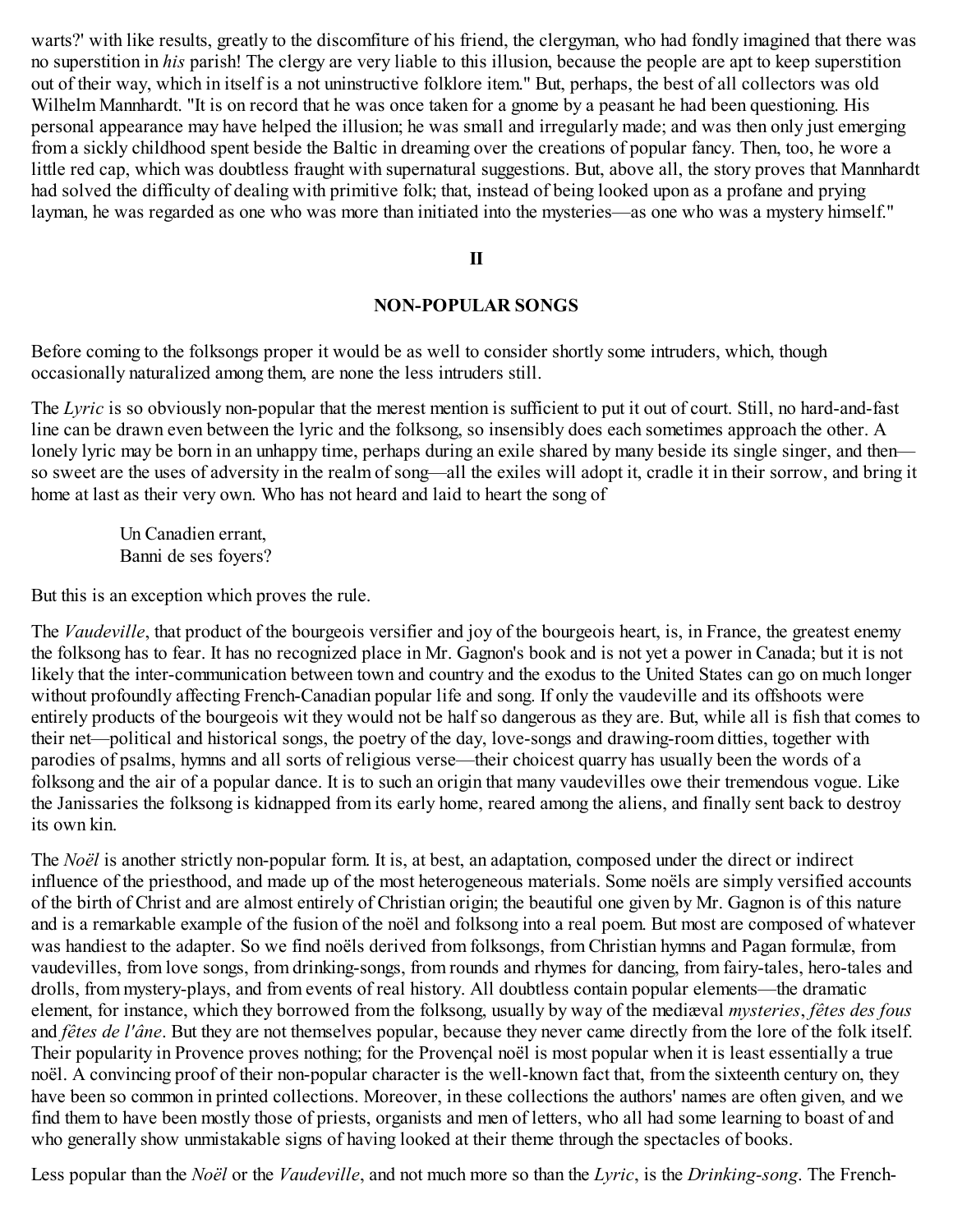Canadian so-called drinking-song, like its fellows elsewhere, is really not a drinking-song at all. It may be a specimen of pot-house jingle, like *Vive la Canadienne*, or a maid's lament that her lover prefers the company of his boozing companions to her own, or a gallant's toast to his mistress, or the expression of a rejected lover's determination to drown his woes in the bottle, or a versified account of a rollicking adventure in which the singer takes a conscious pride in saying

> On dit que je suis fier, Ivrogne et paresseux;

and does not scruple to send this very unabashed confession to M. le Curé:

Dis-lui que sa paroisse Est sans dessus dessous. Que dans le P'tit Bois d'Aille On n'y voit qu' des gens soûls:

[Transcriber's Note: the page in the original source was torn here, leaving several words missing, and no alternative source has yet been located.]

product be any one of these, or something of the same kind; but it is not a drinking-song. A drinking-song, pure and simple, is a song in praise of wine, and whatever else is said in praise of love, or war, or other gallant delights only serves to enhance the importance of the theme. Perhaps the somewhat gross imagination of the folk cannot take flight except upon the wings of love and other of the finer passions, and perhaps an educated fancy and an allusive wit are necessary to give the more material things of life the little power of flight vouchsafed to them. But it is certain that such folksongs as this one, which is still sung by the harvesters in the remoter dales of Craven, are rare exceptions to a general rule:

> This ale it is a gallant thing, It cheers the spirits of a king, It makes a dumb man strive to sing, Ay, and a beggar play!

Take almost any collection of drinking-songs and you will find most of them are lyrics of clever verse with a spice of real, or at least mock, learning in them. Adam Billaut, who wrote as his own epitaph

> Ci-gît le plus grand ivrogne Qui jamais ait vu le jour,

declared, in another place, his intention of going

...dans l'Averne, Faire enivrer Alecton, Et planter une taverne Dans la chambre de Pluton.

In Boileau's account of a famous drinking-bout, though

Un docteur est alors au bout de son latin,

wine is still the best aid to knowledge, for

On est savant quand on boit bien, Qui ne sait boire ne sait rien.

Old Dr. Fischart, of bibulous memory, invokes the spirit of wine in a way quite alien to the Canadian folksinger:

Nun bist mir recht willkommen,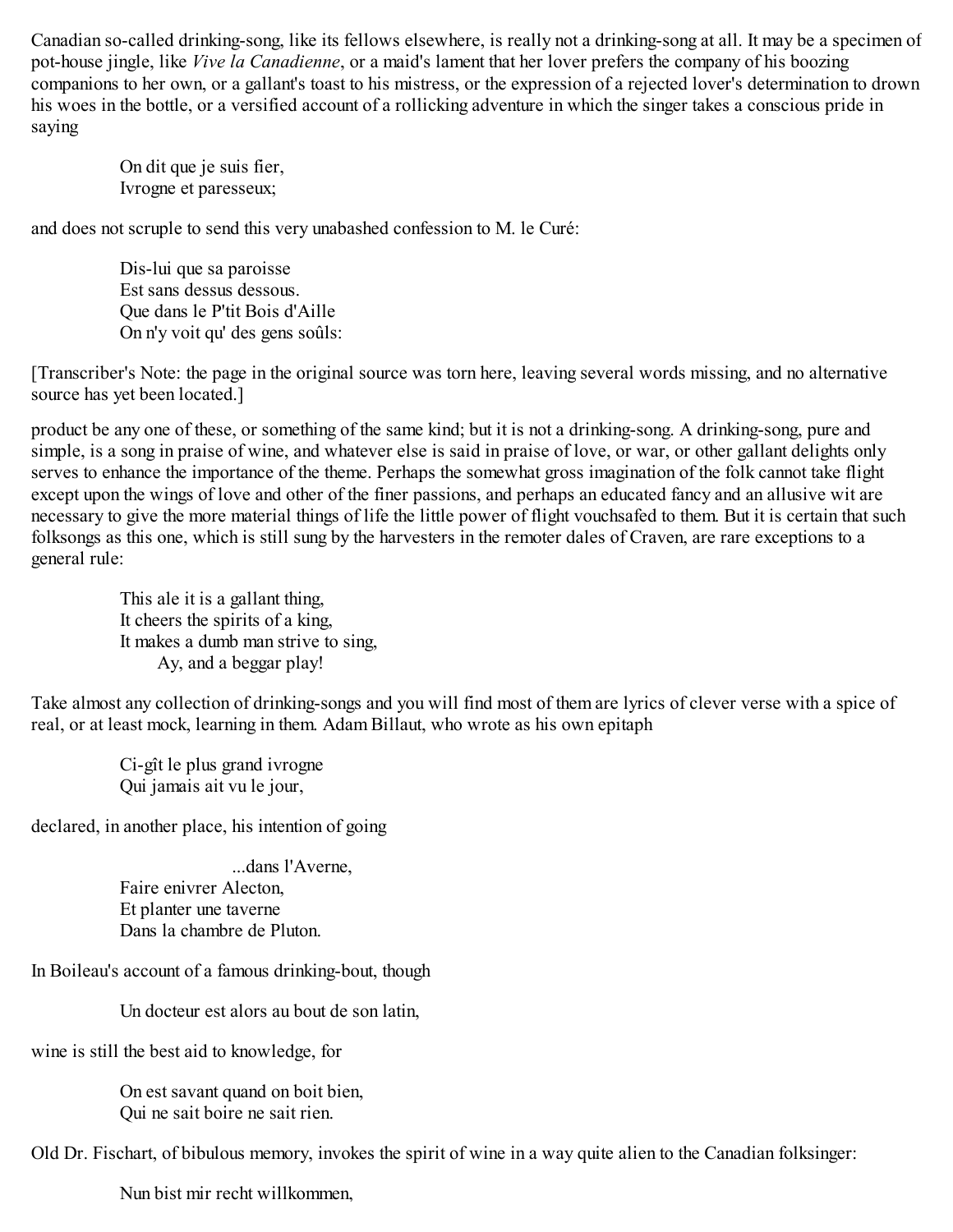Nun bist mir recht willkommen, Du edler Rebensaft; Ich hab' gar wohl vernommen, Du bringst mir süsse Kraft; Lässt mir mein G'müth nicht sinken, Und stärkst das Herze mein, Drum wöllen wir dich trinken, Und alle fröhlich seyn.

And Goethe, in writing

Drum, Brüderchen! Ergo bibamus,

was only following the time-honoured custom of innumerable versifying scholars in mixing dead and living languages together in the praise of wine. *Gaudeamus*, *laudamus*, *vivamus* are words constantly occurring in the refrains of drinking-songs; so are Bacchus, Venus and many more; and all are used with an evident knowledge of their proper sense and fitness. What M. Tiersot says of the French drinking-song may be said with even more truth of the Canadian—"la chanson à boire n'est pas un genre de chanson populaire."

#### **III**

#### **THE FOLKSONG PROPER**

Impersonality is of the very essence of the folksong. "Ce livre," says Mr. Gagnon, "n'est pas du tout mon œuvre. C'est l'œuvre de ce compositeur insaisissable qu'on appelle le *peuple*." And Signor Pitré tells us that the Sicilians will not sing a song at all if they know who the author is. Even in the case of songs, usually of a humorous nature, where the author devotes the last verse to revealing or hinting at, his identity—

Qui a fait cette jolie chanson?

the impersonal note is the dominant one. The author, instead of trying to impress his own point of view upon others, simply gives voice to the thought and feeling of his folk. And even in the love-song—though love is personal before all else—the impersonal note is clearly struck. The lover sings of his own joy and pain in his own way, but never without an undertone which tells of the burden common to his folk at large. It is partly a cause, partly an effect, of this impersonality that the folksong is often so vividly dramatic, yet without showing the least touch of self-consciousness. There is neither the desire nor the opportunity for an artificial pose. The Grimms declared that in the whole range of folksong they had never found a single lie; and, indeed, there is no folksinger who, if asked the reason of his singing, could not truly answer in the words of Goethe's minstrel,

> Ich singe wie der Vogel singt, Der in den Zweigen wohnet; Das Lied, das aus der Kehle dringt, Ist Lohn das reichlich lohnet!

It is this very truth to life that gives the note of melancholy. Children know this well and, when they want to be amused, never ask you to sing them songs, but to tell them stories; for in the folktale the hero and heroine, after the fearful joy of wonderful adventures, generally get married and live happily ever after; whereas in verse they are more often united only by death. The folksong is, indeed, a "melancholy strain." "Songs are the words spoken by those that suffer" says a Greek folksinger in words of which Shelley's "Our sweetest songs are those that tell of saddest thought" seem like a literary paraphrase. If the folk cultivate poetry as a gay science in any tongue at all, it is in the French, and, if French folksongs are sung with a lighter heart in any one land more than in another, they are so sung in Canada. Yet Mr. Gagnon has to quote the Grimms' dictum in prefacing the wedding-song *A la santé de ces jeunes Mariés*; and he is certainly justified in doing so, whilst drawing our attention at the same time to another true saying, "La crainte est de toutes les fêtes," for we find these words in the very middle of the toast:

Je puis bien parler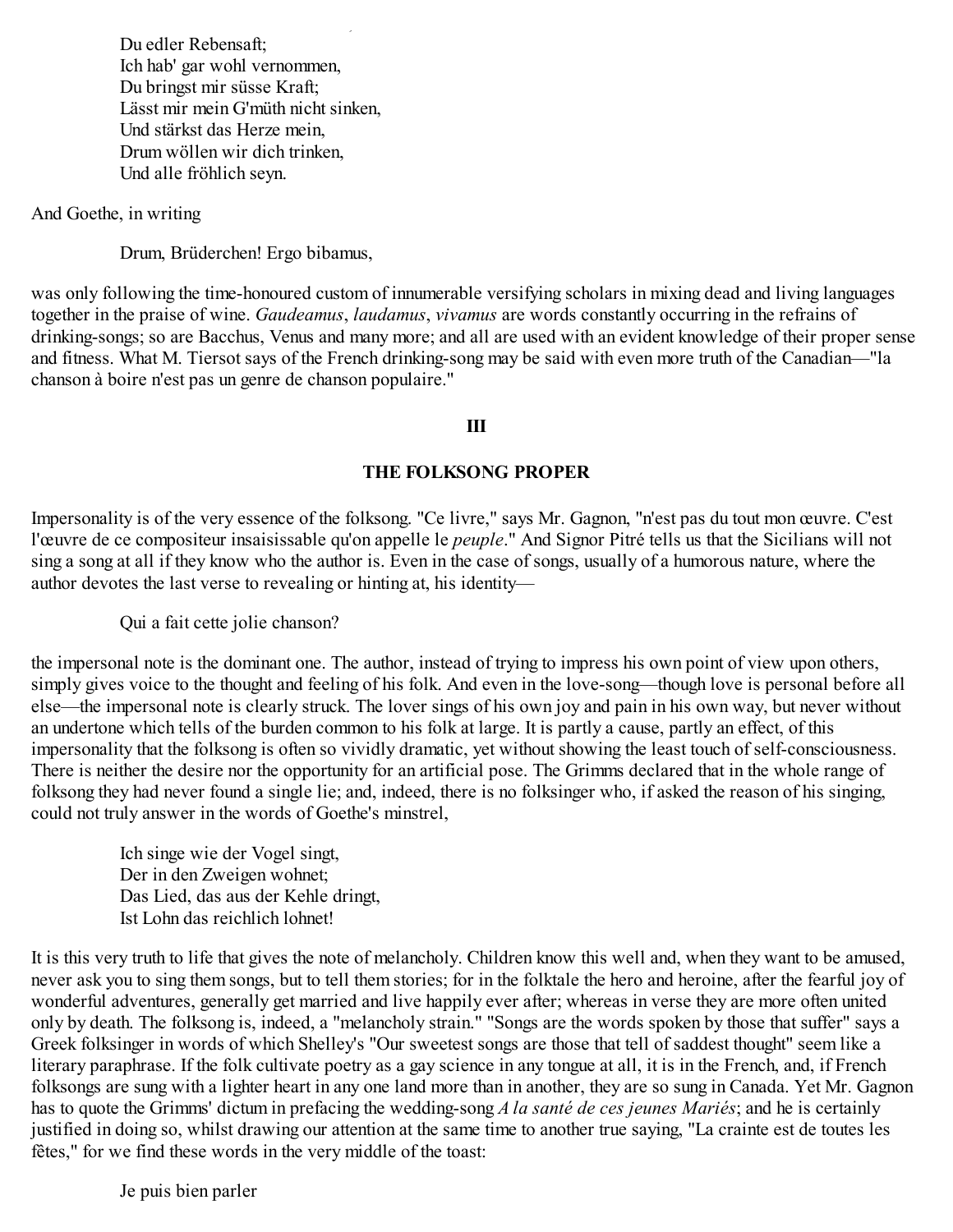Je puis bien parler De tous ceux et celles Qui se prennent sans s'aimer Et meur'nt sans se regretter.

In another place he gives us the rollicking song of the *Trois Capitaines*, who are going off to the tavern on their return from the war. This is an occasion of more certain jollity than even a marriage feast. And the verses certainly have the ring of jollity in them. But the air to which they are sung is anything but gay. "Pourquoi ces couplets si gais se chantentils dans le mode mineur?" asks Mr. Gagnon, and quotes Châteaubriand for the answer: "dans tous les pays le chant naturel de l'homme est triste; lors même qu'il exprime le bonheur." When Brizeux wrote the following lines he was thinking only of his own romantic part of France; but I should like to quote them here, as they seem to me almost equally applicable to our Canada:

> Hélas! je sais un chant d'amour Triste ou gai, tour à tour.

Cette chanson, douce à l'oreille, Pour le cœur n'a point sa pareille.

J'avais douze ans lorsqu'en Bretagne On me l'apprit sur la montagne.

Avec un air, une parole, Toujours l'exilé se console.

. . . . . . . . .

Ce chant, qui de mon cœur s'élève, D'où vient qu'en pleurant je l'achève?

Hélas! je sais un chant d'amour Triste ou gai, tour à tour.

"Triste ou gai, tour à tour," that is just what Canadian folksongs are. But the general burden of the folksong all the world over is more nearly sad than gay. Though, perhaps, it was not in sadness that the Highland reaper sang, yet, "whate'er the theme," the melancholy undertone was there, and that the listening poet caught its meaning we know well from his haunting lines:

Will no one tell me what she sings? Perhaps the plaintive numbers flow For old, unhappy, far-off things, And battles long ago. Or is it some more humble lay, Familiar matter of to-day; Some natural sorrow, loss or pain, That has been, and may be again?

Sympathy, truth and melancholy, these three prime qualities give a mighty power to the folksong, alike in the world of action or of art. It is said that at the battle of St. Cast, as a Breton regiment was advancing to the attack, it suddenly halted in amazement: the opposing regiment of the British army was a Welsh one and the men were singing a song heard daily in Brittany itself! The order to fire was given; but both sides gave it in the same tongue! In a wild transport of enthusiasm discipline was thrown to the winds, the ranks were broken, and the long-lost Celtic kinship was renewed upon the field of battle! Even the faithful Swiss Guards were not proof against the intense longing aroused in them by the sound of their native airs, and it was found necessary to forbid the playing of the *Ranz des Vaches* altogether. The folksong is everywhere the home of fancy in a far-off land, and Canadians have never been without it wherever they have been. It went out to the new Far West in the pioneering days when the Red River Settlement seemed to be at the end of the Earth,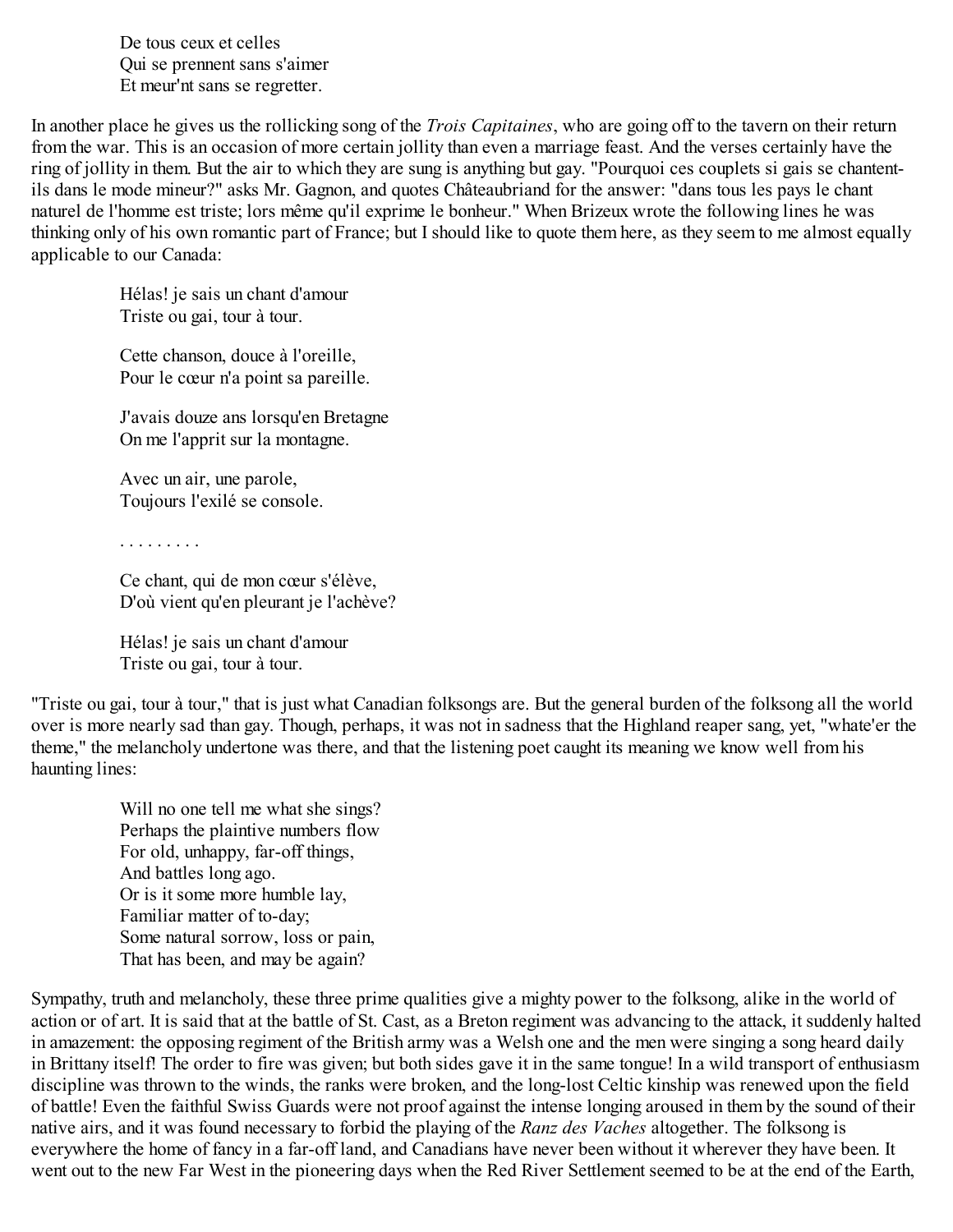and it went in our own day with the same hardy class of *voyageurs* to the banks of the ancient Nile. It was taken into exile by the Acadians. It was sung into battle by the heroes of Châteauguay. And the story is told of the quick response made by the 65th Battalion in the North-West campaign to General Strange who, on hearing a soldier complain of the weary march, said, "Ah! mes braves!

> 'Malbroucke s'en va-t-en guerre, Ne sait quand reviendra.'"

In an instant the men took up the refrain, and the march continued without a murmur.

Little wonder that the poets and composers of all times have acknowledged the power of the folksong. The collections of the "grand siècle" were filled with the "airs de cour," and the separation of town and country songs was then complete. Yet the insight of genius prompted Molière to choose

J'aime mieux ma mie, ô gué!

which comes nearest to the folksong, for the "vieille chanson," of which le misanthrope says—

Ne voyez-vous pas que cela vaut bien mieux Que ces colifichets dont le bon sens murmure, Et que la passion parle là toute pure?

And, at a time when folklore was still more discredited in high places, we find Voltaire himself exclaiming—

O l'heureux temps que celui de ces fables.

. . . . . . . .

On court, hélas! après la vérité, Ah! croyez-moi, l'erreur a son mérite.

In the present century, French writers, from George Sand to Pierre Loti, vie with each other in doing honour to the folksong. Readers of "Pêcheur d'Islande" will remember how Sylvestre and Le gros Yann, while fishing throughout the endless Iceland day, sang

Jean-François de Nantes, Jean-François, Jean-François.

Those who have read "Mon Frère Yves" must have noticed the fine effect with which an invocation to La Bonne Sainte Anne—the Guardian Angel of the Sea—is given in the very words of *Les Trois Marins de Groix*—

La maman qui s'en est allée Prier la grande Sainte-Anne-d'Auray: "Bonne Sainte, rendez-moi mon fils!" La Bonne Sainte-Anne, elle lui a dit: "Tu le r'trouveras en paradis." Il vente, C'est le vent de la mer qui nous tourmente.

And it must have been with a burden of some love-song of "La Belle France" in his mind that Fréchette wrote to La Louisianaise:

> Je sais un ville rieuse, Aux enivrements infinis, Qui, fantasque et mystérieuse, Règne sur ces climats bénis; Ville où l'orange et la grenade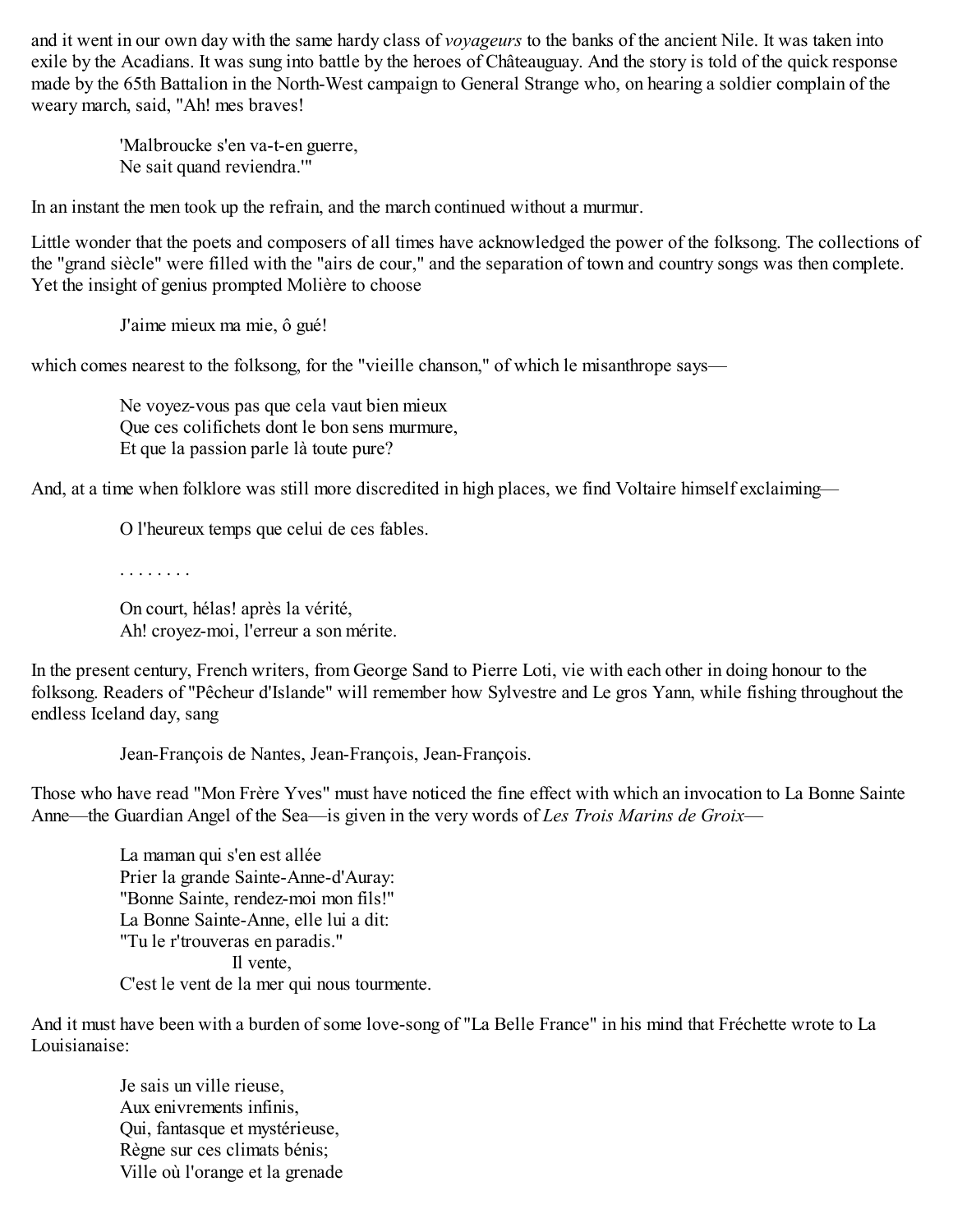Parfument chaque promenade; Où, tous les soirs, les amoureux Chantent la sérénade Sous des balcons heureux.

But poets have done more than acknowledge the power of folksong. They have felt its inspiration and transformed its spirit into their own creations. Its influence may be seen throughout the whole of Homer. One of its saddest tales has been retold by Victor Hugo in the story of "Petit Paul," who, with Dante's Anselmuccio and Shakespeare's Arthur will live forever in the poetry of pity. Its ballads of the Borders have inspired Scott, Rossetti, Swinburne, William Morris, Mr. Kipling and many another. The ballad of *Chevy Chase* stirred Sidney—the flower of Elizabethan chivalry—more than the trumpet-call to arms. And the greatest writer of the last century bears witness to the hold its vivid simplicity had upon his imagination. "The unsophisticated man," says Goethe, "is more the master of direct, effective expression in few words than he who has received a regular literary education." Everyone knows the folksong which in dialect begins

Min moder de mi slach't,

that Gretchen sings in prison; and it is not hard to see that Goethe has poured the essence of the true German *Volkslied* into her spinning-song—

> Meine Ruh' ist hin, Mein Herz ist schwer; Ich finde sie nimmer Und nimmermehr.

We may find plenty of apt examples of the comparative treatment of a common theme by folksong and by lettered poetry in France. The *Lovers' Metamorphoses* is an interesting case in point; for here we can set our Canadian variants beside the French ones, and then compare both with the poetry of Mistral and the music of Gounod.

But we need not push our investigations on this head any further, especially as no one denies the influence which folksong has always had upon the poetry of art. Before leaving this part of my subject, however, I should like to recommend anyone desiring an object lesson on the inspiration of folksong to read the last six pages of Part I in M. Tiersot's "Histoire de la Chanson Populaire," for in them he will find all that is necessary to prove that the *Marseillaise*, both in words and music, is, in reality, nothing else than a folksong "writ large."

Turning now to the different forms of folksong we naturally begin with the nursery. Here we find the truest of all conservatives in the children, who hand down the traditional rhymes from generation to generation, with a marvellous fidelity unknown to their elders. The most primitive forms of folkverse are probably of onomatopœic origin; and the little folks, who could almost make a whole nursery rhyme out of this one portentous word, preserve the traces of this origin at every turn. With their poets the sound is an echo to itself—

> Un i, un l—Ma tante Michel; Un i, un um—Cagi, Cajum: Ton pied bourdon,—José Simon; Griffor, Pandor,—Ton nez dehors.

Other primitive forms survive in the refrains of more modern ballads, like the slogan of Hawick

#### Teribus y teri Odin

which is a curious Pagan invocation and now belongs to a famous Border riding-song. Others again are to be found in all kinds of trade-songs, like the ancient songs for grinding, weaving and reaping, or those specially composed to be sung by the rowers in the galleys. These last were doubtless like those in vogue among boatmen all the world over. The Sonaris when wading and hauling sing a sort of "Cheerily, my boys," with a chorus of "Yoho Ràm"; the Malagasy canoe men chime in with an equally meaningless chorus of "Hé! misy và" at regular intervals; and our own *voyageurs* have plenty of choruses like "Ma, luron, lurette," which have no pretension to any definite meaning at all, and several others whose meaning it is hard for the non-elect to understand; for instance,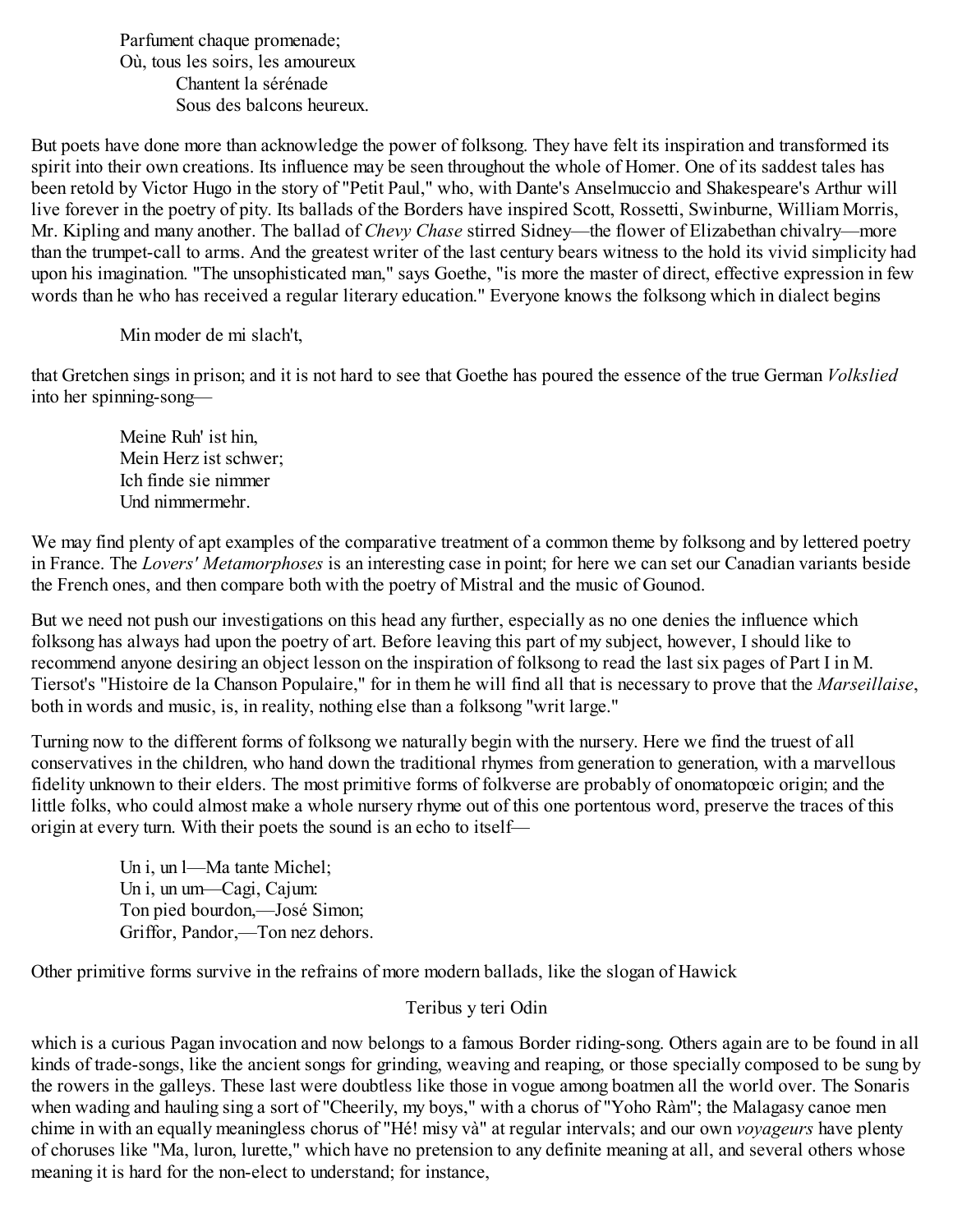Tortille morfil, Arrangeur de faucilles, Tribouille marteau, Bon soir, lutin!

Many entire rhymes are almost as primitive in form, though a little clearer in meaning, whether they are rounds for dancing like

Dans ma main droite je tiens rosier,

or enumeratives like

C'est Pinson avec Cendrouille,

or cumulatives like our old nursery rhyme about the cow with the crumpled horn that tossed the dog that worried the cat whose actions, in their turn, were the result of a long train of events. The chief points to notice in all these primitive forms of verse are that they are in no sense literary, but dependent for their very existence on the game, or dance, or other action they accompany, and that they are always of less importance than the music. The little value attached to the meaning of the words is strikingly illustrated by the Kookies of Northern Cachar and the Watchandies of Australia, who both sing in unknown dialects. And little *habitants* can hardly attach much meaning to the words of the nursery rhyme, *un i, un l,* quoted above.

The popular *Ballad* may be generally taken as the typical form of the folksong. As their name shows, all ballads were originally danced as well as sung. A mediæval ballad of Poitou has this refrain—

> Alavi, alavie, jalous, Lassaz nos, lassaz nos Ballar entre nos, entre nos;

and peasants almost always use some sort of appropriate action up to the present time. I have seen the *habitants* in the back country of Temiscouata using a great deal of dramatic action in their songs, and I particularly noticed one of them who danced and sang a couple of waggish variants of *Malbroucke*. The refrain is the chief connecting link between the ballad and the simpler forms, and was often danced to after the ballad itself had lost its appropriate action. Refrains are found in every possible form, sometimes rising to the importance of a Greek chorus and sometimes represented only by a musical accompaniment hummed in the bass during the singing of the solo. This peculiar running accompaniment is common in the folksongs of the most diverse peoples; and I remember a chance illustration of its wide diffusion which may be worth mentioning. At the Quebec Carnival Concert, as, on hearing the hummed accompaniment of a well-known Canadian folksong, I was turning to remark its likeness to the bass accompaniments I had heard hummed by a Zulu choir, I found that my neighbour was turning to tell me how much the same thing reminded her of the songs she had heard sung all over Italy.

The refrain is one of the most distinctive marks of the ballad-form, and when we find songs like

Voici le temps et la saison,

or

Je me suis mis au rang d'aimer,

without any, we may generally class them with ballads, because they would bear the addition of one without any incongruity. But a refrain in itself is not enough to make a ballad, and its presence in even the earliest verse cannot be cited as proof of a popular origin. As a matter of fact, it is curious to observe in this connection that the oldest refrain known in English poetry occurs in the Lament of Deor, which is not a folksong at all, but an Anglo-Saxon lyric written twelve hundred years ago.

In its metre the Canadian ballad as a rule conforms to the fourteen-syllabled type, which Nature seems to have set up as a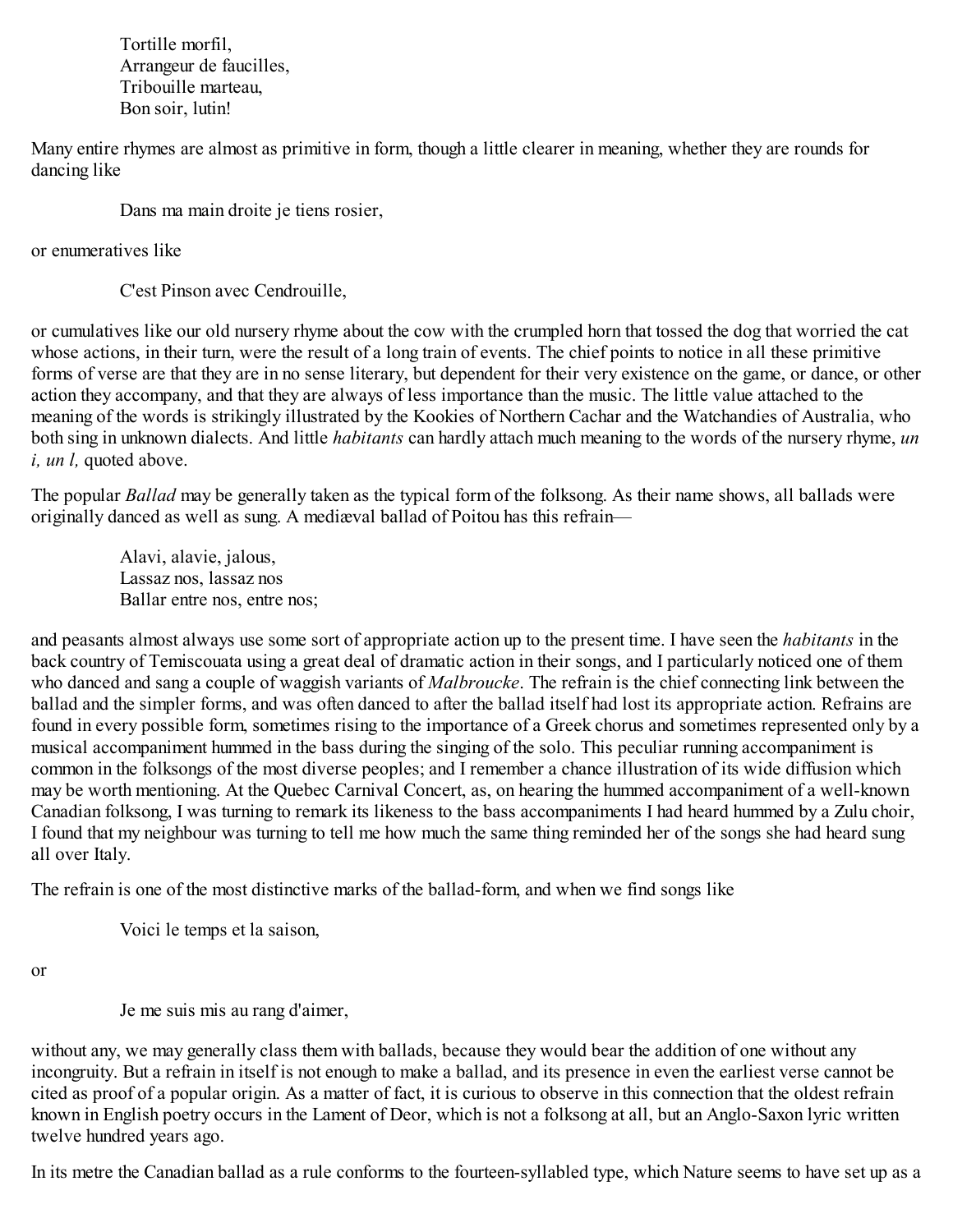master-model for most peoples to follow. On this point Mr. Gagnon remarks: "La longueur du vers populaire est souvent de quatorze syllabes ou même davantage. Chaque fois alors que la rime est masculine—car les rimes parfaites s'y rencontrent quelque fois—la césure est invariablement féminine, ou, plus exactement, sourde. Conformément à l'usage, ces sortes de vers ont été, dans ce recueil, brisés à la césure; ainsi les deux vers:

Par derrière chez mon père—lui ya-t-un bois joli; Le rossignol y chante—et le jour et la nuit,

ont été écrits sur quatre lignes:

Par derrièr' chez mon père Lui ya-t-un bois joli; Le rossignol y chante Et le jour et la nuit."

The *Complainte* is nearer to modern poetry, in that its musical accompaniment is often only a sort of intoning, and its action is no more than any good reciter would make use of. And yet it arose in the Middle Ages, when music, action and verse were inseparably connected in the folksong. But its origin was different from that of the ordinary folksong. It was often a reshaping, in pithier verse, of the interminable *chanson de geste*, which was a transformation of the *cantilène*, which, in its turn, occupied a somewhat anomalous place between the *epic* and the *legendary lay*. Above all, it is a narrative, and, though nearly always on a pious or a tragic theme, is not at all the same thing as a lament or elegy. In the pious vein Mr. Gagnon gives us the admirable *Complainte d'Adam et d'Eve*, which is the fine Canadian variant of the folksong story of the fall of man. We may compare it with a Provençal version, *Leis gracis des meissouniers*, and trace its descent from the *cantilène* by noting its affinities with the rhymed legends of *Jésus-Christ et les deux hôtesses, Marie Magdeleine, Sainte-Marguerite, the Complainte des trois petits enfants*, or that of *Saint-Nicolas*. In the tragic vein the verse more nearly approaches the ballad form, but the music still keeps the tone of a higher seriousness. No doubt it is partly owing to the serious tone of its direct narrative style that it has kept its traditional form so long, but it is certainly still more owing to the simple austerity of its musical accompaniment that, even in far-off Canada, *Marianson, dame jolie*, is still an old-world *complainte* sung with all the

Stretchéd metre of an antique song.

It is a somewhat rough-and-ready way of classifying folksongs to simply group them together as *complaintes*, as *ballads*, or as what, for want of a generic name for the simpler forms, we might call *folk ditties*. But, as I shall note any peculiarities in individual examples as they occur, this grouping may be sufficiently exact for a general survey. As a matter of fact, too, any attempt to explore the maze of by-paths and cross-roads in a hurry would certainly lead us, more often than not, into places where we could not see the wood for the trees.

## **IV**

## **MANNERS AND CUSTOMS**

In all times and places the folk have found a pleasant escape from the dulness of the daily round by singing at their work. In Russia they sing as they sew at the "besyedy" of a winter's evening. In Roumania the best singer stands in the middle of the circle of spinners, the rest joining in the chorus. In Flanders—at Bruges, Steenvoorde and other towns—the lacemakers have songs called *tellingen*, which serve the double purpose of helping on the work and keeping tally of the number of meshes done. I wonder how many songs go to the making of a piece of Canadian homespunl'étoffe du pays. I am sure no spinner, "en filant ma quenouille," could truthfully say

Je le mène bien Mon dévidoi',

if she did not sing as she worked. As a rule, work-songs refer as much to other callings as to the singer's own; and most of them have nothing at all to do with work—except to lighten it—but are variations on the endless theme of love. Lord Dalhousie's canoe men, as they paddled, used to sing the *Je le mène bien mon dévidoi*' just quoted, which is, of course, a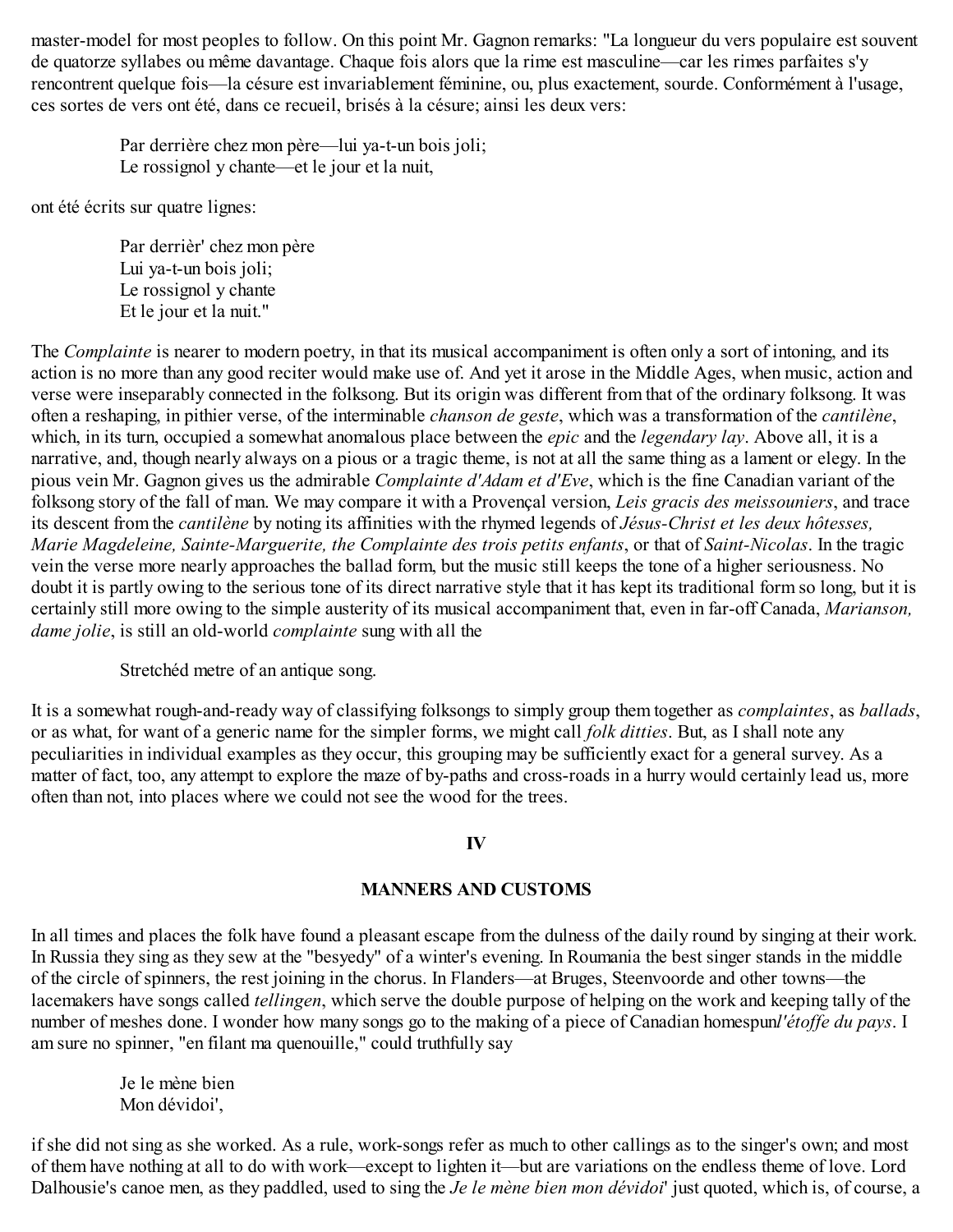spinning-song; but only as regards the refrain, for the song itself is one of the many variants of *Cécilia*. So here we have a sea-song adapted to the spinning-wheel, and then sung in this adapted form by *voyageurs*. The great thing always is to get a suitable rhythmical form. Tallemant des Réaux tells a story of a Huguenot arquebus-maker who sang as he worked,

> Appelez Robinette, Qu'elle vienne ici-bas.

The well-known theologian, Pierre Dumoulin, happening to pass by, remonstrated with him and advised him to sing psalms instead. The man, however, knew his own business best: "Voyez comme ma lime va viste en chantant *Robinette*, et comme elle va lentement en chantant *Lève le cœur, ouvre l'oreille*." It was more a matter of sound than sense with the worthy arquebus-maker, as it is with the Savoyard sweep, the words of whose cry, "avec sa bizarre vocalise descendante,"

Ramonez-ci, ramonez-là—ah! La cheminée du haut en bas—

are not separated from even those of

Who will buy my sweet lavender?

by anything like the immense difference separating their respective airs. In the words set to trumpet and bugle-calls the sense is even more an echo to the sound. In fact, the words owe their very existence to the call, as in *la soupe*, which has inspired "le lignard" to sing

C'est pas d' la soup'; c'est du rata, C'est assez bon pour le soldat; Pour le soldat français,

and Tommy Atkins to make up his British variant,

Officers' wives have puddings and pies, And soldiers' wives have skilly.

Weddings, of course, come in for their share of attention in Mr. Gagnon's collection. The folk-songs proper to the *fêtes des noces* are serious enough as a general thing, witness *A la santé de ces jeunes mariés*. But the other songs popular at weddings have been so universally distinguished for their non-Christian tone, that, together with the equally popular Pagan dirges, they have rarely failed to draw down upon them the anathema of the Church. In 650 the Council of Châlons had to threaten song-loving women with excommunication—to say nothing of the cat-o'-nine-tails; and St. Augustin speaks of the "cantica nefaria" which were sung and danced to, even upon the tombs of the saints! The strange mixture of gravity and *gauloiserie* at weddings is well illustrated in the Gascon songs, which are sung on the way to and from church, at the feast, and even in the bridal chamber itself. It is interesting to notice what an old-time view the Canadian songs take of the sanctity of betrothal: Petite Jeanneton evidently thinks that having her "petit cœur en gage" is no light affair. But she does not take so stern a view of the situation as the Bretons, who say—"Quiconque est fiancée trois fois sans se marier va brûler en enfer."

The Canadians have no dirges. This is natural enough; for the popular dirge is pagan to the core; and the Canadian folksinger takes an unusually Christian view of death.

Nor should we suppose from Mr. Gagnon's collection that they had any war-songs either. There are, indeed, scattered references to war; but that is all. The universally-known deserter sings,

> Un jour l'envie m'a pris De déserter de France.

"Les enfants sans souci" are soldiers; but they are doing nothing more warlike than drinking "pots et pintes, vidant les verres aussi," and doing it in barracks, too. In *Gai le rosier*, the singer's lover is a prisoner of war in Holland, and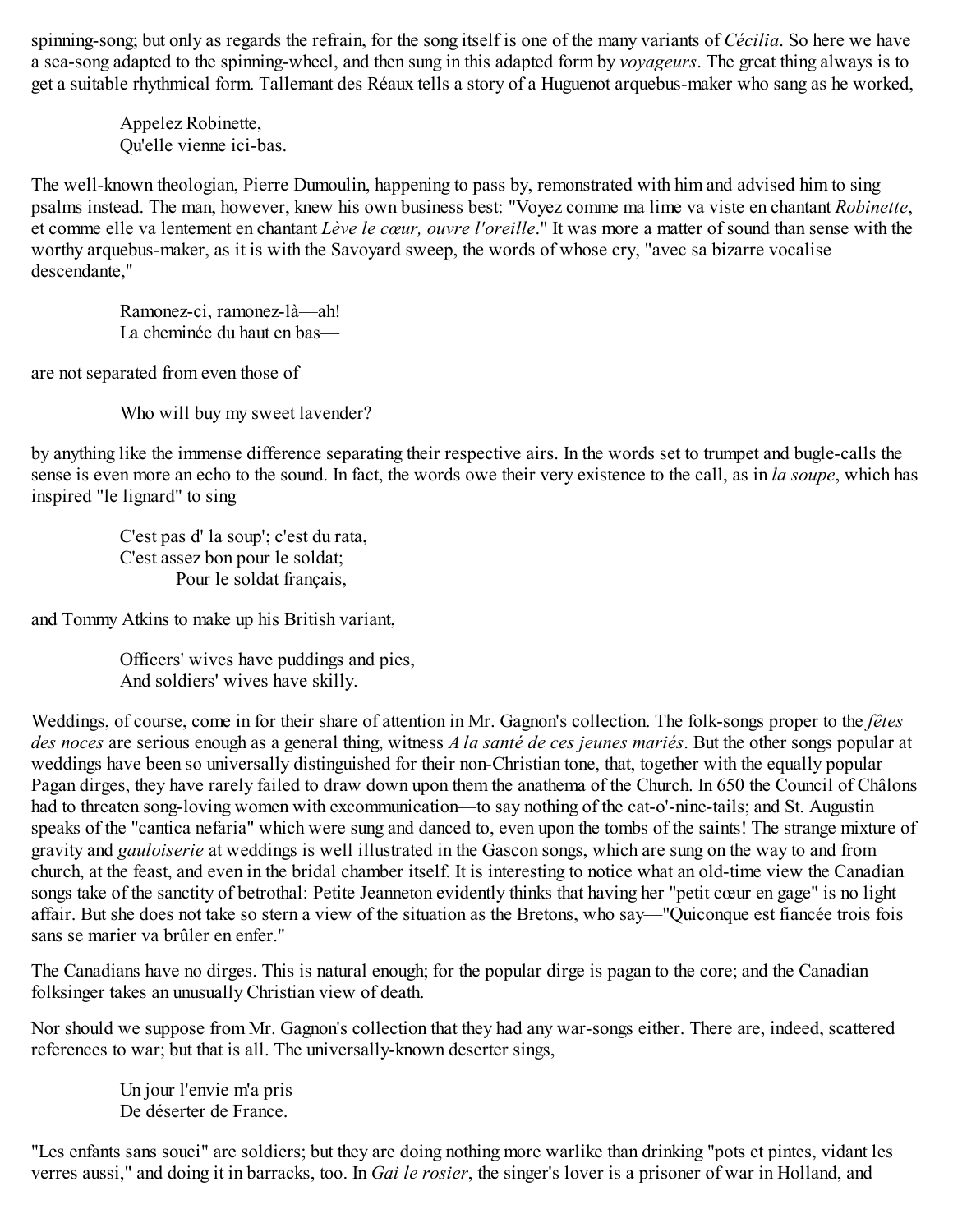Cadieux refers to the bush-fights with the Iroquois. But none of these are war-songs in any proper meaning of the term. Dr. Larue gives us two genuine Red River war-songs, both composed by Pierriche Falcon, who was one of the Bois-Brûlés of 1816, and fought the English as vigorously in arms as in verse. His songs are full of local colour, of the glory of the Bois-Brûlés, and of the defeat of the English—or rather of "les Arkanys," as the Orcadians were called there. They have a spice of *gauloiserie* and the all-essential lilt. But nevertheless Pierriche Falcon, "ce faiseur de chansons," is many degrees below the Tyrtean level. As for military topical songs, like *C'est la Casquette du père Bugeaud*, which was composed in Algeria and sung at Inkermann, they are practically unknown in Canada. When Canadian troops sing in camp or on the march they choose a song like *En roulant ma boule*, which has a splendid swing, or one like Napoleon's favourite *Malbroucke*, in which war plays little more than a nominal part.

Chivalry, as we might expect with the scions of a gallant race, has left its characteristic mark on some of the best-known Canadian love-songs. This is hardly surprising when we remember that the love-song, as we know it, owes its very existence to chivalry, and that true chivalry is the fittest theme of song:

Servants d'amour, regardez doucement, Aux échafauds anges de paradis; Lors jouterez fort et joyeusement, Et vous serez honorés et chéris.

Knights, lords, princes and kings are all familiar figures to us. In *En roulant ma boule* the "canard blanc" is shot by "le fils du roi." Another "fils du roi" hears the shepherdess singing "comme une demoiselle" by the famous "Pont d'Avignon." "Trois filles d'un Prince" are asleep beneath the "pommier doux," and they wake to sing, in truly chivalric style—

> Nos amants sont en guerre, Ils combattent pour nous.

"Trois cavaliers barons" rescue the distressed damsel, who rewards them only with a song, saying—

Mon petit cœur en gage N'est pas pour un baron.

Kings themselves—like Cophetua who married the beggar-maid, and Cormac who loved the Fair Eithne—think rustic courtship by no means beneath them. When

Le roi, par la fenêtre,

saw three "filles à marier" pass by, he hastened to join them, and then

Le roi prit la plus jeune, Dans la dans' l'a menée; A chaque tour de danse Il voulait l'embrasser.

Even the good bourgeois goes a-courting like a knight:

Dans Paris ya-t-une brune Plus bell' que le jour; Sont trois bourgeois de la ville Qui lui font l'amour;

and when they are planning how best to win her, the youngest says—

Je me f'rai faire one selle Avec tous ses atours; Et j'irai de ville en ville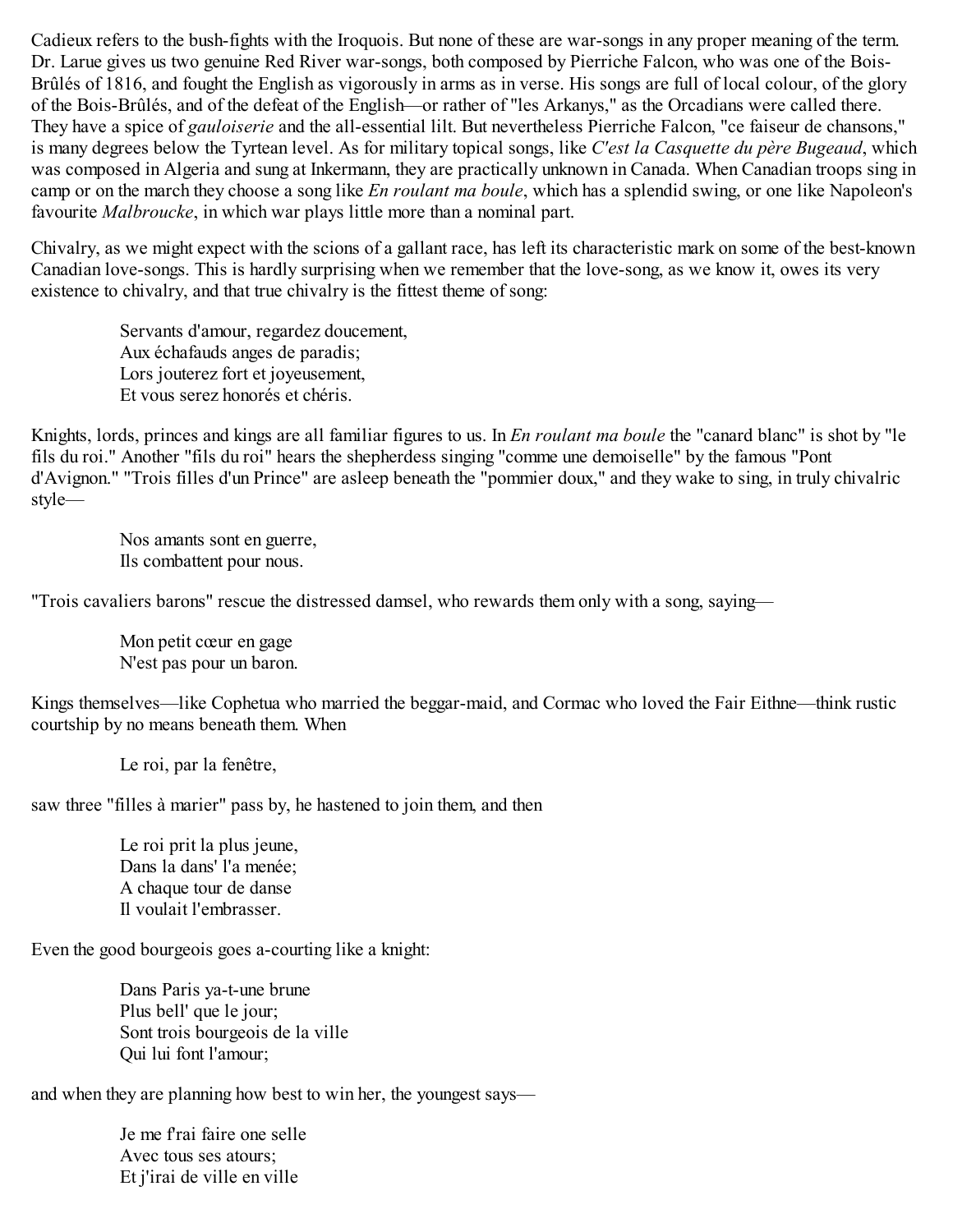## Toujours à son nom.

Then we have a whole complainte, *Marianson*, breathing the very spirit of the Middle Age; and, besides these, there are many other vestiges of the age of chivalry remaining, sometimes in a phrase and sometimes only in a single word. But perhaps enough has been said to show that in the songs of New France there still remains much of the picturesqueness of the Old.

There are very few songs in Mr. Gagnon's collection, apart from those connected with fêtes and ceremonial customs, which contain any important remnants of popular myths. The dancing of the sun at Easter is not mentioned, nor are some other beliefs still, or up to quite recent times, current in the country. But Marianne, when her donkey has been eaten by a wolf, tries to pass off the one given her by the miller as the old one with a new skin; for, in accordance with timehonoured custom, all good asses changed their skin at Michaelmas. Then, in *Digue Dindaine*, the sheep dance on the green in the most approved fashion; and Pinson and Cendrouille, when at their wits' end to furnish a wedding feast, are helped out of their difficulty by the dog, the crow and the rat, each animal bringing some suitable dish with him. There is no lack of talking birds; sometimes to tell inconvenient gossip—bilingual gossip, too, both in French and Latin—as in *Cécilia*; sometimes to recommend matrimony, like "le rossignolet" in *J'ai cueilli la belle Rose*; and sometimes to help the weaker sex to abuse the stronger, like the quail in *Mon beau ruban gris*. The old belief in the materiality of the soul is satirically alluded to in the compendious *Malbroucke*:

> On vit voler son âme A travers les lauriers.

And metempsychosis of a sort is pressed into the service of love in *Si tu te mets anguille* and *J'ai fait une maîtresse*. The *voyageur* who sings "bon soir, lutin" may think twice before encountering the powers of goblindom. And perhaps some fishermen of the Lower St. Lawrence may have more than a suspicion that, in singing "blanc, blanc loup-marin," they are referring to mermaids or other uncanny beings far more dangerous than the timid seal. In *En roulant ma boule* there is the wonderful bird producing jewels from its eyes and gold and silver from its beak, just as mythical beasts do in all other countries. And we can hardly attribute the prodigious convulsion of Nature produced by a carpenter's merely sitting down to purely natural causes—

En s'asseyant il fit un bond; Qui fit trembler mer et poissons, Et les cailloux qui sont au fond.

Then there is the miller, who tricked the Devil into a flour-sack, which was tied to the revolving mill-wheel, much to his Satanic Majesty's discomfort. But the only song the action of which turns entirely upon supernatural agency is that of the "plus savante" rival, whose power over the elements enables her to supplant "la fille du roi":

Ell' fait neiger, ell' fait grêler, Ell' fait le vent qui vente; Ell' fait reluire le soleil A minuit dans sa chambre.

Turning to songs connected with Christian festivals we are at once struck by the persistence with which both song and fête have kept the form of pagan moulds. Usually, when a pagan custom was too strong to be killed it was adapted to Christian purposes; and this practice became so universal, that Villemarqué's saying that the cross was planted on the dolmen is as applicable to the whole of Christendom as it is to Brittany: he might have gone a step further, to say that the cross itself is almost as much pagan as Christian. The mixture of the two beliefs in folksong is very curious. No conversion to Christianity has ever succeeded in preventing paganism from living at least a legendary life, and often a life of real power. At the present day in Tinnevelly the Anglican missionaries cannot stamp out caste among the native Christians, nor prevent their wearing the tâli, a golden wedding token, with the cross on one side and a figure of Lakshmi, the Hindoo goddess of Fortune, on the other. In a Portuguese ballad the king hearing a lovely song asks, "Is it an angel in Heaven or a Siren in the sea?" Whole nations have adopted patron saints, not because of their sanctity, but from their real or imaginary likeness to popular heathen deities. No Northern folk would ever have had anything to do with St. George if his fabled fight with the Dragon had not resembled that of the mighty Thor with the Midgard-Serpent.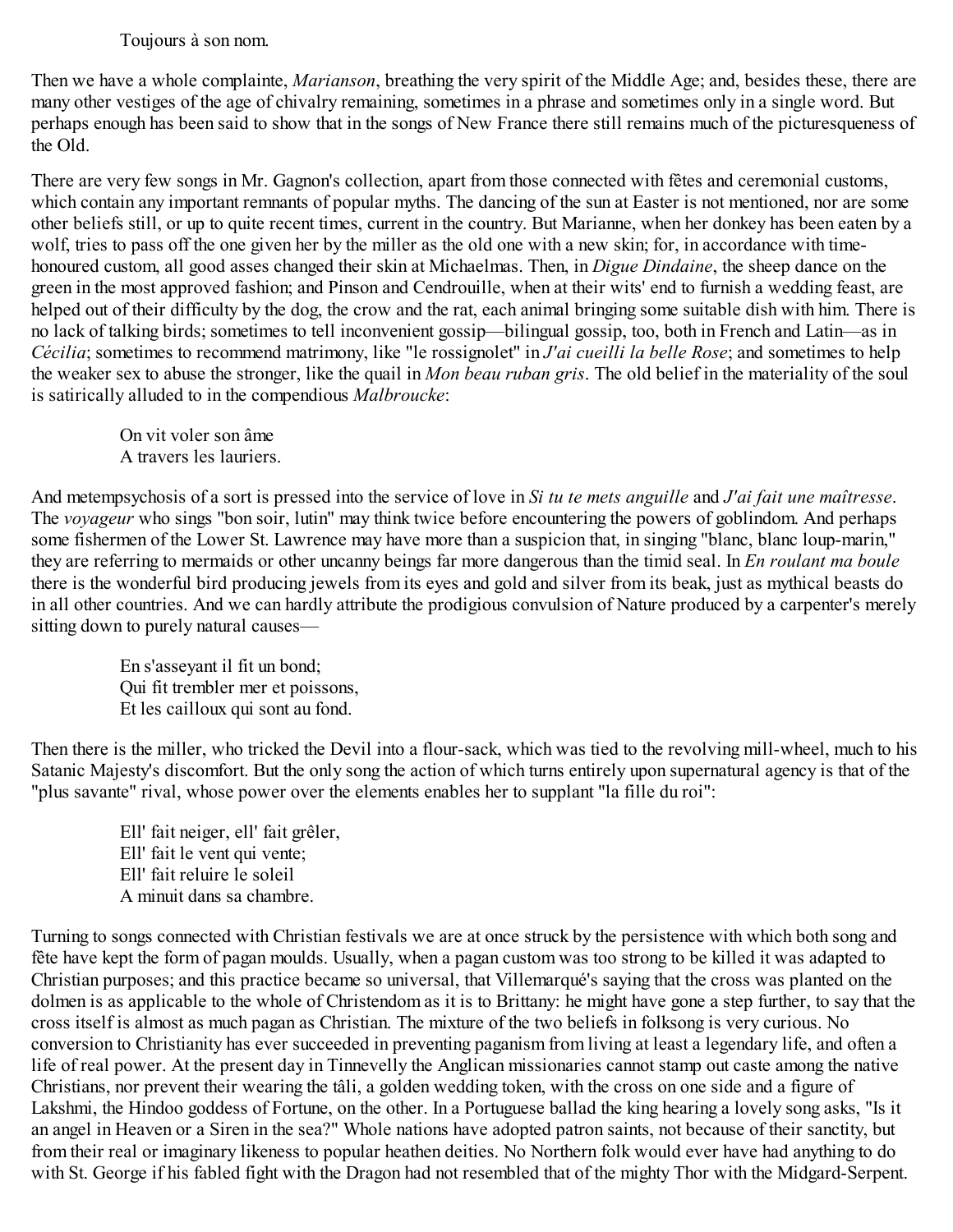The adaptation of the old to the new is well seen in such songs as those till lately current in Canada in connection with *La Guignolée*. The *Guignolée* is of Druidic origin, and probably was in some way connected with the ceremony of cutting the sacred mistletoe at the winter solstice. At all events, it was part of a very popular sacred custom, performed by the high priest of an immensely powerful class, a class of immemorial antiquity even in the days of Cæsar. And it has come down to us in Canada, through centuries of Old-World change, with enough of its ancient form to remind us of its original office in the sacred forest rites. Among the superstitions alluded to in the songs of *La Guignolée* is the curious belief in the efficacy of warming a woman's feet to give her a good childbirth; a practice which Mr. Gagnon thinks originated from propitiatory sacrifices, for he quotes from the "Soirées Canadiennes": "Il est probable que ces vers étranges

Nous prendrons la fille aînée, Nous y ferons chauffer les pieds!

sont un reste d'allusions aux sacrifices humains de l'ancien culte gaulois." In Canada *La Guignolée* has always been connected with Christmas alms-giving, the singers making a "quête" in search of all sorts of things, money included, which they afterwards distributed among the parish poor. Sometimes, if the "quêteurs" were unsuccessful at a house, they shouted uncomplimentary couplets, reflecting on the stinginess of the host and hostess. But they never sang, I believe, as the unsuccessful May Day "quêteurs" still do in Champagne—

> J'vous souhaitons autant d'enfants Qu'y a de pierrettes dans les champs.

But, then, the children of Old France were never worth a hundred acres a dozen, as they recently were, by law, in the Province of Quebec!

The great religious round, *Il n'y a qu'un seul Dieu*, is even more interesting than *La Guignolée*. It is danced as well as sung—"Les danseurs se comptent d'abord à haute voix, de façon à ce que chacun d'eux se trouve être désigné par un nombre pair ou impair. Le chant commence ensuite et la chaîne se met à tourner. On tourne ainsi constamment, tantôt à droite, tantôt à gauche; mais quand les chanteurs en sont au sixième couplet, et chaque fois que ce sixième couplet se répète, tout le monde s'arrête, et, pendant que l'on chante: 'Six urnes placées, remplies,' les danseurs désignés par un nombre pair se tournent, d'abord à droite, puis à gauche, et font à leurs voisins de profonds saluts. Ceux que désigne un nombre impair font la même cérémonie en sens inverse: le tout avec la gravité d'une cérémonie religieuse. Puis lorsque l'on chante: 'A Cana, en Galilée,' les danseurs recommencent à tourner." This round is a French translation of a Latin imitation of a Druidic *Series* used in the education of novices. The Christian round, as given by Mr. Gagnon, concludes thus:

> Il y a douze apôtres, Il y a onze cents mill' vierges, Il y a dix commandements, Il y a neuf chœurs des anges, Il y a huit béatitudes, Il y a sept sacrements, Six urn's placées, remplies, A Cana, en Galilée, Il y a cinq livr's de Moïse, Il y a quatre évangélistes, Il y a trois grands patriarches, Il y a deux Testaments, Il n'y a qu'un seul Dieu.

The Druidic *Series*, as given by Villemarqué, is summed up thus:

Douze mois et douze signes, Onze prêtres armés, Dix vaisseaux ennemis,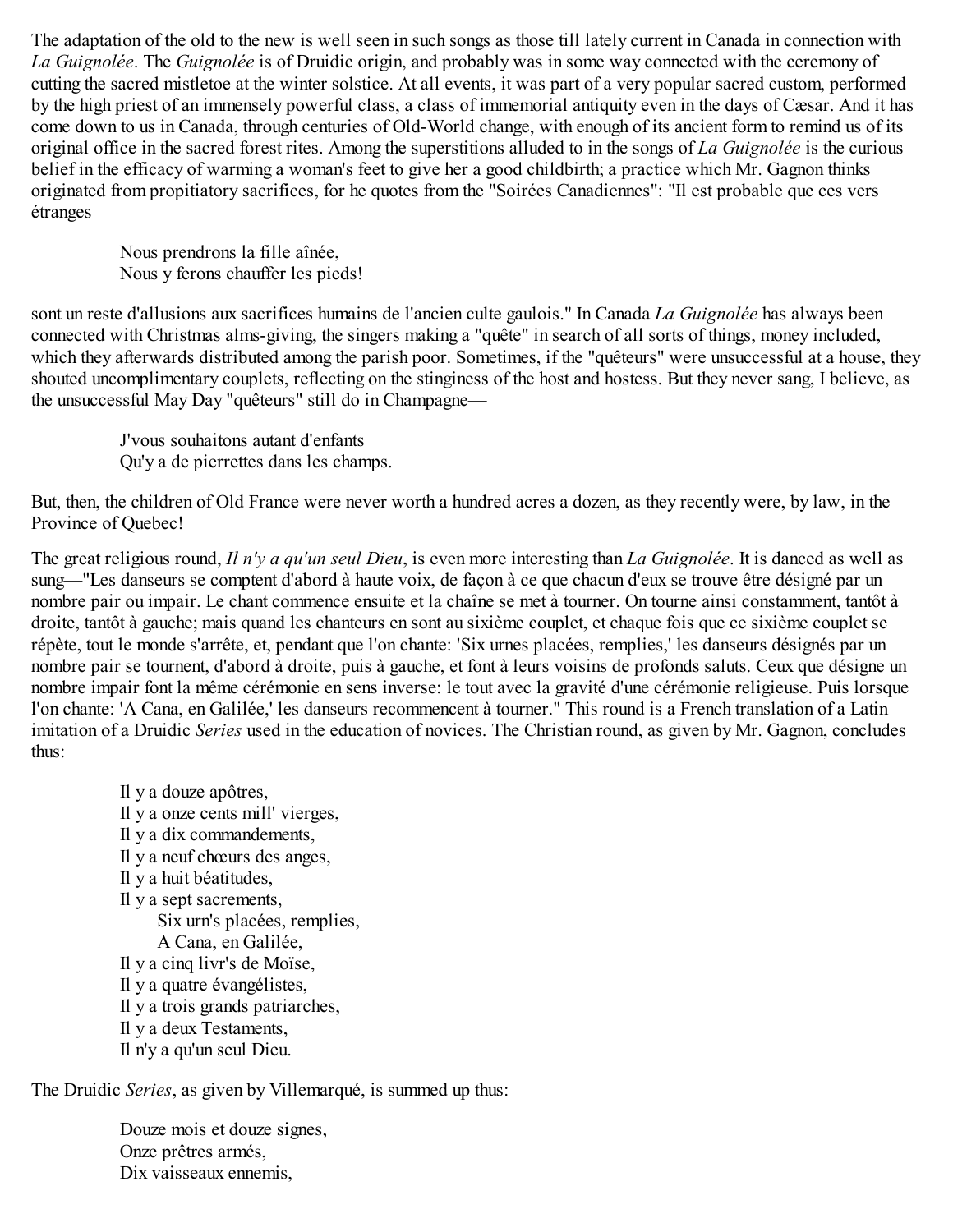Neuf petites mains blanches, Huit vents, Sept soleils, Six petits enfants de cire, Cinq zones terrestres, Quatre pierres à aiguiser, Trois parties dans le monde, Deux bœufs, Pas de série pour le nombre un; La Nécessité unique, Le Trépas, père de la Douleur; Rien avant, rien de plus.

"La Nécessité unique" is identified with Death—the Breton "Ankou," the forgetting of all, not unlike the Nirvana of the Buddhists. "Les deux bœufs" are those of Hu-Gadaru, an ancient Breton god. In the "Quatre pierres à aiguiser" we have a Breton variant of the Welsh whetting-stone, which sharpened the swords of the brave, so that they killed an enemy with a single stroke, but reduced the swords of cowards to dust. The "Six enfants de cire" refer to the ancient and universal practice of witchcraft, not yet extinct, by which an enemy is made to fall sick and die through the melting of his waxen image. The connection of this with our modern habit of burning unpopular public characters in effigy is obvious. The number seven, like three and twelve, was peculiarly sacred. Here we have seven elements, seven suns and seven moons; three beginnings and three endings, alike for man and for the sacred oak; twelve months in the year and twelve signs in the Zodiac. The "Huit feux, avec le grand feu" refer to the seven sacred fires perpetually burning in the temples and to the great fire, the Bel-tan, which the ancient Irish lit in May in honour of the Sun-god. Here again we have a modern variant in the *Feux de St. Jean*, which were lit on the Island of Orleans as late as 1810. In the "Dix vaisseaux ennemis" and the "onze prêtres armés" we may have a reference to the naval war in Armorica, when Cæsar put the Senators and Druids to the sword. The respective ages of these two rounds cannot be determined. But the Christian must be later than the conversion of Armorica in the sixth century, and the Druidic somewhat earlier, and both must have their origin in a pagan past so dimly remote that we cannot now discern a single feature of it clearly.

I give Villemarqué's notes as they stand for what they are worth, not supposing it necessary to warn my readers that the *Barzaz-Breiz* has fallen from its high estate of authenticity. If we want authentic Breton folksongs we must go to the *Gwerziou* and *Sonniou* of M. Luzel, where we shall find a scrupulous exactitude, not excelled even in Professor Child's monumental collection of the English and Scottish ballads. The *Barzaz-Breiz* is something quite different from these. It is not a faithful collection of folksongs edited from unpublished manuscripts; still less one that is faithful to oral tradition, for the Bretons repudiate all knowledge of its texts; nor yet is it a trustworthy literary history. But it is not to be thrown aside as completely useless, because it is no longer found to be what it was once taken for by everyone. It is a storehouse of information, picturesquely rearranged for literary effect; in fact, a sort of historical novel on a large scale —belonging to the same class of Celtic literature as the works of "Ossian" Macpherson and Sir Samuel Ferguson. And if it had only been published in its true guise, like Ferguson's poems, instead of in a false one, like Macpherson's, its real value as an interesting and stimulating version of the genuine spirit of old Celtic poetry would never have been called in question.

#### **V**

#### **CHRISTIANITY**

Christianity, pure and simple, counts for very little in folklore of any kind, and perhaps for less in verse than in prose. The noëls are non-popular and the songs connected with Christian fêtes and ceremonies have come down strongly imbued with paganism and cast in pagan moulds.

Mr. Gagnon gives us, besides the noël *D'où viens-tu*, *bergère*, the two complaintes, *Adam et Eve* and *Le Juif Errant*, and *Cadieux's death-song*, the first and last of which are inspired by Christianity throughout. Cadieux's song, with its heroic ring and fervent piety, is just what we might expect from that age of Christian martyrs, "sans peur et sans reproche." The legend of the *Wandering Jew*, with its many variants, has a folklore history almost as strange as the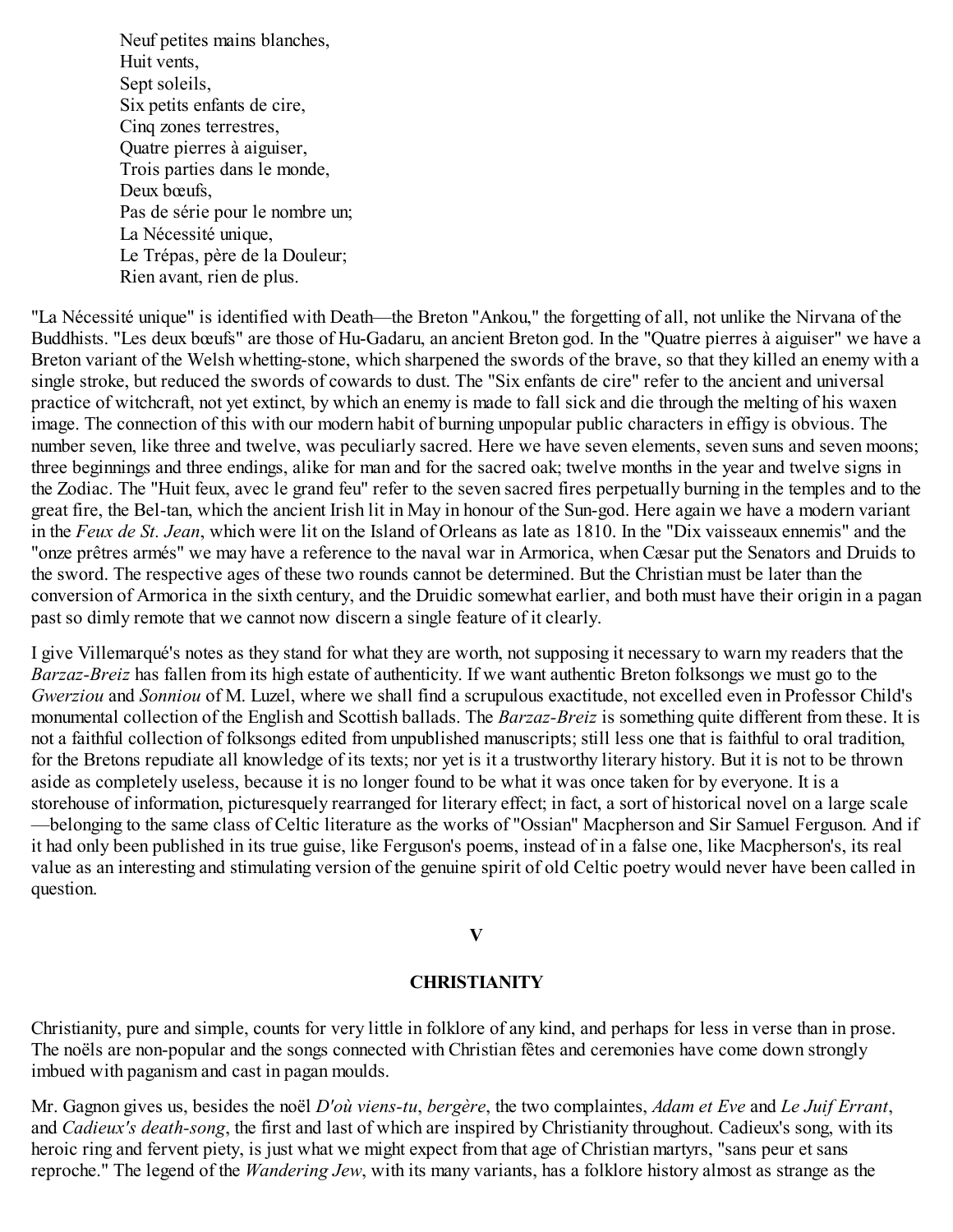adventures themselves. But we cannot enter upon it here. Beside these we may place two *voyageur* songs, as given by Dr. Larue: *Le chantier d'Abacis*, a strain of Christian resignation and thanksgiving; and the song of the *Christian voyageur*, in which the singer points his morals in a way which would be highly diverting if it was not so transparently sincere. Beginning with a caution against the dangers besetting the way of the *voyageur* he breaks off to tell us that even Christians sometimes use strong language:

Mille fois il maudit son sort Dans le cours du voyage.

After this comes a warning against the wiles of the Evil One:

Quand tu seras sur ces traverses

. . . . . . . .

Tu es ici près du démon Qui guette ta pauvre âme;

and then a moral, drawn from the likeness of mosquitoes to the Powers of Darkness which all good anglers ought to thoroughly appreciate:

> Si les maringouins te réveillent De leurs chansons, Ou te chatouillent l'oreille De leurs aiguillons; Apprends, cher voyageur, alors, Que c'est le Diable Qui chante tout autour de ton corps Pour avoir ta pauvre âme.

Next comes an exhortation to prayer:

Quand tu seras dans ces rapides Très dangereux, Ah! prie la Vierge Marie, Fais-lui des vœux; Alors lance-toi dans ces flots Avec hardiesse, Et puis dirige ton canot Avec beaucoup d'adresse.

Excellent advice; which reminds us of that given by Oliver Cromwell to the soldiers of the New Model, when they were about to ford a river in presence of the enemy: "Trust in the Lord—and keep your powder dry." Prayer is again recommended at the end of the song as the only talisman against the perils of flood and field:

Ami, veux-tu marcher par terre Dans ces grands bois; Les sauvages te feront la guerre En vrai sournois. Si tu veux braver leur fureur, Sans plus attendre, Prie alors de tout ton cœur, Ton ange de te défendre.

Thus we can see for ourselves that there really is a class of purely Christian folksongs, and that Canada has produced some fine examples of it. But these very Canadian examples serve to prove how sterile this class has always been, even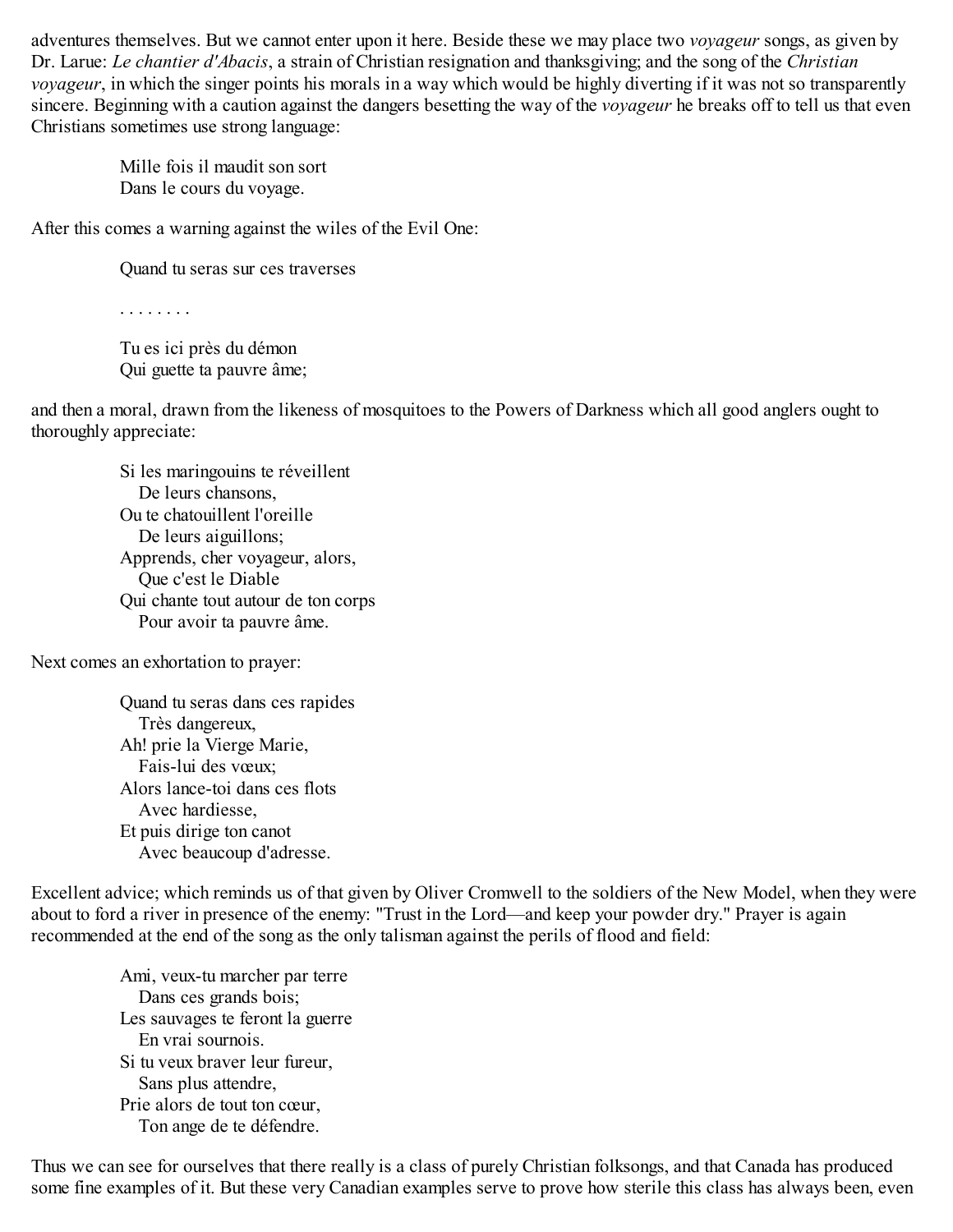under the most favouring conditions; for, though Mr. Gagnon and Dr. Larue are the last collectors in the world to neglect a folksong of Christian origin, though they have collected in a country conspicuous for the religious character of its foundation and famous, throughout its entire history, for the extraordinary zeal, devotion, discipline and widespread influence of an omnipresent priesthood, yet, in spite of all these advantages, the specimens they give us are few in number and of no great intrinsic value. "Le nombre de nos chansons populaires est incalculable"; in Normandy the songs were as plentiful as the apples; and, in all English-speaking countries, the Borders have long been celebrated as the land of song. Yet neither in the French tongue nor in the English, neither in the Old World nor in the New, neither by priest nor by Puritan has the folksong ever been converted. If a universal collection of folksongs were made, and the different classes placed in order of genuine popularity, it would probably be found that in the class of purely Christian origin Canada stood an undisputed first. But it is quite certain that this class itself would be the very last of all.

#### **VI**

#### **HUMOUR**

There is another influence besides those already mentioned which greatly affects the characteristic tone of Canadian folksongs and which, if misunderstood, makes many of them the veriest "caviare." This is that blending of a witty humour with a natural turn for satire, so peculiarly French that we must give up trying to find an English name for it and call it simply *gauloiserie*. Not that we are wholly without descriptions of some such kind of humour. In a delightful little preface to Locker Lampson's volume of society verse Mr. Austin Dobson gives us a very good idea of the British variant of this peculiar natural trait. But variants are variants, and are apt to have elusively subtle distinctions about them.

Apollo made, one April day, A new thing in the rhyming way; Its turn was neat, its wit was clear, It wavered 'twixt a smile and tear; Then Momus gave a touch satiric, And it became a "London Lyric."

And then, if we take this refrain of de Rougemont's we may get still nearer to an insight into the true *raison d'etre of gauloiserie*—

> Dans cette vie Où tout varie, Où chaque pas mène au tombeau, Portons gaîment notre fardeau.

But let us stop here; if we go on trying to get an insight into what *gaulloiserie* really is, by taking it to pieces and examining its component parts, we shall defeat our own object; for its essence does not depend upon the nature of its parts, but upon the way in which they are blent together into a living whole. Just as a joke that has to be explained is no joke at all, so *gaulosierie* is no real influence except to those whose sense of humour enables them to see and feel it in their studies from the life.

And in making a study from the life we have to remember another characteristic French trait—the social quality, which is so strongly developed in the whole nation and which, with its great power of assimilation, has gained for France, through her men of letters, the title of the Interpreter of Europe. All the world acknowledges the social virtues of French song—even perfidious Albion takes pleasure in "the gay French refrain," as she generally calls it.

And there is yet another point to note here—that we must speak of *gauloiserie* only with reference to the French language; for wherever a different tongue has survived within the borders of France, there the sad tone may still be heard above all others. The Breton fisherman can feel a passion akin to that of the wild, mysterious Flamenco songs of Spain, and a Breton maiden can sympathise with her love-forsaken Sicilian sister who pined away and died after being serenaded with *dispetti* and *sfide*, songs of challenging suspicion, affront and ridicule. The Flemish lover sings his song because he cannot rest until he has done it, although he knows beforehand the pain that the singing of it will surely cost him: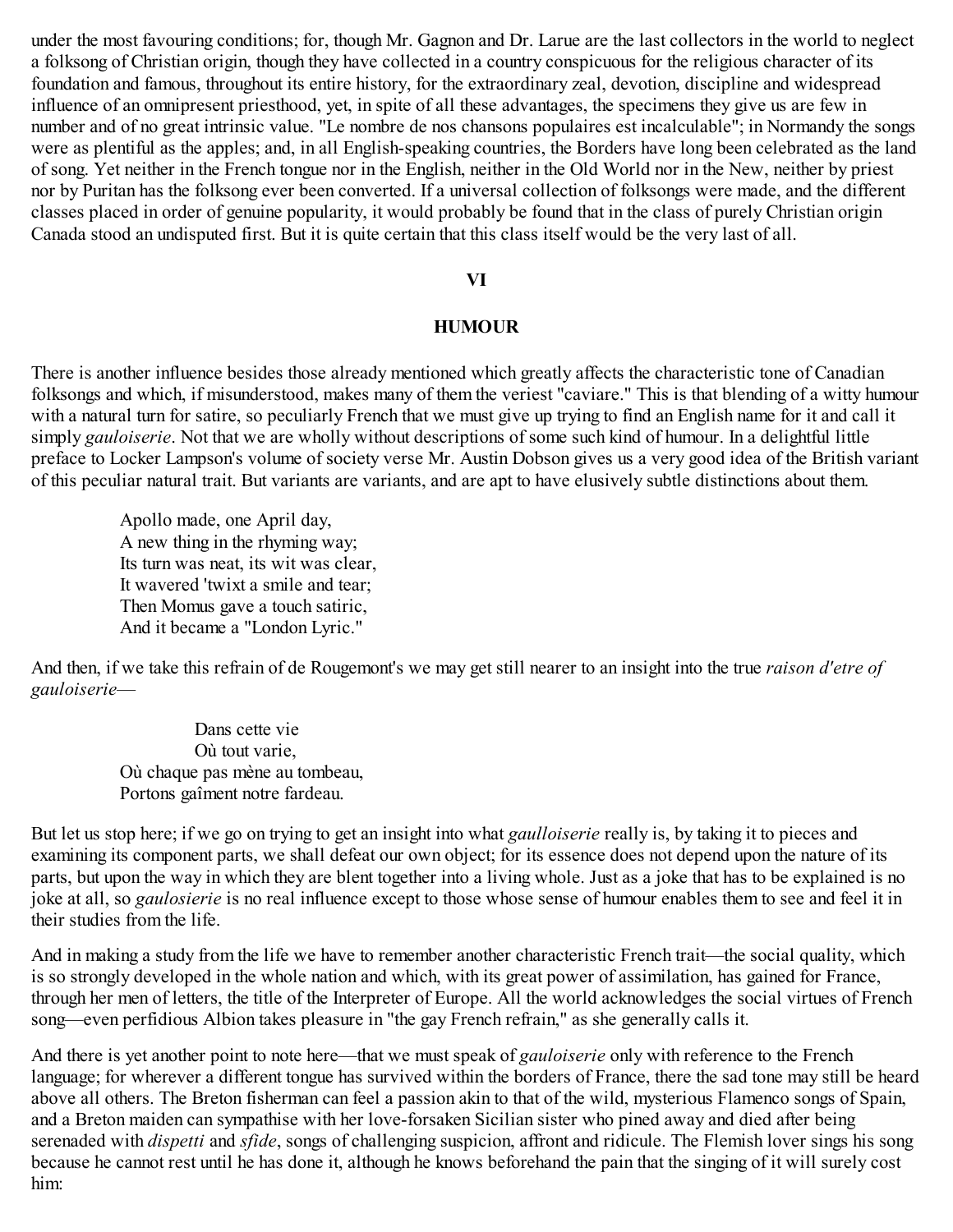Ik vinde my bedwongen dar ik zingen moet, Ja, dat ik zingen moet, Een liedeken van minne die my treuren doet, Ja, die my treuren doet.

The French themselves—les vieux Gaulois—take things differently. The Franks of Chlodion were so intent upon enjoying the songs and dances at the marriage-feast of one of their great chiefs that they never discovered the approach of Ætius till his legionaries charged down on them. Thus the Romans won their first battle in Gaul. It has been said:

Toujours content et sans souci, C'est l'ordre de Crambambuli;

and of this jolly order are the *gaulois* songs of Canada. One might suppose that in love, at all events, there would be little enough of the "sans souci." But the French and Canadian Cupids are rarely blind. I do not mean to say that either French or Canadian love-songs are strangers to melancholy altogether—Perrette knows only too well that sometimes:

> Les enfants sans souci Ils sont bien loin d'ici.

Much less do I mean to say that they are strangers to the faithfulness of lovers. Does not the princess scout the idea that love can hang upon the issue of the fight, and is only to be given to the victors?

S'ils gagnent la bataille Ils auront nos amours,

"Qu'ils perdent ou qu'ils gagnent Ils les auront toujours."

But I do believe that there is little, if any, exaggeration in M. Tiersot's remarks upon the general influence of *gauloiserie*. "La satire est tellement au fond de notre esprit national qu'elle étend son influence jusque sur nos chansons d'amour. Rarement on trouvera dans ces dernières une déclaration d'amour vraiment sincère et sans arrière-pensée, un accord absolu de deux cœurs qui s'aiment."

However unwelcome to the lover of poetry when it comes in as an intruder, *gauloiserie* is unrivalled in its proper sphere, whether in Canada or in France. Native Canadian *gauloiserie* is very little behind the French; witness the amusing account of how

> Dans l'comté de Rimouski A l'élection nouvelle, Jacquot Hug's s'est présenté.

A sharp flavour is to be found in

Quand le mari s'en vint du bois,

and

Mon mari est ben malade.

But the quintessence of *gauloiserie* is in *Malbroucke*. Malbroucke himself, like his predecessor the Duc de Guise, is burnt in effigy with all the mock-heroics possible. The "beau page" tells "Madame" how the great man was followed to his grave by "quatre-z-officiers":

L'un portait sa cuirasse, L'autre son bouclier, L'un portait son grand sabre,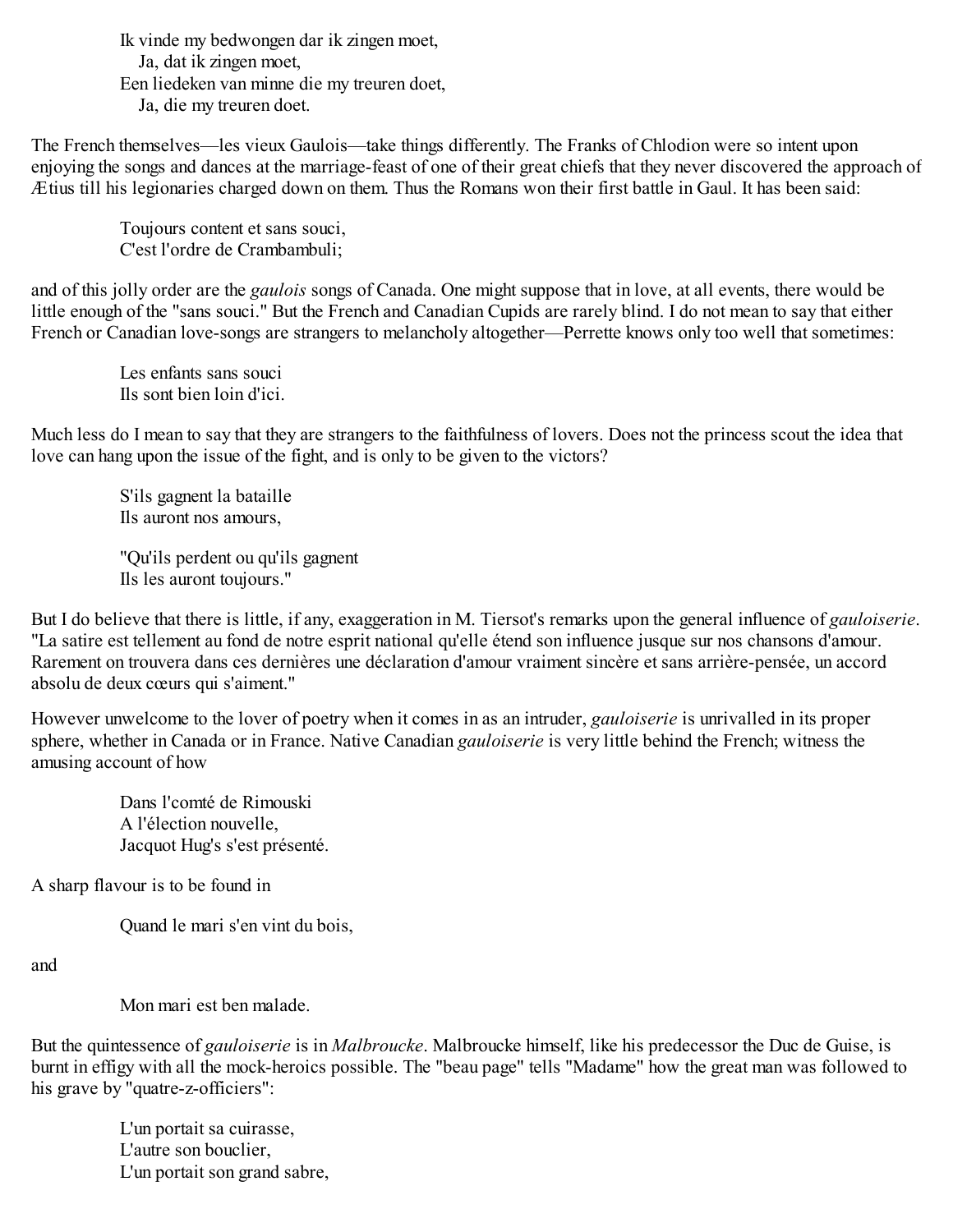L'autre ne portait rien.

And French illustrators have not left us in any doubt as to how the chief mourners carried their burdens. But *Malbroucke* is not to be appreciated in extracts.

To be gay and Gallic and to sing *Malbroucke* with gusto ought to be enough to prove Canadians true heirs of the singers of the "gay refrain," who, in their turn, are heirs of the Gallic legionaries that, in the time of Julius Cæsar, are said to have borne the lark upon their helmets as the distinctive emblem of their race. But there is a reverse to all this. The Gallic funeral ceremonies of *Malbroucke* seem very like a modern variant of the mediæval *Dance of Death*. Both old and new owe their popularity to the same cause; and he who runs may read the moral of both; which is, that the great King Death will mete out equal justice to all alike, to high and low, to rich and poor, to victor and to vanquished. What a satisfaction to be able to rejoice in the foreknowledge of a common doom! Professor Pellegrini tells us that this guiding inscription appears upon the wall on the road to the cemetery of Galliate: "Via al vero comunismo." And *Malbroucke*, for all it does it with a smiling face, points out the self-same way. So perhaps *gauloiserie* may be somewhat grimmer than it seems, and its refrains not, after all, so very gay.

#### **VII**

## **LULLABIES**

Having briefly noted the general characteristics of the songs, let us turn to a few particular classes of them. To begin at the beginning, the *lullabies* must be considered first; then the *nursery rhymes* of childhood, followed by the love-songs of youth; and lastly, we must by no means forget to notice the most typically Canadian class of all—*the songs of the voyageurs*.

The *Lullaby* has all the form and rhythm of a natural simplicity, its burden is made soothing with onomatopœic and reduplicated words, and the names the nurses give it in every tongue breathe the very spirit of rest and sleep—*né-né* in Dauphiné, *no-no* in the South, *lo-lo* among the Basques are some of the many variants of the universal French *do-do*. Monotony, calm and an ebbing flow of sound are universal. In Berry the nurse begins with

> Dodo, berline, Sainte Cathérine,

in Dauphiné with

Néné, petite, Sainte Marguerite,

in Canada with an invocation to the same saint—

Sainte Marguerite, Veillez ma petite;

and all French nurses sing

Do, do, l'enfant do, L'enfant dormira tantôt;

and in every case we hope their singing is attended by the same good fortune—

Et l'enfant qui dort Fait des rêves d'or.

Monotonous, too, are the variations on the simplest themes; variations *ad infinitum*, or, rather, so far as the nurse's memory and fancy can carry her. All Canadians have been sung to sleep by the chanted story of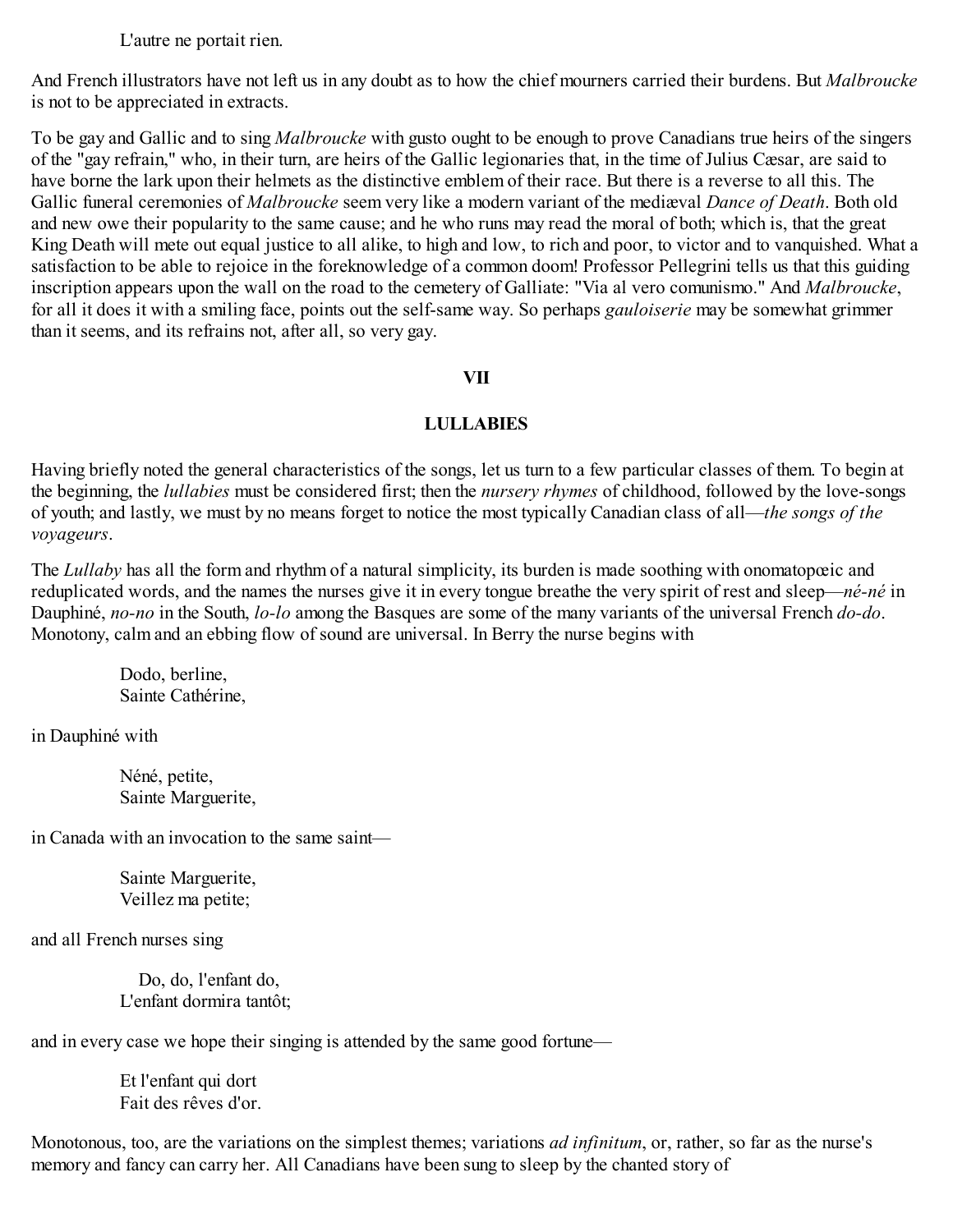C'est la Poulette grise Qui pond dans l'église, C'est la Poulette blanche Qui pond dans les branches;

and so on with "Poulettes" of innumerable hues, many seen only in the land of dreams. Assonance plays a great part in cradle songs, and makes even stranger bedfellows than politics. Its whims and caprices make Alsatian "bonnes" mix bitter things with sweet in curious fashion. In the very same song where little girls are put to bed in Heaven itself we find that little boys are well whipped and then stuffed into a sack full of toads:

Rägä, Rägä, tropfe, d'Buäwe muass ma klopfe, d'Maïdlä kummen is Himmels bett, d'Buäwa kummen id Groddä seck.

And it is just as full of freaks in Canada:

Il est midi.—Qui-c' qui l'a dit? C'est la souris.—Où est-elle? Dans la chapelle.—Que fait-elle? De la dentelle.—Pour qui? Pour ces demoiselles.—Combien la vend-elle? Trois quarts de sel.

This constant mention of animals shows us what nursery favourites they have always been: witness, *Le Chat à Jeannette*, *La Petit poul' grise*, *Le Bal des Souris* and *Les Noces du Papillon* for France; and, for Canada, the wedding of *Pinson avec Cendrouille* and the unending enumerative which begins with *Une Perdriole*.

It is strange that Mr. Gagnon gives us no lullabies of the Virgin, unless we can take *D'où viens-tu, bergère*? as one; for they form an important class apart, and are met with in many countries. They are, however, somewhat like the noëls in tone, and often had a common non-popular origin. The famous one with the refrain

> Millies, tibi laudes canimus Mille, mille, millies,

could hardly have been of popular composition, even if it had been in some vernacular. But another Latin one might well have been a folk-song:

Dormi Jesu, mater ridet, Quæ tam dulcem somnum videt, Dormi Jesu blandule. Si non dormis, mater plorat, Inter fila cantans orat: Blande, veni Somnule.

The last line reminds us that lullabies are long-lived beyond most other folksongs and trace their descent from pagan times. "Blande, veni Somnule" is at least a reminiscence of the direct invocation to Sleep, still common among many folk. The [Greek: nannarismata] of Modern Greece have many such invocations; so have the *som-soms* of Languedoc and Auvergne, like the one beginning,

Som-som, beni, beni, beni;

and so, too, have the *souin-souins* of La Bresse:

Le poupon voudrait bien domir; Le Souin-souin ne vent pas venir.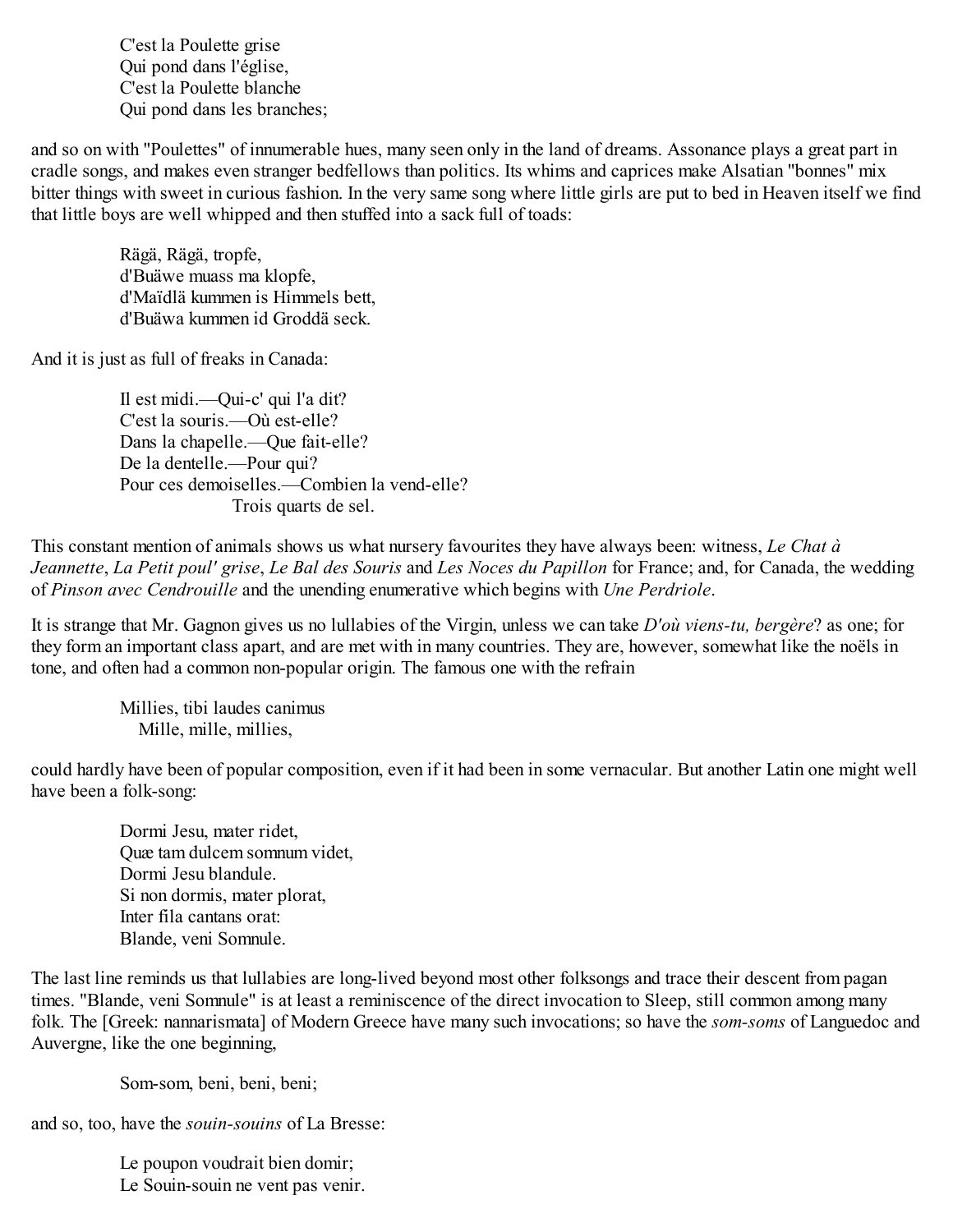Souin-souin, vené, vené, vené; Souin-souin, vené, vené, donc!

There are no heathen invocations in our Canadian lullabies; but when a *habitante* calls upon *Sainte-Marguerite* she is invoking a favourite saint in the *White Paternoster*, and as the *White Paternoster* was invented as a charm against the Evil spirits which could be conjured with a *Black Paternoster* or other magical formula the connection with a survival of pagan beliefs is not far to seek. It is curious to observe the number of Christian customs which the folk has pressed into the service of White Magic. Even the "Angelus" has not escaped, the Provençals believing that it was instituted to scare away the evil spirits who might be tempted out by the approach of night!

But whether of Christian or of pagan origin, whether in Canada or in other lands, the simple *Berceuse* has all the intimate pathetic charm of one of "Nature's old felicities"; for there is nothing that can take us back to our own first twilight fancies, and to the very infancy of time itself, like a crooning lullaby, whispering of all the little immemorial mysteries of cradleland.

#### **VIII**

#### **NURSERY RHYMES**

Though *Nursery rhymes* belong to a later age of childhood than lullabies they are really a still simpler form of verse, in fact, a mere jingling accompaniment to the action and air of some sort of game, and never make the slightest pretensions to poetry. Assonance is, of course, most important, and generally plays its pranks to the admiration of all concerned. Sometimes, however, opinions differ. To

Ride a cock-horse to Banbury Cross,

or to be

A cheval, à cheval, sur la queue d'un orignal,

or to go

A Paris, à Paris, sur la queue d'un p'tit cheval gris,

or

A Rouen, à Rouen, sur la queue d'un p'tit cheval blanc,

is all very well. But perhaps Quebecers might rather remain forever unknown to nursery fame than be immortalized in the couplet

A Québec, à Québec, sur la queue d'une belette!

As they have so much in common with lullabies it is natural enough that nursery rhymes with a suitable rhythm should enjoy an equal popularity in either form; *J'ai tant d'enfants à marier, Ah! qui marierons-nous?, C'est le bon vin qui danse, C'est la plus belle de céans* and many other simple rhymes are sung beside the cradle as well as in the playroom.

The main feature of interest in all nursery rhymes is the wonderful fidelity with which both words and action have been handed down from generation to generation. A Canadian girl or boy singing

C'est le bon vin qui danse ici

reminds us at once, by the single word "vin," that this rhyme originally came from France—whence, indeed, all our nursery rhymes have come. When we hear a reference to "le pont de Nantes" or to the more famous "pont d'Avignon" we know they are singing of France in the olden time. The mention of "l'assemblé' d'amour" takes us back to the mediæval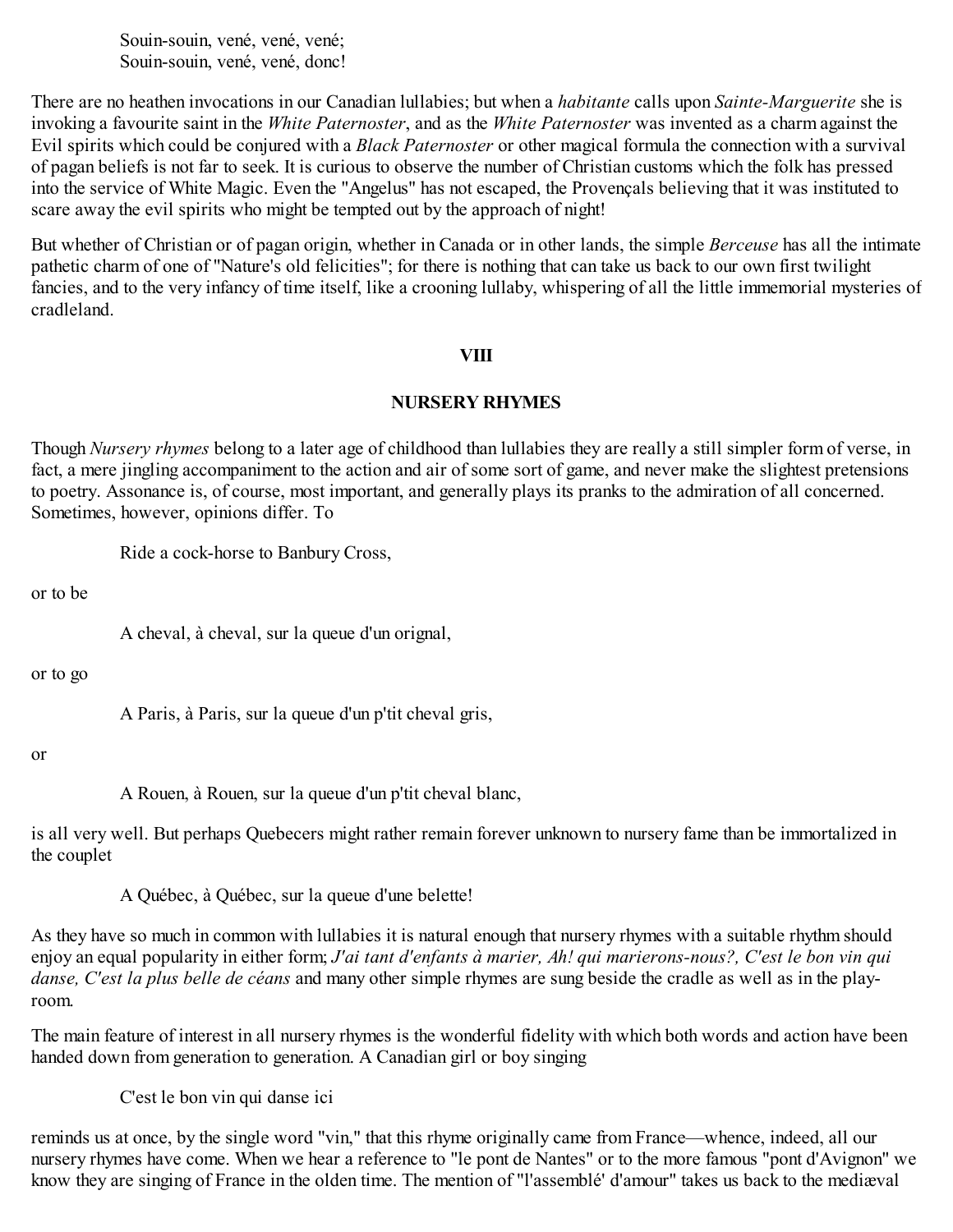Courts of Love. In *Le premier jour de Mai* we have a reminiscence of the fêtes for the rite of May. And the couplet,

J'ai trouvé le nique du lièvre, Mais le lièvre n'y était pas,

now sung in fun by children, might once have been sung in real earnest by some of their ancestors who lived by the chase. Turn where we may, we find ourselves in what has been well called the old curiosity shop of customary lore. English children singing

Eeny, meeny, miny, mo,

are using a variant of

Eene, meene, mieken, mäken,

in which German children still ask their play-fellows to join them in the Teutonic conquest of Celtic Britain:

Kumm will'n beid' nâ England gân!

It is easy enough to go back still further. In "Buck, buck, how many horns do I hold up?" we have the lineal descendant of an old Roman game, as described by Petronius Arbiter in the time of Nero: "Trimalchio. . .bade the boy get on his back. The boy climbed up and slapped him on the shoulders with his hand, laughing and calling out, "Bucca, bucca, quot sunt hic?" We can go beyond even this. But probably no one is disposed to deny the claims of the nursery rhyme to, at least, a very respectable pedigree.

## **IX**

## **LOVE-SONGS**

Everyone turns to Nature herself for the origin of the *Love-song*. But to fully appreciate the influences which have moulded it into the form it has taken in Canada we must remember that the natural tones of love have been modified, first by the pervading *gauloiserie* of France, then by the customs and ideals of mediæval chivalry, and lastly by the peculiarities of Canadian life. Now Nature, of course, needs no discussion, and, as the three modifying influences have been discussed before, we take Canadian love-songs exactly as we find them in Mr. Gagnon's book, and, noting that there they may be somewhat exclusively addressed *virginibus puerisque*, we shall venture to characterize them generally as an almost perfect blend of Nature, chivalry, *gauloiserie* and what we may perhaps be allowed to call for the occasion *Canadiennerie*.

The *Chanson des Regrets* has no place in Mr. Gagnon's book. There is no *Péronnelle*, no Young Heiduck to woo and win and ride away, no Canadian wife to yield to the wiles of the *Demon Lover*, no Canadian Launcelot and no Canadian Guinevere. The Canadian maiden makes no such confession of the power of love as her Bressian sister:

Que veux-tu que je te donne? Je t'ai déjà trop donné: Je t'ai donné une rose, La plus belle de mes roses Que j'avais sur mon rosier.

Neither does she sing her regrets at having found that power irresistible, like her Scotch sister:

But had I wist, before I kist, That Love had been so ill to win, I'd lock'd my heart in a case of goud And pinn'd it wi' a siller pin.

But the *Chanson de Galanterie* is allowed in, though only on sufferance, and during good behaviour. Of course, *Le*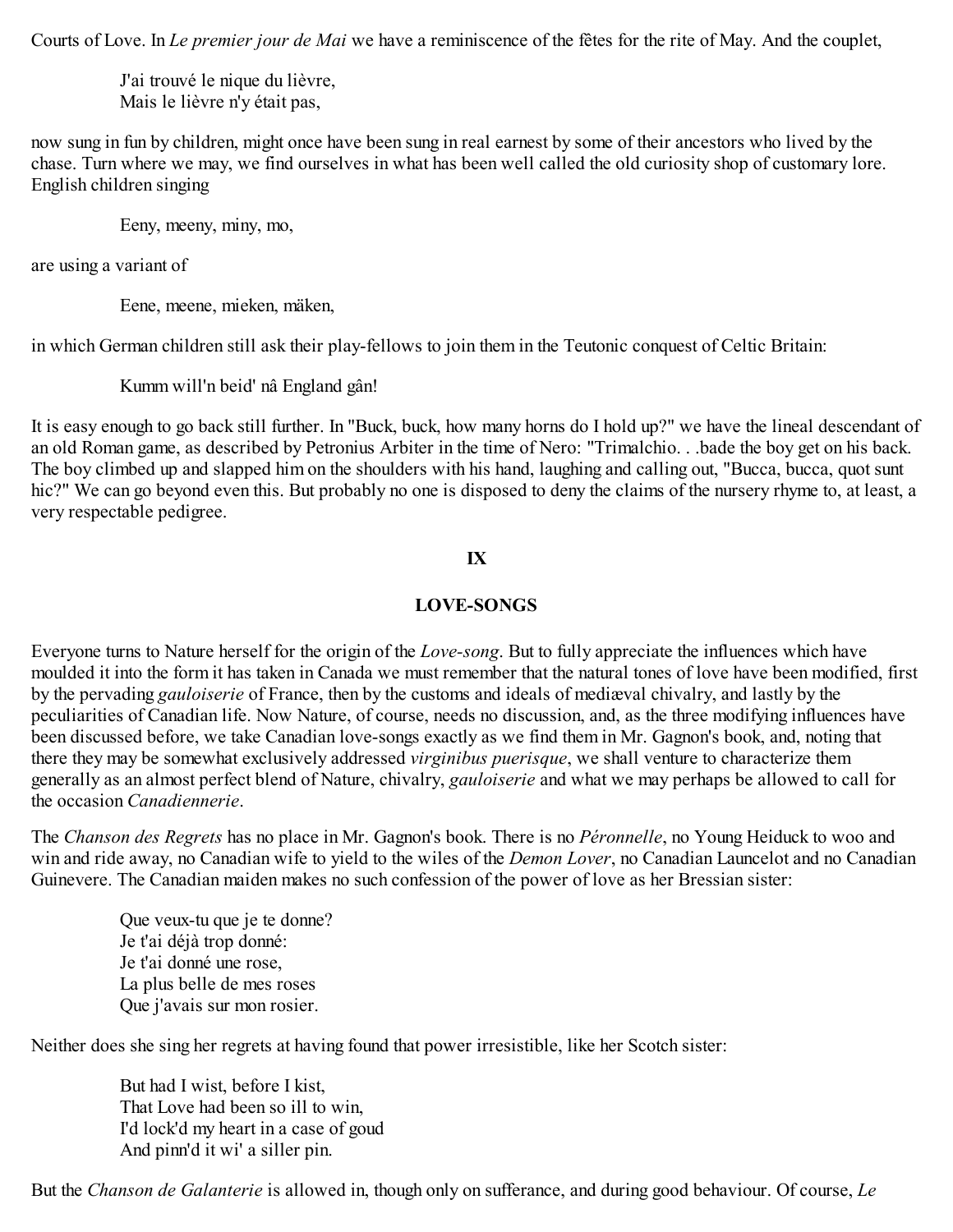*Comte Ory* and all his fellows are shut out. So are the gay *Tam-lins*, the *Sire Garins* and all the other gallants whose motto is

> Quand tu tenais la caille, Il fallait la plumer.

Mr. Gagnon's Canadian *galanterie* is of a very harmless kind. In French folksong the very popular pastorals beginning with

L'autre jour m'allant promener,

or words to that effect, and recounting the adventures of a lord with a shepherdess, almost always end in one of four ways: "Si l'interlocuteur est un berger, il sera heureux; si c'est un seigneur, il est renvoyé à son château; ou bien luimême est témoin des tendres confidences de la bergère et du berger. Un quatrième cas peut se présenter: celui où le seigneur a affaire à une femme mariée: il est alors sûr du succès." In Canadian variants the fourth case does not occur. But the second is well represented.

> Le roi prit la plus jeune, Dans la dans' l'a menée; A chaque tour de danse Il voulait l'embrasser.

The youngest of the three "fill's à marier" rejects his advances as a matter of course—

Allez, allez, beau prince, Allez plus loin chercher.

And *Petite Jeanneton* is just as virtuous:

Mon petit cœur en gage, N'est pas pour un baron.

But the romantic professions find plenty of willing victims:

Je voudrais bien d'un officier, Je marcherais à pas carrés,

sings one young girl who has dismissed *habitants*, labourers, *colporteurs*, notaries, doctors and lawyers as one and all unworthy of her attention. And another relates that, having been sent to sea with a gallant sailor,

> Il devint amoureux de moi. Ma mignonnette, embrassez-moi. Nenni, Monsieur, je n'oserais: Car si mon papa le savait....

A third damsel will not descend to particulars:

Ma fille promettez-moi donc De n'jamais aimer les garçons. —J'estim'rais mieux que la maison Serait en cendre et en charbons, Et vous mon pèr' sur le pignon: Vous vous chaufferiez les talons. Le beau temps s'en va, Le mauvais revient; Je n'ai pas de barbe au menton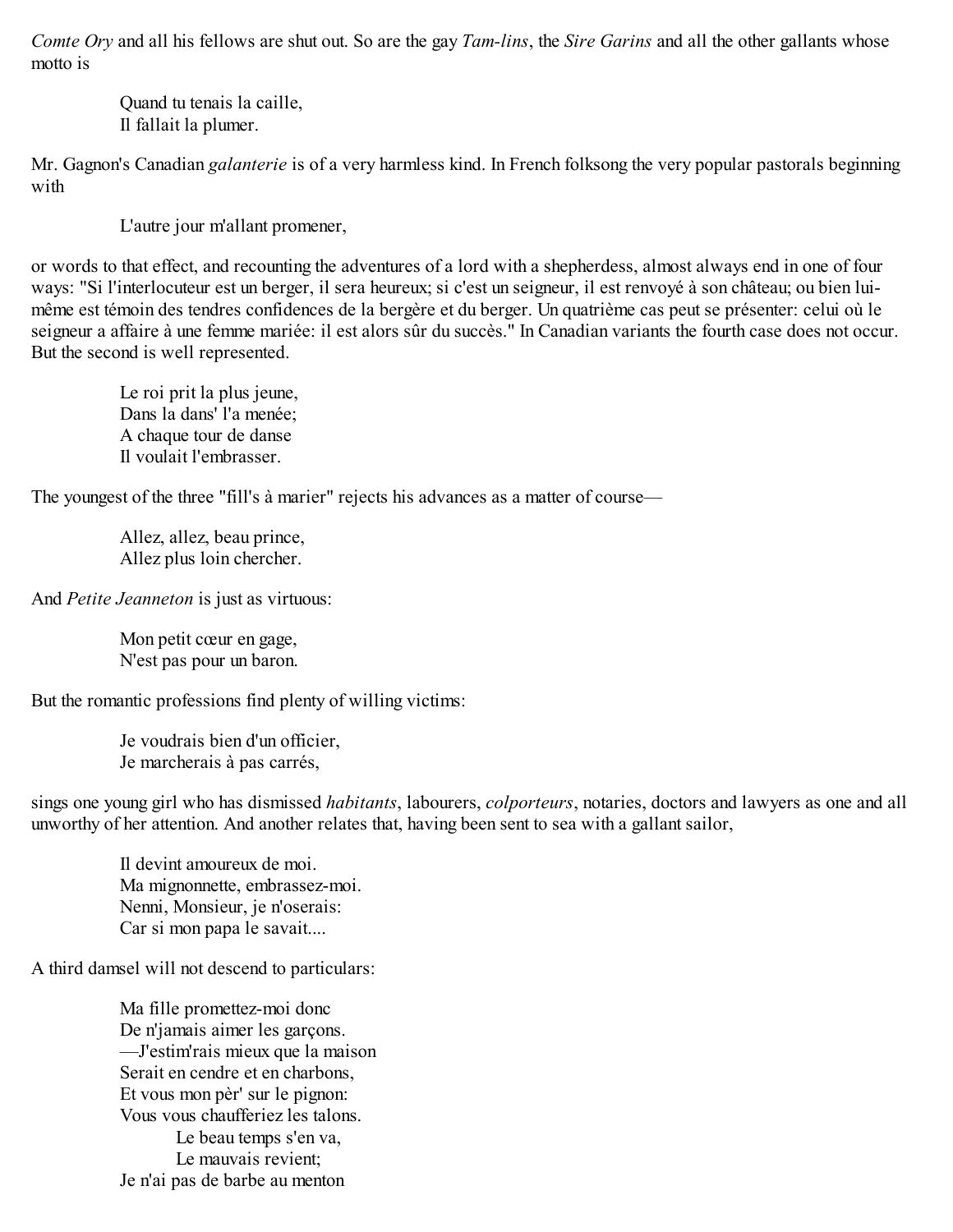Mais il m'en vient.

A comparison between the French and Canadian variants of *Marianne s'en va-t-au moulin* or, still better, *Petite Jeanneton* will at once show where the line is drawn in the different countries.

The *gauloiserie* which turns the love-song into a *chanson de galanterie* is seen in *Papillon, tu es volage*! and some others. But, as we saw in examining the influence of humour, there really are some Canadian *Chansons d'amour* which may be truly classed as love-songs, pure and simple. These have little of the sympathetic imagery of the Italian songs or the fiery and rather sententious passion of the Spanish, and they can hardly give us anything so touching in its artless simplicity as this:

Y a ben sept ans que ze se amoureusa D'on bravou labori: Rien que d'y va son labourazou Me fa ben plasi.

They are generally coloured by a lighter fancy and sung with a more lilting measure. But they have as true a sincerity of their own as many of a greater intensity. In the *metamorphosis* the lovers delight in toying with the risks by the way, because they feel that the end is certain, and in *A la Claire Fontaine* we know that they will be all the more in love afterwards for having fallen out over the "bouquet de roses." The lover *Au bois du rossignolet* may be trifling a little, and so may the soldier who makes the not unusual military promise:

> Adieu, belle Françoise, Adieu, belle Françoise! Je vous épouserai, Au retour de la guerre, Si j'y suis respecté.

Perhaps, too, it may be the "love that is too hot and strong" which "runneth soon to waste" that drives "le fils du roi" to exclaim—

> Bergère on non je veux la voir Ou que mon cheval crève!

But there can be no doubt about the intense longing in this appeal:

Amant, que j't'ai donc fait Qui puiss' tant te déplaire? Est-c'que j't'ai pas aimé Comm' tu l'as mérité? Je t'ai aimé, je t'aime, Je t'aimerai toujours. Pour toi mon cœur soupire Toujours.

Nor can we doubt that "Versailles, Paris et St. Denis" would willingly be given in ransom for the prisoner of war in Holland, if his mistress had them to give. And we have only to turn to *Le Pommier Doux* to find, in the "Trois filles d'un prince," the very embodiment of unchanging love.

## **X**

## **SONGS OF THE VOYAGEURS**

The *Voyageur*, like all other workers, takes whatever comes to his hand, and is always equally ready either to sing a spinning-chorus, like *Je le mène bi'n mon dévidoi*, or to make up a canoeing variant of his own, like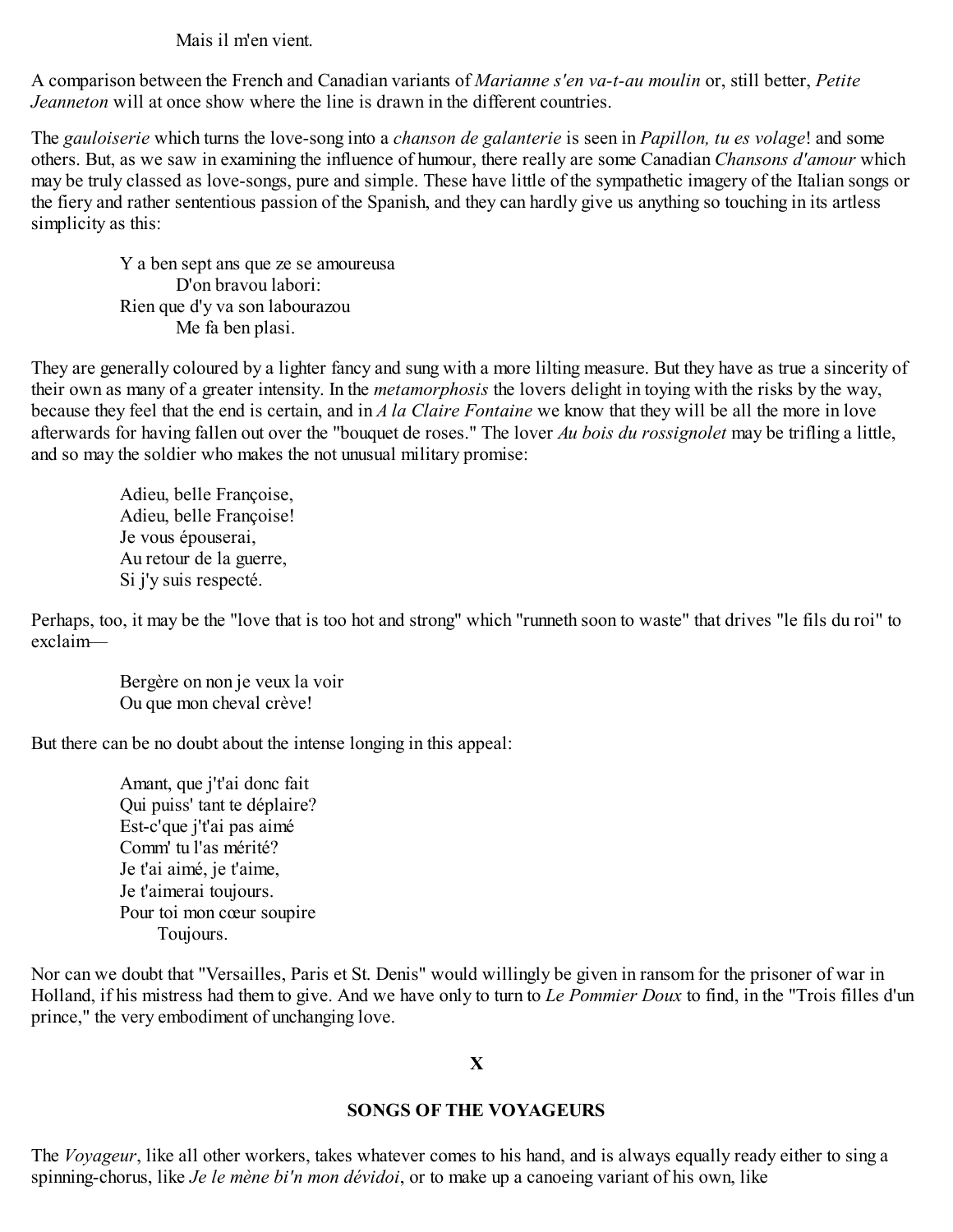Fringue, fringue sur la rivière, Fringue, fringue sur l'aviron,

which is an adaptation of *Va*, *va*, *va*, *p'tit bonnet*, *grand bonnet*. But the most interesting songs in his repertory are naturally those connected with his own mode of life. Love, war, religion and the hardships of his calling are their principal themes. And it is specially noteworthy how much the religious tone is deepened by the sense of ever-present danger—the *voyageur* at work, like the soldier on active service, being a living proof that godliness is commoner in the field than in barracks. *Cadieux's song*, *Le Chantier d'Abacis*, the *Christian Voyageur* and Pierriche Falcon's *Songs of the "Bois-Brûlés"*, already mentioned in connection with war and religion, are all true *Voyageur songs*. We are indebted to Dr. Larue for several other specimens of this class. *Voici l'hiver arrivé* has admirable local colour: the freeand-easy shantyman, paid on the abominable truck system,

> ...travail ben tout l'hiver; Au printemps on se trouve clair!

And so he sings with hearty good will—

Que l'diable emport' les chantiers.

But, for all that, he goes back to them again the following year. *A Bytown c'est un' joli' place* is a song of parting—

Nous n'irons plus voir nos blondes.

*Parmi les voyageurs and Salut à mon pays* are songs of return. Sometimes the "blondes" forget their *voyageurs*—

A présent m'y voilà En arrière des autres.

And sometimes, when they do so, they get paid back in their own coin—

A présent j'en ai-t-une autre Qui y est ben plus à mon gré.

Among *voyageurs*, as among soldiers and sailors all the world over, there are always some careless adventurers, who, wandering about for years in parts unknown, find, on their return home, that their families have given them up for lost and their wives have married again. Such a dramatic situation is never thrown away upon folksingers, who everywhere have innumerable variants on this single theme. The Canadian one is *Voilà les voyageurs qu'arrivent*, which ends without telling us what becomes of the two husbands:

J'ai donc reçu de fausses lettres Que vous étiez mort, enterré, Aussi, je me suis mariée.

It is a great pity to find this disappointing baldness here, as the same theme has often been so effectively treated in folksong; sometimes with almost the artistic finish of "Enoch Arden" and sometimes with the insight and fine reserve of Guy de Maupassant's short story "Le Retour."

#### **XI**

## **VARIANTS**

Variants begin at home; and, though the local ones are often apparently of the most trifling importance, they are never to be neglected on that account. In a variant of *En roulant* the word "mitan" occurs:

Derrièr' chez nous ya-t-un étang,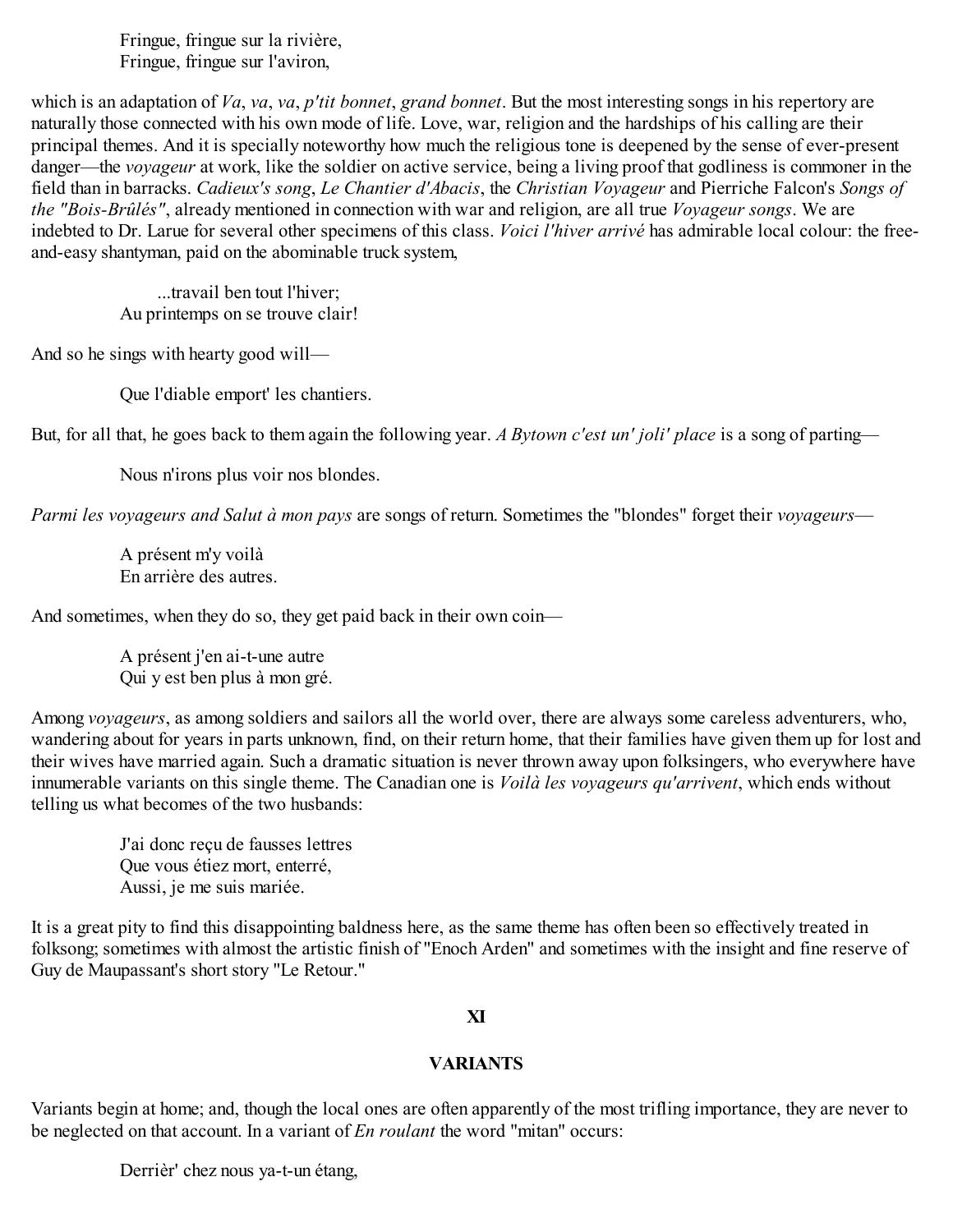Et la riviér' passe au mitan.

This in itself is a small thing. But the use of the word acquires a good deal of importance when we find that it is frequent in the Côte de Beaupré, the Isle of Orleans and the Côte du Sud in Canada, that it occurs in the songs of Picardy and that we know from what provinces many of the "colons" of the seventeenth century originally came. As a matter of fact, the word "mitan" is used instead of the standard "milieu" in other provinces besides Picardy, and the *habitants* of the parts of Canada just mentioned are by no means all descended from Picards. But, all the same, this serves to show that no local variant should be overlooked, even when it is only a philological one. Some local variants are made simply by the freakish misunderstanding of the traditional words: for instance the old round—

C'est la plus belle de céans C'est par la main je vous la prends,

is perverted into

C'est la plus belle de Sion, C'est par la main nous la tenons.

Other variants of a minor kind have more to justify their existence. It is more natural for a St. Lawrence fisherman to sing

Dans les prisons de Londres

than

Dans les prisons de Nantes,

and the mixed geography of

Il est dans la Hollande, Les Irlanda's l'ont pris

is not without sufficient reasons of its own.

Variant refrains abound: Mr. Gagnon gives us six for *En roulant* alone. Popular humorous songs, which so easily lend themselves to improvisation, are peculiarly subject to variations. The inevitable *Malbroucke* has two Canadian variants touched with Indian local colour, one beginning

C'était un vieux sauvage, Tout noir, tout barbouilla, Avec sa vieill' couverte Et son sac à tabac,

and both ending in much the same way:

Quatre vieux sauvages Portaient les coins du drap, Et deux vieilles sauvagesses Chantaient le *libéra*,

There are plenty of variants of all kinds, besides these, many made up on the spur of the moment and as quickly forgotten, and others flitting about in oral tradition with more or less fixity of form. The *voyageurs* have their variants like the rest of the world; a good instance being the purely Canadian *Death-song of Cadieux*, which begins in the original version—

Petit rocher de la haute montagne, Je viens finir ici cette campagne,

and in the Red River version—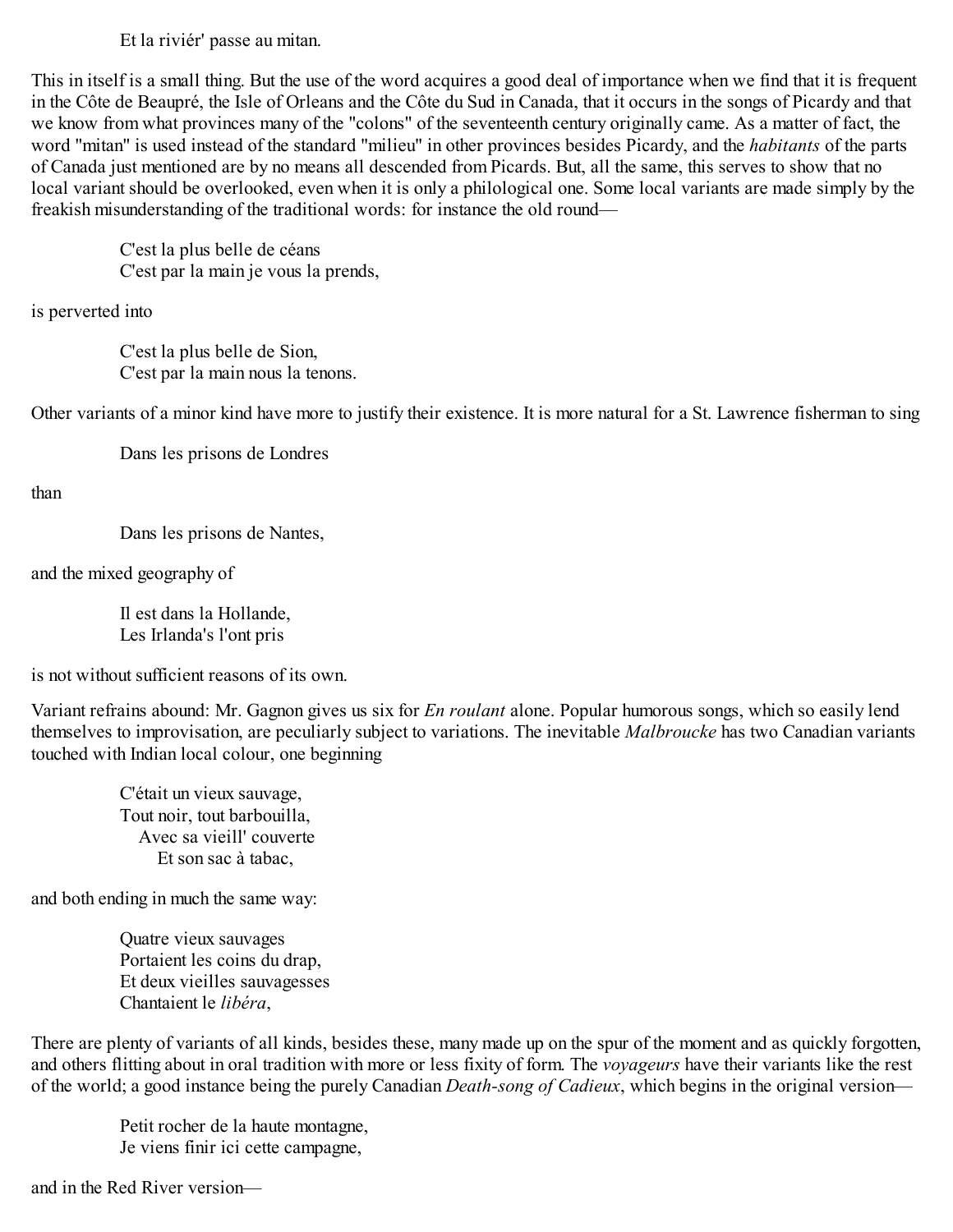Petits oiseaux, dedans vos charmants nids, Vous qui chantez pendant que je gémis, Si j'avais des ailes comme vous, Je vivrais content avant qu'il fut jour.

It is easy enough to see that nearly all Canadian folksongs are variants from the French, somewhat remote in a few instances, but very close in most. All nursery rhymes and lullabies may be taken as of purely French origin: so may all songs of the type of Cécilia, Le maumarié and La maumariée, Je ne veux pas d'un habitant, En roulant, Au jardin de mon père un oranger lui-va, Dans les prisons de Nantes, Marianne au moulin, Perrette est bien malade, and others too numerous to mention. The peculiar restrictions which prevented many Canadian variants from attaining a too luxuriant growth are well described by Mr. Gagnon. We may see how powerful these restrictions were by taking such a typical theme as *Le retour du mari* and comparing Dr. Larue's version with M. Fleury's four Lower Norman variants, or with those of Spain and Portugal, which are the most romantic ones of all. The Canadian variant of *Au jardin de mon père un oranger lui-ya* breaks off suddenly, whilst Fleury's Norman variants tell the whole story, like those of Bartsch, Bujeaud, Legrand and others. It is a noticeable fact in folk-history that the Norman "Coucou" has never been acclimatized in Canada.

*Mon père a fait bâtir maison* is sung in Saintonge and Aunis, *J'ai cueilli la belle rose* in Angoumois, Cambrésis, Artois and Le Nivernais, *Au bois du rossignolet* in Franche-Comté and Switzerland, *Gai le rosier* and *J'ai trop grand peur des loups* in Poitou, *Cécilia* and *Isabeau s'y promène* in Champagne, *A St. Malo, beau port de mer* in French Brittany, *A la Claire Fontaine* in Normandy and a dozen other provinces, and *Quand j'étais chez mon père, petite Jeanneton* all over France. It is interesting to observe how folksongs which have wandered from their native home often retain their more ancient forms in an outlying colony. This was the case with Greek songs, so it is said; and it certainly was with the Anglo-Saxon songs, for Beowulf is the oldest Teutonic epic. The Icelandic songs preserved much of the folklore of the Old Norse. Some of the finest Portuguese ballads have been collected in the Azores. And in Canada we have versions of *A la Claire Fontaine*, *Le Pommier Doux* and other songs which are older and often more poetical than most of the variants now current in France.

The number of French folksongs represented by Canadian variants in our texts is certainly remarkable. But, to give a just view of the relationship between the collections of the two countries, we must not forget to mention that no trace is to be found in either Mr. Gagnon or Dr. Larue of many of the most popular and typical songs of France. Of course, it must be borne in mind that those two gentlemen were not collecting for folklorists, but for the general public—and the public has rarely been better served—but it is at least noteworthy, from every point of view, that they have given us no specimens of the following types: Le mari benêt, Elle a choisi le vieux, La fille perdue, Le moine blanc, La chanson des regrets, Les trois tambours, La fille engagée au regiment, La courte paille, L'amant qui tue sa maîtresse, Martin, Les *tisserands, L'occasion manquée—ou saisie, Les trois enfants ressuscités par Saint-Nicolas, La mère ressuscitée,* L'enfant au berceau dénonce un crime, Renaud, La fille qui fait la morte, L'amant noyé and La Pernette. All these are found in M. Rolland's collection, which is only the beginning of a great work, and is by no means exhaustive even so far as it has gone already.

Looking further afield we find that we do not go quite so far as we might hope among the folksongs of the world at large. We have no Canadian versions of the adventures of *Bluebeard* or of *May Colven*, while there are innumerable variants in French, Italian, Spanish, Portuguese, English, Dutch, Flemish, High and Low German, Norse, Swedish, Icelandic, Polish, Bohemian, Magyar, Servian and scores of other languages. To see what could be done with Teutonic folklore I went through the two thousand *volkslieder* of Erlach's collection; but only found about twenty which had any direct affinity with those in Mr. Gagnon's book. Of course, among the twenty were variants of the misadventures of *Petite Jeanneton*, who instead of being sent

...à la fontaine Pour pêcher du poisson

goes of her own accord,

Wollt geh'n in den Wald, Wollt Brombeer' brocken ab,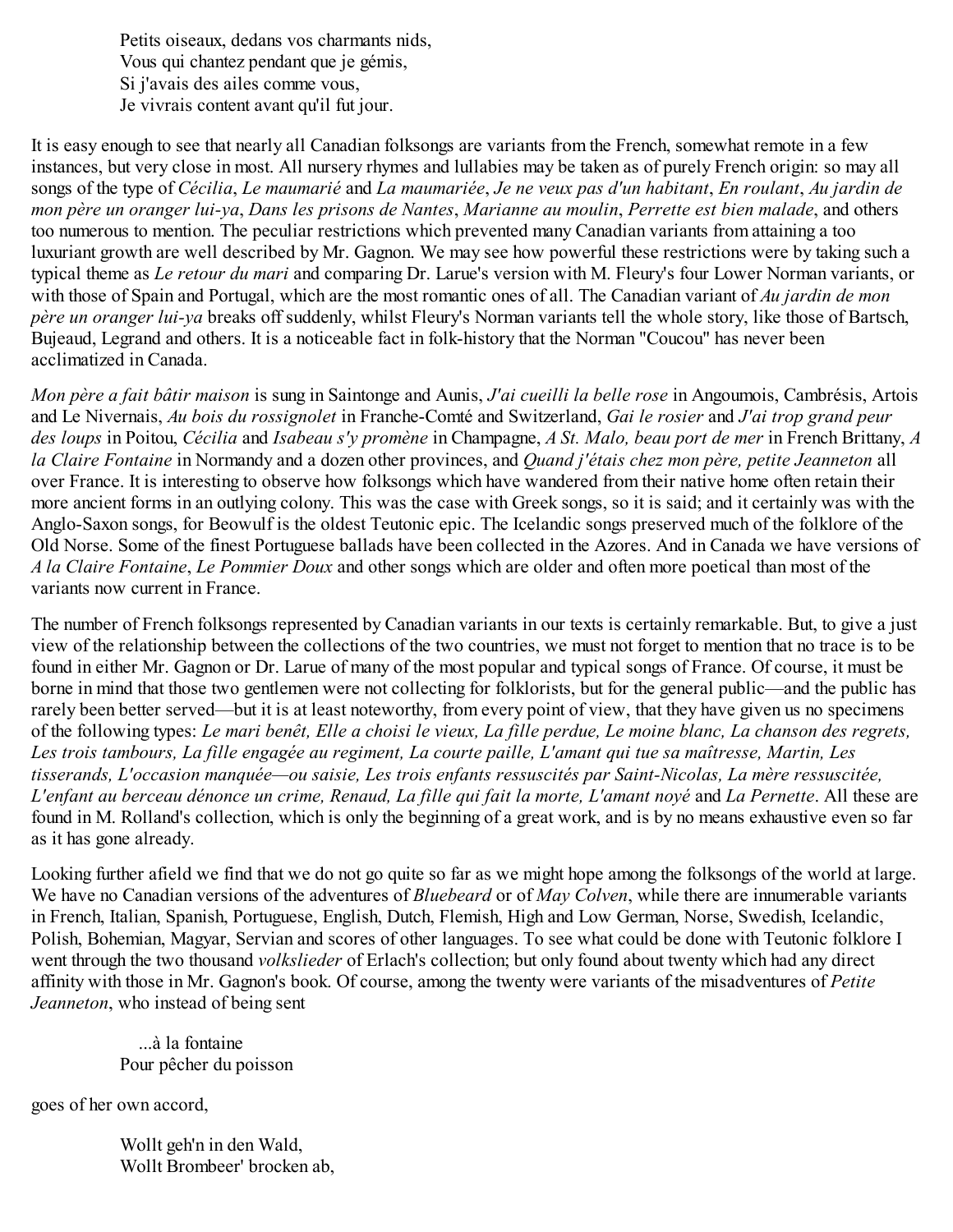and does so with very "variant" results. Equally of course were stories of the loves of lords of high degree for rustic maids, and the spirited answers of girls whom their parents ask to promise

De n'jamais aimer les garçons.

The *Weltkind's* answer is even more fiery than *la Canadienne's*:

Meine Glut ist nicht zu dämpfen, Bis ich einstens werde kämpfen Mit dem Amor, his auf's Blut.

*Petite Jeanneton* is one of those folksongs which seem to be native to every soil; and an even greater vogue is enjoyed by the woeful *Maumariés*. If a world-wide celebrity were any compensation for the miseries of married life *P'tit Jean* would get some consolation from the knowledge that, even in far Cathay, he has fellow-sufferers; for there the "Hotung Lioness" makes her better half quake at every roar. The story of the prisoner and the gaoler's daughter is known everywhere and is always a most popular theme, whether the hero is simply "un prisonnier," as he is in Canada, or a peer of the realm, as he is in the *Loving Ballad of Lord Bateman*. The tragic history of *Marianson* is common to many countries, more particularly to Spain and Portugal, where the famous ballad of *Helena* has always been held in special honour. The variants of the *Metamorphoses of Love* have spread from the East over the whole world and are so universal that it would be difficult to find any language in which they are quite unknown. In Mr. Gagnon's two variants the lover has to follow his mistress through her changes into an eel, a lark, a nun and so forth. Some other lovers, even when they belong to the weaker sex, are much more severely tried. In the Border ballad of *Tamlane* the hero warns his love:

> They'll turn me in your arms, lady, Into an ask and adder; They'll turn me to a bear sae grim And then a lion bold. And last they'll turn me in your arms Into the burning gleed; Then throw me into the well-water, O throw me in with speed; And then I'll be your own true love, I'll turn a naked knight.

In *Penda Baloa*, a negro ballad of Senegambia, the Fairy Lover turns into a crocodile, when once he has carried the girl into his enchanted kingdom. In *Alison Gross* a bewitched knight is restored to himself on Hallowe'en "when the seely Court was riding by." The dipping of *Tamlane* in water is a variant process of similar acts in an Indian tale called *Surya Bai*, in a Hottentot story, in one of von Hahn's Albanian folk-tales, and in the ancient Egyptian story of the *Two Brothers*. The classical versions, especially the story of Proteus in the fourth book of the Odyssey, hardly need mention.

The *metamorphosis* affords us a striking illustration of the wonderful diffusion of identical themes. But when we hear of Chenier's translating a Romaic folksong which had been taken down from oral tradition in the highlands of Greece, and which proved to be the same as Ophelia's song, which Shakspere learnt from some English crowder, we are even more struck by the wonderful diffusion of identical variants. And anyone who might wish to make Canada his starting point and thence study the diffusion of theme and variants together on a universal scale may be recommended to begin with *Voilà les voyageurs qu'arrivent*, for, wherever soldiers, sailors and songs are known, there we are sure of finding versions of *Le retour du mari*.

#### **XII**

#### **POETRY**

Canadian folksongs have been considered in the foregoing notes mainly as an interesting subject of folklore study. But the question naturally follows whether they are worthy of attention from the point of view of poetry alone? I think it may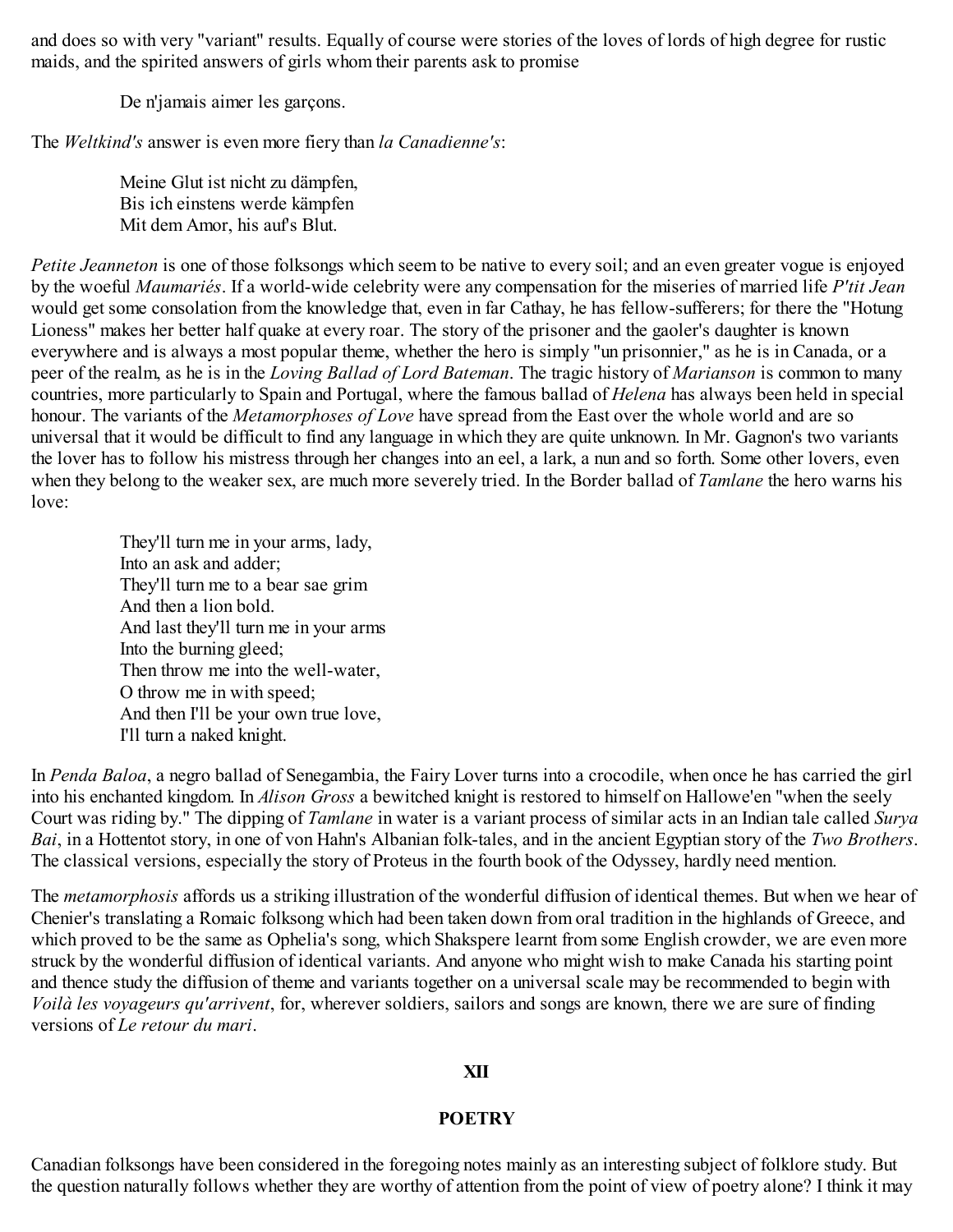be made clear that they are worth some study from the point of view of art, though it is equally clear that our admiration must be discriminating, for it is only within certain narrow limits that they rise into real poetry.

One limitation to their range ought to be specially noticed: it is the total lack of all genuine "natural magic." When the princess in the *Pommier Doux* wakes her sister with

Ma sœur, voilà le jour,

and is answered

Non, ce n'est qu'une étoile Qu'éclaire nos amours,

we get, indeed, a fine poetic touch; but without any of the sympathy with Nature which we see in this little Czech poem:

Star, bright star! Thou art from love's fetters free; Hadst thou a heart, my golden star, A shower of sparks thou wouldest weep for me.

The language of flowers is purely conventional and has nothing whatever of the Celtic glamour in it. The Spanish gipsy can find his mistress fairer than the white carnation as it opens to the morning sun. But it never occurs to the Canadian *habitant* to use any simile of this kind. He sings glibly enough of "le bouquet de roses" and "mon joli cœur de rose." But it would be quite alien to his genius to employ the rose in a description of a girl asleep:

Blinded alike from sunshine and from rain, As though a rose should shut and be a bud again.

He tells us very pleasingly of the apple tree, that

Les feuilles en sont vertes.

But this is a mere generality, quite devoid of the peculiar charm of Chaucer's "glad light-green." In a land of falling waters the best description of their beauty is only another general remark—

J'ai trouve l'eau si belle,

though Nature is assuredly not less lavish in providing her similes in Canada than in Roumania, where they sing—

And through his slumbers, murmuring on, their watch the waters keep; O! happy waters that may sing and lull him in his sleep!

The Canadian folksinger would never think of ascribing royal honours to the sunset, like the Greek Calabrians, who call it "o iglio vasiléggui"—[Greek: ho hêlios Basilehuei]. Nor could he appreciate the golden promise of some rare, quiet, sunlit afternoon in our early March, when

> Winter, slumbering in the open air, Wears on his smiling face a dream of Spring

No, the Canadian folksinger has never consciously felt the joy of being "made one with Nature." He only finds poetry in Man, especially in the popular *noël*, the *complainte* and, of course, the *chanson d'amour*.

*D'où viens-tu, bergère*? is perfect as a *noël* and children's picture-poem. The form of question and answer at once arouses the childish interest, and the simple descriptive touches, all borrowed from the child's own little world, are strikingly dramatic to his wondering imagination:

Qu'as-tu vu, bergère?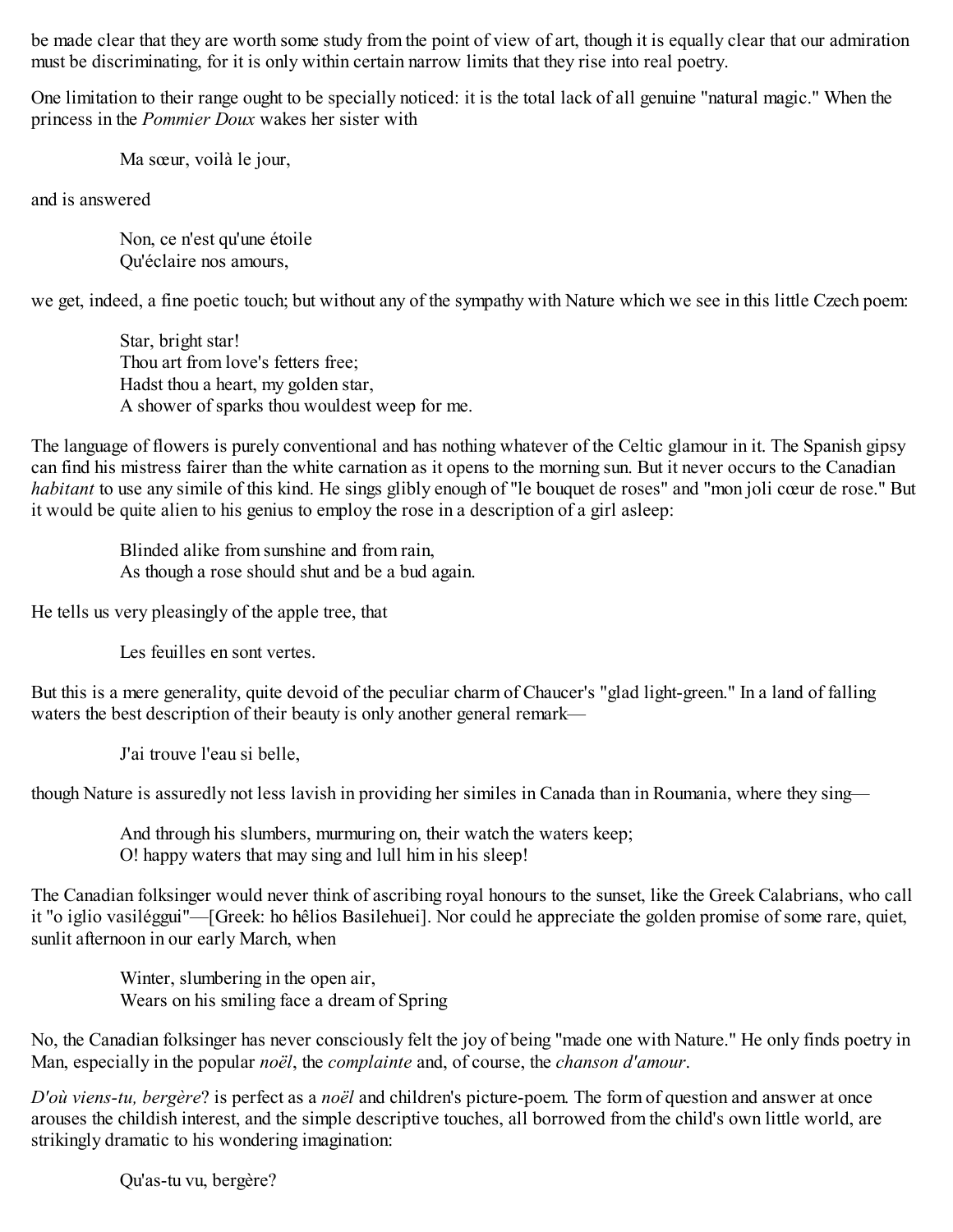. . . . .

Un petit enfant Sur la paille fraîche Mis bien tendrement.

. . . . .

Ya le bœuf et l'âne Qui sont par devant, Avec leur haleine Réchauffent l'enfant. Rien de plus, bergère, Rien de plus? —Ya trois petits anges, Descendus du ciel, Chantant les louanges Du Père eternel.

"La belle *complainte* de Marianson" is the finest piece of poetry in Canadian folksong. It does not begin with any attempt at preparing its hearers to see things from the proper point of view, nor does it ever turn aside to explain its purport by the way; for the folksong always takes its hearers' intelligent sympathy for granted. But, with true dramatic insight, it sings the burden of its song as shortly and directly as it may. And so it is, that, as a tale of fated woe, an echo from the days "of tourneys and great challenges of knights," terse, tragic and of an infinite pathos, it has come down to us, stripped of all poetic trappings and glorious in all the grand simplicity of naked strength. In her innocence Marianson has lent her golden rings to the false friend who, having had them copied, goes out to meet her husband on his return from the war:

Marianson, dame jolie, Ell' m'a été fidèle assez?

Oui, je le crois, je le décrois: Voilà les anneaux de ses doigts!

. . . . .

Ah! maman, montre-lui son fils: Ça lui réjouira l'esprit.

. . . . .

A pris l'enfant par le maillot, Trois fois par terre il l'a jeté.

Marianson, par les cheveux, A son cheval l'a-t-attachée.

. . . . .

Marianson, dame jolie, Où sont les anneaux de tes doigts?

Il sont dans l'coffre, au pied du lit; Ah! prends les clefs et va les qu'ri'.

Il n'eut pas fait trois tours de clef, Ses trois anneaux d'or a trouvés.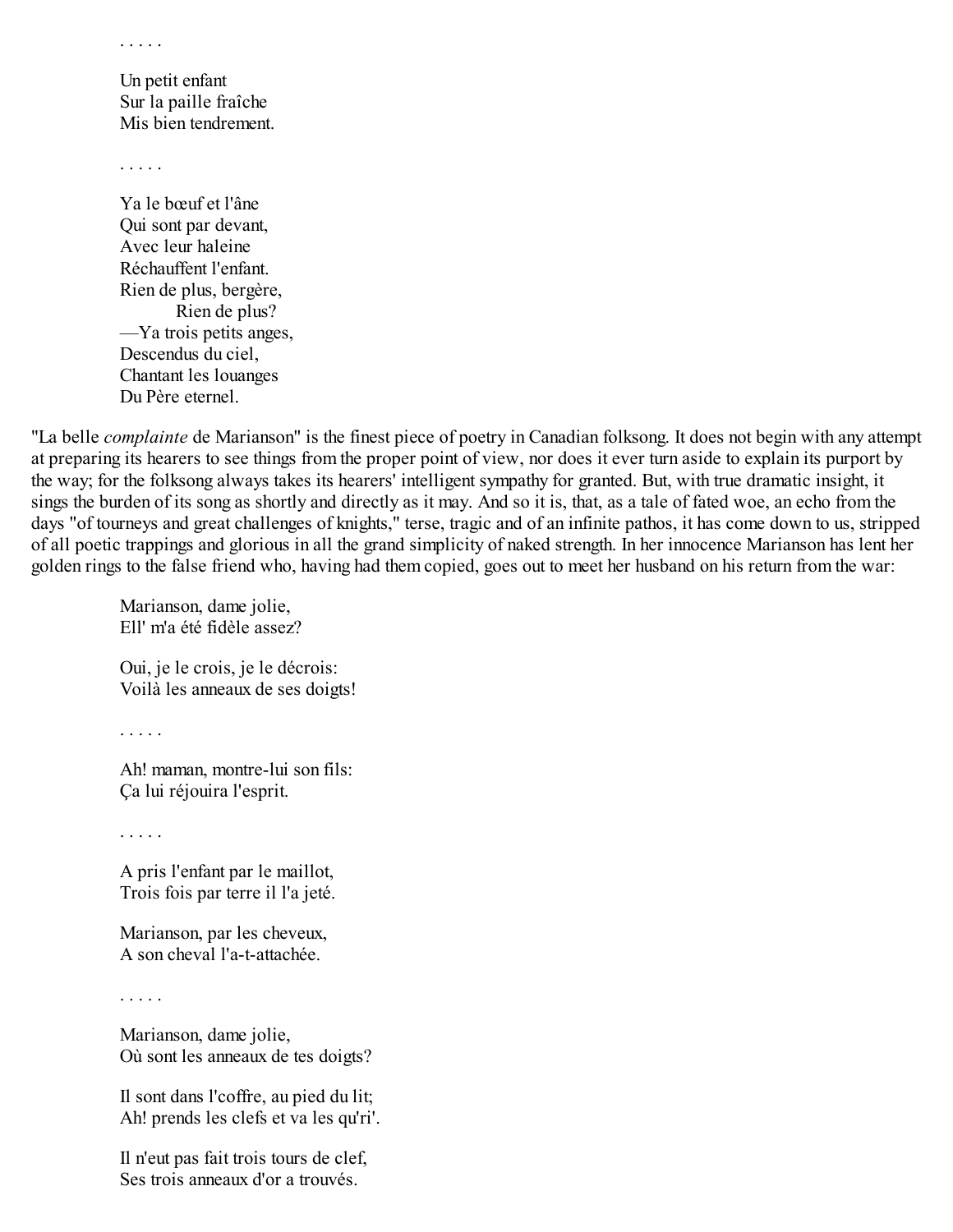Marianson, dame jolie, Quel bon chirurgien vous faut-il?

Le bon chirurgien qu'il me faut, C'est un bon drap pour m'ensev'lir. Marianson, dame jolie, Votre mort m'est-elle pardonnée?

Oui, ma mort vous est pardonnée? Non pas la cell' du nouveau-né.

The typical *love-song* of Canada is *A la claire fontaine*. Everyone knows it, everyone sings it and everyone can see how well it holds the mirror up to French-Canadian nature. Some of the French versions have a poetic turn of thought wanting in the Canadian:

Au milieu de la rose Mon cœur est enchaîné; N'y a serrurier en France Qui puisse le déchaîner Sinon mon ami Pierre Qui en a pris la clef.

On the other hand the Norman verse—

Chante, beau rossignol, Toi qui as l'cœur tant gai; Je ne suis pas de même, Je suis bien affligé,

will not bear comparison with the Canadian—

Chante, rossignol, chante, Toi qui as le cœur gai; Tu as le cœur à rire, Moi je l'ai-t-à pleurer.

And then we look in vain among the current variants of France for the touching refrain—

Lui-ya longtemps que je t'aime, Jamais je ne t'oublierai.

A deeper note is struck by the intense fidelity of the princess's love in *Le Pommier Doux*—

S'ils gagnent la bataille Ils auront nos amours, Qu'ils perdent ou qu'ils gagnent, Ils les auront toujours—

and by the self-sacrifice of the sailor in *Isabeau s'y promène*—

De la troisième plonge Le galant s'est noyé—

and a far greater passion breathes in every word of the "fils du roi" when, *Hier, sur le pont d'Avignon*, he heard the shepherdess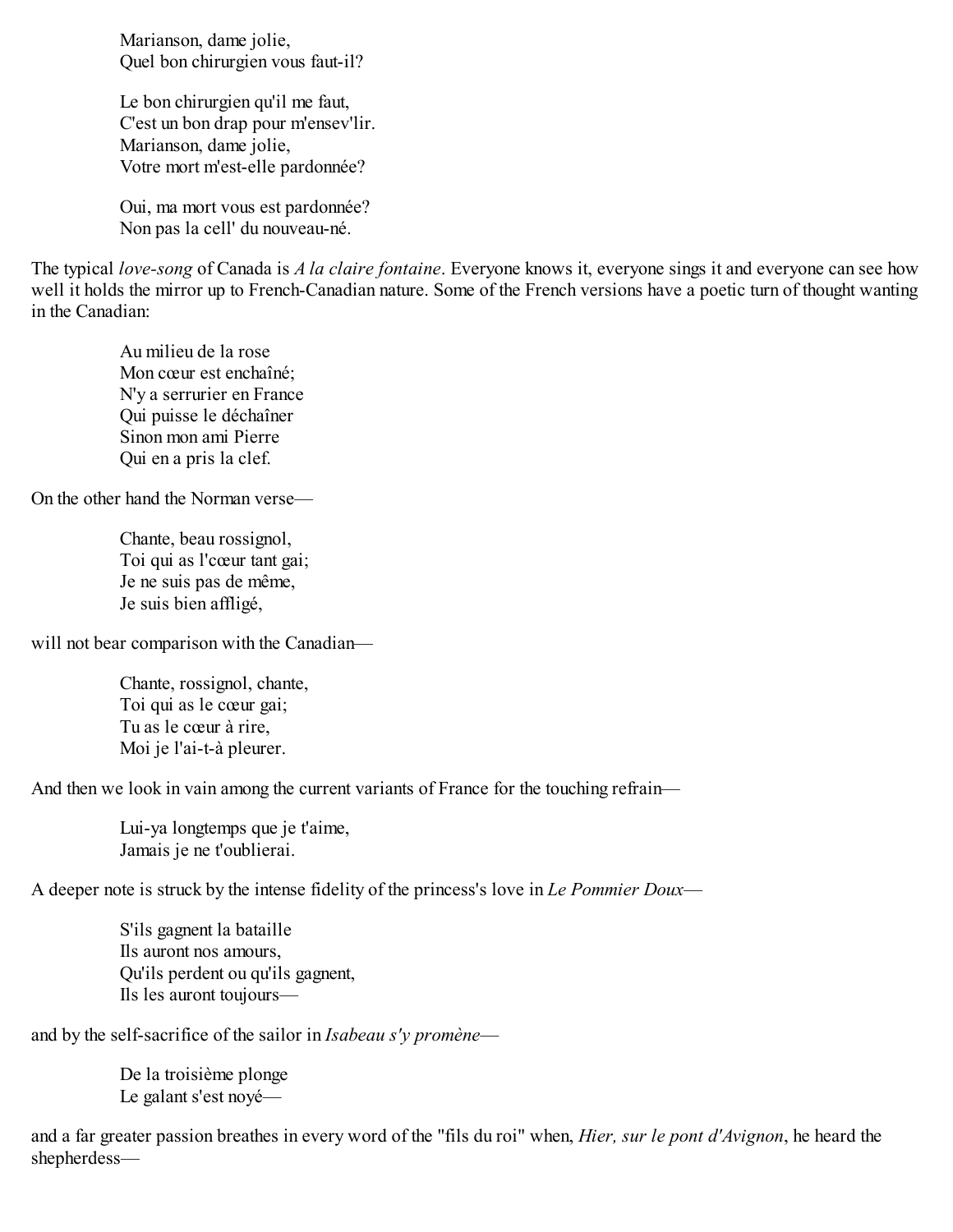Elle chantait d'un ton si doux Comme une demoiselle—

and her singing wrought in him

A dream of fire, All his hours ensnaring. Burns the boy past bearing— The dream that girls inspire.

Though these few citations may be enough to show that there really is some poetry, there is one more song which tells the story of the lover's varying moods so well that I cannot forbear to quote it, too. It begins with such an airy, *gaulois* charm:

J'ai perdu mon amant Et je m'en souci' guère; Le regret que j'en ai Sera bientôt passé. Je porterai le deuil D'un habit de satin; Je verserai des larmes De vin.

But the tone soon changes; and, at the last, there comes the "long regret" from the other party to this "misunderstood" affair:

> Si j'étais hirondelle, Vers toi, bell' demoiselle, Par derrièr' ces rochers J'irais prendr' ma volée. Sur votre main, la belle, J'irais me reposer, Pour raconter la peine Que j'ai.

There may be a suspicion of lettered workmanship about all this; yet in Maskinongé, the only part of Canada where it is known, it is truly popular; and, taken as the folksong expression of yearning for an absent lover, it will almost bear comparison with even this delightful snatch of Old-World grace:

> Celui que mon cœur aime tant, Il est dessus la mer jolie. Petit oiseau, tu peux lui dire, Petit oiseau, tu lui diras, Que je suis sa fidèle amie Et que vers lui je tend les bras.

But, whether poetical or not, the Canadian folksong, in its proper home, is never without its own peculiar charm. We have already seen where it does and where it does not make its home: not within the shadow of the Church, though it has caught the Christian tone better than all others have; not in any moonlit fairyland, though it can tread a fairy measure well enough; not among mysterious forest-aisles, for it has no wild-wood fancy of its own; nor among "enchantments drear," for it has long since lost the thrill of fearful joy; nor yet with Nature, for it cannot see her beauties: but, at every season of the year, with the nurse at the cradle, the children at their play, the spinners at the wheel and the guests at the marriage-feast, and everywhere and always with lovers when apart; in summer time with the *habitant* out in the open fields and the knitters in the sun awaiting his return, or away with the *voyageur* in camp or in canoe; and in winter, when nights are long and cold, within the easeful farmhouse circle, or far-off, amid the silent snows and beneath great sleeping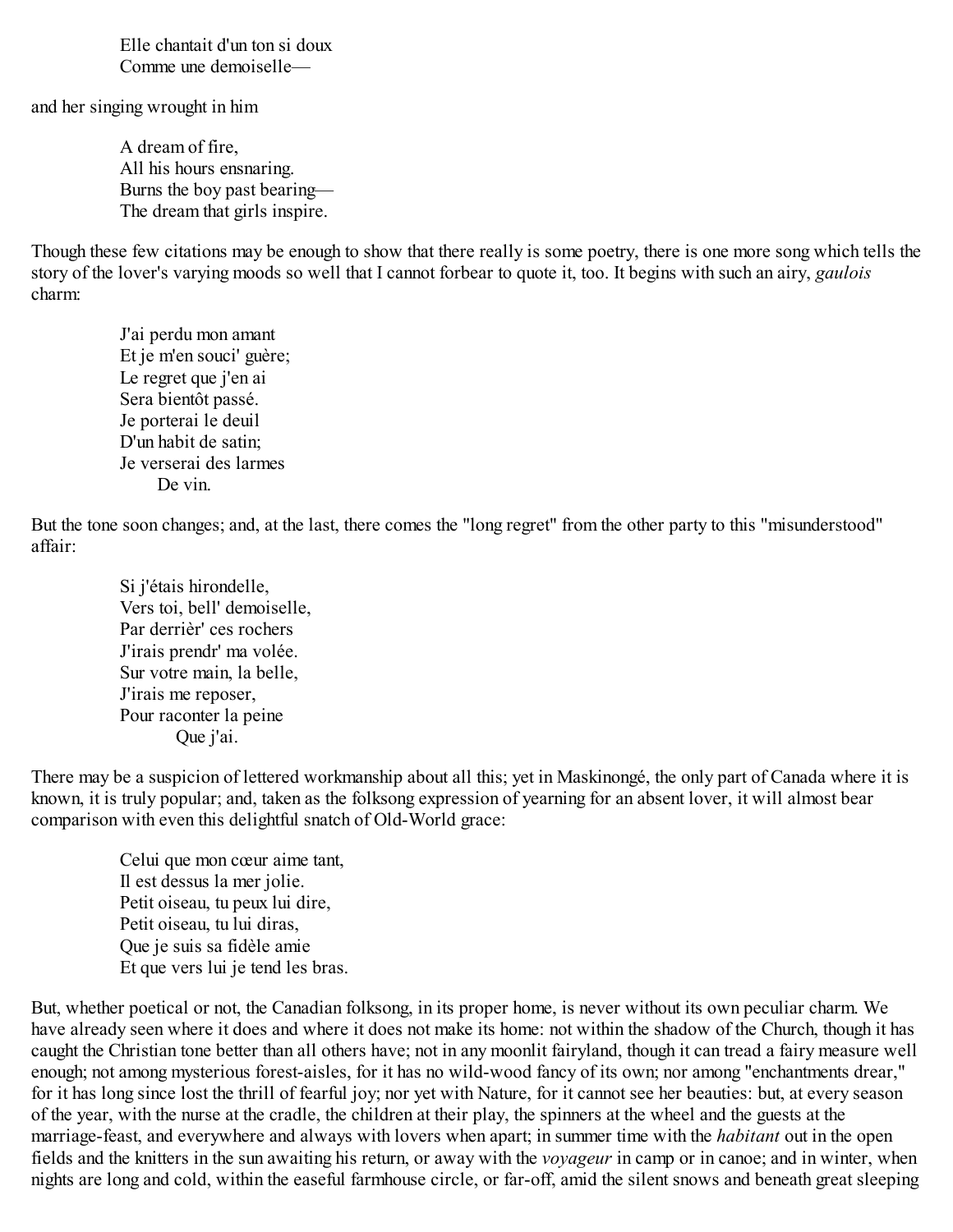pines, with a cabinful of care-free shantymen gathered around their evening fire.

 $\equiv$ 

<u> 1989 - Andrea Barbara, Amerikaansk politiker (d. 1989)</u>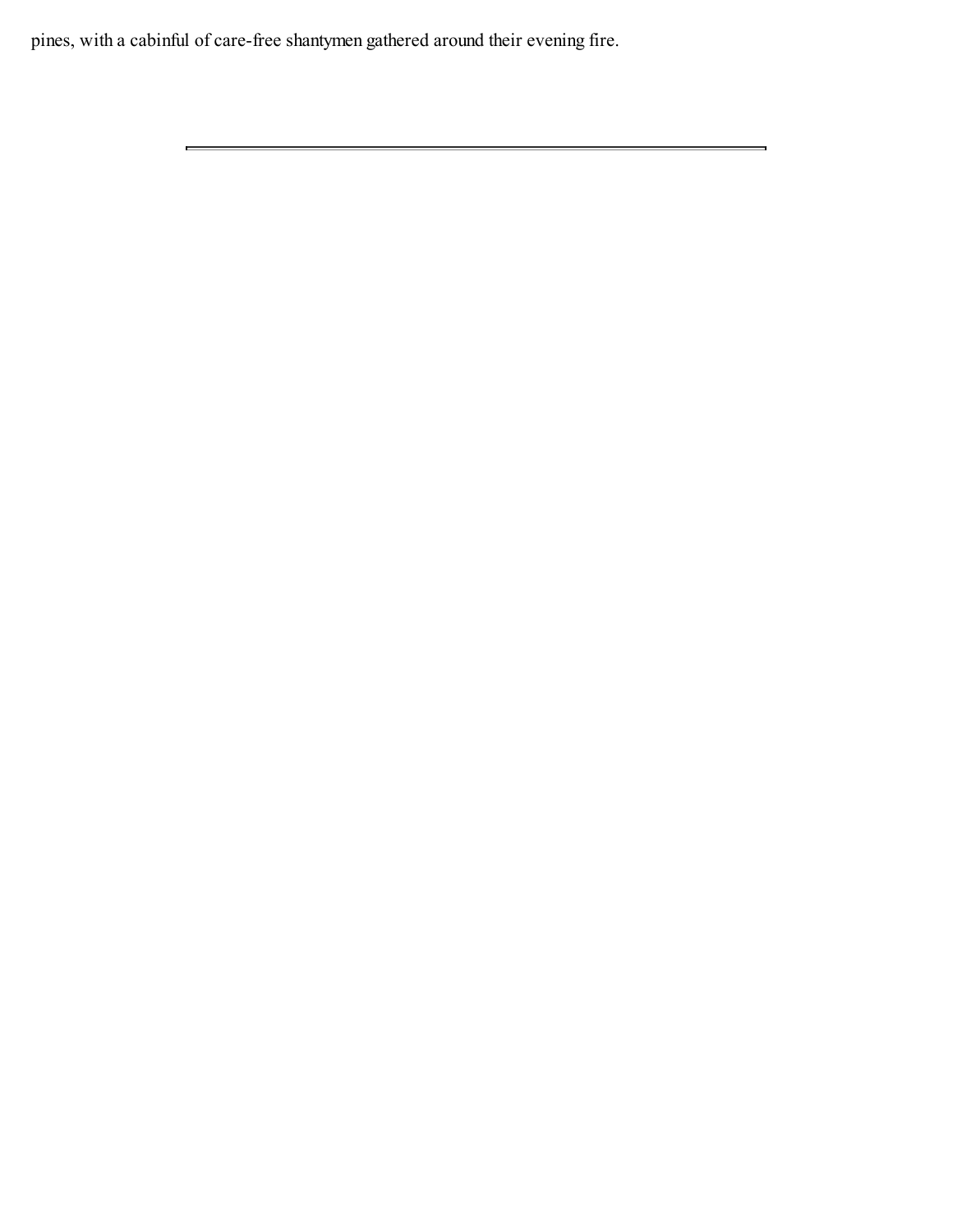# **CHAPTER XII**

## **A FRENCH-CANADIAN POET**

Some time ago, when writing the article on French-Canadian literature for the eleventh *Britannica*, I had the refreshing delight of discovering at least one true poet whose work was entirely new to me. Here was what I had been looking for: a poet whose sensitive verse could reveal the most intimate native secrets of French-Canadian life to anyone who had the understanding ear and eye and heart; and, most delightful of all, do this in several poems completely free from rhetoric.

I soon told my friends the good news. But, to my surprise, I found that among the Anglo-Canadians who read French poetry only two had seen these poems, while a few French-Canadians knew nothing about them at all. Under these circumstances, I venture to take the liberty of supposing that there may be some others who would be glad of an introduction to *Les Floraisons Matutinales*. Par Nérée Beauchemin. Trois-Rivières. Victor Ayotte.

Folksong, Fréchette and Crémazie were long the three chief glories of French-Canadian verse; and in the general opinion they probably are so still. Nothing, of course, can ever displace the folksong. However great the stream of poetry may yet become, the folksong has been, is, and always will be the very waters of the fountain-head. But Fréchette and, still more, Crémazie are already suffering from the creeping paralysis which eventually numbs even the most applauded occasional verse that has a rhetorical appeal. No versifying rhetorician can ever hold more than the honorary rank of poet, and even this rank is only local and temporary. Change of time and place and people soon fades all poetry that is not wrought out of essential human nature in harmony with universal art. *La Légende d'un Peuple* is grand verse, but no epic. It has many passages of real poetry—here and elsewhere Fréchette was assuredly a poet, by turns with a rhetorician—but you are never quite sure whether he will give you enough winged words to carry you over a crisis; and he so often insists on your plodding prosily along the ground while he harangues you as if you were a public meeting. This may offend those who hold Fréchette to be the Canadian Victor Hugo and Hugo to be the prince of French poets. But perhaps these enthusiasts—with whom I gladly go a certain way myself—will forgive me a little when I add that Hugo's poetry is not at all the point at issue, though his rhetoric is. He wrote poetry great enough in quality and quantity for two reputations. But he also wrote a good deal of rhetoric, as did Fréchette and Crémazie.

Here is Hugo the rhetorician, the grandiose pulpiteer, as out of his element as an albatross on deck.

Nous contemplons l'obscur, l'inconnu, l'invisible. Nous sondons le réel, l'idéal, le possible, L'être, spectre toujours présent. Nous regardons trembler l'ombre indéterminée. Nous sommes accoudés sur notre destinée, L'œil fixe et l'esprit frémissant.

A polytechnic audience would wallow in its clouds on hearing such "mind-stuff" as this, which might even persuade some M. Jourdain that he could speak verse as well as prose.

Now let us leave the platform and seek the world where poetry knows her supreme self for what she really is. And let us take Heredia as our guide: Heredia, whose consummate verse draws its whole breath of life from poetry alone; who sees, conceives, creates, and finally presents the very soul and body of things poetic, without one word of alloying rhetoric or mere description. I choose his oft-quoted sonnet, *Le Récif de Corail*. But apt quotation can no more stale it than repeated watching can tire one of any other beauty of the sea.

Le soleil sous la mer, mystérieuse aurore, Éclaire la forêt des coraux abyssins Qui mêle, aux profondeurs de ses tièdes bassins, La bête épanouie et la vivante flore.

Et tout ce que le sel ou l'iode colore, Mousse, algue chevelue, anémones, oursins,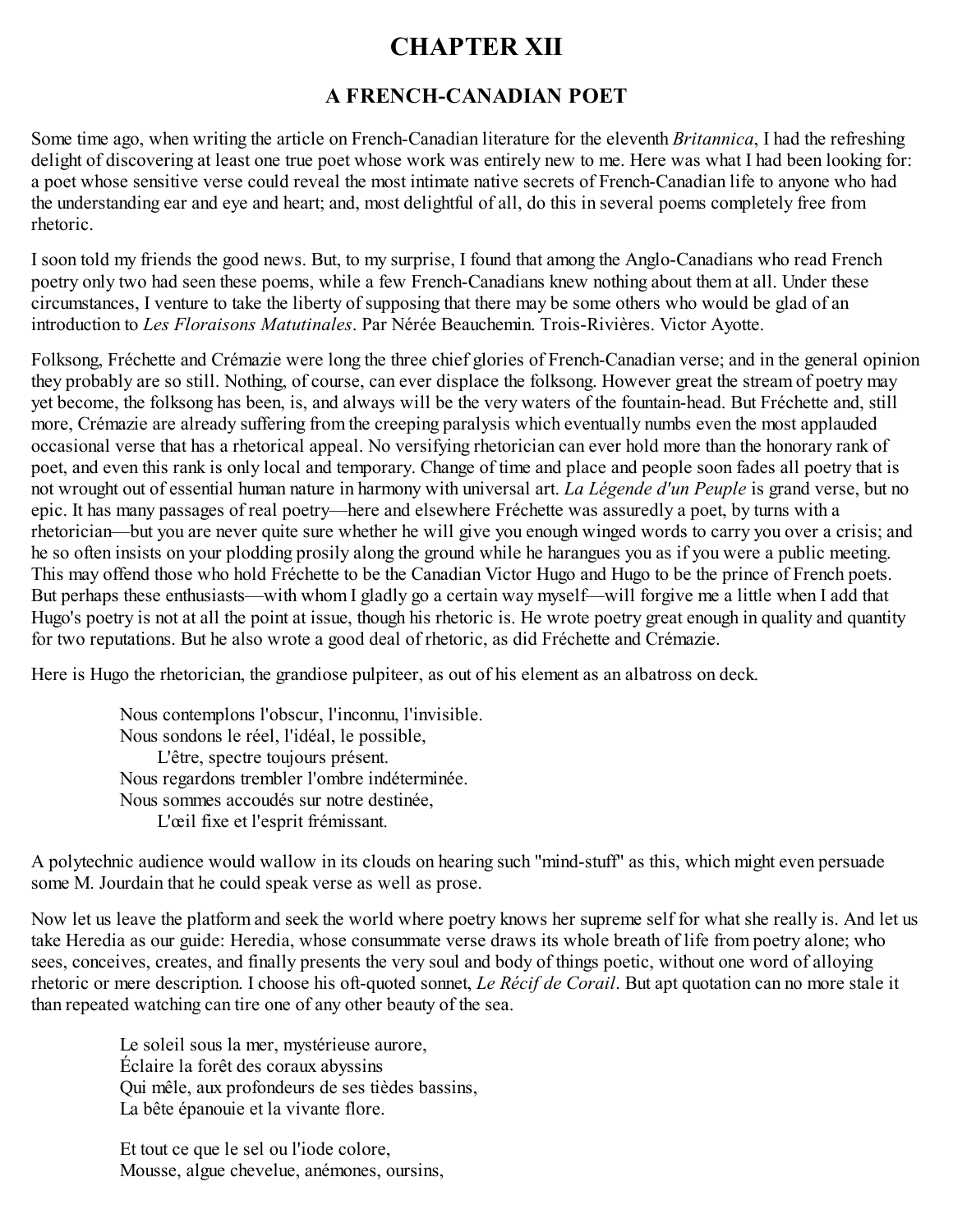Couvre de pourpre sombre, en somptueux dessins, Le fond vermiculé du pâle madrépore.

De sa splendide écaille éteignant les émaux, Un grand poisson navigue à travers les rameaux. Dans l'ombre transparente indolemment il rôde;

Et, brusquement, d'un coup de sa nageoire en feu, Il fait, par le cristal morne, immobile et bleu, Courir un frisson d'or, de nacre et d'émeraude.

Eternities in rhetoric contrasted with a single evanescent seascape in poetry! But the eternities are only talked about, and in cold, dissected, abstract words; while the seascape is embodied in a concrete and immortal form. Here is a touchstone, indeed, to try our poet with! Can he stand the ordeal? Now, I do not maintain that Dr. Beauchemin's every verse is entirely on the side of poetry, that he has never written any rhetoric at all—very few French poets have done this. But I can show several poems in which no word of rhetoric spoils the fulness of their appeal to those who love poetry for its own sake. And I believe that these, his most characteristic, poems will give him an abiding place in French-Canadian letters.

Before introducing him, however, it may be well to remind the English-speaking reader of French that there is a deep difference between French and French-Canadian literature, and that individual Canadian traits, like Dr. Beauchemin's, tend to increase this difference. I do not mean that he is not in touch with the great French tradition, for he evidently is. But the difference between him and the modern French man of letters is more than that of mere regionalism and individuality combined. He is not satirical; yet satire is rooted in the Gallic nature. He has no special hobby in verseforms; neither affecting modern variants of the "rondeaux et autres telles épisseries" which used to vex the soul of du Bellay nor letting his sense sprawl through amorphic lines, as certain fantastic spirits did some little time ago. Then, if Boileau is right in saying that

Le français, né malin, forma le vaudeville,

Dr. Beauchemin must have been born benign. But, if born benign, his benignity does not run to all humanistic lengths, not even so far as Ronsard went. The all-round humanist was for Church and King; yet keenly for Jove and Amaryllis, too. Pica della Mirandola was a happy blending of this dual personality. But Dr. Beauchemin's ancestors left Jove and Amaryllis behind them when they came out to Canada in the century after the Renaissance. During the next hundred years the Old- and New-World French were being parted by a great gulf, which presently widened when one side was occupied by Voltairians and the other by a Bishop's "mandements." The Napoleonic age increased the distance, in spite of Béranger; and, from that time to this, French poetry has not made any national appeal to the French-Canadians, who now have a national poetry of their own. Their admiration for French literature is, of course, far more than an international amenity: it is part of the true love for the glories of a "Mère-Patrie." But, while sprung from France, they are wedded to Canada. They feel no pang of Port-Royalist regret:

> Félicité passée Qui ne peut revenir, Tourment de ma pensée, Que n-ay-je, en te perdant, perdu le souvenir?

And, so loving Canada, they cannot choose but love those poems of Dr. Beauchemin which show the world her homeland ways in the light and glamour of a native genius.

They may feel pride as well as love; for in this book Dr. Beauchemin certainly has shown the world a phase of its life well worth its discriminating notice. But King Demos is not discriminating, even in democratic Canada. You must cry your wares at the full pitch of your lungs, and rhetorically justify their manufacture by their money value, if you would gain his attention. What Voltaire wrote to console Grétry for Court indifference to the *Judgment of Midas* applies with perfect fitness to the court of Demos to-day:

La Cour a dénigré tes chants,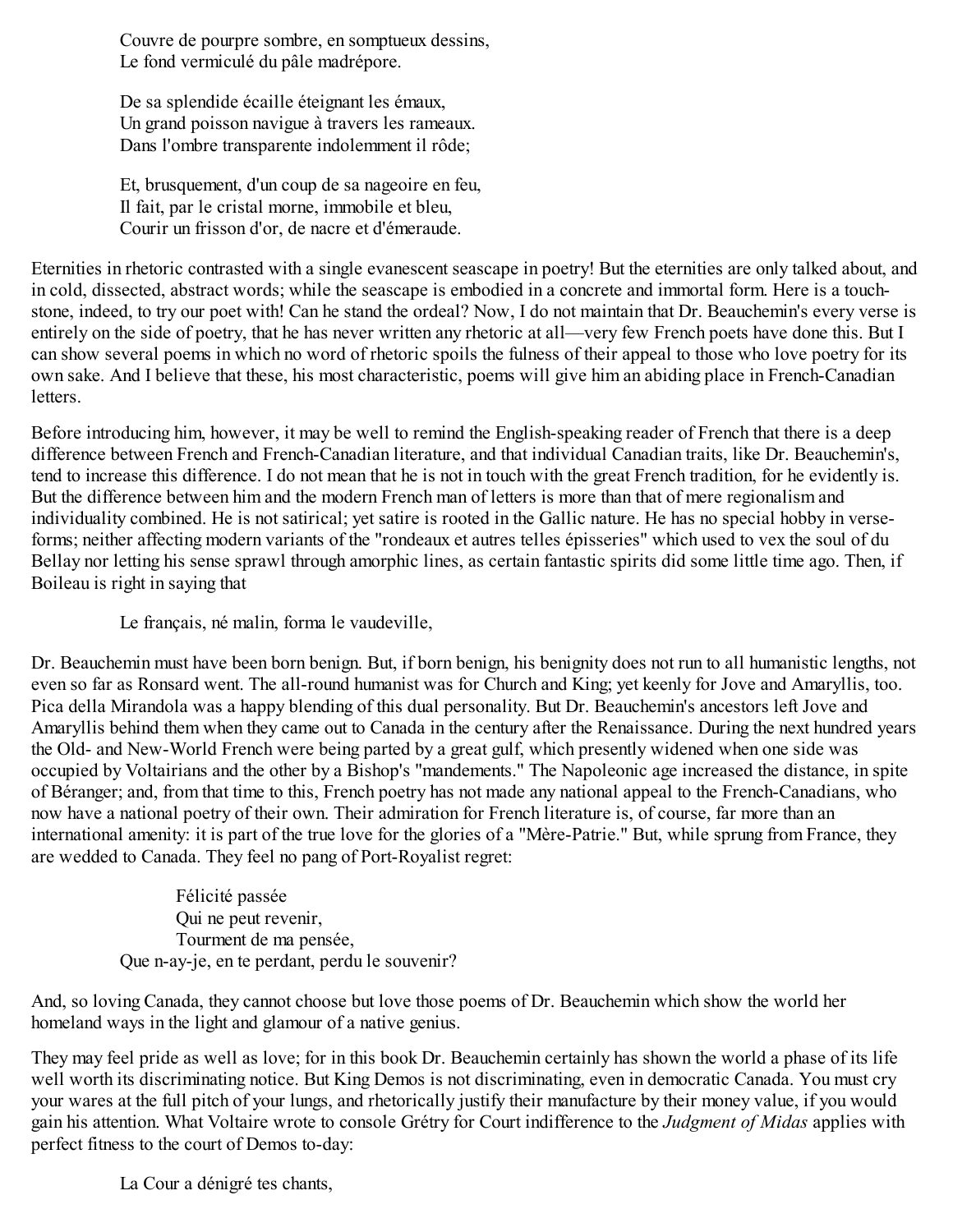Dont Paris a dit des merveilles. Hélas! les oreilles des grands Sont souvent des grandes oreilles.

Yet if Dr. Beauchemin is not strident enough for the "grand public"—which is made up of such little individuals—he should have a by no means narrow public of his own. His appeal is wider than that which is made, on first acquaintance, by a poet like Omar—shall we say?—or Verlaine, with his "chanson cruelle et câline"; though it is no more melodramatic than theirs. And it should be specially wide in Old Canada, because he has a real spiritual affinity—with a French-Canadian difference—to the *Génie du Christianisme* and, still more, to Lamartine, whose *Crucifix* might, for its fervour, have been his own:

Que de pleurs out coulé sur tes pieds que j'adore, Depuis l'heure sacrée où, du sein d'un martyr, Dans mes tremblantes mains tu passas, tiède encore De son dernier soupir!

Then, in his quality of country doctor, he is in close touch with the intimate side of natural humanity. And, like the Christian archetype of his noble profession, St. Luke, he is a most persuasive steward of the mysteries of God. What a world of difference there is between him and Dr. Cazalis, the "Jean Lahor" of *L'Illusion*; though both are poets and physicians. Dr. Cazalis, for all his orientalism, is doubtful even of Nirvana:

> O nos morts bien aimés, où disparaissez-vous? Serions-nous vos tombeaux? N'êtes-vous plus qu'en nous?

We shall presently see how utterly foreign such questioning is to the other-worldliness of Dr. Beauchemin. Not even once could he regard our earthly existence as life in a hospital, like Mallarmé, whose cripple drags himself to the window to see delights he cannot enjoy:

> Voit des galères d'or, belles commes des cygnes, Sur un fleuve de pourpre et des parfums dormir En berçant l'éclair fauve et riche de leurs lignes Dans un grand nonchaloir chargé de souvenir.

No, Dr. Beauchemin is a race-patriotic, Christian poet of French-Canadian life, full of sympathetic insight into all the moods of man and Nature in the happy Laurentian valley where he lives and works. But I repeat that he is no provincial local genius. My quotations would soon correct any such impression. And I might add that some of his poetry which I have no room to quote is also of high quality and accordant with that of many good poets in the "Mère-Patrie," from the time before La Nouvelle France was thought of down to our own day. Taillefer was no stouter bard at Hastings, when he

...alloit chantant De Charlemagne et de Rolant.

Ronsard would have no cause to blush for this far-off scion of the old masters in metres which could run, or pause, or ripple brook-like in praise of a French May morning centuries ago:

> Comme on void sur la branche au mois de May la rose En sa belle jeunesse, en sa première fleur, Rendre le ciel jaloux de sa vive couleur, Quand l'aube de ses pleurs au poinct du jour l'arrose.

Dr. Beauchemin would make an exiled French-Canadian as homesick as ever Brizeux could make one of his own compatriots when he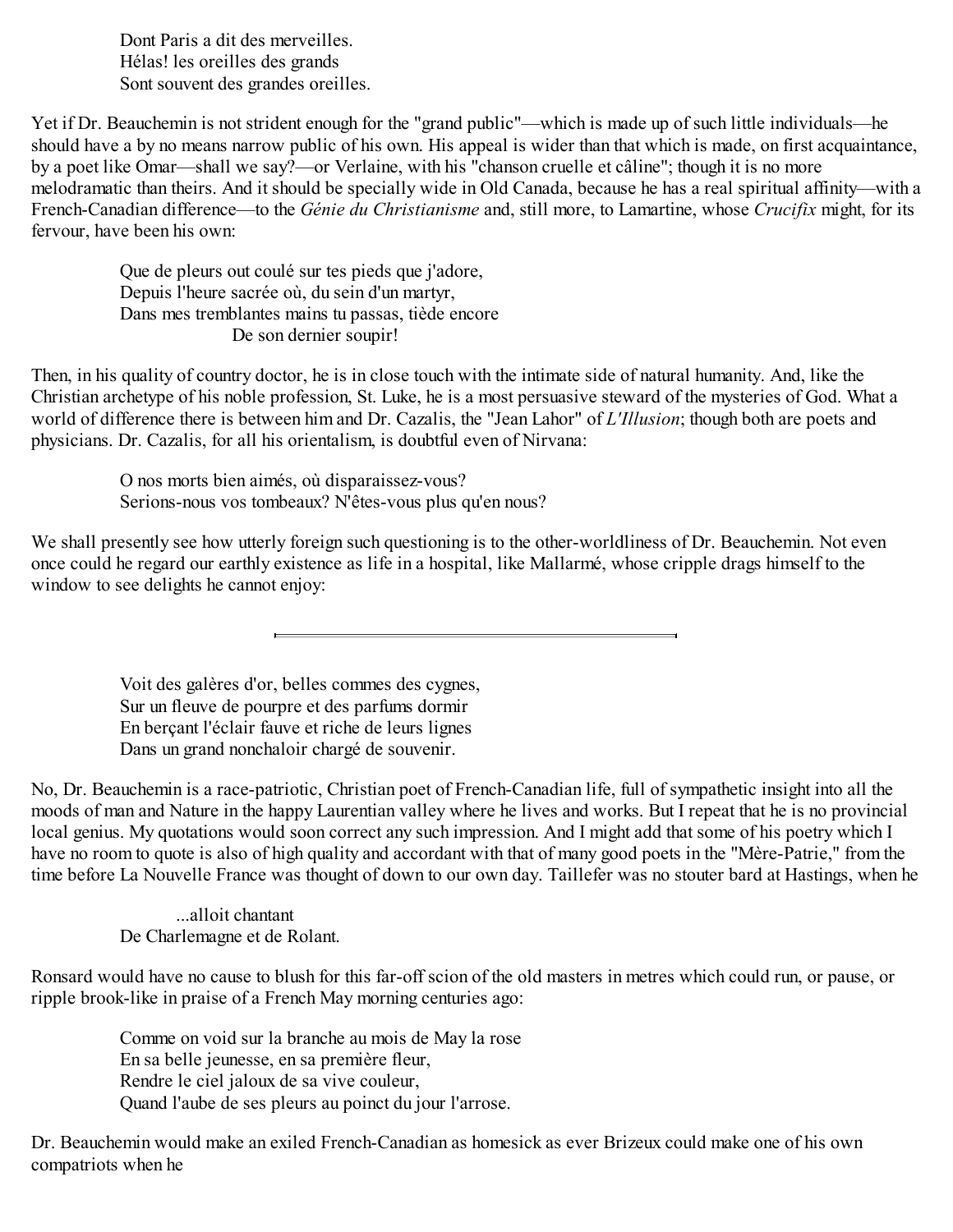Entonne un air breton si plaintif et si doux Qu'en le chantant ma voix vous ferait pleurer tous.

And, if the juxtaposition of such incongruous names can be forgiven for the moment, I would dare to point out that there is a connection between Dr. Beauchemin the poet and his normal antithesis in prose, Zola. The Promised Land of that Greater France which Zola yearned for in his *Fécondité* is nowhere better imagined and bodied forth than in the French-Canadian country so penetratingly seen and sung of by Dr. Beauchemin.

As this is a purely personal impression, with no attempt at formal criticism, I shall preface my quotations by one more point in our poet's favour. He is distinctly fond of animals. Perhaps he would not quite subscribe to all the dicta in the *Ancient Mariner*. He certainly is a sportsman, on his own showing. But he is none the worse for that; as there is the same difference between true sport and wanton cruelty as there is between war and murder. I doubt very much whether he is anything of an evolutionist, who can see no difference in kind—though immeasurable differences in degree—between man and other animals, and who rejoices at every fresh piece of evidence which tends to bring all our fellow-beings nearer to ourselves. I also doubt whether, as a poet, he would go so far as Alfred de Vigny goes in *La Mort du Loup*, or so deeply as Verhaeren and Maeterlinck have gone, time and again. And possibly he might cry "Save me from my friends!" at what I have said already. But, no matter, he is fond of animals; and that is enough for me, so far as he is concerned. Yet I cannot help expressing the ardent wish that he and others like him would make some effort to touch French-Canadians to the quick on this subject, and change them for the better. No one admires the many good features of French-Canadian life more than I do. But I frankly hate the common French-Canadian behaviour to animals. There are plenty of brutal Anglo-Canadians. But, on the whole, I am afraid it is true that the French-Canadians supply most of the cruelty and the Anglo-Canadians most of the prevention wherever the two races live together. Why the Latin peoples, so advanced in many ways, are so backward in this respect is a long enquiry, and too much beside our mark for discussion here. But poetry is pre-eminently a sympathetic art; and so it is not altogether outside my subject to express delight at finding a poet who loves all our fellow-beings—especially when I find him among a people who are mostly callous to this form of sympathy.

*Les Floraisons Matutinales* make a book of over two hundred pages, and their forty-five poems have, all together, a fairly wide range of theme. But the more purely French-Canadian ones outnumber all the rest and are much the most characteristic; and of these there are twelve typical enough to give a very good idea of the whole.

Dr. Beauchemin knows the way of the sea. The sea enters into the very heart of the history, life and language of the French-Canadians. So there could not be an apter poem to begin with than *La Mer*, which, in few words, shows his *curiosa felicitas* of expression, harmony of sense and sound, and real imaginative insight. I wonder if he remembered that beautiful line about one of the natural kindred of the sea which forms such a brief interlude in a rather repellent elegy of Propertius

Luna moraturis sedula luminibus.

But he requires no poet of the moon to make us heed the call of his own wild virgin sea—*das Ewig-Weibliche* of Nature, whose voice of many waters is the music of life and of death to all her devotees.

La mer fauve, la mer vierge, la mer sauvage.

. . . . . . . .

La mer aime le ciel: c'est pour mieux lui redire, A l'écart, en secret, son immense tourment, Que la fauve amoureuse au large se retire,

Loin des grands rochers noirs que baise la marée,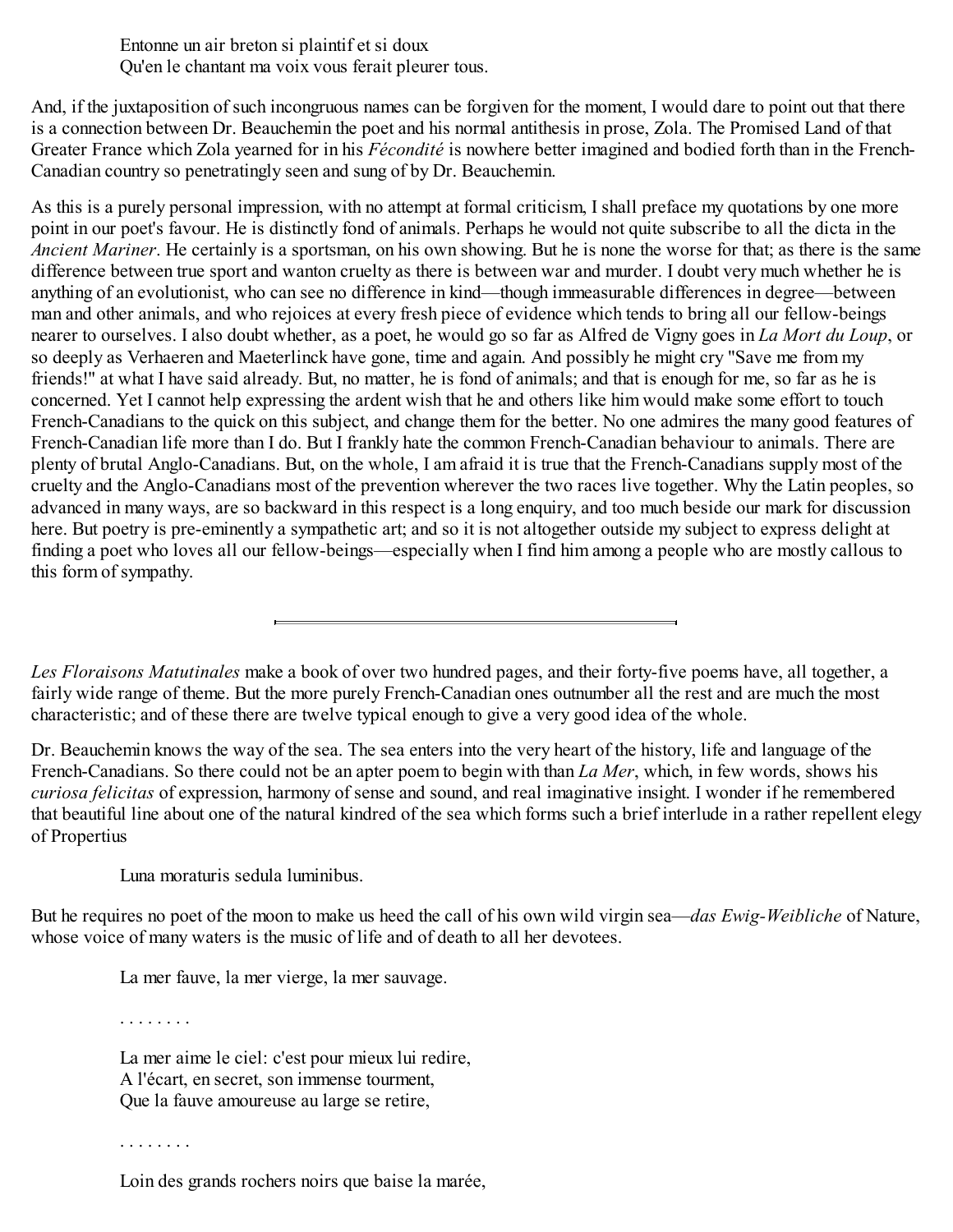La mer calme, la mer au murmure endormeur, Au large, tout là-bas, lente s'est retirée, Et son sanglot d'amour dans l'air du soir se meurt.

The Canadian seasons are worthily celebrated in *Rayons d'Octobre*, *Les Clochettes*, *Giboulée*, *Le Merle*, and *L'Avril Boréal*. Dr. Beauchemin is fully of Heine's opinion, that landscape charms us because of the "unendlich seliges Gefühl" which its human associations call up from the depths of our being. And in *Rayons d'Octobre* he shows an almost Virgilian touch between things remembered and things seen:

Singula dum capti circumvectamur amore.

A mi-côte, là-bas, la ferme ensoleillée, Avec son toit pointu festonné de houblons, Paraît toute rieuse et comme émerveillée De ses éteules roux el de ses chaumes blonds.

Aux rayons dont sa vue oblique est éblouie, L'aïeul sur le perron familier vient s'asseoir: D'un regain de chaleur sa chair est réjouie; Dans l'hiver du vieillard il fait moins froid, moins noir.

Calme et doux, soupirant vers un lointain automne, Il boit la vie avec l'air des champs et des bois, Et cet étincelant renouveau qui l'étonne Lui souffle au cœur l'amour des tendres autrefois.

Dr. Beauchemin also bids us listen to

...le bruit de la joyeuse airée.

But nowadays this is only

La chanson du cylindre égrenant les épis

—a rather harsh mechanical *staccato*, not like the throbbing harmonies of the old threshing-floor, which fill the grandsire's ear when he recalls the strenuous flails of his youth.

In *Les Clochettes* the poet comes blithely from the shrine of Our Lady of the Snows, and exults in his strength like a giant refreshed.

Nargue du froid! Vive l'hiver! C'est plaisir, quand la neige crie, D'ouïr, mêlée au bruit banal Du vent, l'allègre sonnerie Du joyeux solstice hivernal. Le carillon multisonore Des clochettes au timbre clair Tinte, étincelle, tinte encore Et tintinnabule dans l'air.

*Giboulée* flashes diamond-and-pearl-frosted trees on the inward eye with many a vivid epithet and nimble turn of phrase. *Le Merle* is as dear to our author as any English blackbird ever was to Thomas Edward Brown. And all the world is young again in *L'Avril Boréal*.

> Est-ce l'avril? Sur la colline Rossignole une voix câline,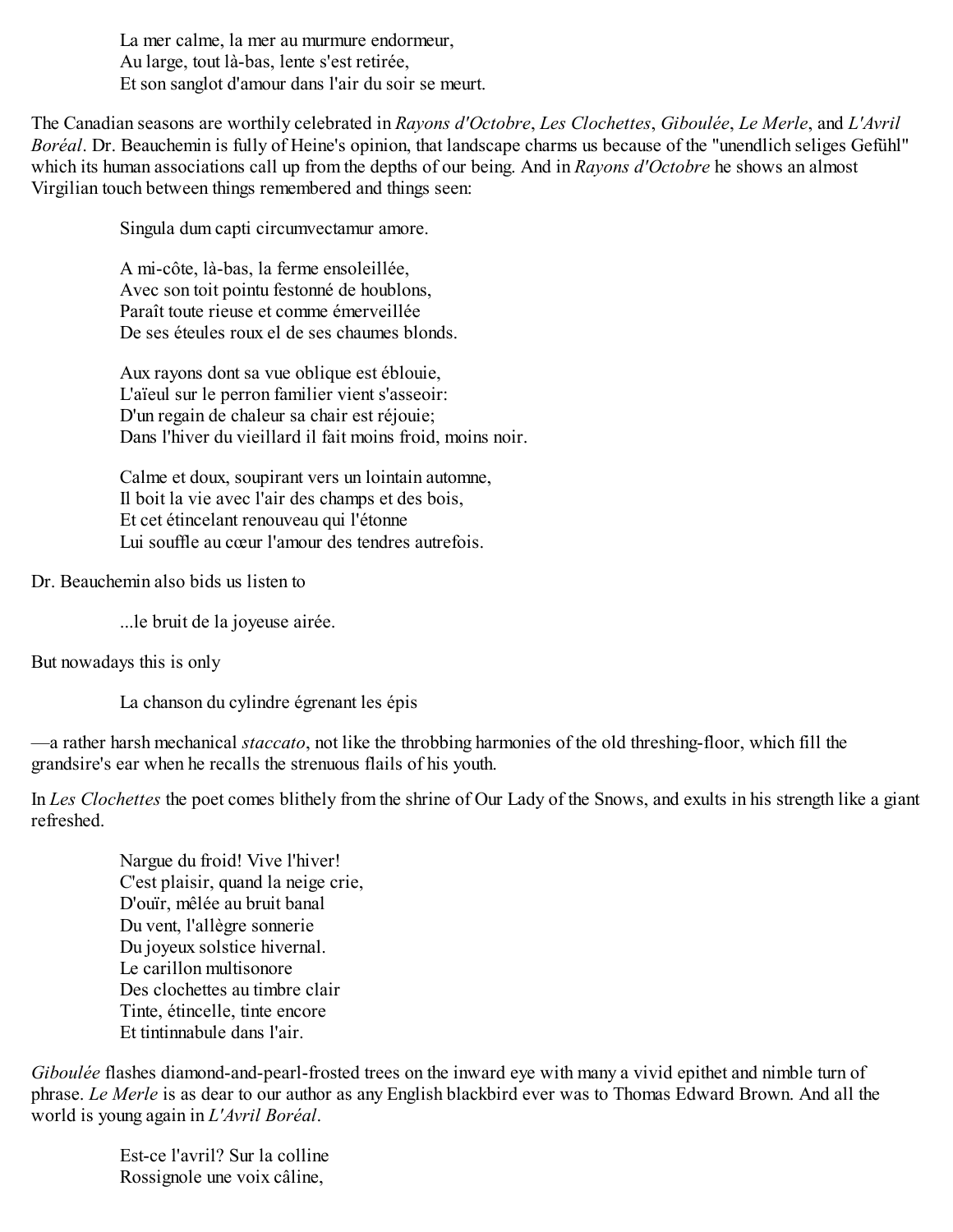De l'aube au soir. Est-ce le chant de la linotte? Est-ce une flûte? Est-ce la note Du merle noir?

Le chanteur, retour des Florides, Du clair azur des ciels torrides Se souvenant, Dans les bras des hêtres en larmes Dit ses regrets et ses alarmes A tout venant.

Quel souffle a mis ces teintes douces Aux pointes des frileuses pousses? Quel sylphe peint De ce charmant vert véronèse Les jeunes bourgeons du mélèze Et du sapin?

Tout était mort dans les futaies; Voici, tout à coup, plein les haies, Plein les sillons, Du soleil, des oiseaux, des brises, Plein le ciel, plein les forêts grises, Plein les vallons.

Ce n'est plus une voix timide Qui prélude dans l'air humide, Sous les taillis; C'est une aubade universelle; On dirait que l'azur ruisselle De gazouillis.

Folksong has, of course, been an inspiration to Dr. Beauchemin, as it always has been to every national poet since poetry began. He well repays his debt by a new variant on the old theme of *A la Claire Fontaine*.

Il est une claire fontaine Où, dans un chêne, nuit et jour, Le rossignol, à gorge pleine, Redit sa peine Et son amour....

*La Chapelle des Miracles* is in honour of La Bonne Ste-Anne de Beaupré. The universe of art is called upon to beautify this shrine of insistent faith and hopeful piety; though not, be it well understood, at the expense of

Ces tristes *ex-voto* sans nombre Qui chargent la muraille sombre.

But *Le Viatique* is a much greater poem. It tells a simple, poignant tale of that borderland of life and death where God and Man and Nature meet so often, yet always under circumstances which transcend our human commonplaces by the whole vastness of infinity. Admirers of the Greek Anthology will remember how the glory of the stars made Ptolemy forget that he was earth on Earth and raised his spirit to the banquet-hall of Zeus. *Le Viatique* shows how the *habitant* soars to still greater heights with what the eye of faith reveals to him in common daylight and on the common road between his native fields.

La cloche, lente, à voix éteinte,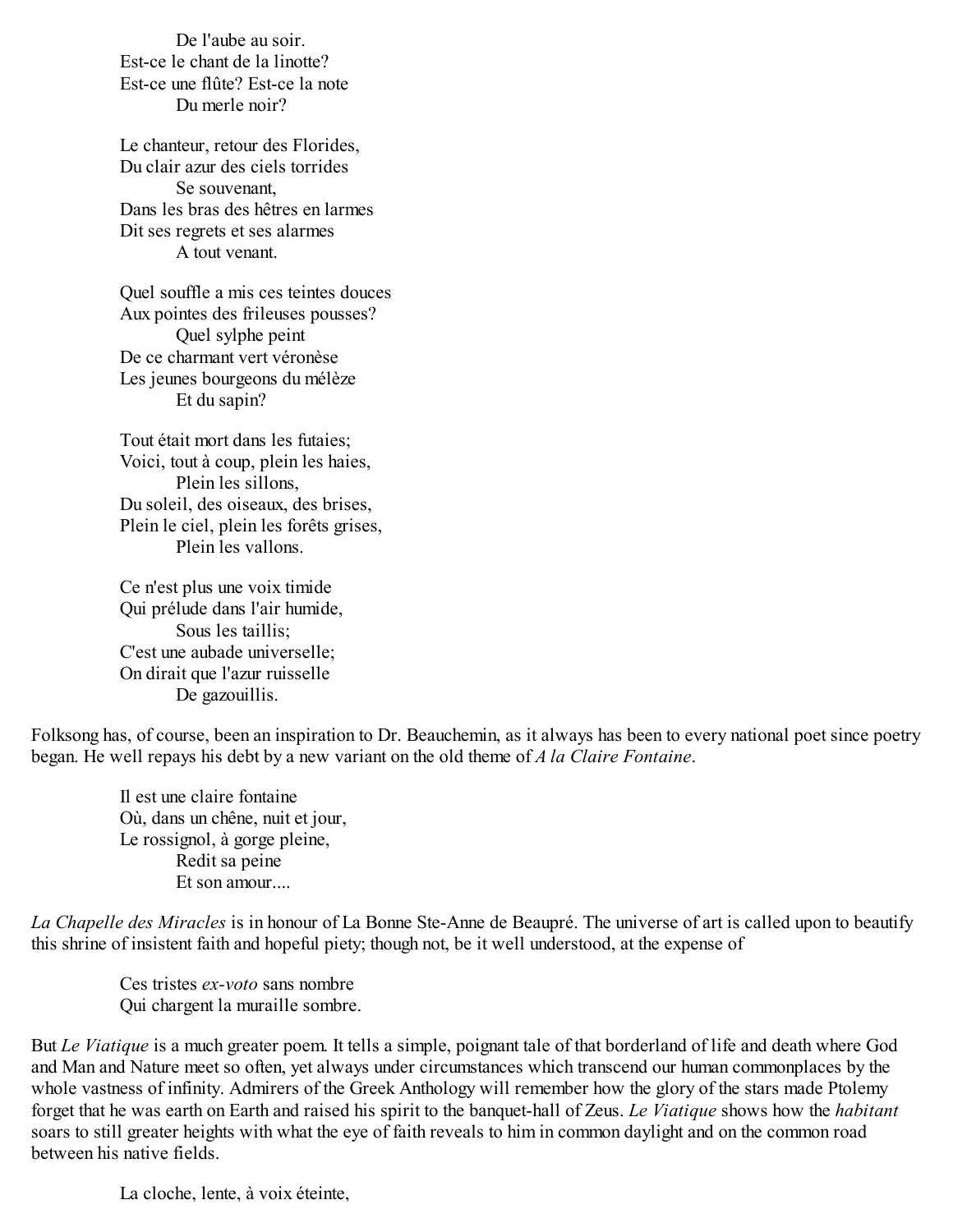La cloche, lente, à voix éteinte, Tinte au clocher paroissial, Et l'écho tremblant de sa plainte Tinte et meurt dans l'air glacial.

L'airain sonne en branle. On écoute. Pour qui le glas a-t-il tinté! Et le son grave, avec le doute, Tombe sur le cœur attristé.

Aux premiers branles de la cloche Les humbles seuils se sont ouverts. Un bruit de pas drus, qui s'approche, Frappe l'air lourd des champs déserts.

A genoux! c'est le Viatique, C'est le dictame des souffrants, Le pain de l'au-delà mystique, Le divin chrême des mourants.

L'or pâle et la pourpre amortie Du crépuscule occidental Au-dessus de la sainte hostie Forment comme un dais triomphal.

C'est Lui: cette pompe céleste Proclame sa divinité, Et ce tant naïf culte agreste Nous dit sa pauvre humanité.

Quelques paysans en prière Suivent, leur rosaire à la main; Les clous des souliers de misère Sonnent aux cailloux du chemin.

Oh! bienheureux ce pauvre monde Qui devine, et croit sans les voir, Les choses qu'une ombre profonde Cache aux maîtres du haut savoir.

Du beffroi la grave harmonie S'éteint, triste comme un adieu. Ange gardien de l'agonie, Soutiens les pas du porte-Dieu!

We might fairly expect a good poem like *Le Viatique* from a French-Canadian, as we should from a Breton. And, of course, we expect every good poet to re-awaken the spirit of his native folklore, and to celebrate the delights of his native seasons. But there is another kind of poetry which we are always expecting and so very rarely getting from any quarter; a kind which so seldom rings true that we are generally forced to put up with rhymed rhetoric instead—a miserable, makeshift substitute. For a multitude of cogent reasons "patriotic" poetry is the most difficult of all. Patriotism is as excellent in a citizen as it is dangerous for a poet: all the more honour to the poet who succeeds, like Shakespeare, Milton, Wordsworth, Scott, Tennyson, Rossetti and Kipling; though some of these have failed occasionally, as nearly all others fail. No theme so noble has been slushed over with such floods of rhyming stuff and nonsense, except, perhaps, religion in the ordinary hymn. And the French, with their propensity for rhetoric, are fully as bad as we are. But Anglo-Canadians are worse off than French-Canadians, since, from the *Maple Leaf* down, we have enough rant and cant and twaddle to bray ourselves to death; while their *O Canada*! is really the song of a people. Yet, in other ways, French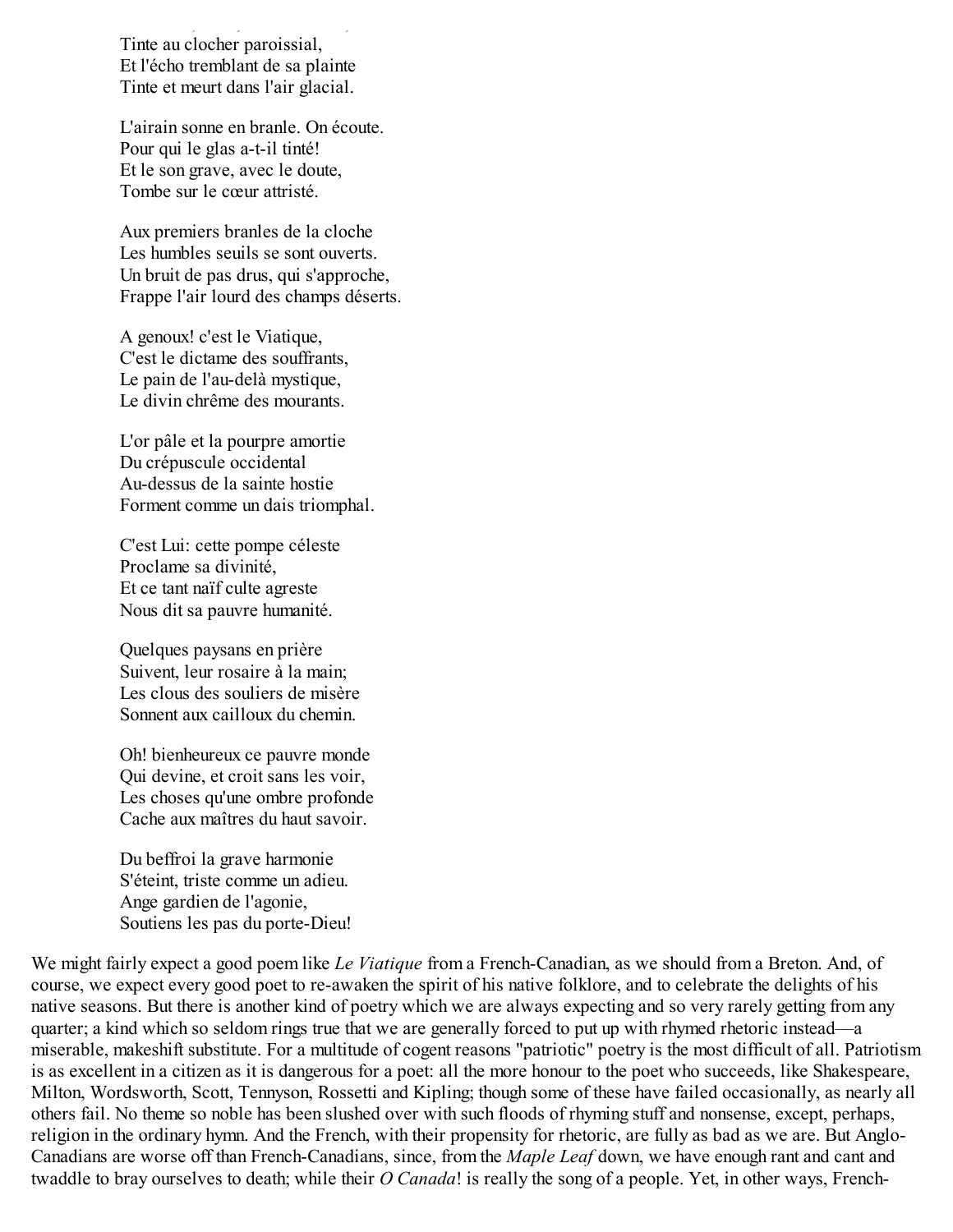Canadians have perpetrated such wretched stuff that it is particularly pleasant to find one more poet to number among the elect who can transmute golden deeds into golden words.

Dr. Beauchemin treats stirring subjects in his *Iberville*, *Québec* and *Louisbourg*. In La Mer we saw him as a poet of the sea, pure and simple. In *Iberville* he appears as a distinctively naval poet and a good one. He is quite at home on board, from keel to truck, and makes Iberville radiant as the "Happy Warrior" of a well-contested victory. In *Québec* he "looks before and after and sighs for, what is not" in a reminiscent strain of poetic melancholy. But it is in *La Cloche de Louisbourg* that he soars into the full sweep of patriotic song; and it is with a few stanzas of this moving poem in their ears that I would fain commend him finally to those who will, I most sincerely hope, soon form part of his growing audience. I need hardly add that his love for what was best in the hero-age of French Canada is not at all inconsistent with loyalty to that other Crown which has always been the great guarantor of French-Canadian liberties. And is it not matter for rejoicing that the fight for Canada was well enough fought out by both sides to make each respect the prowess of the other? And is it not also well that each should know now where it can find a worthy fellow-soldier in the hour of need? Besides, I am inclined to think that, should this occasion come, Dr. Beauchemin would be the first to call his compatriots with a stirring "Vive le Roi!"

### *LA CLOCHE DE LOUISBOURG*

Cette vieille cloche d'église Qu'une gloire en larmes encor Blasonne, brode et fleurdelise Rutile à nos yeux comme l'or.

C'est une pieuse relique: On peut la baiser à genoux; Elle est française et catholique, Comme les cloches de chez nous.

Elle fut bénite. Elle est ointe. Souvent, dans l'antique beffroi, Aux Fêtes-Dieu sa voix est jointe Au canon des vaisseaux du Roy.

Les boulets l'ont égratignée, Mais ces balafres et ces chocs L'ont à jamais damasquinée Comme l'acier des vieux estocs.

Oh! c'était le cœur de la France Qui battait, à grands coups, alors, Dans la triomphale cadence Du grave bronze aux longs accords.

O Cloche! c'est l'écho sonore Des sombres âges glorieux Qui soupire et sanglote encore Dans ton silence harmonieux.

En nos cœurs, tes branles magiques, Dolents et rêveurs, font vibrer Des souvenances nostalgiques, Douces à nous faire pleurer.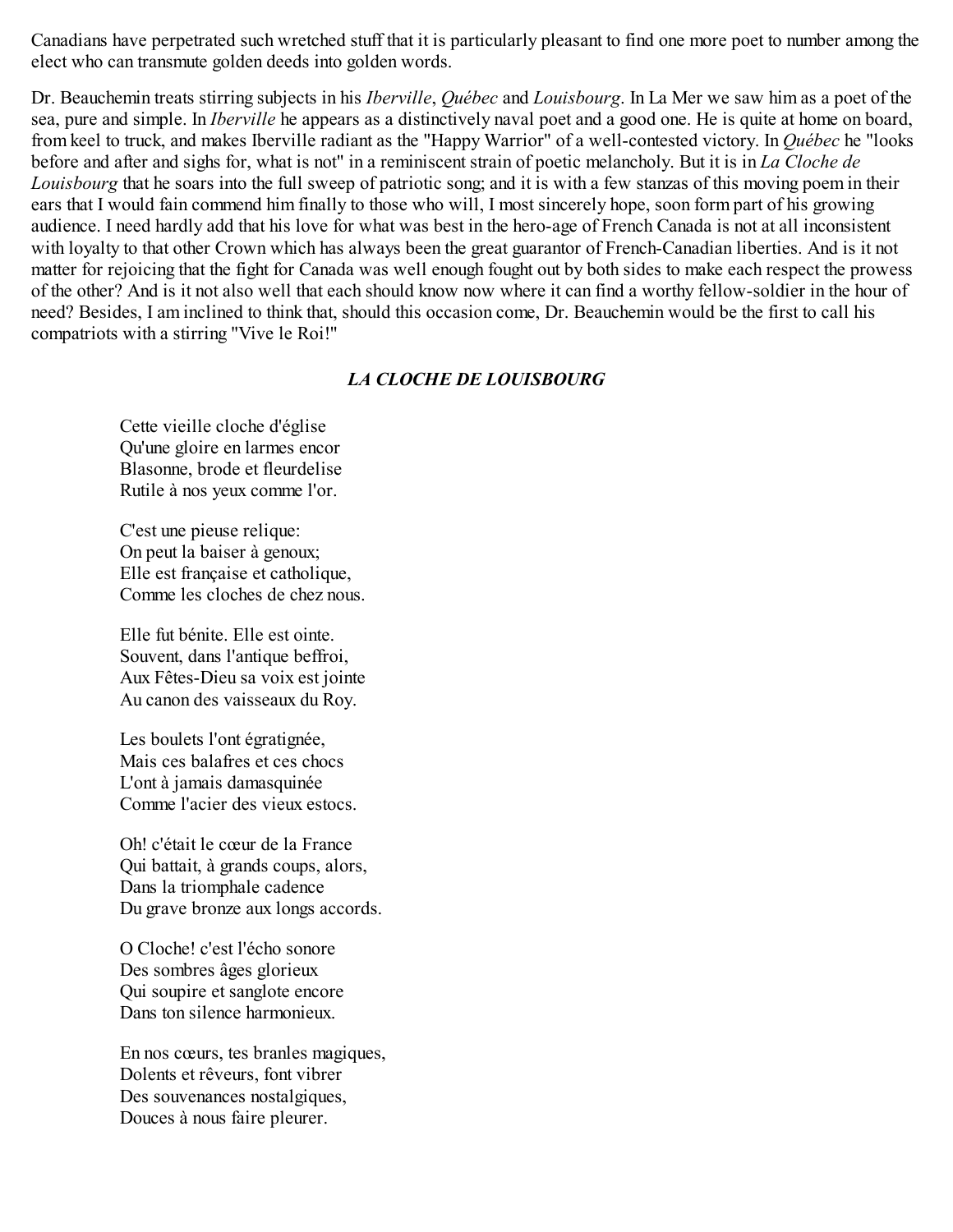## **FOOTNOTES:**

[1] The quotations are from the author's own work, *The Fight for Canada*.

E

#### **PRINTED BY WILLIAM BRENDON AND SON, LTD. PLYMOUTH**

**Books by**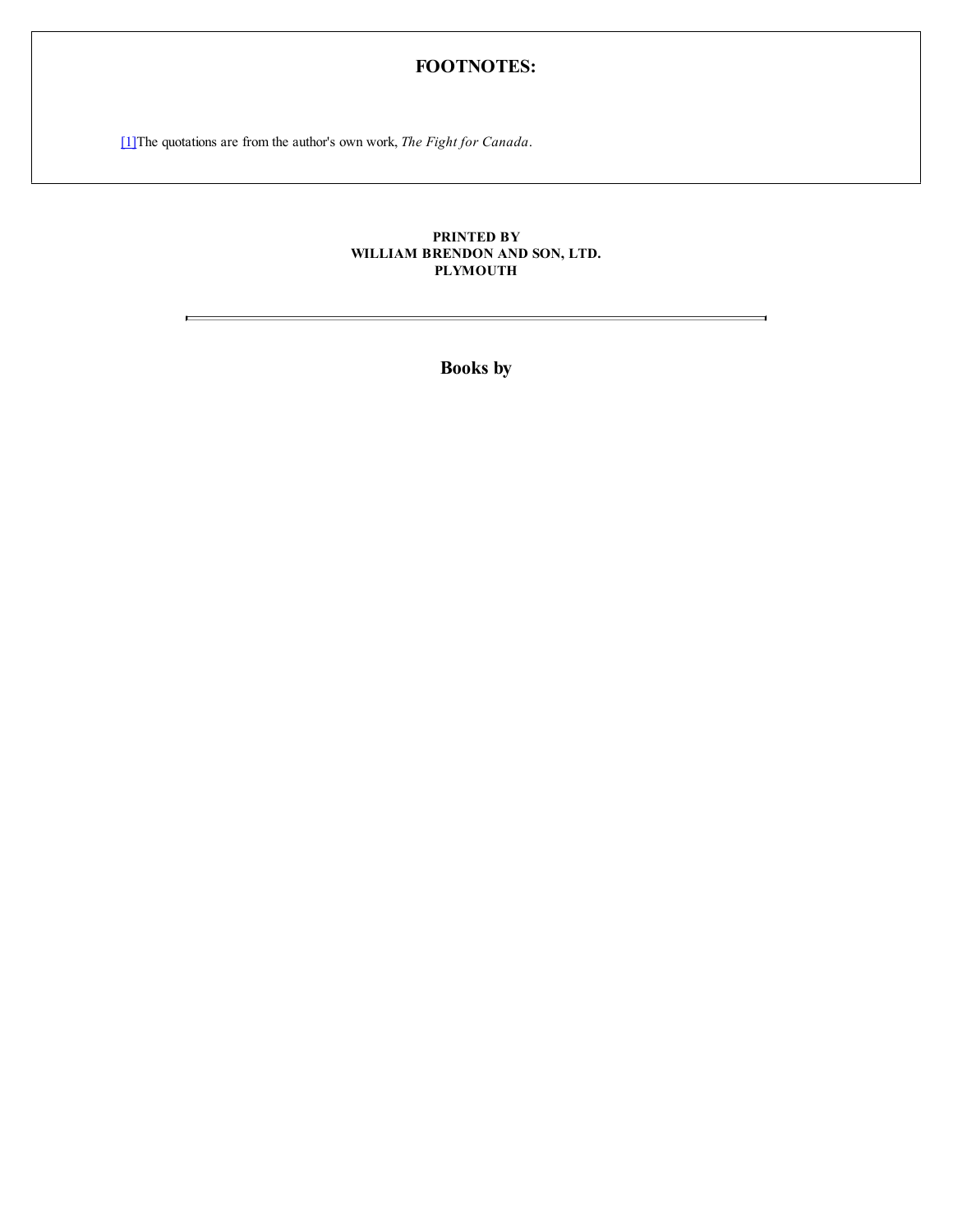# **WILLIAM WOOD**

## **A**

THREE BOOKS ON LIFE IN THE OLD LAURENTIAN PARTS OF CANADA.

1. THE KING'S BOOK OF QUEBEC.

The vice-regal souvenir of the Tercentenary of 1908. Title approved and Dedication accepted by His Majesty King George V. Preface by His Excellency the Earl Grey, Governor-General. Historical Introduction by A. G. Doughty, Dominion Archivist. French libretto for the Pageant by Ernest Myraud, Provincial Librarian. Ten Full-page Colour Plates from Pictures specially painted by Frank Craig and George Reid. Fifteen Folksongs, with other Music. Many additional illustrations—Colour Plates, Photogravures, Facsimiles, &c. &c. Printed with Special Type on Strathmore Hand-made paper. 2 volumes, 4to. Ottawa: The Mortimer Company: 1911. *Edition de Luxe* of 500 copies.

[The great initial cost of this work was met by the private subscriptions of twelve patriotic gentlemen. Copies not used for presentation were authorized for sale, through the Dominion Archivist, at the net cost price of producing them:—\$25 in Paper Covers; \$35 Full-bound in Leather by Hand.]

2. I<sup>N</sup> THE HEART OF OLD CANADA.

Includes the first monographs in English on the Quebec Ursulines and French-Canadian Folksongs, an article settling the vexed question of Wolfe and Gray's *Elegy*, &c. &c. 1 volume, 8vo. Toronto: William Briggs: 1913. \$1.50.

3. ALOUETTE: LIFE ON THE SALT ST. LAWRENCE

A book of travels at home, called after the *Alouette* or sea lark of Lower Canada. THE SALT ST. LAWRENCE extends from Quebec to Newfoundland, Cape Breton and the Straits of Belle Isle; and the author's L<sub>IFE</sub> on it includes acquaintance with most things afloat, from birch-bark canoes to first-class battleships; with pilots and lighthouse-keepers, smugglers and nabbers; with priest and people, *seigneur* and *habitant*; with tales of war by land and sea; with Indians and trappers, harpooners and fishermen; with seals and whales, seabirds and fish; and many other kindred of this the greatest river mouth in all the world. [Particulars of publication in 1914.]

## **B**

FOUR BOOKS ON THE NAVAL AND MILITARY HISTORY OF CANADA—*all from Original Sources*.

1. THE FIGHT FOR CANADA.

The first book to bring out the Naval side of the Conquest. Coloured Maps and Photogravure Portraits. London: Constable, 1904; one guinea, net. Last Edition, 7s. 6d., net. American Edition—Boston: Little, Brown & Co., \$2.50, net. Canadian Edition—Toronto: Musson, \$2.50, net. Each in 1 volume, 8vo.

2. THE LOGS OF THE CONQUEST OF CANADA.

The first book entirely devoted to Naval campaigns in Canada. Charts and Plans. Toronto: The Champlain Society, 1909. 1 volume, 8vo. [Issued to Members only.]

3. SELECT BRITISH DOCUMENTS OF THE CANADIAN WAR OF 1812.

The first systematic selection concerned with the Naval and Military aspects of the whole Canadian scene of action. Maps, Plans, Portraits and Facsimiles. Toronto: The Champlain Society, 1914. 3 volumes, 8vo. [Issued to Members only.]

4. THE FIVE INVASIONS OF CANADA.

The first book to treat all the Invasions as one connected whole. Maps, Plans and Portraits. Toronto: Glasgow, Brook &: Co., 1914. 1 volume, 8vo. [Price to be determined later.]